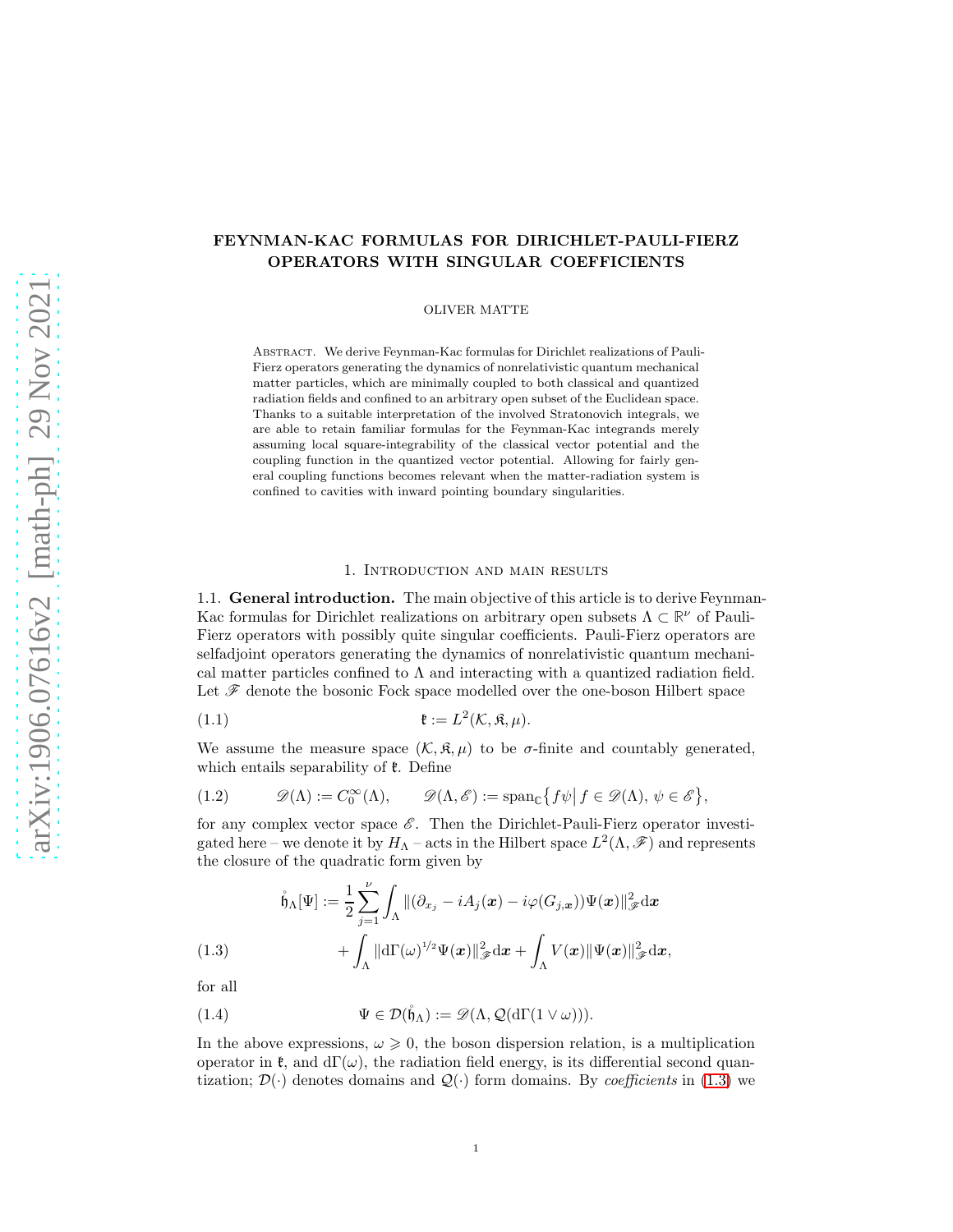mean the triple comprised of the electrostatic potential<sup>[1](#page-1-0)</sup>

<span id="page-1-4"></span>(1.5) 
$$
V \in L^1_{loc}(\Lambda, \mathbb{R}), \quad V \geq 0,
$$

the classical vector potential

<span id="page-1-2"></span>(1.6) 
$$
\mathbf{A} = (A_1, \dots, A_\nu) \in L^2_{\text{loc}}(\Lambda, \mathbb{R}^\nu),
$$

and the coupling function

<span id="page-1-3"></span>(1.7) 
$$
\mathbf{G} = (G_1, \dots, G_\nu) \in L^2_{\text{loc}}(\Lambda, \mathfrak{k}^\nu),
$$

that determines the interaction between the matter particles and the radiation field. As usual  $\varphi(G_{j,\boldsymbol{x}})$  stands for the field operator corresponding to  $G_{j,\boldsymbol{x}} := G_j(\boldsymbol{x})$ .

The present article actually continues our earlier study [\[27\]](#page-46-0) of Dirichlet-Pauli-Fierz operators with singular coefficients where we determined the domain and found natural operator cores of these operators. While many technical results of [\[27\]](#page-46-0) hold in greater generality, these main results were obtained under the assumption that  $G \in L^{\infty}(\Lambda, \mathcal{Q}(\omega^{-1}+\omega)^{\nu})$  with a weak divergence div $G \in L^{\infty}(\Lambda, \mathcal{Q}(\omega^{-1}))$ . This is more than enough to cover the standard model of nonrelativistic quantum electrodynamics on Euclidean space with an ultraviolet cutoff or ultraviolet regularized models of quantum optics in bounded cavities with smooth boundaries. Recall that, according to the general quantization scheme for the electromagnetic field found in physics textbooks (see, e.g., [\[5\]](#page-45-0)), the coupling function has the following form in applications to quantum optics in bounded cavities with  $\nu = 3$ :

<span id="page-1-1"></span>(1.8) 
$$
G_{\boldsymbol{x}} = \mathfrak{e} \sum_{n=1}^{\infty} \frac{\chi(\omega(n))}{\sqrt{\omega(n)}} E_n(\boldsymbol{x}).
$$

Here  $0 < \omega(1) \leq \omega(2) \leq \ldots$  are the strictly positive eigenfrequences of the Maxwell operator on  $\Lambda$  with perfect electric conductor boundary conditions. The normalized function  $E_n$  is the electric component of the eigenvector of the Maxwell operator corresponding to the frequency  $\omega(n)$ . Furthermore,  $\mathfrak{e} \in \mathbb{R}$  is a combination of physical constants, and the auxiliary, sufficiently fast decaying function  $\chi : [0, \infty) \to$ [0, 1] implements the ultraviolet cutoff.

The boundary  $\partial\Lambda$  of a cavity  $\Lambda$  might, however, not always be smooth. If  $\partial\Lambda$  has singularities, like polyhedral structures with inward pointing edges and corners for instance, then the functions  $E_n$  in [\(1.8\)](#page-1-1) are singular as well at the inward pointing boundary singularities; see, e.g., [\[3\]](#page-45-1) and the references given there. In particular, the usual  $L^{\infty}$ -conditions imposed on G in [\[27\]](#page-46-0) (and in almost all other articles on Pauli-Fierz type operators, dipole approximations being one exception) might not be fulfilled in the presence of boundary singularities. This motivates keeping the assumptions on  $G$  more general while studying basic qualitative features of Dirichlet-Pauli-Fierz operators.

In this article we choose to consider a situation where the individual terms in the quadratic form [\(1.3\)](#page-0-0) are well-defined and finite for every  $\Psi$  as in [\(1.4\)](#page-0-1). Since  $\Psi$  in [\(1.4\)](#page-0-1) can be the product of any function in  $\mathscr{D}(\Lambda)$  and the Fock space vacuum, this necessitates  $(1.6)$ ,  $(1.7)$ , and the first condition in  $(1.5)$ . We assume the second condition in [\(1.5\)](#page-1-4), since it is often convenient to have it in our proofs and our main results extend by standard arguments to suitable electrostatic potentials that are unbounded from below; see Cor. [1.4.](#page-4-0) (Making sufficient effort,

<span id="page-1-0"></span> ${}^{1}$ A negative part will be subtracted from V only in Cor. [1.4](#page-4-0) and Rem. [1.5.](#page-5-0)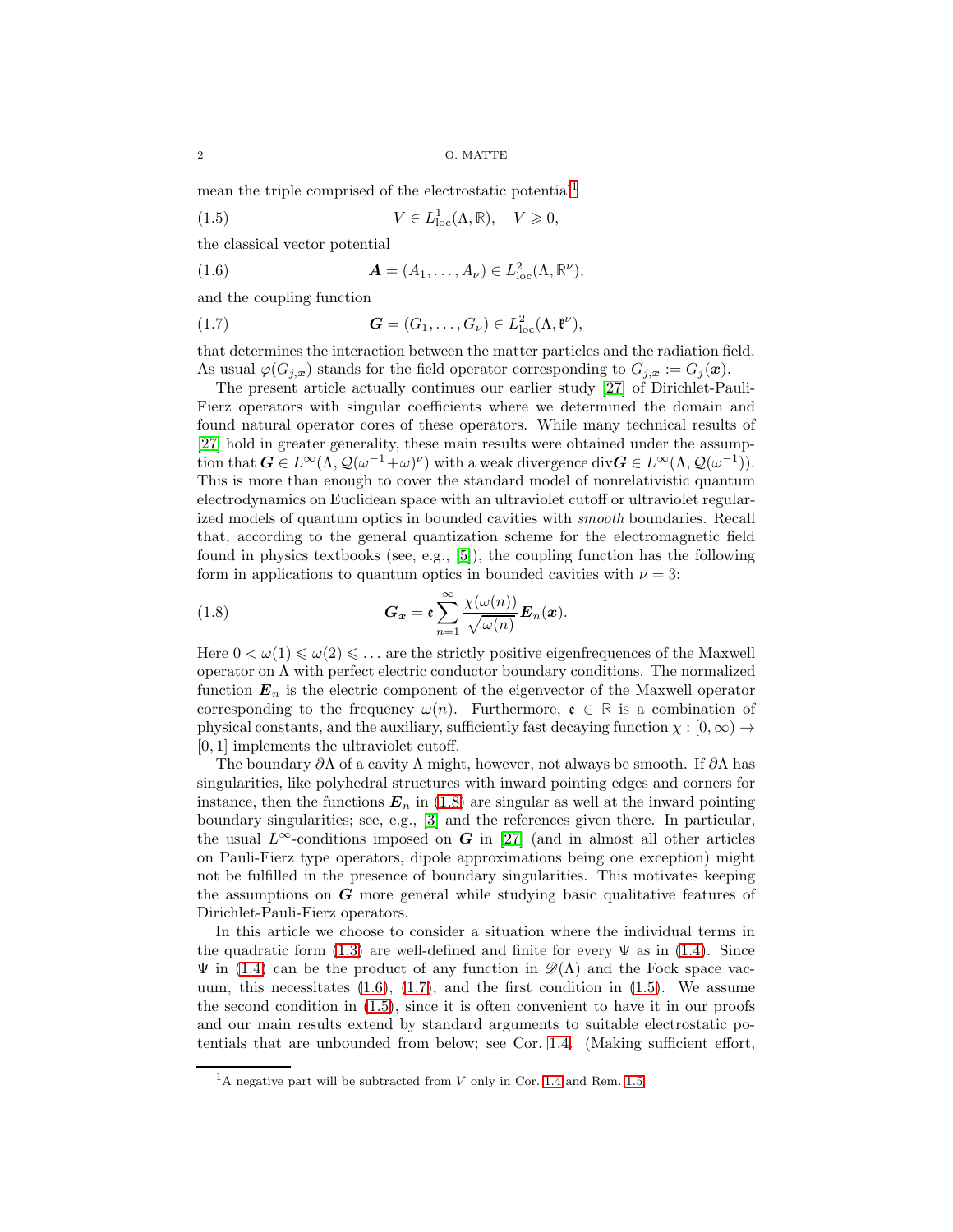magnetic Schrödinger operators can actually be constructed even without assuming local square-integrability of the vector potential and local integrability of the electrostatic potential [\[24\]](#page-46-1).)

A good part of this article is made up of analyzing quadratic forms and diamagnetic inequalities and here the condition  $(1.7)$  is in fact sufficient. The Feynman-Kac formulas will, however, only be valid when the operators  $\varphi(G_{i,x})$  admit the interpretation as position observables of the radiation field. The latter is the case when

<span id="page-2-0"></span>(1.9) 
$$
\mathbf{G} = (G_1, \ldots, G_\nu) \in L^2_{\text{loc}}(\Lambda, \mathfrak{k}_\mathbb{R}^\nu),
$$

where  $\mathfrak{k}_{\mathbb{R}}$  is an arbitrary completely real subspace of  $\mathfrak{k}$  satisfying  $e^{-t\omega}\mathfrak{k}_{\mathbb{R}} \subset \mathfrak{k}_{\mathbb{R}}$ , for all  $t > 0$ . As it turns out, it is possible under the conditions  $(1.5)$ ,  $(1.6)$ , and  $(1.9)$  to derive Feynman-Kac formulas for Dirichlet-Pauli-Fierz operators given by familiar expressions, provided that the Stratonovich integrals involving  $\boldsymbol{A}$  and  $\boldsymbol{G}$  in these formulas are defined as in [\(1.11\)](#page-2-1) and [\(1.12\)](#page-2-2) below.

<span id="page-2-4"></span>1.2. The main theorem. In the whole article  $(\Omega, \mathfrak{F}, (\mathfrak{F}_t)_{t\geq0}, \mathbb{P})$  denotes a filtered probability space satisfying the usual assumptions of completeness and rightcontinuity of the filtration  $(\mathfrak{F}_t)_{t\geq0}$ . The letter **E** denotes expectation with respect to **P**. Furthermore, **B** denotes a *ν*-dimensional  $(\mathfrak{F}_t)_{t\geq0}$ -Brownian motion (starting in 0) and we put  $\mathbf{B}^{\mathbf{x}} := \mathbf{x} + \mathbf{B}$ , for all  $\mathbf{x} \in \mathbb{R}^{\nu}$ . Pick some  $t > 0$  and let

<span id="page-2-5"></span>(1.10) 
$$
\mathbf{B}^{t; \mathbf{x}} := (\mathbf{B}_{t-s}^{\mathbf{x}})_{s \in [0,t]}
$$

denote the time-reversal of  $\boldsymbol{B}^{\boldsymbol{x}}$  at t. This time-reversed process is a semimartingale when the underlying probability space is equipped with a suitable new filtration as explained in more detail in Subsect. [8.2;](#page-29-0) see [\[10,](#page-46-2) [31\]](#page-46-3) for the general theory of time-reversed diffusion processes. With this we define[2](#page-2-3)

<span id="page-2-1"></span>(1.11) 
$$
S_t(\mathbf{x}) := \int_0^t V(\mathbf{B}_s^{\mathbf{x}}) ds - \frac{i}{2} \int_0^t \mathbf{A}(\mathbf{B}_s^{\mathbf{x}}) d\mathbf{B}_s^{\mathbf{x}} + \frac{i}{2} \int_0^t \mathbf{A}(\mathbf{B}_s^{t; \mathbf{x}}) d\mathbf{B}_s^{t; \mathbf{x}},
$$

<span id="page-2-2"></span>(1.12) 
$$
K_t(\mathbf{x}) := \frac{1}{2} \int_0^t j_s \mathbf{G}_{\mathbf{B}_s^{\mathbf{x}}} d\mathbf{B}_s^{\mathbf{x}} - \frac{1}{2} \int_0^t j_{t-s} \mathbf{G}_{\mathbf{B}_s^{t;\mathbf{x}}} d\mathbf{B}_s^{t;\mathbf{x}}.
$$

In the second line,  $\{j_s\}_{s\in\mathbb{R}}$  is a strongly continuous family of isometries originally introduced by E. Nelson [\[30\]](#page-46-4). These isometries are defined on  $\mathfrak k$  and attain values in the new Hilbert space

$$
\hat{\mathfrak{k}} := L^2(\mathbb{R} \times \mathcal{K}, \mathfrak{B}(\mathbb{R}) \otimes \mathfrak{K}, \lambda \otimes \mu),
$$

with  $\lambda$  denoting the one-dimensional Lebesgue measure and  $\mathfrak{B}(\mathbb{R})$  the Borel subsets of **R**. They are given by the formulas

$$
(j_s f)(\kappa, k) := \frac{1}{\pi^{1/2}} \frac{\omega(k)^{1/2}}{(\kappa^2 + \omega(k)^2)^{1/2}} e^{-i s \kappa} f(k), \quad \text{a.e. } (\kappa, k) \in \mathbb{R} \times \mathcal{K},
$$

for all  $f \in \mathfrak{k}$  and  $s \in \mathbb{R}$ . We apply  $j_s$  componentwise to an element of  $\mathfrak{k}^{\nu}$ . The construction of the four stochastic integrals above under the conditions [\(1.6\)](#page-1-2) and [\(1.9\)](#page-2-0) requires a few simple comments which are given in Subsects. [9.1](#page-36-0) and [9.2;](#page-39-0) their existence is guaranteed for a.e.  $x \in \Lambda$  at least. Notice that the first and second stochastic integrals in both [\(1.11\)](#page-2-1) and [\(1.12\)](#page-2-2) are defined with respect to

<span id="page-2-3"></span> ${}^{2}$ Readers who are wondering about the signs in [\(1.11\)](#page-2-1) should notice that the complex conjugate of  $S_t(\boldsymbol{x})$  appears in our Feynman-Kac formula; see [\(1.16\)](#page-3-0) and the first equality in [\(1.19\)](#page-3-1).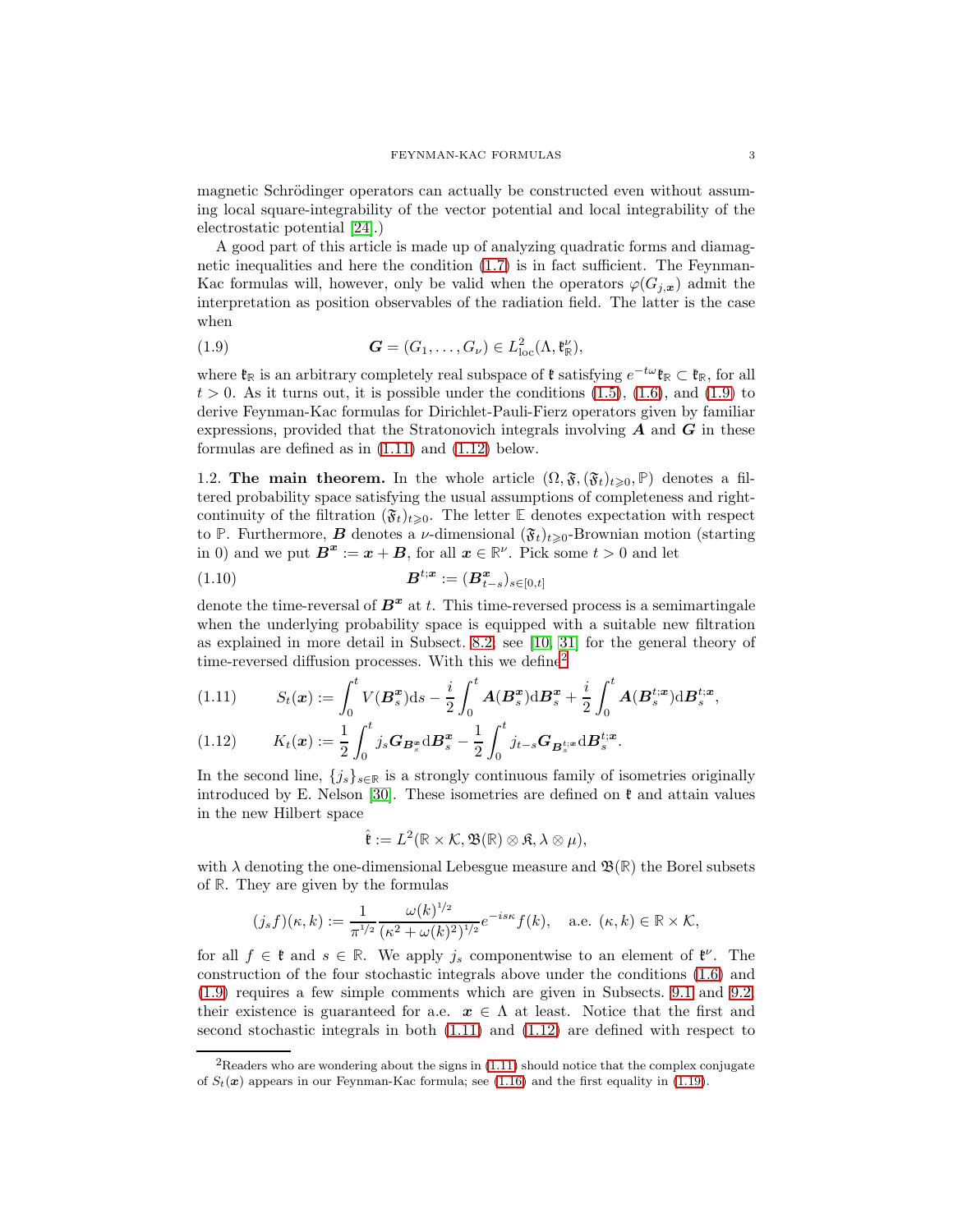### 4 O. MATTE

different filtrations; in each line the linear combination of the two Itô type integrals substitutes more common expressions for Stratonovich integrals.

Next, let  $b^{t,y,x}$  be the semimartingale realization of a Brownian bridge from  $y \in \mathbb{R}^{\nu}$  to  $x \in \mathbb{R}^{\nu}$  in time t introduced in more detail in Subsect. [8.2.](#page-29-0) As verified in [\[8,](#page-45-2) App. 4], the relevant results of [\[10,](#page-46-2) [31\]](#page-46-3) on time-reversed processes also apply to Brownian bridges. Putting

<span id="page-3-5"></span>(1.13) 
$$
\hat{\bm{b}}^{t;\bm{x},\bm{y}} := (\bm{b}_{t-s}^{t;\bm{y},\bm{x}})_{s \in [0,t]},
$$

we thus obtain a semimartingale realization of a Brownian bridge from  $x \in \mathbb{R}^{\nu}$  to  $y \in \mathbb{R}^{\nu}$  in time t, provided that the original filtration is replaced by a suitable new one; see again Subsect. [9.2.](#page-39-0) Analogously to [\(1.11\)](#page-2-1) and [\(1.12\)](#page-2-2) we define

$$
S_t(\boldsymbol{x}, \boldsymbol{y}) := \int_0^t V(\boldsymbol{b}_s^{t; \boldsymbol{y}, \boldsymbol{x}}) \mathrm{d}s
$$
  
(1.14) 
$$
- \frac{i}{2} \int_0^t \boldsymbol{A}(\boldsymbol{b}_s^{t; \boldsymbol{y}, \boldsymbol{x}}) \mathrm{d}\boldsymbol{b}_s^{t; \boldsymbol{y}, \boldsymbol{x}} + \frac{i}{2} \int_0^t \boldsymbol{A}(\hat{\boldsymbol{b}}_s^{t; \boldsymbol{x}, \boldsymbol{y}}) \mathrm{d}\hat{\boldsymbol{b}}_s^{t; \boldsymbol{x}, \boldsymbol{y}},
$$

<span id="page-3-3"></span><span id="page-3-2"></span>
$$
(1.15) \t K_t(\boldsymbol{x}, \boldsymbol{y}) := \frac{1}{2} \int_0^t j_s \boldsymbol{G}_{\boldsymbol{b}_s^{t; \boldsymbol{y}, \boldsymbol{x}}} \mathrm{d} \boldsymbol{b}_s^{t; \boldsymbol{y}, \boldsymbol{x}} - \frac{1}{2} \int_0^t j_{t-s} \boldsymbol{G}_{\hat{\boldsymbol{b}}_s^{t; \boldsymbol{x}, \boldsymbol{y}}} \mathrm{d} \hat{\boldsymbol{b}}_s^{t; \boldsymbol{x}, \boldsymbol{y}}.
$$

Again the existence of the four stochastic integrals appearing here is ensured by  $(1.6)$  and  $(1.9)$ , for a.e.  $(x, y) \in \mathbb{R}^{2\nu}$  at least; see Subsects. [9.1](#page-36-0) and [9.2.](#page-39-0)

We finally list all remaining notation needed to formulate our main theorem:

⊲ We abbreviate

<span id="page-3-0"></span>(1.16) 
$$
W_t(\boldsymbol{x}) := e^{-S_t(\boldsymbol{x})} \Gamma(j_t)^* e^{i\varphi(K_t(\boldsymbol{x}))} \Gamma(j_0),
$$

<span id="page-3-6"></span>(1.17) 
$$
W_t(\boldsymbol{x}, \boldsymbol{y}) := e^{-S_t(\boldsymbol{x}, \boldsymbol{y})} \Gamma(j_t)^* e^{i\varphi(K_t(\boldsymbol{x}, \boldsymbol{y}))} \Gamma(j_0),
$$

where  $\Gamma(j_s)$  denotes the second quantization of the isometry  $j_s$ .  $\triangleright$  The first exit time of  $\boldsymbol{B}^{\boldsymbol{x}}$  from  $\Lambda$  is denoted by

$$
\tau_{\Lambda}(\boldsymbol{x}) := \inf\{s \geqslant 0 | \boldsymbol{B}_s^{\boldsymbol{x}} \notin \Lambda\}.
$$

We always employ the common convention inf  $\emptyset := \infty$ .  $\triangleright$  The first exit time of  $b^{t; y, x}$  from  $\Lambda$  is denoted by

$$
\tau_{\Lambda}(t;\bm{y},\bm{x}):=\inf\big\{s\in[0,t]\big|\,\bm{b}_s^{t;\bm{y},\bm{x}}\notin\Lambda\big\}.
$$

 $\triangleright$  The symbol  $1_A$  stands for the indicator function of a set A.

⊲ We denote the Euclidean heat kernel by

<span id="page-3-7"></span>(1.18) 
$$
p_t(\bm{x}, \bm{y}) := (2\pi t)^{-\nu/2} e^{-|\bm{x} - \bm{y}|^2/2t}, \quad \bm{x}, \bm{y} \in \mathbb{R}^{\nu}, t > 0.
$$

<span id="page-3-4"></span>**Theorem 1.1.** Assume [\(1.5\)](#page-1-4), [\(1.6\)](#page-1-2), and [\(1.9\)](#page-2-0). Let  $t > 0$  and  $\Psi \in L^2(\Lambda, \mathscr{F})$ . Then we have the following Feynman-Kac formulas for the Dirichlet-Pauli-Fierz operator  $H_{\Lambda}$  representing the closure of the form given by [\(1.3\)](#page-0-0) and [\(1.4\)](#page-0-1),

<span id="page-3-1"></span>
$$
(e^{-tH_{\Lambda}}\Psi)(\boldsymbol{x}) = \mathbb{E}\Big[\mathbb{1}_{\{\tau_{\Lambda}(\boldsymbol{x}) > t\}} W_t(\boldsymbol{x})^* \Psi(\boldsymbol{B}_{t}^{\boldsymbol{x}})\Big]
$$
  
(1.19) 
$$
= \int_{\Lambda} p_t(\boldsymbol{x}, \boldsymbol{y}) \mathbb{E}\Big[\mathbb{1}_{\{\tau_{\Lambda}(t; \boldsymbol{y}, \boldsymbol{x}) = \infty\}} W_t(\boldsymbol{x}, \boldsymbol{y}) \Psi(\boldsymbol{y})\Big] d\boldsymbol{y}, \quad a.e. \ \boldsymbol{x} \in \Lambda.
$$

*Proof.* This theorem is proven in Subsect. [9.4.](#page-42-0)  $\Box$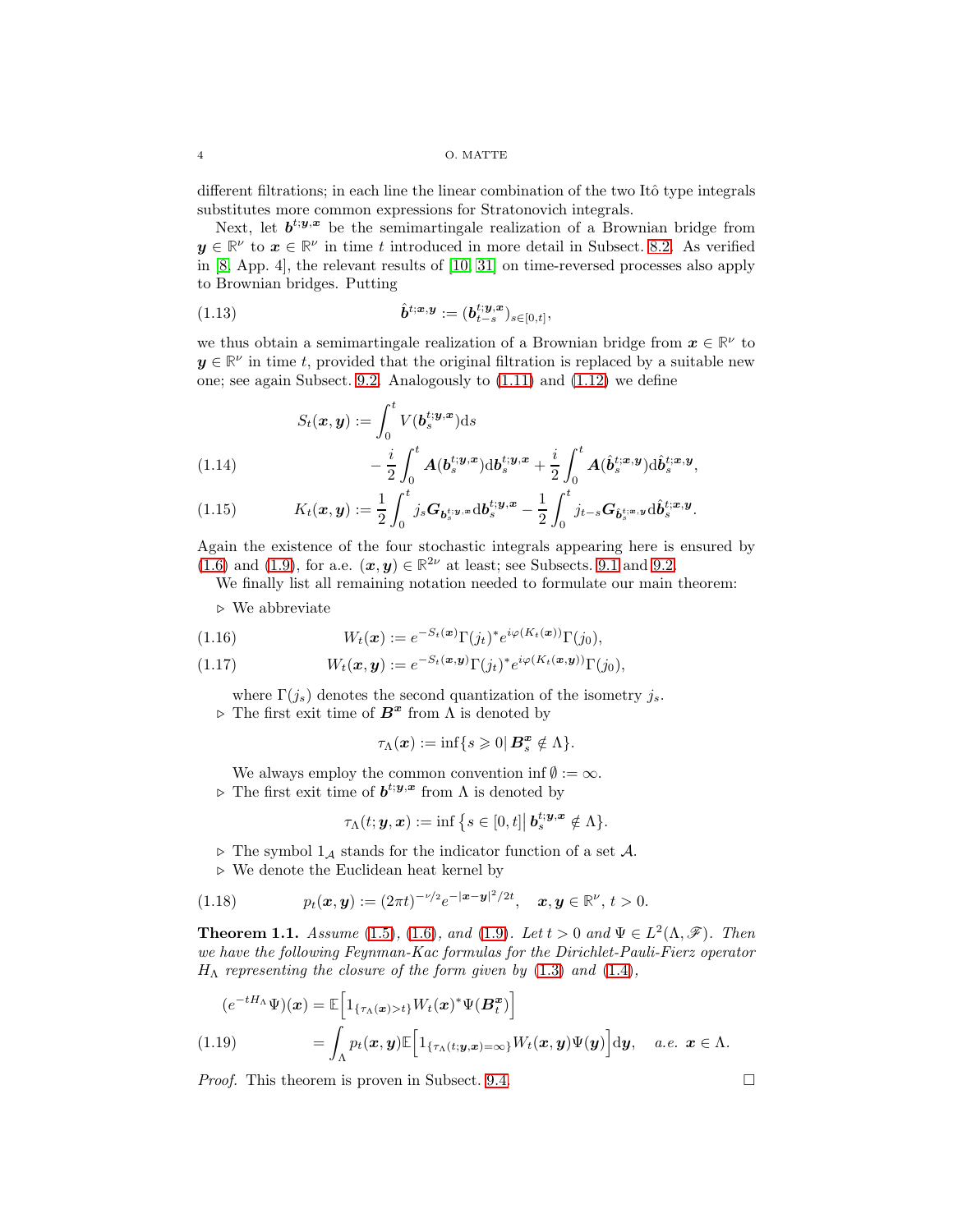*Remark* 1.2. Manifestly,  $W_t(\boldsymbol{x})^*$  and  $W_t(\boldsymbol{x}, \boldsymbol{y})$  are strongly measurable maps from  $\Omega$  to  $\mathcal{B}(\mathscr{F})$ . Furthermore,

<span id="page-4-5"></span>(1.20) kWt(x)k 6 1, kWt(x, y)k 6 1,

pointwise on  $\Omega$ . In particular, the F-valued expectations in [\(1.19\)](#page-3-1) are well-defined.

<span id="page-4-4"></span>Remark 1.3. Write  $\mathcal{Q}(\omega^{-1})_{\mathbb{R}} := \mathcal{Q}(\omega^{-1}) \cap \mathfrak{k}_{\mathbb{R}}$  and replace [\(1.9\)](#page-2-0) by the stronger condition

<span id="page-4-3"></span>(1.21) 
$$
G \in L^2_{\text{loc}}(\Lambda, \mathcal{Q}(\omega^{-1})^{\nu}_{\mathbb{R}}),
$$

which is typically fulfilled in physically relevant examples with ultraviolet regularized interaction terms. Pick some  $t > 0$  and  $x, y \in \mathbb{R}^{\nu}$  such that all integrals in [\(1.14\)](#page-3-2) and [\(1.15\)](#page-3-3) exist. According to [\[8,](#page-45-2) Rem. 17.7] we then have the alternative formula

<span id="page-4-2"></span>
$$
(1.22) \t Wt(\boldsymbol{x}, \boldsymbol{y}) = e^{-St(\boldsymbol{x}, \boldsymbol{y}) - \|K_t(\boldsymbol{x}, \boldsymbol{y})\|_{\mathfrak{k}}^2/2} F_{t/2}(ij_t^* K_t(\boldsymbol{x}, \boldsymbol{y})) F_{t/2}(-ij_0^* K_t(\boldsymbol{x}, \boldsymbol{y}))^*,
$$

where the Fock space operator-valued maps

$$
\mathcal{Q}(\omega^{-1}) \ni g \longmapsto F_{t/2}(g) := \sum_{n=0}^{\infty} a^{\dagger}(g)^n e^{-t d\Gamma(\omega)/2} \in \mathcal{B}(\mathscr{F}),
$$

are analytic [\[8,](#page-45-2) Lem. 17.4], thus separably valued as  $\mathcal{Q}(\omega^{-1})$  is separable. (Here  $a^{\dagger}(g)$  is the bosonic creation operator in  $\mathscr F$  associated with g; see, e.g., [\[32\]](#page-46-5).) In particular,  $W_t(\mathbf{x}, \mathbf{y}) : \Omega \to \mathcal{B}(\mathcal{F})$  is measurable, separably valued, and bounded, whence the  $\mathcal{B}(\mathscr{F})$ -valued expectation in

<span id="page-4-1"></span>
$$
(1.23) \qquad e^{-tH_{\Lambda}}(\boldsymbol{x},\boldsymbol{y}) := p_t(\boldsymbol{x},\boldsymbol{y}) \mathbb{E}\big[1_{\{\tau_{\Lambda}(t;\boldsymbol{y},\boldsymbol{x})=\infty\}} W_t(\boldsymbol{x},\boldsymbol{y})\big] \in \mathcal{B}(\mathscr{F})
$$

is well-defined. In view of [\(1.19\)](#page-3-1), the operators in [\(1.23\)](#page-4-1) thus define a  $\mathcal{B}(\mathscr{F})$ -valued integral kernel of  $e^{-tH_A}$ . The random function  $W_t(\boldsymbol{x})$  can be written in the form  $(1.22)$  as well, provided that we drop y on the right hand side, of course.

In the following corollary we subtract a negative part U from V. The form  $\mathring{\mathfrak{h}}_A^U$ appearing in its statement is defined on  $\mathcal{D}(\mathfrak{h}_{\Lambda})$  and obtained upon putting  $V - U$ in place of  $V$  in  $(1.3)$ .

<span id="page-4-0"></span>Corollary 1.4. Assume [\(1.5\)](#page-1-4), [\(1.6\)](#page-1-2), [\(1.9\)](#page-2-0), and let  $U: \Lambda \to [0, \infty)$  be form bounded with respect to one-half times the Dirichlet-Laplacian on  $\Lambda$  with relative form bound  $b \leq 1$ . Then  $U \mathbb{1}_{\mathscr{F}}$  is form bounded with respect to  $H_{\Lambda}$  with relative form bound  $\leq b$ and, in particular,  $\mathring{\mathfrak{h}}_A^U$  is semibounded. Assume in addition that  $\mathring{\mathfrak{h}}_A^U$  is closable and denote the selfadjoint operator representing its closure by  $H_{\Lambda}^{U}$ . Then [\(1.19\)](#page-3-1) remains true, when  $H_{\Lambda}$  is replaced by  $H_{\Lambda}^{U}$  and  $V-U$  is put in place of V in [\(1.11\)](#page-2-1) and [\(1.14\)](#page-3-2). If [\(1.21\)](#page-4-3) is satisfied, then Rem. [1.3](#page-4-4) is still valid under the same replacements.

Notice that the somewhat implicit assumption that  $\mathring{h}_\Lambda^U$  be closable is satisfied when  $b < 1$ . It is also satisfied when  $b \leq 1$ ,  $\mathcal{D}(\mathfrak{h}_{\Lambda}) \subset \mathcal{D}(H_{\Lambda})$ , and U is locally square-integrable, in which case  $H_{\Lambda}^{U}$  is a Friedrichs extension.

In Schrödinger operator theory even more singular  $U$  than the ones considered here have been treated; see [\[2,](#page-45-3) [24,](#page-46-1) [37\]](#page-46-6) and the references given therein.

*Proof.* Cor. [1.4](#page-4-0) is proven at the end of Subsect. [9.4.](#page-42-0)  $\Box$ 

Our Feynman-Kac formulas have several immediate and by now well-known applications that we shall mention only very briefly: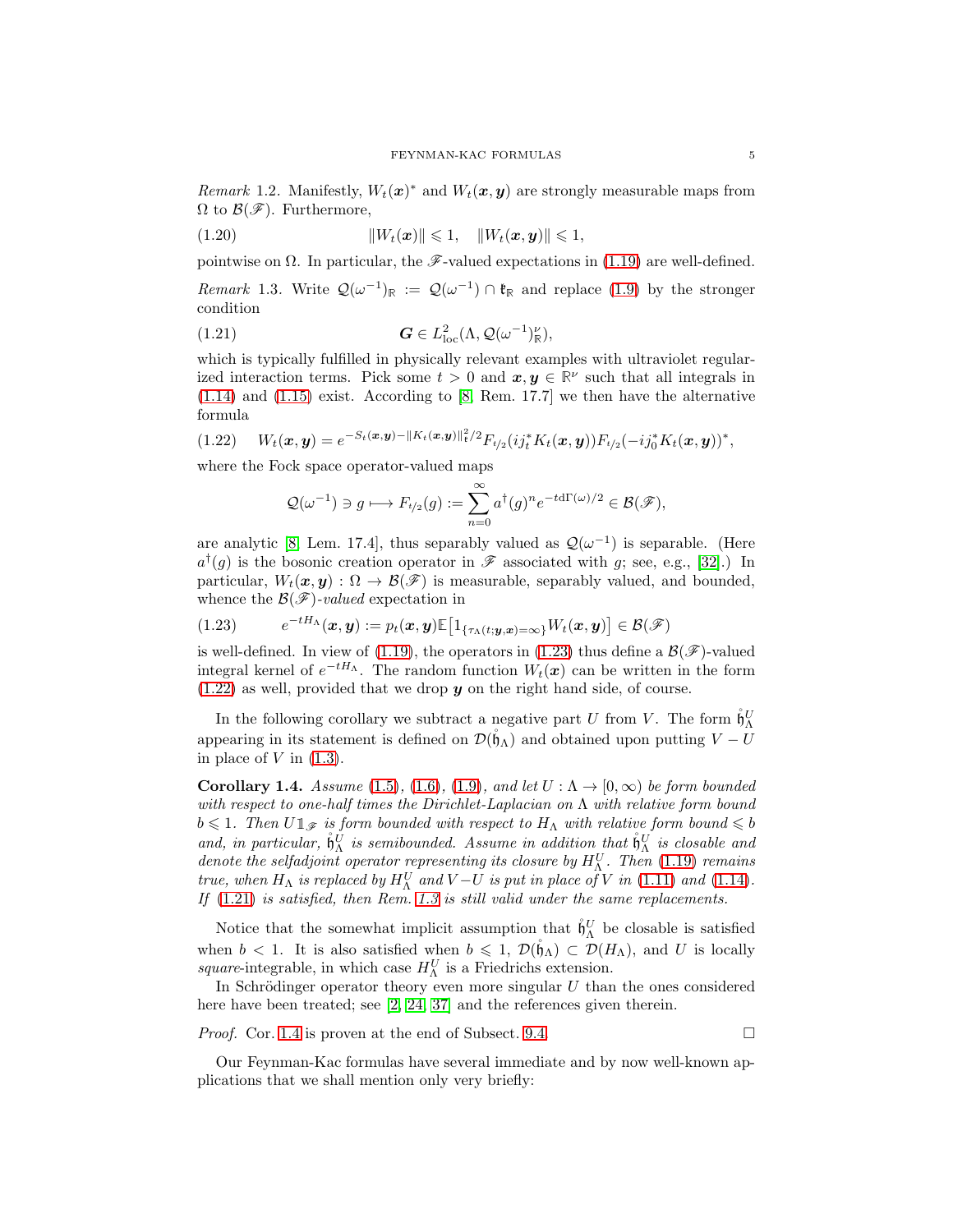<span id="page-5-0"></span>*Remark* 1.5. Assume  $(1.5)$ ,  $(1.6)$ , and  $(1.21)$ .

Adopting the notion of positivity on  $\mathscr F$  induced by its Q-space representation, we find that the semigroup of  $H_{\Lambda}^U$  with U as in Corollary [1.4](#page-4-0) is ergodic; compare [\[26,](#page-46-7) §10], [\[28,](#page-46-8) §8.1], and the references therein. If U has an extension to  $\mathbb{R}^{\nu}$  that belongs to the Kato class of  $\mathbb{R}^{\nu}$ , then we obtain  $L^p(\Lambda,\mathscr{F})$  to  $L^q(\Lambda,\mathscr{F})$  estimates (with  $1 \leqslant p \leqslant q \leqslant \infty$ ) for the semigroup of  $H_{\Lambda}^{U}$  and Gaussian upper bounds on its operator-valued integral kernel; see [\[26\]](#page-46-7) for references and further extensions in the case  $\Lambda = \mathbb{R}^{\nu}$  with regular coefficients. If U is Kato in the above sense and  $\omega$  has a strictly positive lower bound, then the semigroup is hypercontractive simultaneously in the  $x$ - and  $Q$ -space-variables; see [\[15,](#page-46-9) Thm. 1.9 and  $\S 3.1$ ] for an analogous bound in the renormalized Nelson model. If the latter hypercontractivity bound is available and  $\Lambda$  is bounded and connected, then the infimum of the spectrum of  $H_{\Lambda}^{U}$  is a non-degenerate eigenvalue and the corresponding eigenvector can be chosen strictly positive; see again [\[15,](#page-46-9) §3.1].

1.3. Brief remarks on earlier results. For  $\Lambda = \mathbb{R}^{\nu}$ ,  $A = 0$ , and under stronger assumptions on  $G$ , the first identity in [\(1.19\)](#page-3-1) has been proven earlier by F. Hiroshima [\[13\]](#page-46-10), and the second equality in [\(1.19\)](#page-3-1) has been shown in [\[8\]](#page-45-2). The idea to represent Feynman-Kac integrands in nonrelativistic quantum field theory in the form [\(1.16\)](#page-3-0) is originally due to E. Nelson [\[30\]](#page-46-4), who considered scalar matter particles that are linearly coupled to quantized radiations fields.

In [\[8\]](#page-45-2) and in [\[14\]](#page-46-11) different possibilities to account for spin degrees of freedom in Feynman-Kac formulas for the Pauli-Fierz model are considered. An extension of Theorem [1.1](#page-3-4) to a situation where the matter particles may have spin would, however, by no means be trivial and require extra conditions on the magnetic fields generated by the classical and quantized vector potentials.

As any meaningful survey of the extensive literature on Feynman-Kac formulas for magnetic Schrödinger operators and their various generalizations and applications would go beyond the scope of the discussion, we kindly ask the interested reader to consult, e.g., the remarks and long reference lists in the relatively recent article [\[11\]](#page-46-12) and the books [\[7,](#page-45-4) [25\]](#page-46-13) for a start. Explicitly, we mention only a few articles dealing with possibly very singular classical vector potentials on open subsets of the Euclidean space:

In [\[1\]](#page-45-5) local Kato class assumptions are imposed on  $A^2$  and div $A$  to derive Feynman-Kac formulas. The most singular case where quadratic forms still make sense on  $\mathscr{D}(\Lambda)$ , that is,  $\mathbf{A} \in L^2_{\text{loc}}(\Lambda, \mathbb{R}^{\nu})$ , is treated in [\[33\]](#page-46-14) in the special case where Λ <sup>c</sup> has zero Lebesgue measure. Since the Feynman-Kac integrands are constructed with the help of compactness arguments in [\[33\]](#page-46-14), they are, however, not given by explicit formulas there.

For every  $\mathbf{A} \in L^2_{\text{loc}}(\Lambda, \mathbb{R}^{\nu})$ , we actually find some  $\mathbf{A}_{\text{c}} \in L^2_{\text{loc}}(\Lambda, \mathbb{R}^{\nu})$ , having the same curl in distribution sense as  $A$  and satisfying the Coulomb gauge condition  $div \mathbf{A}_c = 0$  in the weak sense, as well as some gauge potential  $\gamma \in W^{1,2}_{loc}(\Lambda)$  such that  $\mathbf{A} = \mathbf{A}_c + \nabla \gamma$ ; see [\[21,](#page-46-15) Lem. 1.1]. Exploiting the gauge invariance of Schrödinger operators [\[21,](#page-46-15) (Proof of) Thm. 1.2], we can thus derive a Feynman-Kac formula for the Schrödinger operator with vector potential  $A_c$  containing only one stochastic integral in Itô's sense, and obtain a Feynman-Kac type formula for  $A$  by adding a γ-dependent term to the complex action. This strategy to find Feynman-Kac formulas for Dirichlet realizations of Schrödinger operators with highly singular vector potentials is treated as well-known in the more recent literature at least in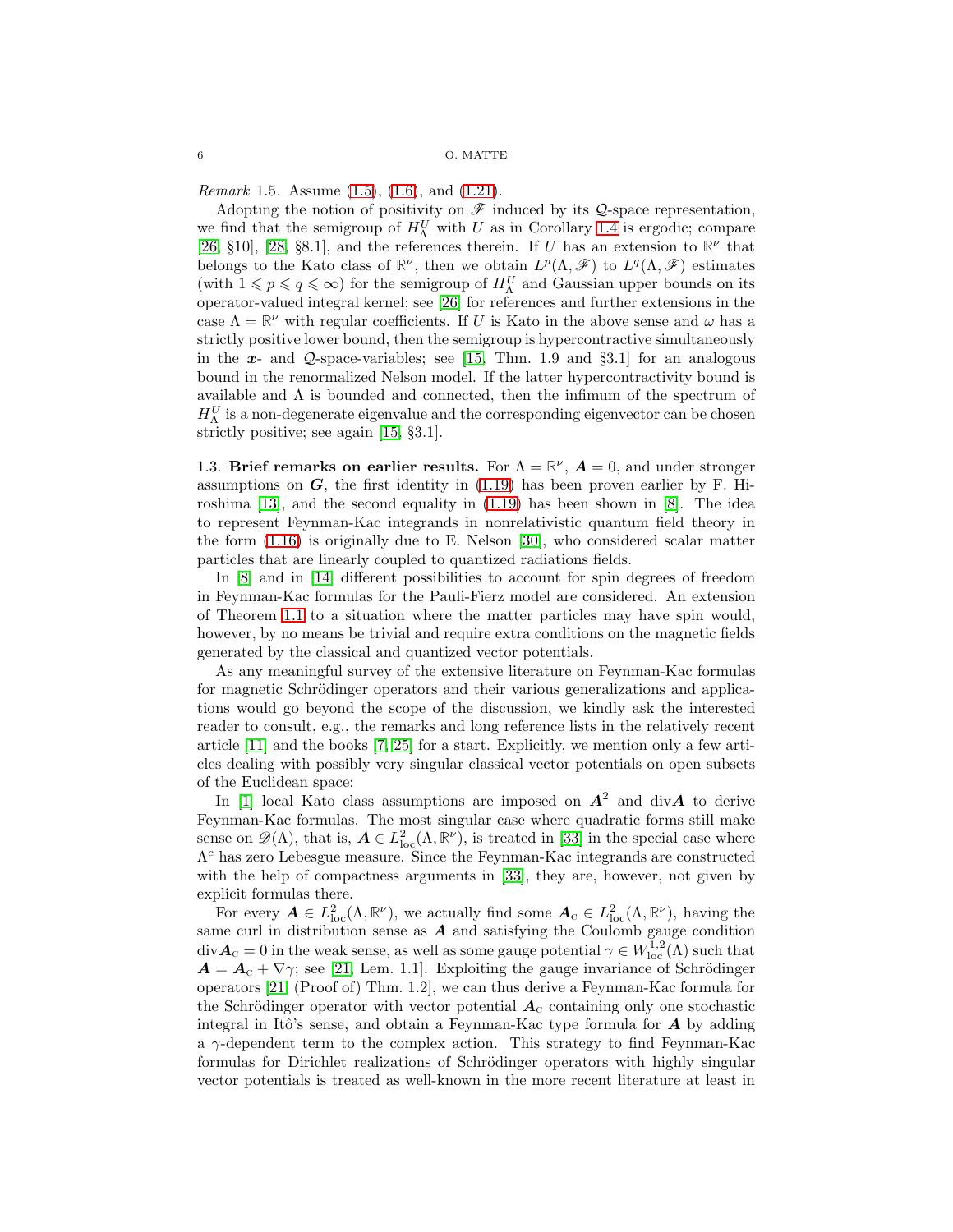the case where **A** has a locally square-integrable extension to the whole  $\mathbb{R}^{\nu}$  (see, e.g., [\[16\]](#page-46-16)), and probably also in greater generality.

## 1.4. Organization, proof strategies, and further results.

- ⊲ In Sect. [2](#page-6-0) we recall some Fock space calculus and provide precise definitions of the most important quadratic forms and operators considered in this article.
- ⊲ Our general strategy is to infer Feynman-Kac formulas for proper open subsets  $\Lambda \subset \mathbb{R}^{\nu}$  from corresponding formulas in the case  $\Lambda = \mathbb{R}^{\nu}$ . To this end we employ a procedure originally used for Schrödinger semigroups in [\[35\]](#page-46-17) and later on for magnetic Schrödinger semigroups in  $[1]$ . In Sect. [3](#page-9-0) we recall this procedure in a suitably abstracted version that applies to the quantum field theoretic models we are interested in here and in the recent work [\[15\]](#page-46-9).
- ⊲ A crucial ingredient for the proof procedure alluded to in the previous item are results on approximations with respect to the form norms of certain maximal Pauli-Fierz forms. (The closure of the form defined in [\(1.3\)](#page-0-0) and [\(1.4\)](#page-0-1) is the minimal Pauli-Fierz form.) These approximation results, which are non-trivial and possibly of independent interest, are obtained in Sect. [5.](#page-16-0) A Leibniz rule for vector-valued weak derivatives needed here is derived first in Sect. [4.](#page-14-0) As a byproduct we shall also see that the maximal and minimal Pauli-Fierz forms agree when  $\Lambda = \mathbb{R}^{\nu}$ , as it is the case for Schrödinger operators [\[36\]](#page-46-18).
- $\triangleright$  Also in the case  $\Lambda = \mathbb{R}^{\nu}$  our Feynman-Kac formulas are obtained by approximation. Here we depart from Feynman-Kac formulas for Pauli-Fierz operators with regularized coefficients. In Sect. [7](#page-26-0) we therefore study strong resolvent convergence of Pauli-Fierz operators on  $\mathbb{R}^{\nu}$  when **A** and **G** are approximated in  $L^2_{\text{loc}}$  by more regular quantities. In doing so we employ a diamagnetic inequality for resolvents of Pauli-Fierz operators that we derive first in Sect. [6,](#page-24-0) more generally for Dirichlet-Pauli-Fierz operators on general open  $\Lambda \subset \mathbb{R}^{\nu}$ . In its full generality this diamagnetic inequality is new even when  $\Lambda = \mathbb{R}^{\nu}$ .
- $\triangleright$  For regular coefficients and  $\Lambda = \mathbb{R}^{\nu}$ , we derive our Feynman-Kac formulas in Sect. [8,](#page-29-1) employing the stochastic differential equations associated with the Pauli-Fierz model analyzed in [\[8\]](#page-45-2). We shall push forward some results of [\[8\]](#page-45-2) to non-vanishing A. Eventually, we prove an associated strong Markov property (employing a "useful rule" for vector-valued conditional expectations verified in App. [A\)](#page-44-0) and show that the "probabilistic" right hand sides of the Feynman-Kac formulas give rise to a strongly continuous semigroup of bounded selfadjoint operators. The Pauli-Fierz operator finally turns out to be the generator of this semigroup, which proves the Feynman-Kac formulas for regular coefficients.
- ⊲ The only technical obstacle remaining after the above preliminary results is to show convergence of the probabilistic sides of the Feynman-Kac formulas for  $\Lambda = \mathbb{R}^{\nu}$ , when singular coefficients are approximated by regular ones. This is done in Sect. [9.](#page-35-0) Apart from that, we give a detailed discussion of the Feynman-Kac integrands for singular coefficients and eventually complete the proofs of Thm. [1.1](#page-3-4) and Cor. [1.4](#page-4-0) in this final section.

### 2. Basic definitions

<span id="page-6-0"></span>In this section we collect the most important functional analytic definitions employed throughout the article. In the following subsections we shall, respectively,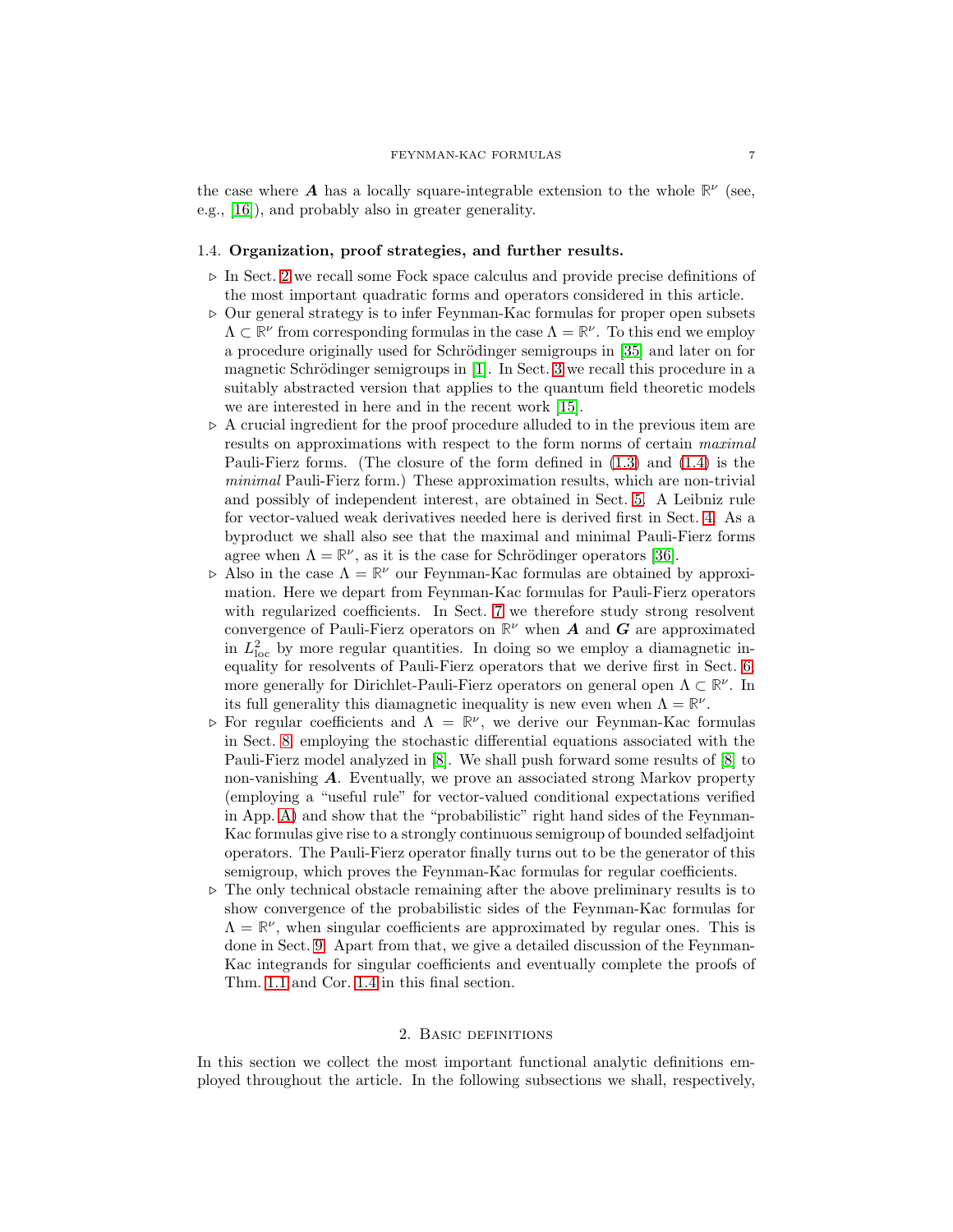recall some Fock space calculus, define vector-valued weak derivatives, covariant derivatives, and finally introduce our Dirichlet-Pauli-Fierz operators.

In the whole article  $\Lambda$  denotes an arbitrary open subset of  $\mathbb{R}^{\nu}$ ; variables in  $\Lambda$  will most of the time be denoted by  $\mathbf{x} = (x_1, \ldots, x_{\nu})$  or  $\mathbf{y} = (y_1, \ldots, y_{\nu})$ .

If T is a linear operator in some Hilbert space then its domain  $\mathcal{D}(T)$  is equipped with the graph norm

$$
\|\phi\|_{\mathcal{D}(T)} := (\|\phi\|^2 + \|T\phi\|^2)^{1/2}, \quad \phi \in \mathcal{D}(T).
$$

If T is nonnegative and selfadjoint, then its form domain  $\mathcal{Q}(T)$  is equipped with the form norm

$$
\|\phi\|_{\mathcal{Q}(T)} := (\|\phi\|^2 + \|T^{1/2}\phi\|^2)^{1/2}, \quad \phi \in \mathcal{Q}(T).
$$

<span id="page-7-1"></span>2.1. Operators in the bosonic Fock space. Here we briefly recall some standard facts on the Weyl representation on bosonic Fock space. For a detailed textbook exposition of these matters we recommend [\[32\]](#page-46-5).

Recall that the by assumption separable  $L^2$ -space  $\mathfrak k$  has been introduced in [\(1.1\)](#page-0-2). The bosonic Fock space modelled over  $\mathfrak{k}$  is given by the direct orthogonal sum

$$
\mathscr{F} := \mathbb{C} \oplus \bigoplus_{n=1}^{\infty} L^2(\mathcal{K}^n, \mathfrak{K}^n, \mu^n),
$$

where  $\mathfrak{K}^n$  is the *n*-fold product of the  $\sigma$ -algebra  $\mathfrak{K}$  with itself and  $\mu^n$  is the *n*-fold product of the measure  $\mu$  with itself. A total subset of  $\mathscr F$  is given by the set of exponential vectors  $\epsilon(f) \in \mathscr{F}$  with  $f \in \mathscr{F}$ ,

$$
\epsilon(f) := (1, f, \ldots, (n!)^{-1/2} f^{\otimes n}, \ldots),
$$

with  $f^{\otimes_n}(k_1,\ldots,k_n) := f(k_1)\ldots f(k_n)$ ,  $\mu^n$ -a.e. Let  $\mathscr{U}(\mathscr{K})$  denote the set of unitary operators on some Hilbert space  $\mathscr K$  equipped with the topology associated with the strong convergence of bounded operators on  $\mathscr{K}$ . Given  $f \in \mathfrak{k}$  and  $U \in \mathscr{U}(\mathfrak{k})$ , we let  $\mathscr{W}(f, U) \in \mathscr{U}(\mathscr{F})$  denote the corresponding Weyl operator. We recall that it is determined by the prescription

$$
\mathscr{W}(f, U)\epsilon(g) := e^{-\|f\|^2/2 - \langle f|Ug\rangle} \epsilon(f + Ug), \quad g \in \mathfrak{k},
$$

followed by linear and isometric extensions. The so obtained Weyl representation

$$
\mathscr{W}: \mathfrak{k} \times \mathscr{U}(\mathfrak{k}) \longrightarrow \mathscr{U}(\mathscr{F}), \quad (f, U) \longmapsto \mathscr{W}(f, U),
$$

is a strongly continuous projective representation of the semi-direct product of  $\mathfrak k$ and  $\mathscr{U}(\mathfrak{k})$ . More precisely, we have the Weyl relations

$$
\mathscr{W}(f_1, U_1)\mathscr{W}(f_2, U_2) = e^{-i \text{Im}\langle f_1 | U_1 f_2 \rangle} \mathscr{W}(f_1 + U_1 f_2, U_1 U_2),
$$

for all  $f_1, f_2 \in \mathfrak{k}$  and  $U_1, U_2 \in \mathcal{U}(\mathfrak{k})$ . As usual we abbreviate

<span id="page-7-0"></span>(2.1) 
$$
\mathscr{W}(f) := \mathscr{W}(f, \mathbb{1}), \quad \Gamma(U) := \mathscr{W}(0, U), \quad f \in \mathfrak{k}, U \in \mathscr{U}(\mathfrak{k}).
$$

Let  $f \in \mathfrak{k}$ . Then the above remarks imply that  $\mathbb{R} \ni t \mapsto \mathscr{W}(-itf)$  is a strongly continuous unitary group on  $\mathscr{F}$ . Its selfadjoint generator is called the field operator associated with f. It is denoted by  $\varphi(f)$ , so that

$$
\mathscr{W}(-itf) = e^{-it\varphi(f)}, \quad t \in \mathbb{R}.
$$

In the whole article,

 $\omega : \mathcal{K} \to \mathbb{R}$  is a measurable function that is  $\mu$ -a.e. strictly positive.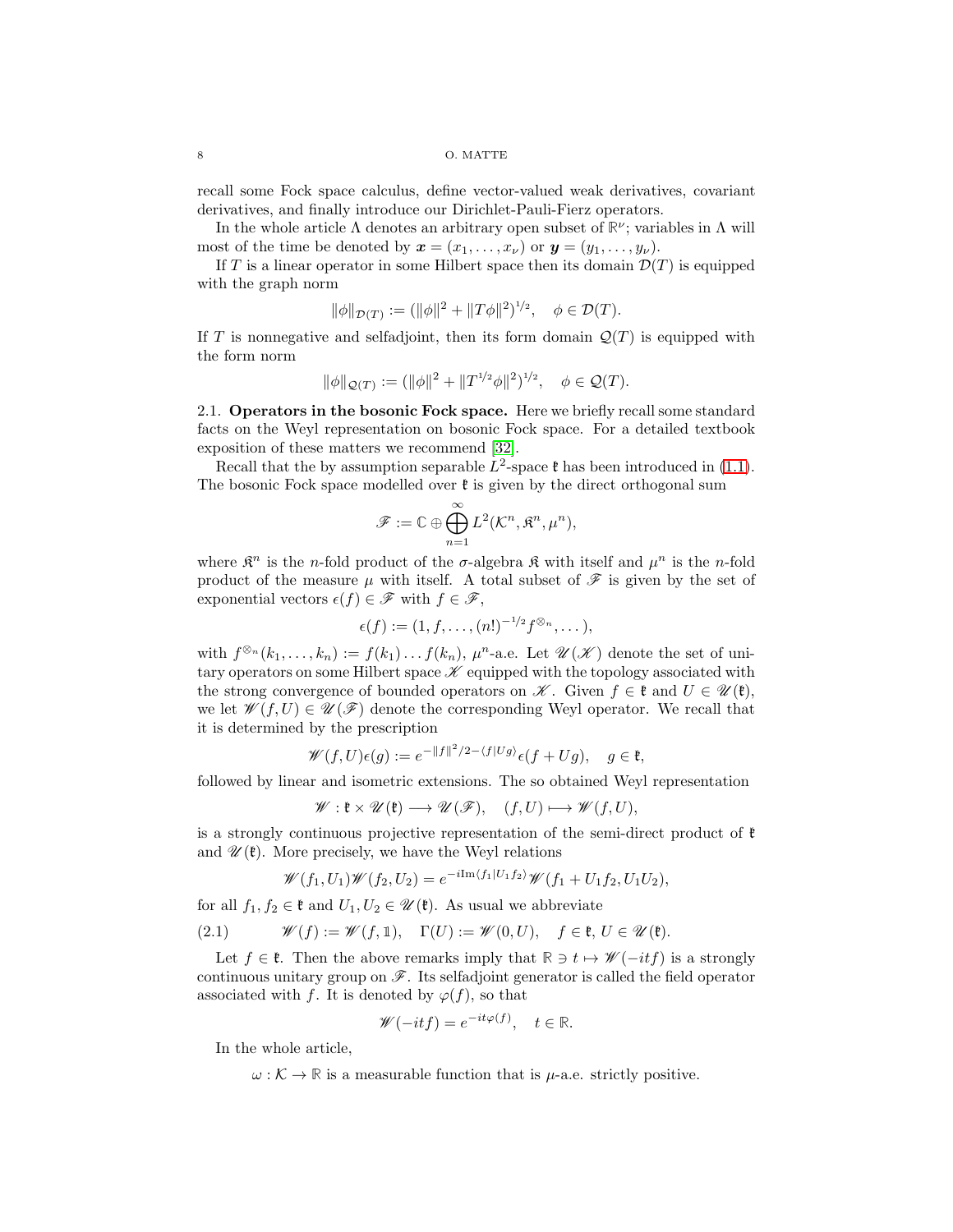It has the physical interpretation of a boson dispersion relation. We shall use the same symbol  $\omega$  to denote the associated selfadjoint multiplication operator in  $\mathfrak{k}$ . Then our remarks on the Weyl representation further imply that  $\mathbb{R} \ni t \mapsto \Gamma(e^{-it\omega})$ is a strongly continuous unitary group on  $\mathscr{F}$ . Therefore, there exists a selfadjoint operator  $d\Gamma(\omega)$  in  $\mathscr F$  such that

$$
\Gamma(e^{-it\omega}) = e^{-itd\Gamma(\omega)}, \quad t \in \mathbb{R}.
$$

It is called the differential second quantization of  $\omega$  and interpreted as the energy of the quantized radiation field.

Since the Nelson isometries  $j_s : \mathfrak{k} \to \hat{\mathfrak{k}}$  introduced in Subsect. [1.2](#page-2-4) map into a Hilbert space different from  $\mathfrak{k}$ , the symbol  $\Gamma(j_s)$  actually has to be understood in a sense generalizing [\(2.1\)](#page-7-0). In fact,  $\Gamma(j_s) : \mathscr{F} \to \hat{\mathscr{F}}$  is obtained by linear and isometric extension of the prescription  $\Gamma(j_s)\epsilon(q) := \epsilon(j_s q) \in \hat{\mathscr{F}}, q \in \mathfrak{k}$ , where  $\hat{\mathscr{F}}$  is the bosonic Fock space modelled over  $\hat{\mathfrak{k}}$ .

We conclude this subsection by recalling the following standard relative bounds, where  $\varkappa : \mathcal{K} \to \mathbb{R}$  has the same properties as  $\omega$  above,

<span id="page-8-0"></span>kϕ(f)ψk<sup>F</sup> 6 2 1/2 kfkQ(κ−1)kψkQ(dΓ(κ)) (2.2) ,

<span id="page-8-1"></span>kϕ(f)ϕ(g)φk<sup>F</sup> 6 8kfkQ(κ−1)kgkQ(κ−1)kφkD(dΓ(κ)) (2.3) ,

for all  $f, g, \phi, \psi$  in the vectors spaces indicated by the respective subscripts; see, e.g., [\[27,](#page-46-0) Rem. 2.10] for the second bound.

2.2. Vector-valued weak derivatives. To deal with singular classical and quantized vector potentials it is most helpful to mimic the distributional techniques used in the study of magnetic Schrödinger operators in a vector-valued setting  $[27]$ . For the convenience of the reader we therefore recall the following fundamental definition:

Let X be a separable Hilbert space,  $j \in \{1, ..., \nu\}$ , and  $\Psi \in L^1_{loc}(\Lambda, \mathcal{K})$ . Then  $\Psi$  is said to have a weak partial derivative with respect to  $x_j$ , iff there exists some (necessarily unique) vector  $\partial_{x_j} \Psi \in L^1_{loc}(\Lambda, \mathcal{K})$  such that

$$
(2.4) \qquad \int_{\Lambda}\langle\partial_{x_j}\eta(\bm{x})|\Psi(\bm{x})\rangle_{\mathscr{K}}\mathrm{d}\bm{x}=-\int_{\Lambda}\langle\eta(\bm{x})|\partial_{x_j}\Psi(\bm{x})\rangle_{\mathscr{K}}\mathrm{d}\bm{x},\quad \eta\in\mathscr{D}(\Lambda,\mathscr{K}).
$$

2.3. Covariant derivatives. Pick  $j \in \{1, \ldots, \nu\}$ ,  $A_j \in L^2_{loc}(\Lambda, \mathbb{R})$  and let  $G_j$ :  $\Lambda \to \mathfrak{k}, \ \mathbf{x} \mapsto G_{j,\mathbf{x}}$  be in  $L^2_{\text{loc}}(\Lambda, \mathfrak{k})$ . For every  $\Psi \in L^2(\Lambda, \mathcal{Q}(\text{d}\Gamma(1))),$  we define  $\varphi(G_j)\Psi \in L^1_{\text{loc}}(\Lambda, \mathscr{F})$  by

$$
(\varphi(G_j)\Psi)(\boldsymbol{x}) := \varphi(G_{j,\boldsymbol{x}})\Psi(\boldsymbol{x}), \quad \text{a.e. } \boldsymbol{x} \in \Lambda.
$$

With this we define a symmetric operator  $v_{\Lambda,j}$  in  $L^2(\Lambda,\mathscr{F})$  by

$$
\mathcal{D}(v_{\Lambda,j}) := \mathscr{D}(\Lambda, \mathcal{Q}(\mathrm{d}\Gamma(1))),
$$
  

$$
v_{\Lambda,j}\Psi := -i\partial_{x_j}\Psi - A_j\Psi - \varphi(G_j)\Psi, \quad \Psi \in \mathcal{D}(v_{\Lambda,j}).
$$

Its adjoint  $v_{\Lambda,j}^*$  will play the role of a covariant derivative in the j-th coordinate direction in our Pauli-Fierz forms.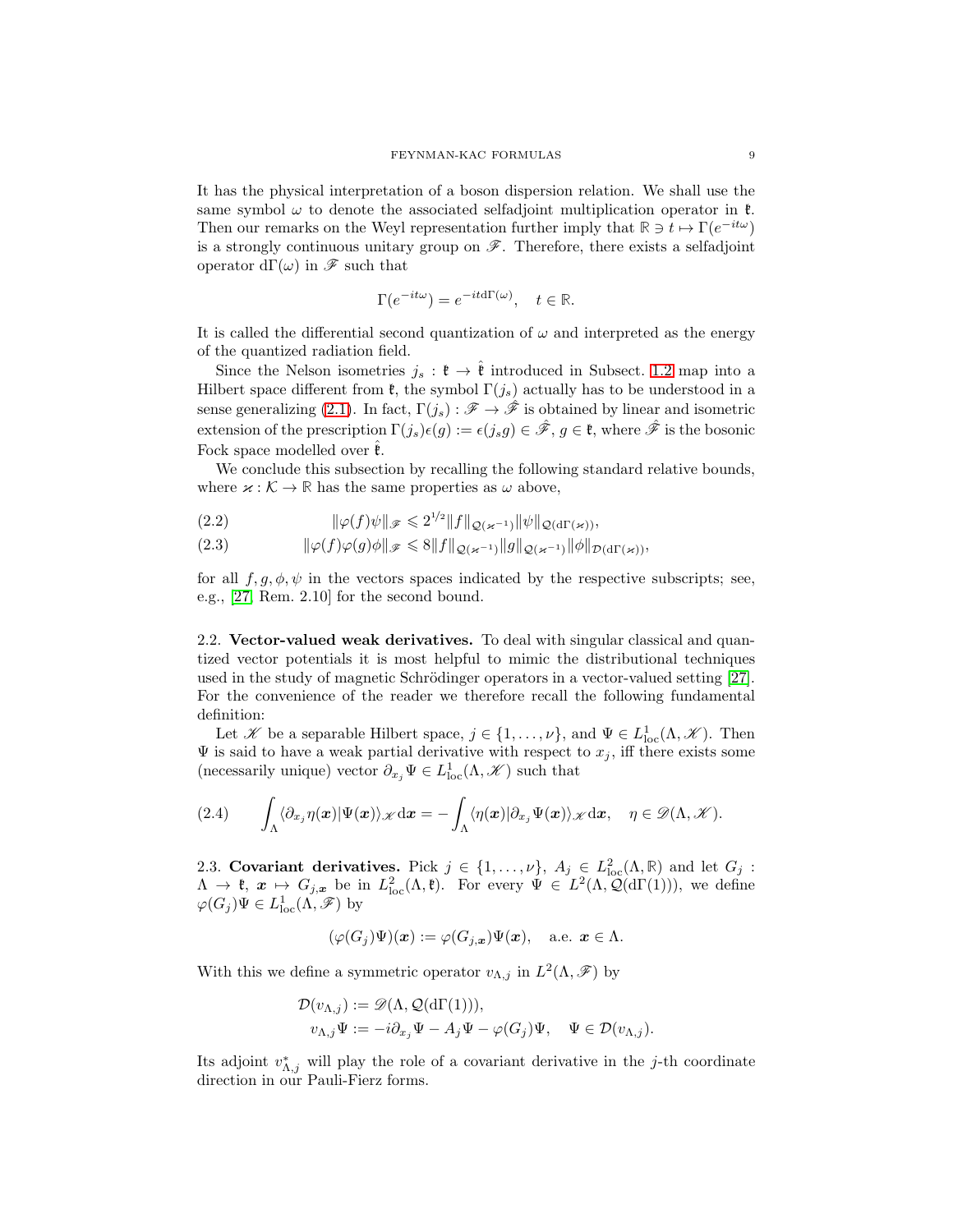10 O. MATTE

The approximation results proven in Sect. [5](#page-16-0) depend crucially on the following theorem [\[27,](#page-46-0) Thm. 3.5] where, for any separable Hilbert space  $\mathscr K$  and any representative  $\Psi(\cdot)$  of  $\Psi \in L^1_{loc}(\Lambda, \mathcal{K})$ , we define

<span id="page-9-1"></span>(2.5) 
$$
\mathfrak{S}_{\Psi}(\boldsymbol{x}) := \left\{ \begin{array}{ll} \|\Psi(\boldsymbol{x})\|_{\mathscr{K}}^{-1} \Psi(\boldsymbol{x}), & \boldsymbol{x} \in \{\Psi(\cdot) \neq 0\}, \\ 0, & \boldsymbol{x} \in \{\Psi(\cdot) = 0\}. \end{array} \right.
$$

**Theorem 2.1.** Let  $\Psi \in \mathcal{D}(v_{\Lambda,j}^*)$ . Then  $\|\Psi\|_{\mathscr{F}} \in L^2(\Lambda)$  has a weak partial derivative with respect to  $x_j$  which is given by

<span id="page-9-4"></span><span id="page-9-3"></span>(2.6) 
$$
\partial_{x_j} \|\Psi\|_{\mathscr{F}} = \text{Re}\langle \mathfrak{S}_{\Psi} |iv_{\Lambda,j}^* \Psi \rangle_{\mathscr{F}} \in L^2(\Lambda).
$$

2.4. Pauli-Fierz forms and Dirichlet-Pauli-Fierz operators. Assuming [\(1.5\)](#page-1-4), [\(1.6\)](#page-1-2), and [\(1.7\)](#page-1-3) we first define a maximal Pauli-Fierz form,

<span id="page-9-2"></span>
$$
\mathcal{D}(\mathfrak{h}_{\Lambda,\mathrm{N}}) := L^2(\Lambda, \mathcal{Q}(\mathrm{d}\Gamma(\omega))) \cap \mathcal{Q}(V1_{\mathscr{F}}) \cap \bigcap_{j=1}^{\nu} \mathcal{D}(v_{\Lambda,j}^*),
$$
  
(2.7) 
$$
\mathfrak{h}_{\Lambda,\mathrm{N}}[\Psi] := \frac{1}{2} \sum_{j=1}^{\nu} ||v_{\Lambda,j}^* \Psi||^2 + \int_{\Lambda} V(\boldsymbol{x}) ||\Psi(\boldsymbol{x})||_{\mathscr{F}}^2 \mathrm{d}\boldsymbol{x} + \int_{\Lambda} ||\mathrm{d}\Gamma(\omega)^{1/2} \Psi(\boldsymbol{x})||_{\mathscr{F}}^2 \mathrm{d}\boldsymbol{x}, \quad \Psi \in \mathcal{D}(\mathfrak{h}_{\Lambda,\mathrm{N}}).
$$

As a sum of nonnegative closed forms,  $\mathfrak{h}_{\Lambda,N}$  is itself closed and nonnegative. We further define a minimal Pauli-Fierz form,

(2.8) 
$$
\mathfrak{h}_{\Lambda,D} := \overline{\mathfrak{h}_{\Lambda,N} \! \restriction_{\mathscr{D}(\Lambda, \mathcal{Q}(d\Gamma(1 \vee \omega)))}} = \overline{\mathfrak{h}_{\Lambda}},
$$

where in the second identity we used notation introduced in  $(1.3)$  and  $(1.4)$  of the introduction. In analogy to the Schrödinger case, the selfadjoint operator representing  $\mathfrak{h}_{\Lambda,D}$ , we shall simply call it  $H_{\Lambda}$  dropping the subscript "D", can be interpreted as the Dirichlet realization of the Pauli-Fierz operator on Λ. (The subscript "N" is also borrowed from the Schrödinger theory where it stands for "Neumann".)

## <span id="page-9-0"></span>3. Deriving Feynman-Kac formulas for Dirichlet realizations

In this section we explain how to derive Feynman-Kac formulas for proper open subsets  $\Lambda \subset \mathbb{R}^{\nu}$  departing from known formulas in the case  $\Lambda = \mathbb{R}^{\nu}$ . This is done by a procedure which is standard for Schrödinger operators and originates from [\[35\]](#page-46-17); see also  $[1, \text{ App. B}]$  for a helpful exposition treating Schrödinger operators with classical magnetic fields. All we do in this section is to carry through this procedure in a slightly abstracted setting covering the various nonrelativistic quantum field theoretic models we are interested in. The results of this section are, for instance, applied to the renormalized Nelson model in [\[15\]](#page-46-9).

Let  $\mathscr{K} \neq \{0\}$  be a separable Hilbert space. Suppose that  $Q_{\mathbb{R}^{\nu}}$  and  $Q_{\Lambda}$  are selfadjoint operators in  $\mathscr{H} := L^2(\mathbb{R}^{\nu}, \mathscr{K})$  and its subspace  $\mathscr{H}_{\Lambda} := 1_{\Lambda} L^2(\mathbb{R}^{\nu}, \mathscr{K}),$ respectively, which are semi-bounded from below. Denote the corresponding quadratic forms by q**R**<sup>ν</sup> and qΛ, respectively. We assume that these two quadratic forms are related as follows:

We pick compact subsets  $K_{\ell}, \ell \in \mathbb{N}$ , of  $\Lambda$  with

$$
K_{\ell} \subset \mathring{K}_{\ell+1}, \quad \ell \in \mathbb{N}, \quad \text{and} \quad \bigcup_{\ell \in \mathbb{N}} K_{\ell} = \Lambda.
$$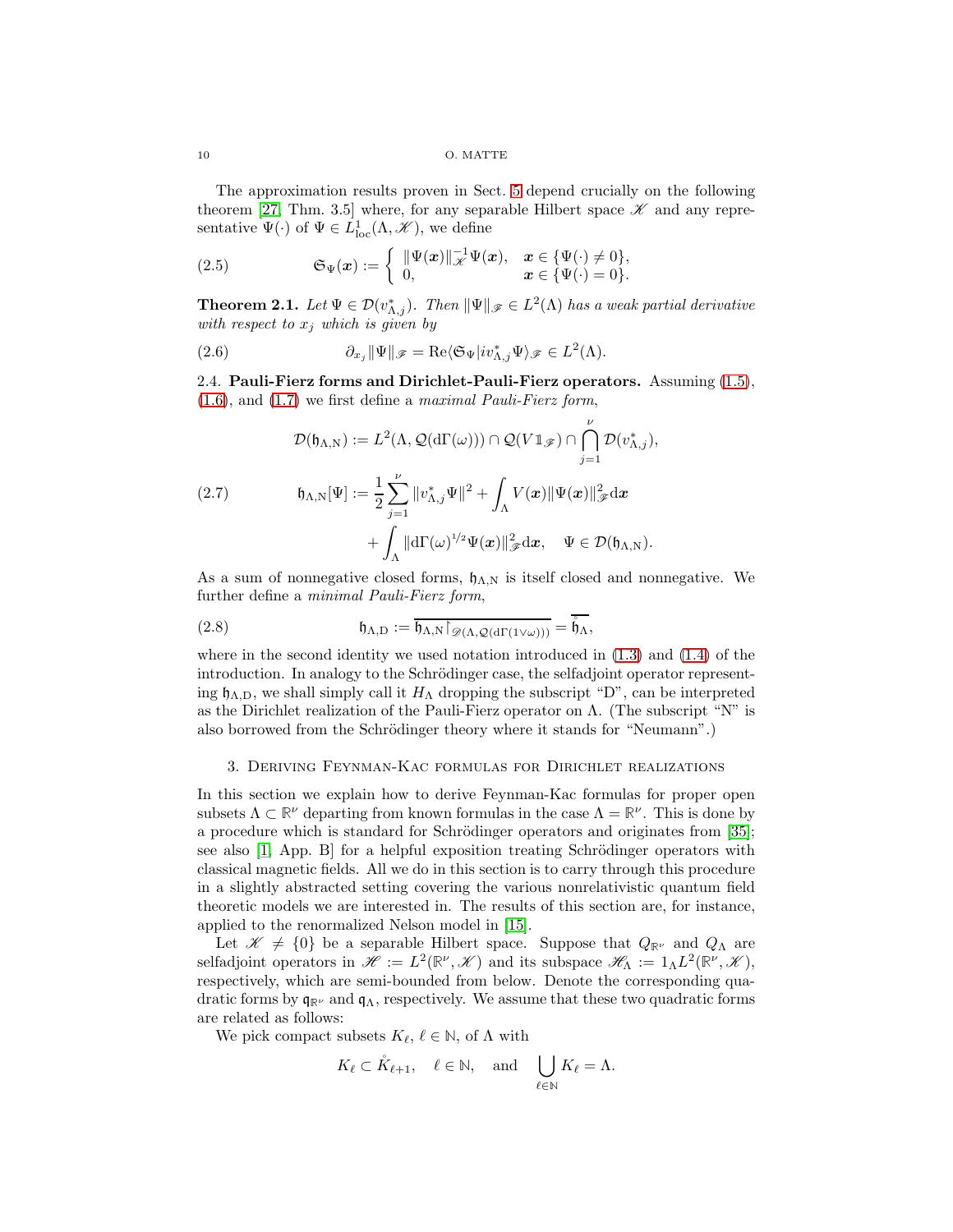Furthermore, we pick  $\vartheta_{\ell} \in C_0^{\infty}(\mathbb{R}^{\nu})$  with  $\vartheta_{\ell} = 1$  on  $K_{\ell}$ ,  $\vartheta_{\ell} = 0$  on  $K_{\ell+1}^c$ , and  $0 \le \theta_\ell \le 1$ , for all  $\ell \in \mathbb{N}$ . As in [\[35\]](#page-46-17) we finally define a numerical function  $Y^{\Lambda}_{\infty} : \mathbb{R}^{\nu} \to [0, \infty]$  by

<span id="page-10-0"></span>(3.1) 
$$
Y^{\Lambda}_{\infty}(\boldsymbol{x}) := \begin{cases} \operatorname{dist}(\boldsymbol{x}, \Lambda^c)^{-3} + \sum_{\ell=1}^{\infty} |\nabla \vartheta_{\ell}|^2(\boldsymbol{x}), & \boldsymbol{x} \in \Lambda, \\ \infty, & \boldsymbol{x} \in \Lambda^c; \end{cases}
$$

observe that the series appearing here actually has at most one non-vanishing term, for every fixed  $x \in \Lambda$ . This function defines a closed form in  $\mathscr{H}$  with domain

$$
\mathcal{Q}(Y_\infty^\Lambda)=\left\{\Psi\in L^2(\mathbb{R}^\nu,\mathscr{K})\bigg|\,\int_{\mathbb{R}^\nu}Y_\infty^\Lambda(\boldsymbol{x})\|\Psi(\boldsymbol{x})\|^2\mathrm{d}\boldsymbol{x}<\infty\right\}\subset\mathscr{H}_\Lambda,
$$

which is not dense in general. We further set

<span id="page-10-2"></span>(3.2) 
$$
\mathcal{D}(\mathfrak{q}_{\mathbb{R}^\nu}^{1,\infty}) := \mathcal{D}(\mathfrak{q}_{\mathbb{R}^\nu}) \cap \mathcal{Q}(Y_\infty^{\Lambda}) \subset \mathscr{H}_{\Lambda}.
$$

We now assume that the following:

<span id="page-10-4"></span>Hypothesis 3.1. For at least one function  $Y^{\Lambda}_{\infty}$  defined in the above fashion, Statements (a) and (b) hold, where:

- (a)  $\mathcal{D}(\mathfrak{q}_{\mathbb{R}^\nu}^{1,\infty}) \subset \mathcal{D}(\mathfrak{q}_{\Lambda})$  and the closure of  $\mathcal{D}(\mathfrak{q}_{\mathbb{R}^\nu}^{1,\infty})$  with respect to the form norm on  $\mathcal{D}(\mathfrak{q}_{\Lambda})$  is equal to  $\mathcal{D}(\mathfrak{q}_{\Lambda})$ .
- (b)  $\mathfrak{q}_{\Lambda}[\Psi] = \mathfrak{q}_{\mathbb{R}^{\nu}}[\Psi]$ , for all  $\Psi \in \mathcal{D}(\mathfrak{q}_{\mathbb{R}^{\nu}}^{1,\infty})$ .

The next remark explains the choice of the power  $-3$  in  $(3.1)$ . Any power strictly less than −2 would actually be sufficient for our applications in the later sections.

<span id="page-10-3"></span>*Remark* 3.2. Let  $t > 0$ , let  $I \subset \mathbb{R}$  be an interval containing [0, t], and suppose that  $\gamma: I \to \mathbb{R}^{\nu}$  is Hölder continuous of order 1/3. Set

$$
Y_n^{\Lambda} := n \wedge Y_{\infty}^{\Lambda}, \quad n \in \mathbb{N}.
$$

Then we have the following equivalence, where the limit to the left always exists in  $[0, \infty]$  by monotone convergence,

<span id="page-10-1"></span>(3.3) 
$$
\lim_{n \to \infty} \int_0^t Y_n^{\Lambda}(\gamma(s)) ds < \infty \quad \Leftrightarrow \quad \inf \left\{ s \geqslant 0 \, \middle| \, s \in I, \, \gamma(s) \in \Lambda^c \right\} > t,
$$

with the common convention inf  $\emptyset = \infty$ .

In fact, let  $\tau \in [0, \infty]$  denote the infimum in [\(3.3\)](#page-10-1). Assume first that  $\tau > t$ . Then  $\gamma([0,t]) \subset \Lambda$ . Thus  $(Y^{\Lambda}_{\infty} \circ \gamma) \upharpoonright_{[0,t]}$  is a real-valued continuous function on the compact interval [0, t]. It is then clear that the limit as  $n \to \infty$  of the integral to the left in [\(3.3\)](#page-10-1) is finite. Next, assume that  $\tau \leq t$ . Since  $\gamma$  is continuous and  $\Lambda^c$  is closed, we then have  $\gamma(\tau) \in \Lambda^c$ . The Hölder continuity of  $\gamma$  thus implies

$$
Y^{\Lambda}_{\infty}(\gamma(s)) \geqslant |\gamma(s)-\gamma(\tau)|^{-3} \geqslant \frac{1}{C}|s-\tau|^{-1}, \quad s \in [0, t],
$$

for some  $C > 0$ . Consequently,

$$
\lim_{n \to \infty} \int_0^t Y_n^{\Lambda}(\gamma(s)) ds \geq \frac{1}{C} \int_0^t \frac{ds}{|s - \tau|} = \infty.
$$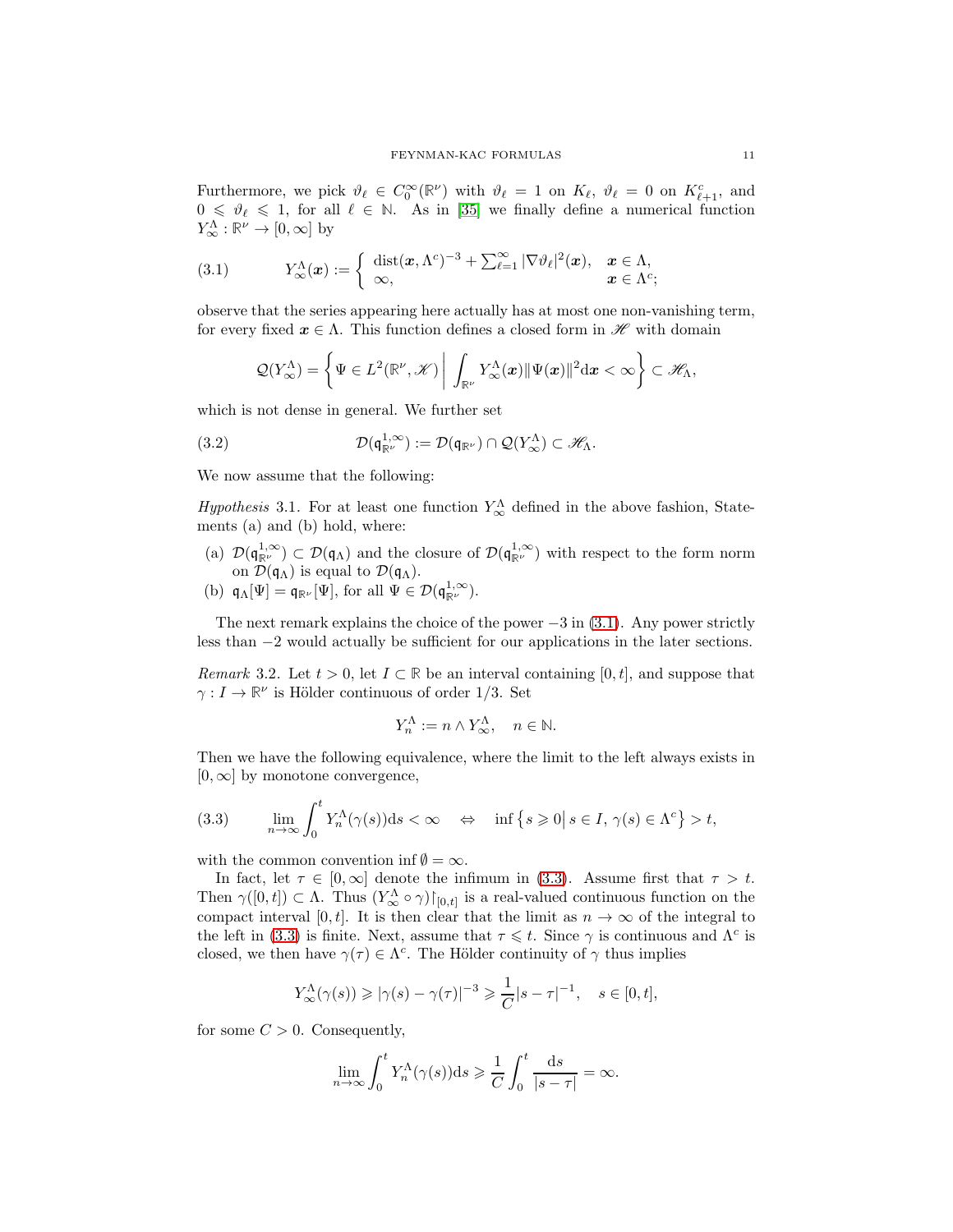3.1. Feynman-Kac formulas for Dirichlet realizations. Throughout this subsection we fix some  $t > 0$ . We work under the assumptions of the preceding subsection and the following hypothesis:

<span id="page-11-4"></span>*Hypothesis* 3.3. There exist a probability space  $(\Omega, \mathfrak{F}, \mathbb{P})$  and, for every  $x \in \mathbb{R}^{\nu}$ ,

 $\rhd$  a strongly measurable map  $M_t(\boldsymbol{x}) : \Omega \to \mathcal{B}(\mathcal{K});$ 

 $\triangleright$  some pathwise continuous  $\mathbb{R}^{\nu}$ -valued stochastic process  $X^x$  which  $\mathbb{P}$ -a.s. starts at 0 and whose paths are  $\mathbb{P}\text{-a.s.}$  Hölder continuous of order  $1/3$ ;

such that the following holds:

 $\triangleright$  For all  $\Psi \in \mathscr{H}$  and  $\boldsymbol{x} \in \mathbb{R}^{\nu}$ ,

(3.4) 
$$
||M_t(\boldsymbol{x})|| ||\Psi(\boldsymbol{X}_t^{\boldsymbol{x}})|| \in L^1(\mathbb{P}).
$$

 $\triangleright$  For all bounded and continuous functions  $v : \mathbb{R}^{\nu} \to \mathbb{R}$ , the following Feynman-Kac type formula holds for all  $\Psi \in \mathcal{H}$ ,

<span id="page-11-1"></span>(3.5) 
$$
(e^{-t(Q_{\mathbb{R}^{\nu}}+v)}\Psi)(\boldsymbol{x})=\mathbb{E}\big[e^{-\int_0^t v(\boldsymbol{X}_s^{\boldsymbol{x}})\mathrm{d}s}M_t(\boldsymbol{x})\Psi(\boldsymbol{X}_t^{\boldsymbol{x}})\big], \text{ a.e. } \boldsymbol{x}\in\mathbb{R}^{\nu}.
$$

We further let  $\tau_{\Lambda}(\boldsymbol{x}) : \Omega \to [0, \infty]$  denote the first exit time of  $\boldsymbol{X}^{\boldsymbol{x}}$  from  $\Lambda$ , i.e.,

$$
\tau_\Lambda(\boldsymbol{x}):=\inf\{s\geqslant 0|\,\boldsymbol{X}^{\boldsymbol{x}}_s\in\Lambda^c\},
$$

with inf  $\emptyset = \infty$ . Since  $X^x$  is pathwise continuous and  $\Lambda^c$  is closed,  $\tau_\Lambda(x)$  is a stopping time with respect to the filtration generated by  $X^x$ . In particular,

$$
\{\tau_\Lambda(\boldsymbol{x}) > t\} \in \mathfrak{F}.
$$

<span id="page-11-3"></span>**Lemma 3.4.** In the situation described above, let  $\Psi \in \mathcal{H}_{\Lambda}$ . Then

<span id="page-11-2"></span>(3.6) 
$$
(e^{-tQ_{\Lambda}}\Psi)(\boldsymbol{x})=\mathbb{E}\big[\mathbb{1}_{\{\tau_{\Lambda}(\boldsymbol{x})>t\}}M_t(\boldsymbol{x})\Psi(\boldsymbol{X}_t^{\boldsymbol{x}})\big], \quad a.e. \ \boldsymbol{x}\in\mathbb{R}^{\nu}.
$$

Proof. Before we comment on the various steps of this proof we have to introduce some more notation:

For every  $\kappa > 0$ , we define  $\mathcal{D}(\mathfrak{q}_{\mathbb{R}^\nu}^{\kappa, \infty}) := \mathcal{D}(\mathfrak{q}_{\mathbb{R}^\nu}^{1, \infty})$  (recall [\(3.2\)](#page-10-2)) and

$$
\mathfrak{q}_{\mathbb{R}^\nu}^{\kappa,\infty}[\Psi]:=\mathfrak{q}_{\mathbb{R}^\nu}[\Psi]+\kappa\int_{\mathbb{R}^\nu}Y^\Lambda_\infty(\boldsymbol{x})\|\Psi(\boldsymbol{x})\|^2\mathrm{d}\boldsymbol{x},\quad \Psi\in\mathcal{D}(\mathfrak{q}_{\mathbb{R}^\nu}^{\kappa,\infty}).
$$

Then  $\mathfrak{q}_{\mathbb{R}^{\nu}}^{\kappa,\infty}$  is closed as a sum of closed semi-bounded forms. As remarked above, it is in general not densely defined as a form in  $\mathscr{H}$ . By assumption (a) it is, however, a densely defined semi-bounded closed form on the sub-Hilbert space  $\mathcal{H}_{\Lambda}$ . Therefore, there exists a unique selfadjoint operator in  $\mathscr{H}_{\Lambda}$  representing  $\mathcal{D}(\mathfrak{q}_{\mathbb{R}^{\nu}}^{\kappa,\infty})$ that we denote by  $Q_{\mathbb{R}^{\nu}}^{\kappa,\infty}$ . We further define the Hamiltonians

$$
Q_{\mathbb{R}^{\nu}}^{\kappa,n}:=Q_{\mathbb{R}^{\nu}}+\kappa Y_{n}^{\Lambda},\quad n\in\mathbb{N},\,\kappa>0,
$$

and denote the associated quadratic forms by  $\mathfrak{q}_{\mathbb{R}^\nu}^{\kappa,n}$ .

Step 1. Let  $\kappa > 0$ . We shall show that

<span id="page-11-0"></span>(3.7) 
$$
\left\|e^{-tQ_{\mathbb{R}^{\nu}}^{\kappa,n}}\Psi-e^{-tQ_{\mathbb{R}^{\nu}}^{\kappa,\infty}}1_{\Lambda}\Psi\right\|\xrightarrow{n\to\infty}0,\quad\Psi\in\mathscr{H}.
$$

We know that the form domain of  $Q_{\mathbb{R}^{\nu}}^{\kappa,n}$  is  $\mathcal{D}(\mathfrak{q}_{\mathbb{R}^{\nu}})$ , which contains  $\mathcal{D}(\mathfrak{q}_{\mathbb{R}^{\nu}}^{\kappa,\infty})$ . The monotone convergence theorem further shows that

$$
\mathfrak{q}_{\mathbb{R}^\nu}^{\kappa,n}[\Psi]\uparrow \mathfrak{q}_{\mathbb{R}^\nu}^{\kappa,\infty}[\Psi],\quad \Psi\in \mathcal{D}(\mathfrak{q}_{\mathbb{R}^\nu}^{\kappa,\infty})=\Big\{\Phi\in \mathcal{D}(\mathfrak{q}_{\mathbb{R}^\nu})\,\Big|\,\sup_{n\in\mathbb{N}}\mathfrak{q}_{\mathbb{R}^\nu}^{\kappa,n}[\Phi]<\infty\Big\}.
$$

The convergence [\(3.7\)](#page-11-0) now follows from a monotone convergence theorem for not necessarily densely defined quadratic forms [\[34,](#page-46-19) Thm.  $4.1\&$ Thm.  $4.2$ ].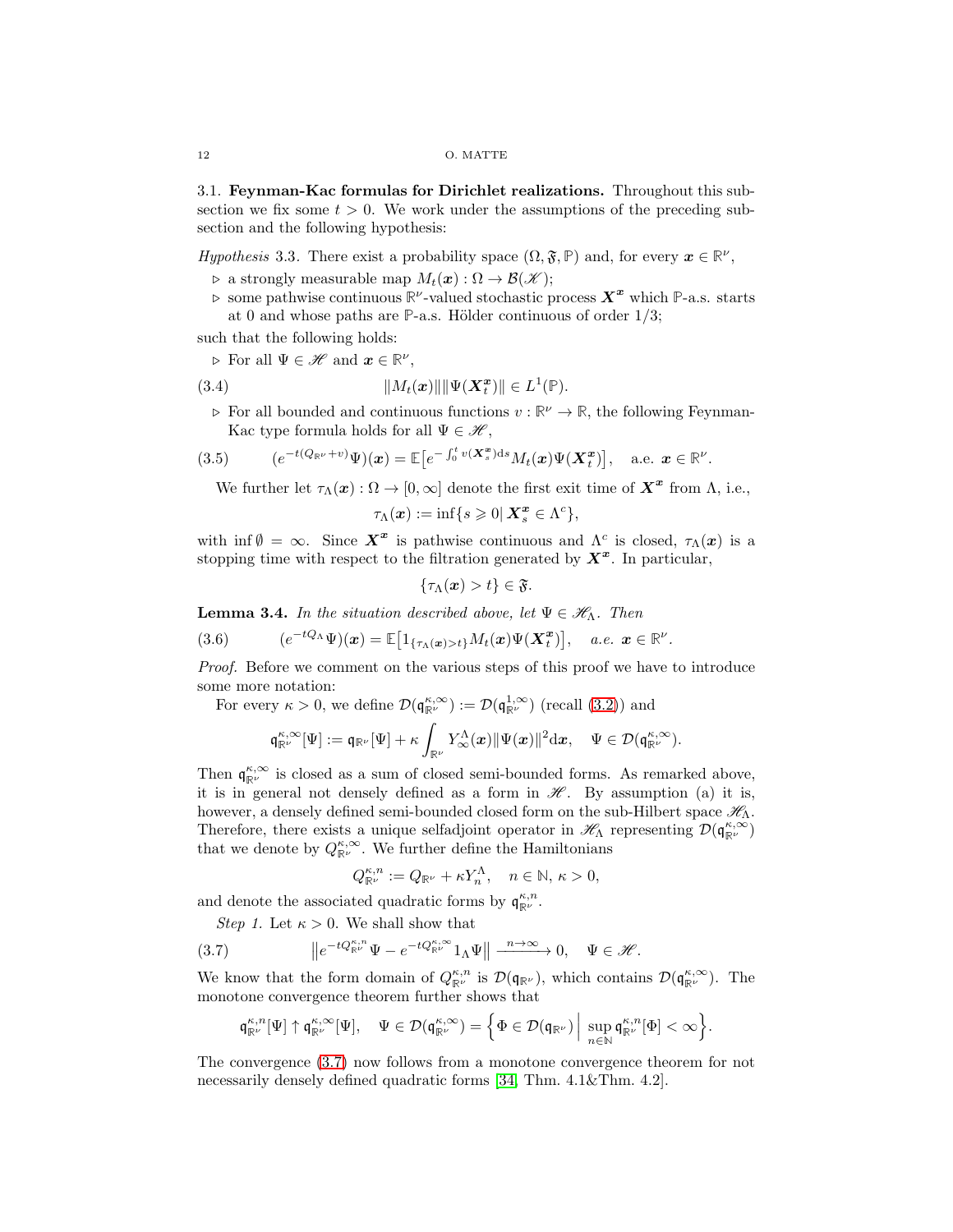Step 2. Let  $\kappa > 0$  and  $\Psi \in \mathscr{H}_{\Lambda}$ . We next show that

$$
(3.8) \qquad (e^{-tQ_{\mathbb{R}^{\nu}}^{\kappa,\infty}}\Psi)(\boldsymbol{x})=\mathbb{E}\Big[\mathbb{1}_{\{\tau_{\Lambda}(\boldsymbol{x})>t\}}e^{-\kappa\int_0^tY_{\infty}^{\Lambda}(X_s^{\boldsymbol{x}})\mathrm{d}s}M_t(\boldsymbol{x})\Psi(X_t^{\boldsymbol{x}})\Big],
$$

for a.e.  $x \in \mathbb{R}^{\nu}$ , where  $e^{-\infty} := 0$ . Owing to Step 1 we find natural numbers  $n_1 < n_2 < \dots$  such that, a.e. on  $\mathbb{R}^{\nu}$ , the sequence  $(e^{-tQ_{\mathbb{R}^{\nu}}^{\kappa,n_{\ell}}}\Psi)_{\ell \in \mathbb{N}}$  converges to the vector  $e^{-tQ_{\mathbb{R}^{\nu}}^{\kappa,\infty}}\Psi$ . Furthermore, since the potentials  $\kappa Y_n^{\Lambda}$ ,  $n \in \mathbb{N}$ ,  $\kappa > 0$ , are bounded and continuous, the Feynman-Kac type formula  $(3.5)$  applies to  $Q_{\mathbb{R}^{\nu}}^{\kappa,n}$ . We thus have

$$
\big(e^{-tQ_{\mathbb{R}^{\nu}}^{\kappa,n}}\Psi\big)(\boldsymbol{x})=\mathbb{E}\Big[e^{-\kappa\int_0^t Y_n^{\Lambda}(\boldsymbol{X}_s^{\boldsymbol{x}})ds}M_t(\boldsymbol{x})\Psi(\boldsymbol{X}_t^{\boldsymbol{x}})\Big],\quad\text{a.e. }\boldsymbol{x}\in\mathbb{R}^{\nu},\,n\in\mathbb{N},
$$

as well as the domination

$$
\left\|e^{-\kappa\int_0^t Y_n^{\Lambda}(\mathbf{X}_s^{\mathbf{x}})\mathrm{d}s}M_t(\boldsymbol{x})\Psi(\mathbf{X}_t^{\mathbf{x}})\right\| \leqslant \|M_t(\boldsymbol{x})\| \|\Psi(\mathbf{X}_t^{\mathbf{x}})\| \in L^1(\mathbb{P}), \quad n \in \mathbb{N}.
$$

Therefore, it remains to prove that, for every  $x \in \mathbb{R}^{\nu}$ ,

$$
e^{-\kappa \int_0^t Y_n^\Lambda(\mathbf{X}_s^{\mathbf{x}})ds} \xrightarrow{n \to \infty} 1_{\{\tau_\Lambda(\mathbf{x}) > t\}} e^{-\kappa \int_0^t Y_\infty^\Lambda(\mathbf{X}_s^{\mathbf{x}})ds}, \quad \mathbb{P}\text{-a.s.}
$$

This follows, however, immediately from Rem. [3.2](#page-10-3) and the postulated **P**-a.s. 1/3- Hölder continuity of  $X^x$ .

Step 3. We now claim that

<span id="page-12-0"></span>(3.9) 
$$
\|e^{-tQ_{\mathbb{R}^{\nu}}^{\kappa,\infty}}\Psi-e^{-tQ_{\Lambda}}\Psi\|\xrightarrow{\kappa\downarrow 0}0, \quad \Psi\in\mathscr{H}_{\Lambda}.
$$

In fact, our assumption (a) ensures that  $\mathcal{D}(\mathfrak{q}_{\mathbb{R}^\nu}^{\kappa,\infty}) \subset \mathcal{D}(\mathfrak{q}_\Lambda)$ , and using (b) we further observe that

$$
\begin{aligned} \mathfrak{q}_{\mathbb{R}^\nu}^{\kappa',\infty}[\Psi] &\geqslant \mathfrak{q}_{\mathbb{R}^\nu}^{\kappa,\infty}[\Psi] \geqslant \mathfrak{q}_{\mathbb{R}^\nu}[\Psi] = \mathfrak{q}_\Lambda[\Psi], \quad \kappa' \geqslant \kappa > 0, \\ \mathfrak{q}_{\mathbb{R}^\nu}^{\kappa,\infty}[\Psi] \downarrow \mathfrak{q}_\Lambda[\Psi], \quad \kappa \downarrow 0, \end{aligned}
$$

for all  $\Psi \in \bigcup_{\kappa > 0} \mathcal{D}(\mathfrak{q}_{\mathbb{R}^\nu}^{\kappa, \infty}) = \mathcal{D}(\mathfrak{q}_{\mathbb{R}^\nu}^{1, \infty})$ . Thanks to the density requirement in (a), the convergence [\(3.9\)](#page-12-0) now follows from a monotone convergence theorem for quadratic forms [\[19,](#page-46-20) Thm. VIII.3.11].

Step 4. Finally, let  $\Psi \in \mathscr{H}_{\Lambda}$ . We shall verify [\(3.6\)](#page-11-2). By virtue of Step 3 we find  $\kappa_n > 0$ ,  $n \in \mathbb{N}$ , with  $\kappa_n \downarrow 0$ ,  $n \to \infty$ , such that, a.e. on  $\mathbb{R}^{\nu}$ , the sequence  $(e^{-tQ_{\mathbb{R}^{\nu}}^{\kappa_n,\infty}}\Psi)_{n\in\mathbb{N}}$  converges to the left hand side of [\(3.6\)](#page-11-2). Thanks to Step 2 we further know that

<span id="page-12-1"></span>
$$
(3.10) \qquad (e^{-tQ_{\mathbb{R}^{\nu}}^{\kappa_n,\infty}}\Psi)(\boldsymbol{x})=\mathbb{E}\Big[\mathbb{1}_{\{\tau_{\Lambda}(\boldsymbol{x})>t\}}e^{-\kappa_n\int_0^tY_{\infty}^{\Lambda}(\boldsymbol{X}_s^{\boldsymbol{x}})\mathrm{d}s}M_t(\boldsymbol{x})\Psi(\boldsymbol{X}_t^{\boldsymbol{x}})\Big],
$$

for a.e.  $x \in \mathbb{R}^{\nu}$  and all  $n \in \mathbb{N}$ . Since we also have the domination

$$
e^{-\int_0^t \kappa_n Y^{\Lambda}_{\infty}(\mathbf{X}_s^{\mathbf{x}})ds} \|M_t(\boldsymbol{x})\Psi(\boldsymbol{B}_t^{\mathbf{x}})\| \leqslant \|M_t(\boldsymbol{x})\| \|\Psi(\mathbf{X}_t^{\mathbf{x}})\| \in L^1(\mathbb{P}), \quad n \in \mathbb{N}, \, \boldsymbol{x} \in \mathbb{R}^{\nu},
$$

the dominated convergence theorem implies that, for all  $x \in \mathbb{R}^{\nu}$ , the right hand side of [\(3.10\)](#page-12-1) converges, as  $n \to \infty$ , to the right hand side of [\(3.6\)](#page-11-2).

## 3.2. Feynman-Kac formulas for semigroup kernels of Dirichlet realizations. Again we fix  $t > 0$  and we assume:

<span id="page-12-2"></span>*Hypothesis* 3.5. There exists a probability space  $(\Omega, \mathfrak{F}, \mathbb{P})$  and, for all  $x, y \in \mathbb{R}^{\nu}$ ,

- $\rhd$  an operator-valued map  $M_t(\boldsymbol{x}, \boldsymbol{y}) : \Omega \to \mathcal{B}(\mathcal{K});$
- **⊳** a continuous  $\mathbb{R}^{\nu}$ -valued stochastic process  $(X_s^{\bm{y}, \bm{x}})_{s \in [0, t]}$  which **P**-a.s. starts at  $y$  and whose paths are  $P$ -a.s. Hölder continuous of order  $1/3$ ;

such that the following holds: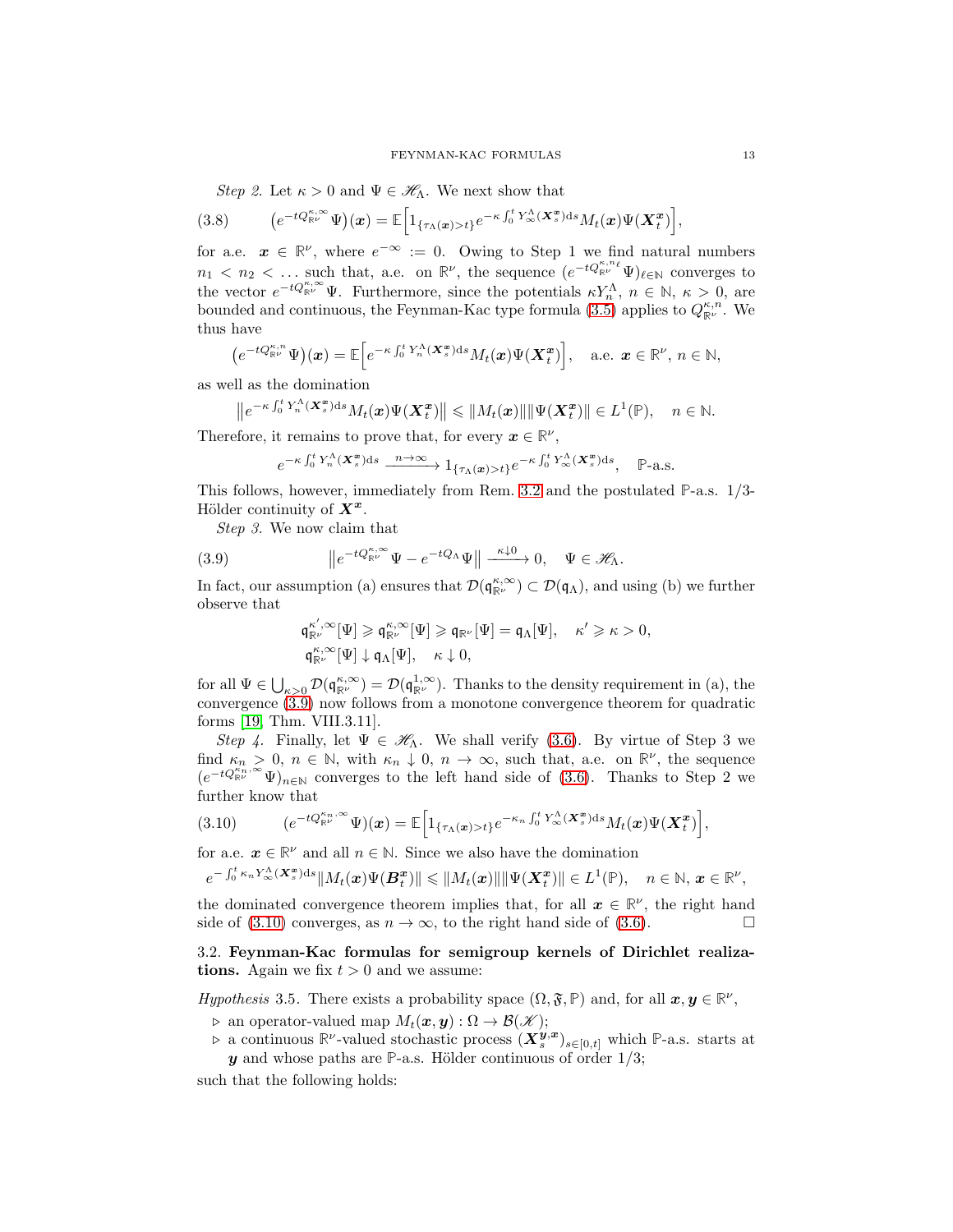$\triangleright$  For every  $x \in \mathbb{R}^{\nu}$ , the following map is measurable,

$$
[0,t]\times\mathbb{R}^{\nu}\times\Omega\ni(s,{\boldsymbol{y}},\varpi)\longmapsto{\boldsymbol{X}}_s^{{\boldsymbol{y}},\boldsymbol{x}}(\varpi)\in\mathbb{R}^{\nu}.
$$

 $\triangleright$  For every  $x \in \mathbb{R}^{\nu}$ , the following map is strongly measurable,

$$
\mathbb{R}^{\nu}\times\Omega\ni({\boldsymbol{y}},\varpi)\longmapsto M_t({\boldsymbol{x}},{\boldsymbol{y}})(\varpi)\in{\mathcal B}({\mathscr K}).
$$

 $\triangleright$  For all  $x \in \mathbb{R}^{\nu}$  and  $\Psi \in \mathscr{H}$ ,

<span id="page-13-4"></span>(3.11) 
$$
\int_{\mathbb{R}^{\nu}} \mathbb{E}[\|M_t(\boldsymbol{x}, \boldsymbol{y})\|] \|\Psi(\boldsymbol{y})\| \mathrm{d} \boldsymbol{y} < \infty
$$

 $\triangleright$  For all bounded and continuous functions  $v : \mathbb{R}^{\nu} \to \mathbb{R}$ , the relation

<span id="page-13-1"></span>(3.12) 
$$
(e^{-t(Q_{\mathbb{R}^{\nu}}+v)}\Psi)(x) = \int_{\mathbb{R}^{\nu}} \mathbb{E}\big[e^{-\int_0^t v(\mathbf{X}_s^{\mathbf{y},\mathbf{x}})\mathrm{d}s} M_t(\mathbf{x},\mathbf{y})\Psi(\mathbf{y})\big] \mathrm{d}\mathbf{y}, \text{ a.e. } \mathbf{x} \in \mathbb{R}^{\nu},
$$
 holds for all  $\Psi \in \mathcal{H}$ .

It might make sense to give the following remark, where  $\tau_{\Lambda}(\boldsymbol{y}, \boldsymbol{x}) : \Omega \to [0, \infty]$ denotes the first exit time of  $X^{y,x}$  from  $\Lambda$ , i.e.,

$$
\tau_{\Lambda}(\boldsymbol{y},\boldsymbol{x}):=\inf\big\{s\in[0,t]\big|\,\boldsymbol{X}^{\boldsymbol{y},\boldsymbol{x}}_{s}\in\Lambda^c\big\}.
$$

*Remark* 3.6. Let  $\mathbf{x} \in \mathbb{R}^{\nu}$ . Then

<span id="page-13-0"></span>(3.13) 
$$
\{(y,\varpi)\in\mathbb{R}^{\nu}\times\Omega\big|\,\tau_{\Lambda}(y,x)(\varpi)=\infty\}\in\mathfrak{B}(\mathbb{R}^{\nu})\otimes\mathfrak{F}.
$$

In fact, set  $Y_s(y, \overline{\omega}) := X_s^{y,x}(\overline{\omega})$ , for all  $s \in [0, t]$  and  $(y, \overline{\omega}) \in \mathbb{R}^{\nu} \times \Omega$ . Then  $(Y_s)_{s\in[0,t]}$  is a continuous stochastic process on  $(\mathbb{R}^{\nu}\times\Omega,\mathfrak{B}(\mathbb{R}^{\nu})\otimes\mathfrak{F},\beta\otimes\mathbb{P})$ , where  $\beta$  is an arbitrary Borel probability measure on  $\mathbb{R}^{\nu}$ . Then its first exit time from  $\Lambda$ , i.e.,  $\tilde{\tau}_{\Lambda} := \inf \{ s \in [0, t] | \boldsymbol{Y}_s \in \Lambda^c \}$  is a stopping time with respect to the filtration generated by  $\hat{Y}$ . In particular,  $\mathfrak{B}(\mathbb{R}^{\nu})\otimes \mathfrak{F} \ni {\tilde{\tau}}_{\Lambda} > t$  =  ${\tilde{\tau}}_{\Lambda} = \infty$  and by inspecting definitions we see that  $\{\tilde{\tau}_\Lambda = \infty\}$  is equal to the set in [\(3.13\)](#page-13-0).

**Lemma 3.7.** In the situation described above, let  $\Psi \in \mathcal{H}_{\Lambda}$ . Then

$$
(3.14) \qquad (e^{-tQ_{\Lambda}}\Psi)(\boldsymbol{x})=\int_{\Lambda}\mathbb{E}\big[\mathbb{1}_{\{\tau_{\Lambda}(\boldsymbol{y},\boldsymbol{x})=\infty\}}M_t(\boldsymbol{x},\boldsymbol{y})\Psi(\boldsymbol{y})\big]\mathrm{d}\boldsymbol{y},\quad a.e.\ \ \boldsymbol{x}\in\mathbb{R}^{\nu}.
$$

Proof. The proof parallels the one of Lem. [3.4](#page-11-3) and we shall again use some notation used there. Steps 1 and 3, dealing with the left hand sides of the Feynman-Kac formulas, are identical. Therefore, we only comment on the remaining two steps.

Step 2. We pick  $\kappa > 0$  and  $\Psi \in \mathcal{H}$  and propose to show that, for a.e.  $\mathbf{x} \in \mathbb{R}^{\nu}$ ,

<span id="page-13-3"></span>
$$
(3.15) \quad (e^{-tQ_{\mathbb{R}^{\nu}}^{\kappa,\infty}}\Psi)(\boldsymbol{x})=\int_{\mathbb{R}^{\nu}}\mathbb{E}\Big[\mathbf{1}_{\{\tau_{\Lambda}(\boldsymbol{y},\boldsymbol{x})=\infty\}}e^{-\kappa\int_0^tY_{\infty}^{\Lambda}(\boldsymbol{X}_s^{\boldsymbol{y},\boldsymbol{x}})\mathrm{d} s}M_t(\boldsymbol{x},\boldsymbol{y})\Psi(\boldsymbol{y})\Big]\mathrm{d}\boldsymbol{y}.
$$

By assumption the following special cases of  $(3.12)$  hold, for a.e.  $\mathbf{x} \in \mathbb{R}^{\nu}$ ,

<span id="page-13-2"></span>
$$
(3.16) \qquad (e^{-tQ_{\mathbb{R}^{\nu}}^{\kappa,n}}\Psi)(\boldsymbol{x})=\int_{\mathbb{R}^{\nu}}\mathbb{E}\Big[e^{-\kappa\int_0^tY_n^\Lambda(\boldsymbol{X}_s^{\boldsymbol{y},\boldsymbol{x}})\mathrm{d} s}M_t(\boldsymbol{x},\boldsymbol{y})\Psi(\boldsymbol{y})\Big]\mathrm{d}\boldsymbol{y},\quad n\in\mathbb{N}.
$$

Fix  $\mathbf{x} \in \mathbb{R}^{\nu}$ . Then  $\mathbb{E}[\|M_t(\mathbf{x}, \mathbf{y})\|]$  is finite for a.e.  $\mathbf{y} \in \mathbb{R}^{\nu}$  and, for every  $\mathbf{y}$  for which this is the case, Rem. [3.2](#page-10-3) and the dominated convergence theorem imply that the expectation under the dy-integration in [\(3.16\)](#page-13-2) converges to the expectation under the integral in [\(3.15\)](#page-13-3), as  $n \to \infty$ . Hence, (3.15) follows from Step 1 in the proof of Lem. [3.4,](#page-11-3) the bound [\(3.11\)](#page-13-4), and another application of the dominated convergence theorem.

It is now obvious how to formulate the analogue of Step 4 in the proof of Lem. [3.4.](#page-11-3)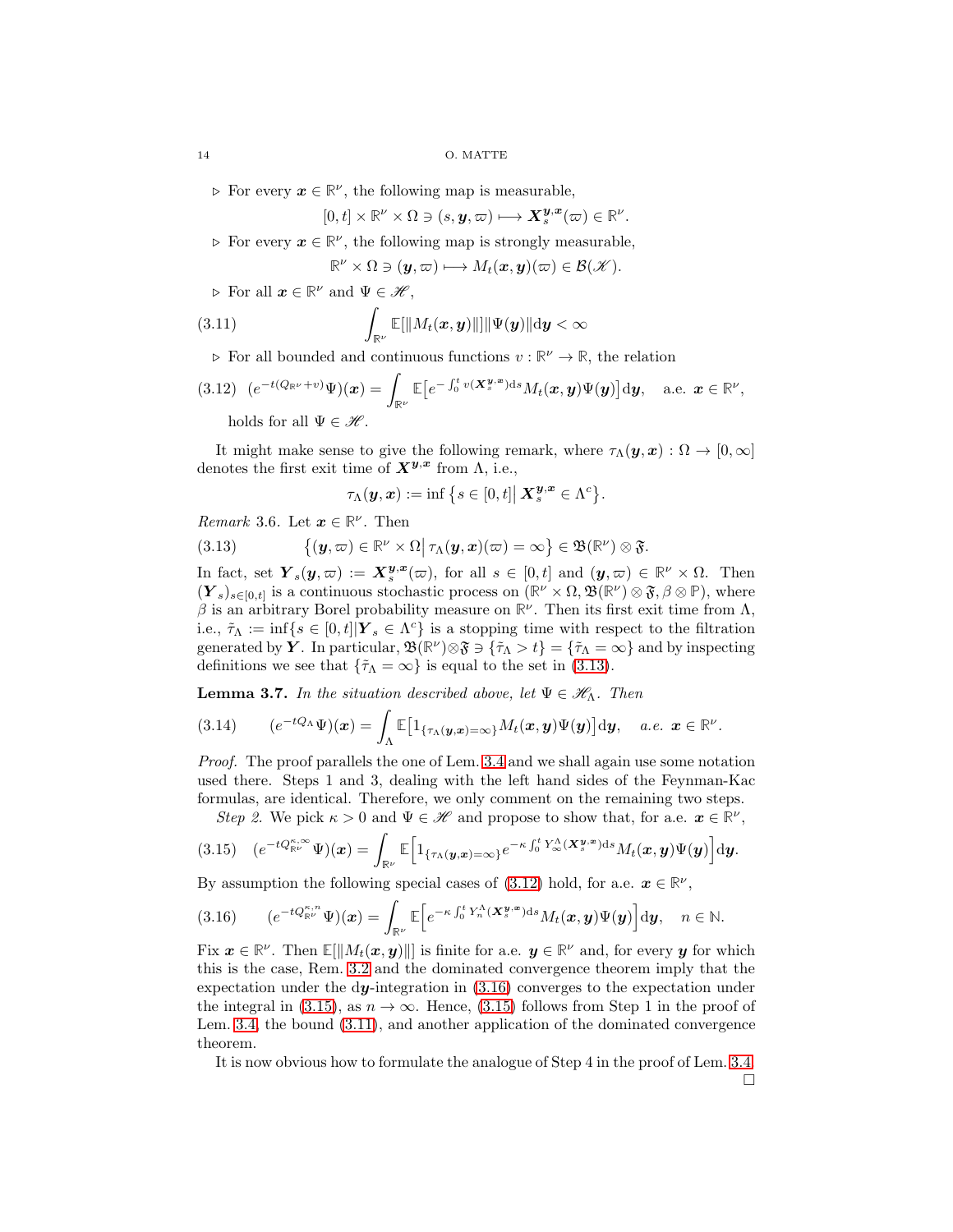#### 4. A Leibniz rule for vector-valued weak derivatives

<span id="page-14-0"></span>Our goal in this section is to extend a version of the Leibniz rule for Sobolev functions we learned from  $[17, \text{ Lem. } 2.3(i)]$  to the vector-valued case. This is done in Thm. [4.2](#page-15-0) below. While most of the time Leibniz rules for Sobolev functions are derived for a product of functions in  $W^{1,p}$  and  $W^{1,p'}$ , respectively, with p' denoting the conjugate exponent of  $p$ , the point about Thm. [4.2](#page-15-0) is that it applies to two  $W^{1,1}$  functions and merely the three *products* showing up in the Leibniz rule are assumed to be locally integrable. Similarly as in [\[17\]](#page-46-21) we benefit from this generality in [\(5.8\)](#page-17-0), [\(6.1\)](#page-24-1), and [\(6.2\)](#page-24-2) below.

The proof of Thm. [4.2](#page-15-0) is slightly different from the one in [\[17\]](#page-46-21), also in the case where all involved Hilbert spaces are one-dimensional.

First, however, we recall a standard mollifying procedure and prove a lemma: In the following paragraphs and the next lemma  $\mathscr K$  is a separable Hilbert space. Let  $p \in [1,\infty], j \in \{1,\ldots,\nu\},\$  and  $\Psi \in L^p_{\text{loc}}(\Lambda,\mathscr{K})$  have a weak partial derivative with respect to  $x_j$  such that  $\partial_{x_j} \Psi \in L^p_{loc}(\Lambda, \mathcal{K})$ . Pick a cutoff function  $\rho$  such that

<span id="page-14-6"></span>(4.1) 
$$
\rho \in C_0^{\infty}(\mathbb{R}^{\nu}, \mathbb{R}), \quad \rho \geqslant 0, \quad \rho(\boldsymbol{x}) = 0, \text{ for } |\boldsymbol{x}| \geqslant 1, \quad \|\rho\|_1 = 1.
$$

Furthermore, set

<span id="page-14-7"></span>(4.2) 
$$
\Lambda_n := \left\{ \mathbf{y} \in \Lambda \middle| \text{dist}(\mathbf{y}, \partial \Lambda) > \frac{1}{n} \right\}, \n\rho_n(\mathbf{x}) := n^{\nu} \rho(n\mathbf{x}), \ \ \mathbf{x} \in \mathbb{R}^{\nu}, n \in \mathbb{N}.
$$

Finally, define the mollified functions

<span id="page-14-3"></span>(4.3) 
$$
\Psi_n(\boldsymbol{x}) := \int_{\Lambda} \rho_n(\boldsymbol{x} - \boldsymbol{y}) \Psi(\boldsymbol{y}) \mathrm{d}\boldsymbol{y}, \quad \boldsymbol{x} \in \Lambda_n, n \in \mathbb{N}.
$$

Then  $\Psi_n \in C^{\infty}(\Lambda_n, \mathscr{K})$ , if  $\Lambda_n \neq \emptyset$ , and, for every compact subset  $K \subset \Lambda$ ,

<span id="page-14-8"></span>(4.4) 
$$
\|\Psi_n - \Psi\|_{L^p(K,\mathcal{K})} + \|\partial_{x_j}\Psi_n - \partial_{x_j}\Psi\|_{L^p(K,\mathcal{K})} \xrightarrow{n \to \infty} 0, \quad \text{if } p < \infty.
$$

If  $p = \infty$ , then  $\Psi_n \to \Psi$  and  $\partial_{x_i} \Psi_n \to \partial_{x_i} \Psi$  a.e. on  $\Lambda$ . As remarked in [\[27,](#page-46-0) Rem. 2.4] these assertions can be proved in virtually the same way as in the scalar case.

The next lemma will be used to compute weak derivatives of certain cutoff versions of vector-valued functions. In its statement and henceforth we abbreviate

<span id="page-14-5"></span>(4.5) 
$$
Z_{\delta}(\Psi) := (\delta^2 + \|\Psi\|_{\mathscr{H}}^2)^{1/2}, \quad \mathfrak{S}_{\delta,\Psi} := Z_{\delta}(\Psi)^{-1}\Psi,
$$

for all  $\Psi \in L^1_{loc}(\Omega, \mathcal{K})$  and  $\delta > 0$ . We also use the notation  $\mathfrak{S}_{\Psi}$  introduced in [\(2.5\)](#page-9-1).

<span id="page-14-4"></span>**Lemma 4.1.** Let  $j \in \{1, \ldots, \nu\}$ ,  $p \in [1, \infty]$ , and  $\delta > 0$ . Assume that  $\Psi \in$  $L^p_{\text{loc}}(\Lambda,\mathscr{K})$  has a weak partial derivative with respect to  $x_j$  satisfying  $\partial_{x_j}\Psi \in \mathbb{R}$  $L^{\widetilde{p}}_{\text{loc}}(\Lambda, \mathscr{K})$ . Then  $\|\Psi\|_{\mathscr{K}} \in L^p_{\text{loc}}(\Lambda)$  and  $Z_{\delta}(\Psi) \in L^p_{\text{loc}}(\Lambda)$  have weak partial derivatives

<span id="page-14-1"></span>(4.6) 
$$
\partial_{x_j} \|\Psi\|_{\mathscr{K}} = \text{Re}\langle \mathfrak{S}_{\Psi} | \partial_{x_j} \Psi \rangle_{\mathscr{K}} \in L^p_{\text{loc}}(\Lambda),
$$

<span id="page-14-2"></span>(4.7) 
$$
\partial_{x_j} Z_{\delta}(\Psi) = \text{Re}\langle \mathfrak{S}_{\delta,\Psi} | \partial_{x_j} \Psi \rangle_{\mathscr{K}} \in L^p_{\text{loc}}(\Lambda).
$$

Furthermore, let  $m \in \mathbb{N}$ ,  $\varrho \in C^{\infty}(\mathbb{R}, \mathbb{R})$  such that  $0 \leq \varrho \leq 1$ ,  $\varrho = 1$  on  $(-\infty, 1]$ , and  $\varrho = 0$  on  $[2, \infty)$ , and set  $\varrho_m(t) := \varrho(m^{-1} \ln(t))$ ,  $t > 0$ , so that  $|\varrho_m'(t)| \leq |\varrho'|_{\infty}/mt$ .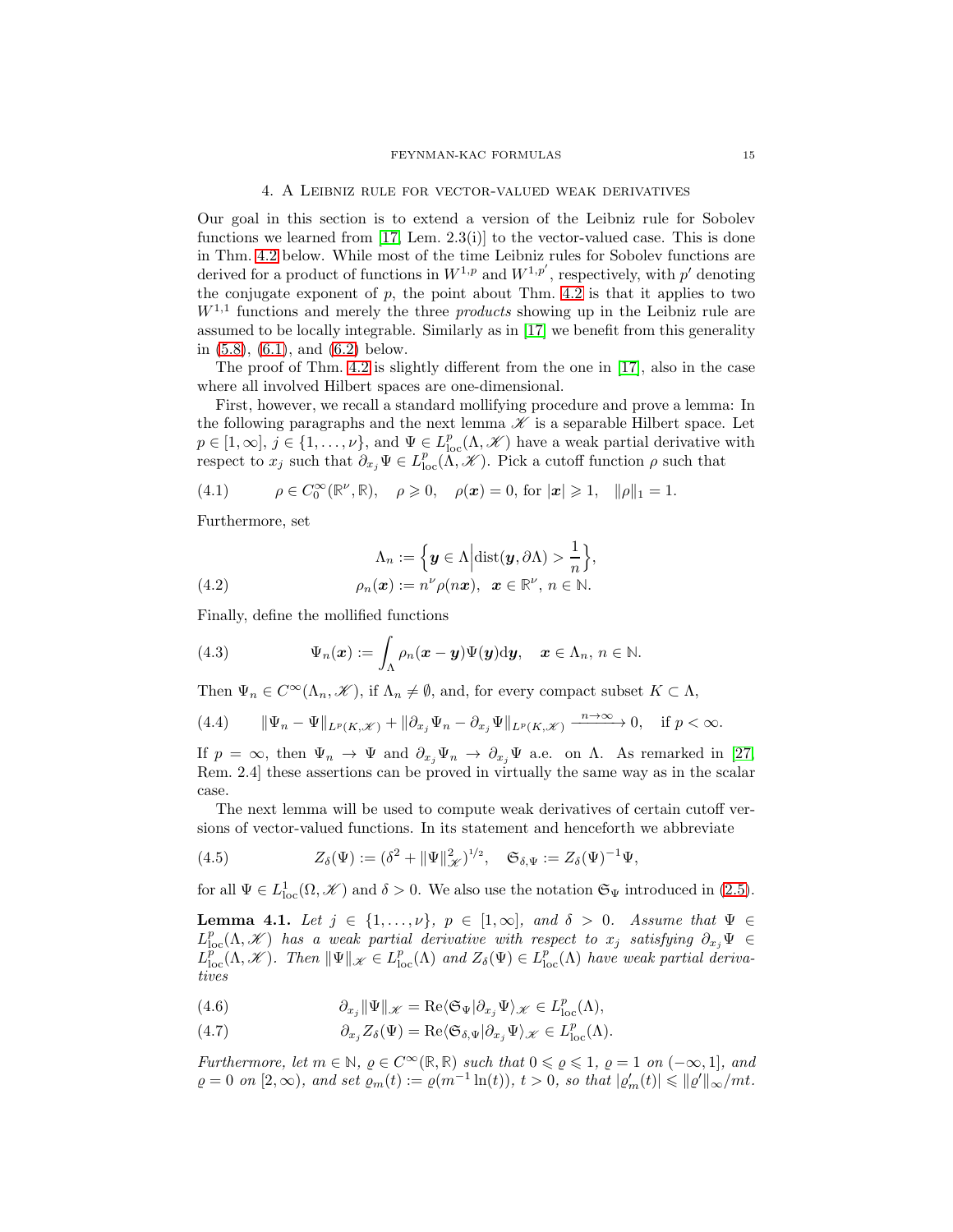Put  $\beta_m := \rho_m(Z_1(\Psi))$ . Then  $\beta_m \Psi \in L^{\infty}(\Lambda, \mathcal{K})$  has a weak partial derivative with respect to  $x_j$  satisfying  $\partial_{x_j}(\beta_m \Psi) \in L^p_{\text{loc}}(\Lambda, \mathcal{K})$  and

<span id="page-15-1"></span>(4.8) 
$$
\partial_{x_j}(\beta_m \Psi) = \varrho'_m(Z_1(\Psi)) \text{Re}\langle \mathfrak{S}_{1,\Psi} | \partial_{x_j} \Psi \rangle_{\mathscr{K}} \Psi + \beta_m \partial_{x_j} \Psi.
$$

*Proof.* The relations  $(4.6)$  and  $(4.7)$  are derived in [\[27,](#page-46-0) Lem. 2.5], whence we only need to prove [\(4.8\)](#page-15-1). With  $\Psi_n$  as in [\(4.3\)](#page-14-3) we define  $\beta_{m,n} := \varrho_m(Z_1(\Psi_n)) \in C^\infty(\Lambda_n)$ , so that  $\beta_{m,n}\Psi_n \in L^{\infty}(\Lambda_n, \mathscr{K}) \cap C^{\infty}(\Lambda_n, \mathscr{K})$ , for all  $n \in \mathbb{N}$ . Then

<span id="page-15-2"></span>(4.9) 
$$
\partial_{x_j} \beta_{m,n} = \varrho'_m(Z_1(\Psi_n)) \text{Re} \langle \mathfrak{S}_{1,\Psi_n} | \partial_{x_j} \Psi_n \rangle_{\mathscr{K}} \text{ on } \Lambda_n, n \in \mathbb{N}.
$$

Let  $\eta \in \mathscr{D}(\Lambda, \mathscr{K})$  and pick some compact  $K \subset \Lambda$  with  $\text{supp}(\eta) \subset \mathring{K}$  as well as some  $n_0 \in \mathbb{N}$  such that  $K \subset \Lambda_{n_0}$ . For all  $n \geqslant n_0$ , we then have

<span id="page-15-3"></span>(4.10) 
$$
\int_{K} \langle \partial_{x_j} \eta | \beta_{m,n} \Psi_n \rangle_{\mathscr{K}} d\mathbf{x} = - \int_{K} \langle \eta | (\partial_{x_j} \beta_{m,n}) \Psi_n + \beta_{m,n} \partial_{x_j} \Psi_n \rangle_{\mathscr{K}} d\mathbf{x}.
$$

By virtue of the Riesz-Fischer theorem for  $L^1(K, \mathcal{K})$  we find integers  $n_0 \leq n_1$  $n_2$  < ... and dominating functions  $R, R' \in L^1(K)$  such that  $\Psi_{n_\ell} \to \Psi$  and  $\partial_{x_j}\Psi_{n_\ell}\to\partial_{x_j}\Psi$ , a.e. on K as  $\ell\to\infty$ , and such that  $\|\Psi_{n_\ell}\|_{\mathscr{K}}\leqslant R$ ,  $\|\partial_{x_j}\Psi_{n_\ell}\|_{\mathscr{K}}\leqslant$  $R'$ , a.e. on K, for every  $\ell \in \mathbb{N}$ . On account of the bound  $|\varrho'_m(t)| \leqslant ||\varrho'||_{\infty}/mt, t > 0$ , and [\(4.9\)](#page-15-2),  $\|(\partial_{x_j}\beta_{m,n_\ell})\Psi_{n_\ell}\|_{\mathscr{K}} \leqslant (\|\varrho'\|_{\infty}/m)R', \ell \in \mathbb{N}$ . By dominated convergence, both sides of [\(4.10\)](#page-15-3) thus converge, along the same subsequence, to the respective side of

$$
\int_{\Lambda} \langle \partial_{x_j} \eta | \beta_m \Psi \rangle_{\mathscr{K}} d\mathbf{x} = - \int_{\Lambda} \langle \eta | (\varrho'_m(Z_1(\Psi)) \text{Re} \langle \mathfrak{S}_{1,\Psi} | \partial_{x_j} \Psi \rangle_{\mathscr{K}}) \Psi + \beta_m \partial_{x_j} \Psi \rangle_{\mathscr{K}} d\mathbf{x}.
$$
  
These remarks prove (4.8).

We are now in a position to prove the promised Leibniz rule:

<span id="page-15-0"></span>**Theorem 4.2.** Let  $\mathcal{K}_1, \mathcal{K}_2, \mathcal{K}_3$  be real or complex separable Hilbert spaces and

 $b: \mathscr{K}_1 \times \mathscr{K}_2 \longrightarrow \mathscr{K}_3$ 

be real bilinear and continuous. Let  $j \in \{1, ..., \nu\}$  and  $\Psi_i \in L^1_{loc}(\Lambda, \mathcal{K}_i)$ ,  $i \in \{1, 2\}$ , have weak partial derivatives  $\partial_{x_j} \Psi_i \in L^1_{loc}(\Lambda, \mathscr{K}_i)$  such that

$$
\|\Psi_1\|_{\mathscr{K}_1} \|\Psi_2\|_{\mathscr{K}_2} + \|\partial_{x_j}\Psi_1\|_{\mathscr{K}_1} \|\Psi_2\|_{\mathscr{K}_2} + \|\Psi_1\|_{\mathscr{K}_1} \|\partial_{x_j}\Psi_2\|_{\mathscr{K}_2} \in L^1_{loc}(\Lambda).
$$

Then  $b(\Psi_1, \Psi_2) \in L^1_{loc}(\Lambda, \mathcal{K}_3)$  has a weak partial derivative with respect to  $x_j$  and

<span id="page-15-4"></span>(4.11) 
$$
\partial_{x_j} b(\Psi_1, \Psi_2) = b(\partial_{x_j} \Psi_1, \Psi_2) + b(\Psi_1, \partial_{x_j} \Psi_2).
$$

*Proof.* Step 1. To start with we suppose in addition that  $\Psi_i \in L^{\infty}(\Lambda, \mathcal{K}_i)$ ,  $i \in$  $\{1,2\}$ . Putting  $\Psi_i$  in place of  $\Psi$  in  $(4.3)$  we construct mollified functions  $\Psi_{i,n}, \in$  $C^{\infty}(\Lambda_n,\mathscr{K}_i),\ n\in\mathbb{N},\ i\in\{1,2\},\$  such that  $\Psi_{i,n}\to\Psi_i$  and  $\partial_{x_j}\Psi_{i,n}\to\partial_{x_j}\Psi_i$  in  $L^1(K,\mathscr{K}_i)$  for every compact  $K\subset \Lambda$ . Since  $\rho_n$  in [\(4.3\)](#page-14-3) is a probability density, we further have the dominations  $\|\Psi_{i,n}\|_{\mathscr{K}_i} \leq \|\Psi_i\|_{\infty} := \|\Psi_i\|_{L^{\infty}(\Lambda,\mathscr{K}_i)}$ .

Now fix some compact  $K \subset \Lambda$  and  $n_0 \in \mathbb{N}$  with  $K \subset \Lambda_{n_0}$ . Employing the Riesz-Fischer theorem for  $L^1(K, \mathcal{K}_i)$  we can find integers  $n_0 \leq n_1 < n_2 < ...$  such that  $\Psi_{i,n_{\ell}} \to \Psi_i$  and  $\partial_{x_j} \Psi_{i,n_{\ell}} \to \partial_{x_j} \Psi_i$ , a.e. on K as  $\ell \to \infty$ , for  $i \in \{1,2\}$ . The Riesz-Fischer theorem further implies the existence of  $R_i \in L^1(K)$  such that  $\|\partial_{x_j}\Psi_{i,n_\ell}\|_{\mathscr{K}_i} \leq R_i$ , a.e. on K, for all  $\ell \in \mathbb{N}$  and  $i \in \{1,2\}$ . Now the continuity of b implies

$$
\partial_{x_j} b(\Psi_{1,n_\ell},\Psi_{2,n_\ell}) = b(\partial_{x_j}\Psi_{1,n_\ell},\Psi_{2,n_\ell}) + b(\Psi_{1,n_\ell},\partial_{x_j}\Psi_{2,n_\ell}) \quad \text{on } \Lambda_{n_\ell}, \ell \in \mathbb{N},
$$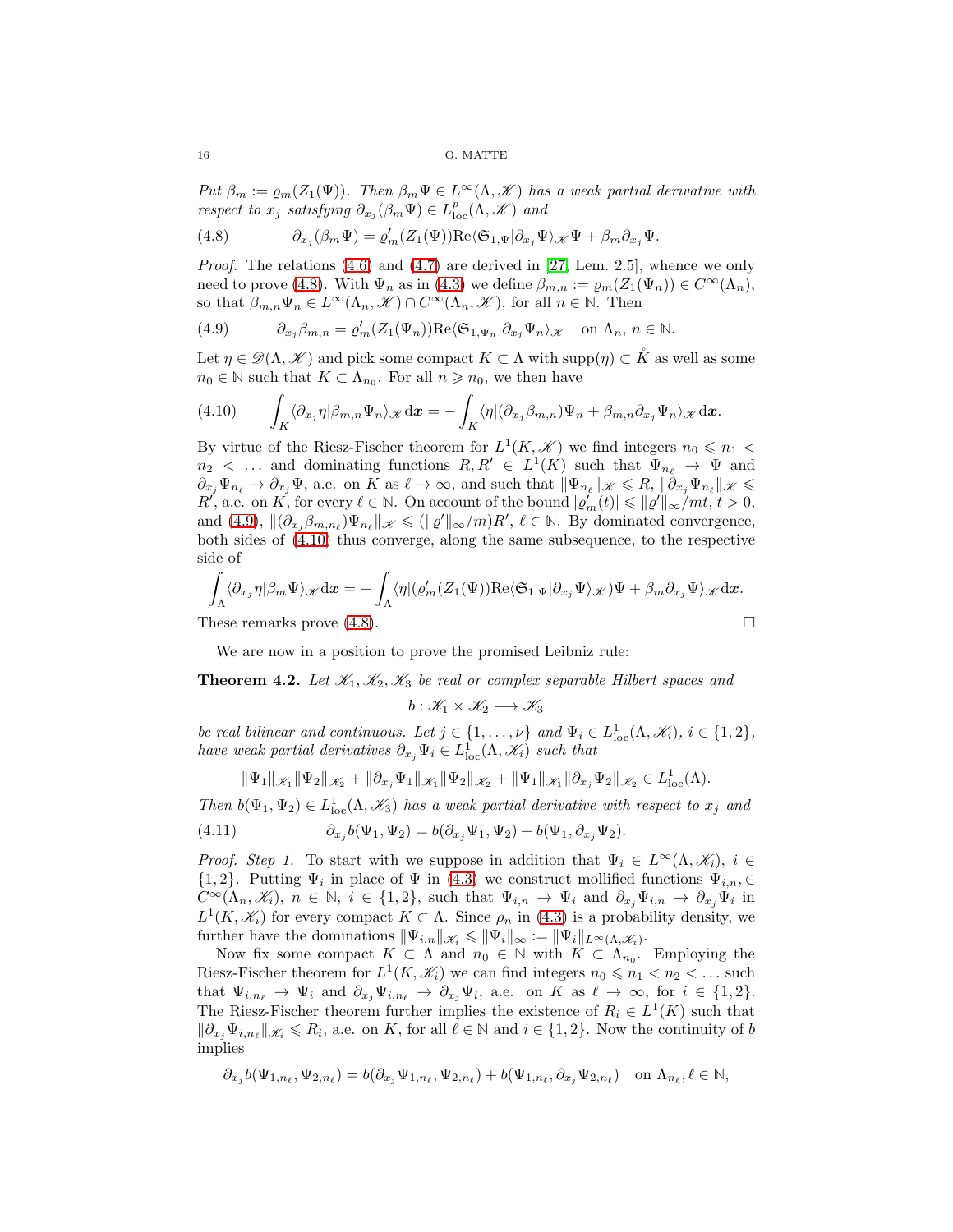where the right hand side converges a.e. on  $K$  to the right hand side of  $(4.11)$  and is dominated by  $||b||(R_1||\Psi_2||_{\infty} + ||\Psi_1||_{\infty}R_2) \in L^1(K)$ . Furthermore,  $b(\Psi_{1,n_\ell}, \Psi_{2,n_\ell}) \to$  $b(\Psi_1, \Psi_2), \ell \to \infty$ , and  $||b(\Psi_{1,n_{\ell}}, \Psi_{2,n_{\ell}})||_{\mathscr{K}_3} \leq ||b|| ||\Psi_1||_{\infty} ||\Psi_2||_{\infty}$ , a.e. on K. Since  $K \in \Lambda$  was an arbitrary compact subset, this proves [\(4.11\)](#page-15-4) under the present extra assumptions.

Step 2. Next, we treat the general case with  $\Psi_i$  as in the statement. According to Step 1 and the last statement of Lem. [4.1](#page-14-4) we may already apply [\(4.11\)](#page-15-4) to  $\Phi_{i,n} := \beta_{i,n} \Psi_i \in L^{\infty}(\Lambda, \mathscr{K}_i)$ , where  $\beta_{i,n} := \varrho_n(Z_1(\Psi_i)), n \in \mathbb{N}, i \in \{1,2\}$ , and  $\varrho_n$  is defined as in the statement of Lem. [4.1.](#page-14-4) These remarks entail

$$
\partial_{x_j} b(\Phi_{1,n}, \Phi_{2,n}) = \beta_{1,n} \beta_{2,n} \left( b(\partial_{x_j} \Psi_1, \Psi_2) + b(\Psi_1, \partial_{x_j} \Psi_2) \right) \n+ \beta_{2,n} \varrho_n'(Z_1(\Psi_1)) \text{Re} \langle \mathfrak{S}_{1,\Psi_1} | \partial_{x_j} \Psi_1 \rangle_{\mathscr{K}_1} b(\Psi_1, \Psi_2) \n+ \beta_{1,n} \varrho_n'(Z_1(\Psi_2)) \text{Re} \langle \mathfrak{S}_{1,\Psi_2} | \partial_{x_j} \Psi_2 \rangle_{\mathscr{K}_2} b(\Psi_1, \Psi_2).
$$
\n(4.12)

<span id="page-16-1"></span>Since  $\beta_{i,n} \to 1$ ,  $n \to \infty$ , on  $\Lambda$  and  $|\varrho'_n(Z_1(\Psi_i))| \|\Psi_i\|_{\mathscr{K}_i} \leqslant ||\varrho'||_{\infty}/n$ , the right hand side of [\(4.12\)](#page-16-1) converges to the right hand side of [\(4.11\)](#page-15-4) in  $L^1_{loc}(\Lambda, \mathcal{K}_3)$ , as  $n \to \infty$ , by the dominated convergence theorem, the boundedness of  $b$ , and the assumptions  $\|\partial_{x_j}\Psi_1\|_{\mathscr{K}_1} \|\Psi_2\|_{\mathscr{K}_2} \in L^1_{loc}(\Lambda)$  and  $\|\Psi_1\|_{\mathscr{K}_1} \|\partial_{x_j}\Psi_2\|_{\mathscr{K}_2} \in L^1_{loc}(\Lambda)$ . Since also  $b(\Phi_{1,n}, \Phi_{2,n}) \to b(\Psi_1, \Psi_2)$  in  $L^1_{loc}(\Lambda, \mathcal{K}_3)$  by dominated convergence, boundedness of b, and the assumption  $\|\Psi_1\|_{\mathscr{K}_1} \|\Psi_2\|_{\mathscr{K}_2} \in L^1_{loc}(\Lambda)$ , this concludes the proof of  $(4.11)$  in full generality.

## 5. Approximation with respect to Pauli-Fierz forms

<span id="page-16-0"></span>In this section we collect several fairly technical but crucial results on convergence and approximation with respect to the norm associated with the maximal Pauli-Fierz form  $\mathfrak{h}_{\Lambda,\mathbb{N}}$  defined in [\(2.7\)](#page-9-2). In the whole section we will always assume [\(1.5\)](#page-1-4), [\(1.6\)](#page-1-2), and [\(1.7\)](#page-1-3). As prerequisites we shall need some more results of [\[27\]](#page-46-0) which are collected in the first two of the following remarks:

<span id="page-16-6"></span>*Remark* 5.1. Let  $j \in \{1, ..., \nu\}$  and  $\Psi \in \mathcal{D}(v_{\Lambda,j}^*)$ . Consider the vectors

<span id="page-16-4"></span>(5.1) 
$$
\Psi_{\varepsilon} := N_{\varepsilon}^{-1/2} \Psi \in \mathcal{Q}(d\Gamma(1)), \quad \varepsilon > 0,
$$

where

<span id="page-16-5"></span>(5.2) 
$$
N_{\varepsilon} := 1 + \varepsilon \mathrm{d}\Gamma(1).
$$

Introduce densely defined operators in  $\mathscr F$  by

$$
C_{\varepsilon}(G_{j,\boldsymbol{x}})\psi := N_{\varepsilon}^{-1/2}\varphi(G_{j,\boldsymbol{x}})\psi - \varphi(G_{j,\boldsymbol{x}})N_{\varepsilon}^{-1/2}\psi, \quad \psi \in \mathcal{Q}(\mathrm{d}\Gamma(1)),
$$

for all  $x \in \Lambda$ . Then

<span id="page-16-2"></span>(5.3) 
$$
||C_{\varepsilon}(G_{j,\boldsymbol{x}})|| \leqslant (4/\pi)\varepsilon^{1/2}||G_{j,\boldsymbol{x}}||_{\mathfrak{k}}, \quad \boldsymbol{x} \in \Lambda.
$$

Moreover,  $\Lambda \ni x \mapsto C_{\varepsilon}(G_{j,x})^* \in \mathcal{B}(\mathscr{F})$  is strongly measurable and the densely defined operators  $C_{\varepsilon}(G_{j,\boldsymbol{x}})^*N_{\varepsilon}^{1/2}$  are bounded with

<span id="page-16-3"></span>(5.4) 
$$
\|C_{\varepsilon}(G_{j,\boldsymbol{x}})^*N_{\varepsilon}^{1/2}\| \leq 2\varepsilon^{1/2} \|G_{j,\boldsymbol{x}}\|_{\mathfrak{k}}, \quad \boldsymbol{x} \in \Lambda.
$$

(To obtain  $(5.3)$  we choose the constant dispersion relation 1 in Lem. 2.9(1) of [\[27\]](#page-46-0). The bound [\(5.4\)](#page-16-3) follows upon choosing  $\varepsilon$  as dispersion relation in [\[27,](#page-46-0) Lem. 2.9(2)]. The asserted strong measurability is observed prior to Lem. 3.2 in [\[27\]](#page-46-0).)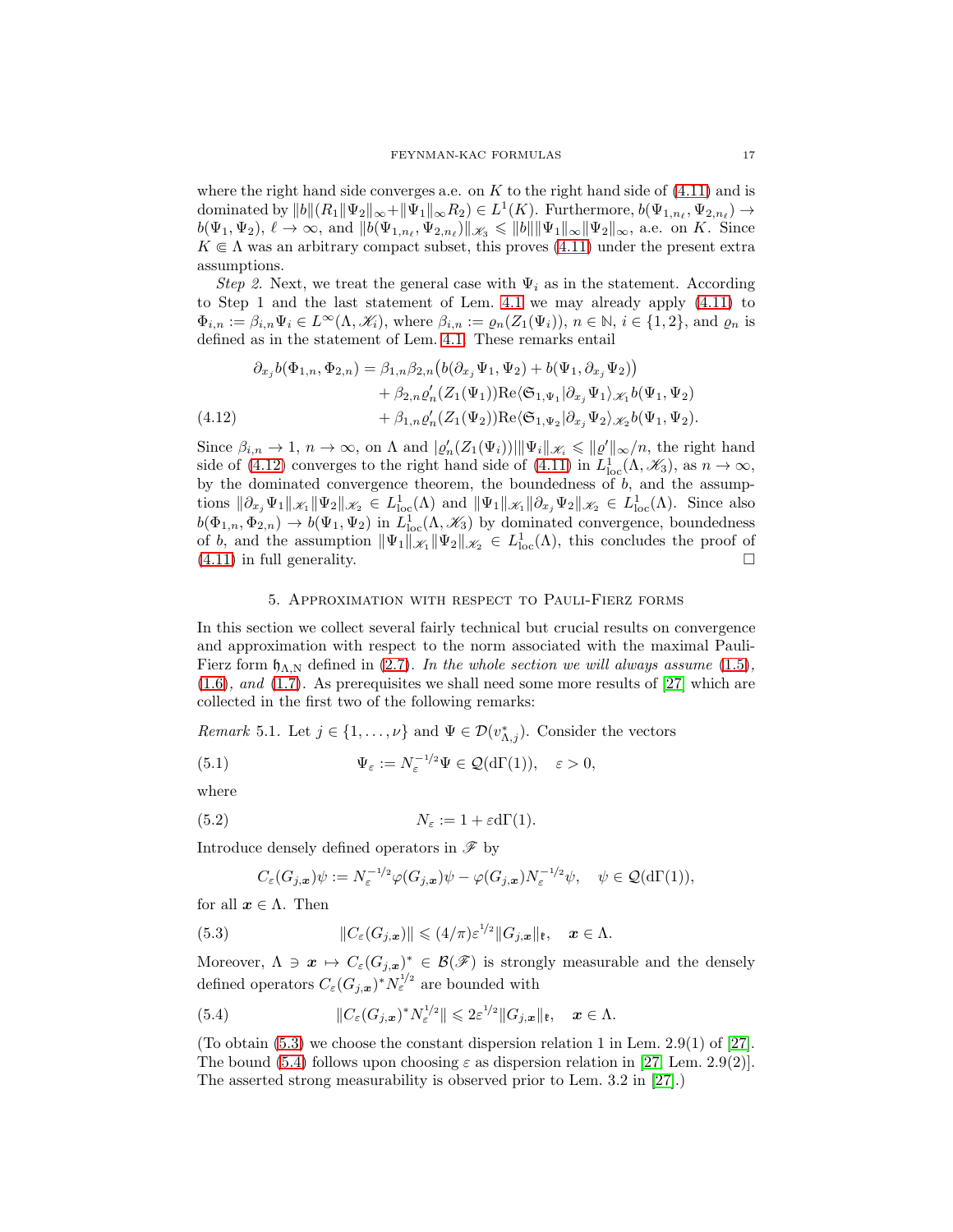#### 18 O. MATTE

Now [\[27,](#page-46-0) Lem. 3.2] says that  $\Psi_{\varepsilon}$  has a weak partial derivative with respect to  $x_j$ given by

<span id="page-17-3"></span>(5.5) 
$$
\partial_{x_j} \Psi_{\varepsilon} = iN_{\varepsilon}^{-1/2} v_{\Lambda,j}^* \Psi + iA_j \Psi_{\varepsilon} + i\varphi(G_j) \Psi_{\varepsilon} + iC_{\varepsilon}(G_j)^* \Psi \quad \text{in } L^1_{\text{loc}}(\Lambda, \mathscr{F}).
$$

(To see this we apply the quoted lemma with dispersion relation 1; notice that in fact  $\varphi(G_j)\Psi_{\varepsilon} \in L^1_{loc}(\Lambda, \mathscr{F})$  by  $(2.2)$  with  $\varkappa = 1$ .)

<span id="page-17-2"></span>Remark 5.2. Let  $j \in \{1,\ldots,\nu\}, \Psi \in \mathcal{D}(v_{\Lambda,j}^*)$ , and let  $\Psi_{\varepsilon}$  be given by [\(5.1\)](#page-16-4) and [\(5.2\)](#page-16-5). Under the additional condition that

<span id="page-17-1"></span>(5.6) 
$$
\Lambda \ni \mathbf{x} \longmapsto \|G_{j,\mathbf{x}}\|_{\mathbf{t}} \|\Psi(\mathbf{x})\|_{\mathcal{F}} \text{ is in } L^2(\Lambda),
$$

we observed in [\[27,](#page-46-0) Lem. 3.3] (here applied with dispersion relation 1) that  $\Psi_{\varepsilon} \in$  $\mathcal{D}(v_{\Lambda,j}^*),$  for all  $\varepsilon > 0$ , and  $\Psi_{\varepsilon} \to \Psi$ ,  $\varepsilon \downarrow 0$ , with respect to the graph norm of  $v_{\Lambda,j}^*$ .

In what follows, the symbol  $L_0^{\infty}$  stands for essentially bounded functions of compact support.

<span id="page-17-6"></span>Remark 5.3. Let  $\Psi \in \mathcal{D}(\mathfrak{h}_{\Lambda,\mathbb{N}}) \cap L_0^{\infty}(\Lambda,\mathscr{F})$ . Then the dominated convergence theorem implies that  $V^{1/2}N_{\varepsilon}^{-1/2}\Psi \to V^{1/2}\Psi$  in  $L^2(\Lambda,\mathscr{F})$  and  $N_{\varepsilon}^{-1/2}\Psi \to \Psi$  in  $L^2(\Lambda, \mathcal{Q}(\text{d}\Gamma(\omega)))$ , as  $\varepsilon \downarrow 0$ . Since  $\Psi$  satisfies [\(5.6\)](#page-17-1) for all  $j \in \{1, \ldots, \nu\}$ , we may thus infer from Rem. [5.2](#page-17-2) that  $\Psi_{\varepsilon} \to \Psi$  with respect to the form norm of  $\mathfrak{h}_{\Lambda,\mathrm{N}}$ . Of course,  $\Psi_{\varepsilon} \in L_0^{\infty}(\Lambda, \mathcal{Q}(d\Gamma(1))),$  for every  $\varepsilon > 0$ .

In particular, if  $\{\Phi \in \mathcal{D}(\mathfrak{h}_{\Lambda,N}) \mid \Phi \in L_0^{\infty}(\Lambda, \mathscr{F})\}$  is a core for  $\mathfrak{h}_{\Lambda,N}$ , then the set  $\{\Phi \in \mathcal{D}(\mathfrak{h}_{\Lambda, N}) | \Psi \in L_0^{\infty}(\Lambda, \mathcal{Q}(d\Gamma(1)))\}$  is a core for  $\mathfrak{h}_{\Lambda, N}$  as well.

In our first approximation lemma we treat cutoffs in the range of  $\Psi$ . Similar cutoffs have been used in [\[22,](#page-46-22) Lem. 2] and [\[17,](#page-46-21) Step 1 on p. 125] to study magnetic Schrödinger operators.

<span id="page-17-5"></span>**Lemma 5.4.** Let  $j \in \{1, ..., \nu\}$  and  $\Psi \in \mathcal{D}(v_{\Lambda,j}^*)$ . Define the cutoff functions  $\beta_n = \varrho_n(Z_1(\Psi)), n \in \mathbb{N}$ , as in the statement of Lem. [4.1](#page-14-4) so that  $\beta_n \Psi \in L^{\infty}(\Lambda, \mathscr{F})$ . Then  $\beta_n \Psi \in \mathcal{D}(v_{\Lambda,j}^*)$ , for all  $n \in \mathbb{N}$ , and  $\beta_n \Psi \to \Psi$ ,  $n \to \infty$ , with respect to the graph norm of  $v_{\Lambda,j}^*$ .

*Proof.* It is clear that  $\beta_n \Psi \to \Psi$ ,  $n \to \infty$ , in  $L^2(\Lambda, \mathscr{F})$ . Let  $\varepsilon > 0$  and consider the vector  $\Psi_{\varepsilon}$  defined in [\(5.1\)](#page-16-4). Combining [\(4.7\)](#page-14-2) and [\(5.5\)](#page-17-3) we obtain

$$
\partial_{x_j} Z_1(\Psi_{\varepsilon}) = \text{Re}\langle \mathfrak{S}_{1,\Psi_{\varepsilon}} | \partial_{x_j} \Psi_{\varepsilon} \rangle_{\mathscr{F}}
$$
\n
$$
= \text{Re}\langle \mathfrak{S}_{1,\Psi_{\varepsilon}} | i N_{\varepsilon}^{-1/2} v_{\Lambda,j}^* \Psi + i A_j \Psi_{\varepsilon} + i \varphi(G_j) \Psi_{\varepsilon} + i C_{\varepsilon}(G_j)^* \Psi \rangle_{\mathscr{F}}
$$
\n(5.7)\n
$$
= \text{Re}\langle \mathfrak{S}_{1,\Psi_{\varepsilon}} | i N_{\varepsilon}^{-1/2} v_{\Lambda,j}^* \Psi + i C_{\varepsilon}(G_j)^* \Psi \rangle_{\mathscr{F}} \in L^1_{\text{loc}}(\Lambda).
$$

<span id="page-17-4"></span>In the third step we used that  $\text{Re}\langle\Psi_{\varepsilon}|iA_j\Psi_{\varepsilon}\rangle_{\mathscr{F}}$  and  $\text{Re}\langle\Psi_{\varepsilon}|i\varphi(G_j)\Psi_{\varepsilon}\rangle_{\mathscr{F}}$  vanish a.e. on  $\Lambda$  since  $A_j$  is real and  $\varphi(G_{j,\boldsymbol{x}})$  symmetric on  $\mathcal{Q}(\mathrm{d}\Gamma(1))$ . Let also  $n \in \mathbb{N}$ . Applying the chain rule for distributional derivatives (see, e.g.,  $[23, Thm. 6.16]$ ) to compute the weak partial derivative of

$$
\beta_{n,\varepsilon} := \varrho_n(Z_1(\Psi_{\varepsilon})),
$$

and combining the result with the Leibniz rule of Thm. [4.2,](#page-15-0) we further find

<span id="page-17-0"></span>(5.8) 
$$
\partial_{x_j}(\beta_{n,\varepsilon}\Psi_{\varepsilon}) = \varrho'_n(Z_1(\Psi_{\varepsilon}))(\partial_{x_j}Z_1(\Psi_{\varepsilon}))\Psi_{\varepsilon} + \beta_{n,\varepsilon}\partial_{x_j}\Psi_{\varepsilon} \text{ in } L^1_{loc}(\Lambda, \mathscr{F}).
$$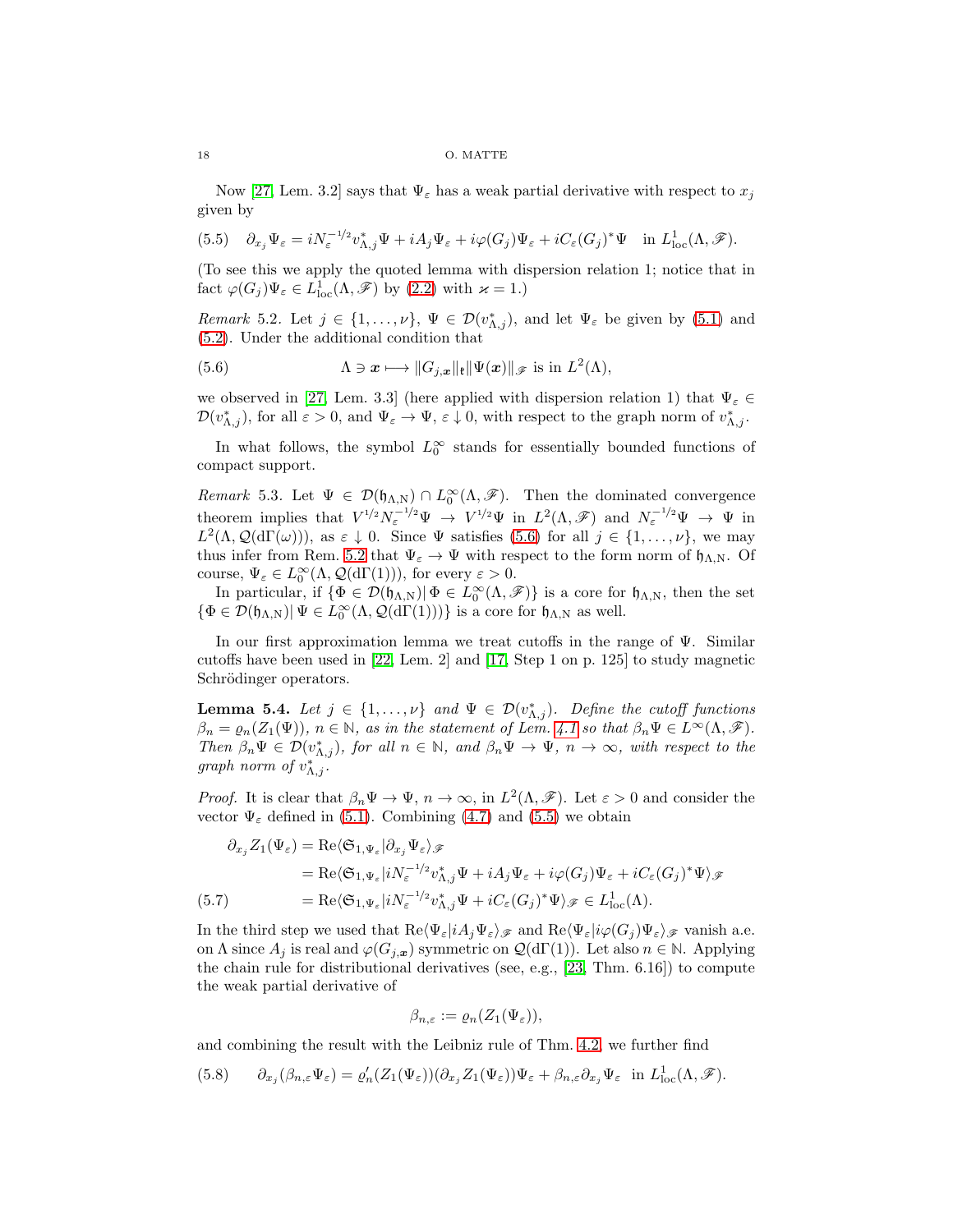Here we took into account that, by the construction of  $\varrho_n(t) = \varrho(n^{-1} \ln(t)),$ 

<span id="page-18-1"></span>(5.9) 
$$
|\varrho'_{n}(Z_{1}(\Psi_{\varepsilon}))| \|\Psi_{\varepsilon}\|_{\mathscr{F}} \leqslant \|\varrho'\|_{\infty} \frac{\|\Psi_{\varepsilon}\|_{\mathscr{F}}}{nZ_{1}(\Psi_{\varepsilon})} \leqslant \frac{\|\varrho'\|_{\infty}}{n}.
$$

Together with [\(5.7\)](#page-17-4) this shows that  $|\partial_{x_j} \beta_{n,\varepsilon}| \|\Psi_{\varepsilon}\|_{\mathscr{F}} \in L^1_{loc}(\Lambda)$ , whence the Leibniz rule of Thm. [4.2](#page-15-0) was indeed applicable.

Next, we subtract  $i\beta_{n,\varepsilon}A_j\Psi_{\varepsilon}+i\beta_{n,\varepsilon}\varphi(G_j)\Psi_{\varepsilon}$  from both sides of [\(5.8\)](#page-17-0). In view of [\(5.5\)](#page-17-3) this results in

<span id="page-18-0"></span>
$$
\partial_{x_j}(\beta_{n,\varepsilon}\Psi_{\varepsilon}) - iA_j\beta_{n,\varepsilon}\Psi_{\varepsilon} - i\varphi(G_j)\beta_{n,\varepsilon}\Psi_{\varepsilon} = \varrho'_n(Z_1(\Psi_{\varepsilon}))(\partial_{x_j}Z_1(\Psi_{\varepsilon}))\Psi_{\varepsilon} \n+ \beta_{n,\varepsilon}(iN_{\varepsilon}^{-1/2}v_{\Lambda,j}^*\Psi + iC_{\varepsilon}(G_j)^*\Psi).
$$
\n(5.10)

In the next step we compute, a.e. on  $\Lambda$ , the  $\mathscr{F}$ -scalar product of both sides of [\(5.10\)](#page-18-0) with  $\eta \in \mathscr{D}(\Lambda, \mathcal{Q}(d\Gamma(1))),$  integrate the result with respect to  $\mathbf{x} \in \Lambda$ , and pass to the limit  $\varepsilon \downarrow 0$  afterwards. In doing so we observe that, as  $\varepsilon \downarrow 0$ ,

(a)  $\beta_{n,\varepsilon} \to \beta_n$  pointwise (recall  $\beta_{n,\varepsilon} \leq 1$ ); (b)  $\beta_{n,\varepsilon} \Psi_{\varepsilon} \to \beta_n \Psi$  in  $L^2(\Lambda, \mathscr{F})$ ; (c)  $N_{\varepsilon}^{-1/2}v_{\Lambda,j}^*\Psi \to v_{\Lambda,j}^*\Psi$  in  $L^2(\Lambda,\mathscr{F})$ ; (d)  $C_{\varepsilon}(G_j)^*\Psi \to 0$  in  $L^1_{\text{loc}}(\Lambda,\mathscr{F})$  by  $(5.3)$ ; (e)  $\partial_{x_j} Z_1(\Psi_{\varepsilon}) \to \text{Re} \langle \mathfrak{S}_{1,\Psi} | i v_{\Lambda,j}^* \Psi \rangle$  in  $L^1_{\text{loc}}(\Lambda)$  by [\(5.7\)](#page-17-4), (d), and (e); (f)  $\varrho'_n(Z_1(\Psi_{\varepsilon}))\Psi_{\varepsilon} \to \varrho'_n(Z_1(\Psi))\Psi$  pointwise with the  $\varepsilon$ -uniform bound [\(5.9\)](#page-18-1).

We thus arrive at

$$
\langle v_{\Lambda,j}\eta|i\beta_n\Psi\rangle = \int_{\Lambda} \left\langle \eta(\boldsymbol{x}) \Big| \varrho_n'(Z_1(\Psi(\boldsymbol{x}))) \text{Re}\langle \mathfrak{S}_{1,\Psi}(\boldsymbol{x}) | i(v_{\Lambda,j}^*\Psi)(\boldsymbol{x}) \rangle_{\mathscr{F}} \Psi(\boldsymbol{x}) + i(\beta_n v_{\Lambda,j}^*\Psi)(\boldsymbol{x}) \right\rangle_{\mathscr{F}} d\boldsymbol{x}.
$$

Next, we observe that the preceding integral is the scalar product of  $\eta$  with a vector in  $L^2(\Lambda,\mathscr{F})$  since, in analogy to [\(5.9\)](#page-18-1),

<span id="page-18-2"></span>(5.11) 
$$
|\varrho'_n(Z_1(\Psi(\boldsymbol{x})))| \|\Psi\|_{\mathscr{F}} \leqslant \frac{\|\varrho'\|_{\infty}}{n},
$$

and since  $\text{Re}\langle \mathfrak{S}_{1,\Psi}|iv_{\Lambda,j}^*\Psi\rangle_{\mathscr{F}}\in L^2(\Lambda)$  and, of course,  $i\beta_n v_{\Lambda,j}^*\Psi\in L^2(\Lambda,\mathscr{F})$ . By the definition of the adjoint operator  $v_{\Lambda,j}^*$  this reveals that  $\beta_n \tilde{\Psi} \in \mathcal{D}(v_{\Lambda,j}^*)$  with

$$
v_{\Lambda,j}^*(\beta_n\Psi)=-i\varrho_n'(Z_1(\Psi))\mathrm{Re}\langle\mathfrak{S}_{1,\Psi}|iv_{\Lambda,j}^*\Psi\rangle_{\mathscr{F}}\Psi+\beta_nv_{\Lambda,j}^*\Psi.
$$

Taking into account [\(5.11\)](#page-18-2),  $\text{Re}\langle \mathfrak{S}_{1,\Psi}|iv_{\Lambda,j}^*\Psi\rangle_{\mathscr{F}}\in L^2(\Lambda)$ , and  $\beta_n v_{\Lambda,j}^*\Psi \to v_{\Lambda,j}^*\Psi$  in  $L^2(\Lambda,\mathscr{F})$ , we further conclude that  $v_{\Lambda,j}^*(\beta_n\Psi) \to v_{\Lambda,j}^*\Psi$ , as  $n \to \infty$ .

<span id="page-18-4"></span>Remark 5.5. Let  $\Psi \in \mathcal{D}(\mathfrak{h}_{\Lambda,\mathrm{N}})$  and consider again the cutoffs  $\beta_n$  appearing in Lem. [5.4.](#page-17-5) Then the dominated convergence theorem implies  $V^{1/2}\beta_n\Psi \to V^{1/2}\Psi$  in  $L^2(\Lambda,\mathscr{F})$  and  $\beta_n\Psi \to \Psi$  in  $L^2(\Lambda,\mathcal{Q}(d\Gamma(\omega)))$ . Together with Lem. [5.4](#page-17-5) this shows in particular that  $\{\Phi \in \mathcal{D}(\mathfrak{h}_{\Lambda,N}) | \Phi \in L^{\infty}(\Lambda, \mathscr{F})\}$  is a core for  $\mathfrak{h}_{\Lambda,N}$ .

We continue with a simple result on spatial cutoffs:

<span id="page-18-3"></span>**Lemma 5.6.** Pick cutoff functions  $\vartheta_{\ell} \in C_0^{\infty}(\mathbb{R}^{\nu}, \mathbb{R})$ ,  $\ell \in \mathbb{N}$ , satisfying

$$
0 \leq \vartheta_{\ell} \leq 1, \quad \vartheta_{\ell+1} = 1 \text{ on } \text{supp}(\vartheta_{\ell}), \quad \ell \in \mathbb{N}; \qquad \Lambda \subset \bigcup_{\ell \in \mathbb{N}} \text{supp}(\vartheta_{\ell}).
$$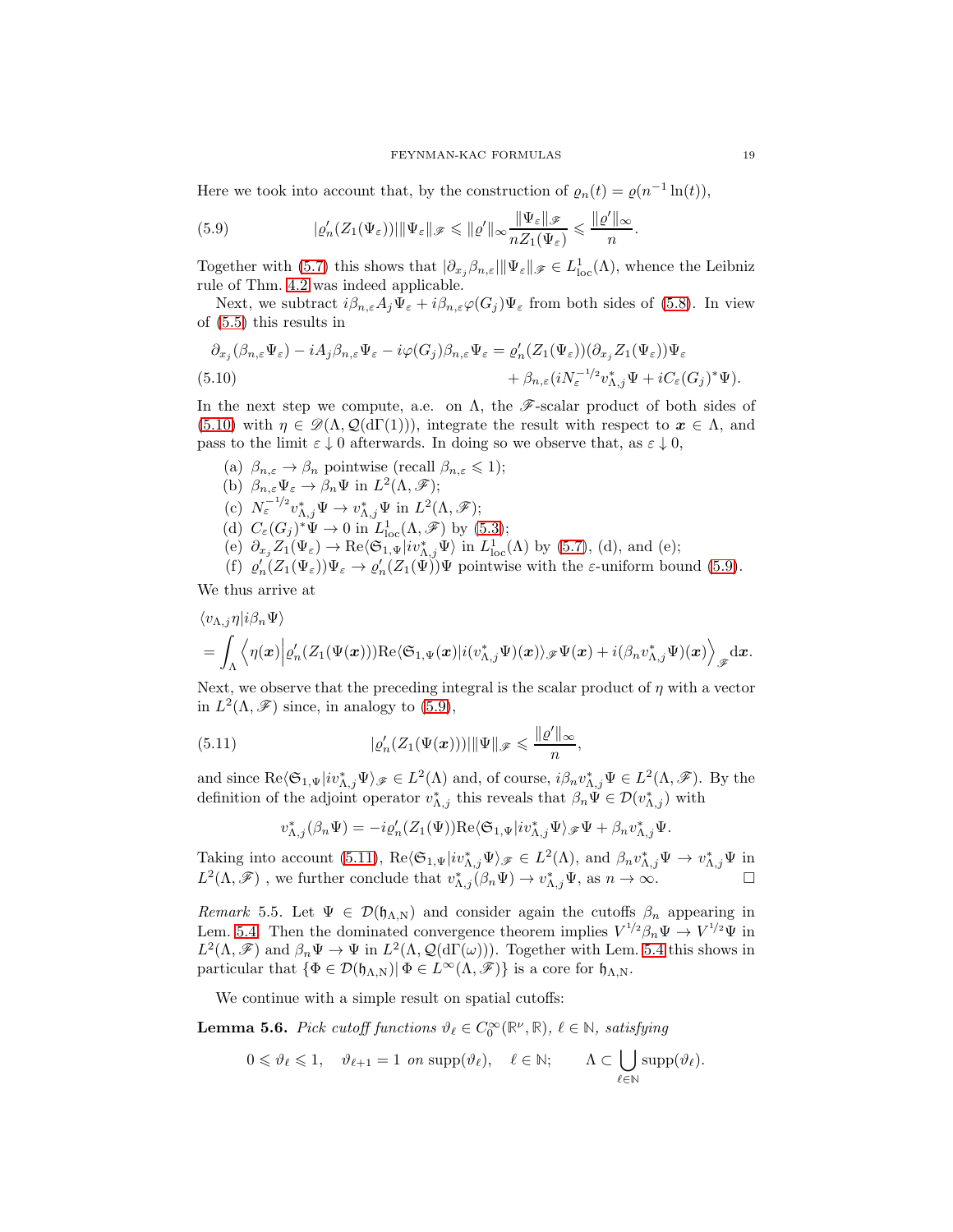Let  $j \in \{1, \ldots, \nu\}$  and define  $\Theta_j : \mathbb{R}^{\nu} \to [0, \infty)$  by

<span id="page-19-0"></span>(5.12) 
$$
\Theta_j := \left(\sum_{\ell=1}^{\infty} |\partial_{x_j} \vartheta_{\ell}|^2\right)^{1/2}.
$$

Finally, let  $\Psi \in \mathcal{D}(v_{\Lambda,j}^*)$  satisfy  $\Theta_j \Psi \in L^2(\Lambda, \mathscr{F})$ . Then  $\vartheta_n \Psi \to \Psi$ ,  $n \to \infty$ , with respect to the graph norm of  $v_{\Lambda,j}^*$ .

*Proof.* Of course,  $\vartheta_n \Psi \to \Psi$  in  $L^2(\Lambda, \mathscr{F})$ . Furthermore, it is straightforward to check that  $\vartheta_n \mathcal{D}(v_{\Lambda,j}^*) \subset \mathcal{D}(v_{\Lambda,j}^*)$  with  $v_{\Lambda,j}^*(\vartheta_n \Phi) = \vartheta_n v_{\Lambda,j}^* \Phi - i(\partial_{x_j} \vartheta_n) \Phi$ , for all  $\Phi \in \mathcal{D}(v_{\Lambda,j}^*)$ . The condition  $\Theta_j \Psi \in L^2(\Lambda, \mathscr{F})$  and the dominated convergence theorem imply

$$
\|(\partial_{x_j}\vartheta_n)\Psi\|\leqslant\Big\|\Big(\sum_{\ell=n}^\infty|\partial_{x_j}\vartheta_\ell|^2\Big)^{1/2}\Psi\Big\|\xrightarrow[n\to\infty]{}0.
$$

Since also  $\vartheta_n v_{\Lambda,j}^* \Psi \to v_{\Lambda,j}^* \Psi$ , these remarks show that  $v_{\Lambda,j}^* (\vartheta_n \Psi) \to v_{\Lambda,j}^* \Psi$ , as  $n \to \infty$ .

<span id="page-19-2"></span>Lemma 5.7. Assume that the cutoff functions in Lem. [5.6](#page-18-3) are chosen such that  $\text{supp}(\vartheta_\ell) \subset \Lambda$ , for all  $\ell \in \mathbb{N}$ . Furthermore, assume that the functions  $\Theta_i$  defined in  $(5.12)$  satisfy

<span id="page-19-1"></span>(5.13) 
$$
\sum_{j=1}^{\nu} \Theta_j^2 \leq C + V, \text{ for some constant } C > 0.
$$

Then  $\{\Phi \in \mathcal{D}(\mathfrak{h}_{\Lambda,\mathrm{N}}) | \Phi \in L_0^{\infty}(\Lambda, \mathcal{Q}(d\Gamma(1)))\}$  is a core for  $\mathfrak{h}_{\Lambda,\mathrm{N}}$ .

Proof. Let  $\Psi \in \mathcal{D}(\mathfrak{h}_{\Lambda,\mathrm{N}})$ . Then  $V^{1/2}\vartheta_\ell\Psi \to V^{1/2}\Psi$  in  $L^2(\Lambda,\mathscr{F})$  and  $\vartheta_\ell\Psi \to \Psi$ in  $L^2(\Lambda, \mathcal{Q}(\mathrm{d}\Gamma(\omega)))$ , as  $\ell \to \infty$ , by dominated convergence. Since [\(5.13\)](#page-19-1) entails  $\Theta_j \Psi \in L^2(\Lambda, \mathscr{F})$ , for all  $j \in \{1, \ldots, \nu\}$ , Lem. [5.6](#page-18-3) implies that  $\vartheta_\ell \Psi \to \Psi$  with respect to the graph norm of every  $v_{\Lambda,j}^*$ . Altogether this shows that  $\vartheta_\ell \Psi \in \mathcal{D}(\mathfrak{h}_{\Lambda,N})$ , for all  $\ell \in \mathbb{N}$ , and  $\vartheta_{\ell} \Psi \to \Psi$  with respect to the form norm on  $\mathcal{D}(\mathfrak{h}_{\Lambda,\mathbb{N}})$ . By virtue of Rem. [5.5](#page-18-4) we conclude that  $\{\Phi \in \mathcal{D}(\mathfrak{h}_{\Lambda,\mathbb{N}}) | \Phi \in L_0^{\infty}(\Lambda,\mathscr{F})\}$  is a core for  $\mathfrak{h}_{\Lambda,\mathbb{N}}$ . Now the assertion follows directly from Rem. [5.3.](#page-17-6)  $\Box$ 

In the next lemma we consider the choice  $\Lambda = \mathbb{R}^{\nu}$ :

<span id="page-19-5"></span>**Lemma 5.8.** The set  $\{\Phi \in \mathcal{D}(\mathfrak{h}_{\mathbb{R}^\nu,N}) | \Phi \in L_0^\infty(\mathbb{R}^\nu, \mathcal{Q}(d\Gamma(1)))\}$  is a core for  $\mathfrak{h}_{\mathbb{R}^\nu,N}$ .

*Proof.* In the case  $\Lambda = \mathbb{R}^{\nu}$ , the functions  $\vartheta_{\ell}$  appearing Lem. [5.6](#page-18-3) can obviously be chosen such that  $\Theta_1, \ldots, \Theta_{\nu}$  are bounded. Then [\(5.13\)](#page-19-1) is satisfied, whence the assertion follows from Lem. [5.7.](#page-19-2)  $\Box$ 

Next, we study approximations by elements of

$$
\mathscr{C} \otimes \mathscr{E} := \mathrm{span}_{\mathbb{C}} \{ f \phi | f \in \mathscr{C}, \phi \in \mathscr{E} \},
$$

with suitable subspaces  $\mathscr{C} \subset L^2(\Lambda)$  and  $\mathscr{E} \subset \mathscr{F}$ .

<span id="page-19-4"></span>**Lemma 5.9.** Let  $\Psi \in \mathcal{D}(\mathfrak{h}_{\Lambda,N})$ . Then the following holds:

(1) Assume in addition that  $\Psi(x) \in \mathcal{Q}(d\Gamma(1))$ , for a.e.  $x \in \Lambda$ , and

<span id="page-19-3"></span>(5.14)  $\Lambda \ni x \longmapsto \|G_{j,x}\|_{\mathfrak{k}} \|\Psi(x)\|_{\mathcal{Q}(\mathrm{d}\Gamma(1))}$  is in  $L^2(\Lambda)$  for all  $j \in \{1, \dots, \nu\}.$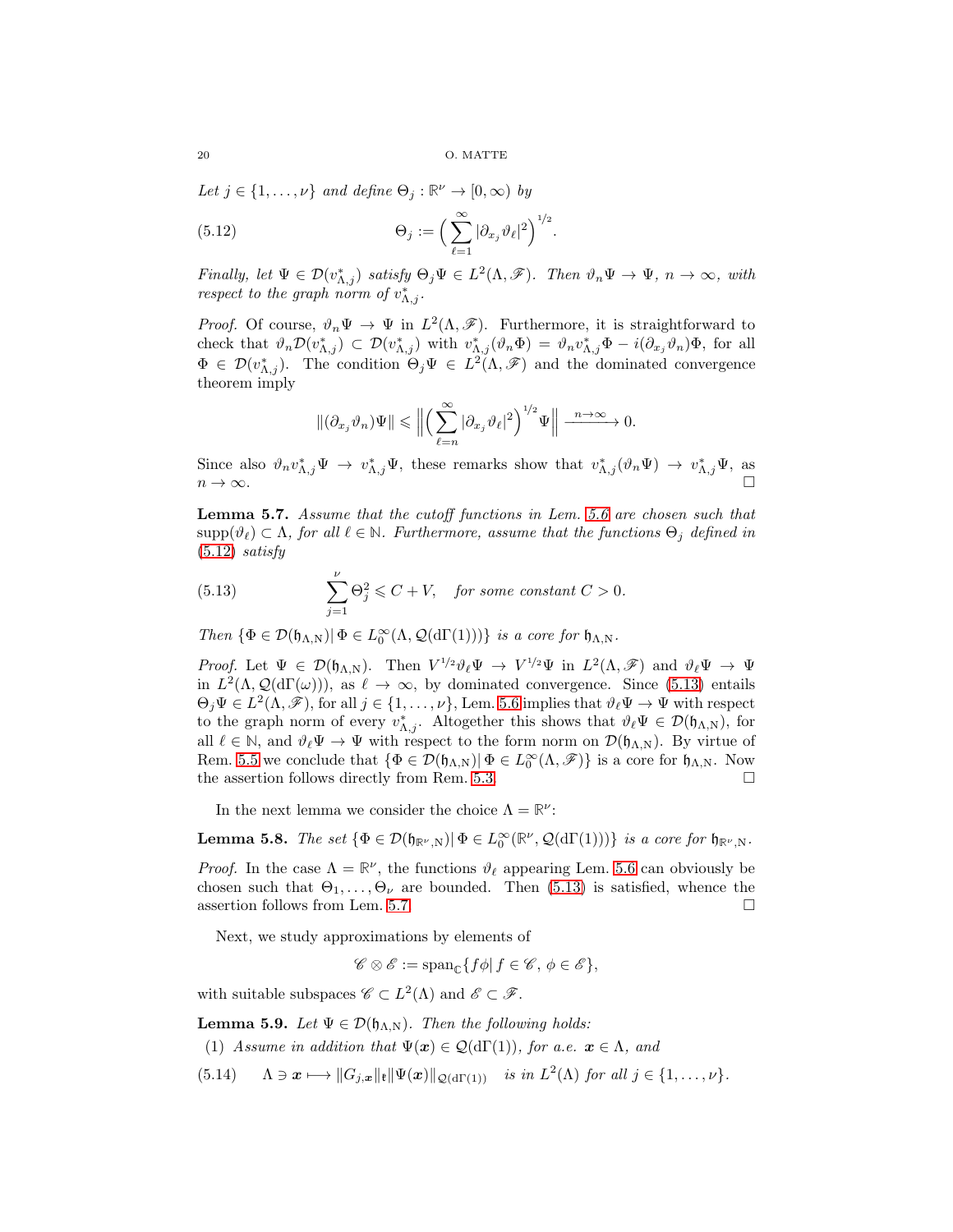Then there exist

(5.15) 
$$
\Psi_n \in \{L^2(\Lambda) \otimes \mathcal{Q}(\mathrm{d}\Gamma(1 \vee \omega))\} \cap \mathcal{D}(\mathfrak{h}_{\Lambda,\mathrm{N}}), \quad n \in \mathbb{N},
$$

such that  $\Psi_n \to \Psi$ ,  $n \to \infty$ , with respect to the form norm of  $\mathfrak{h}_{\Lambda,N}$ . (2) Assume in addition that  $\Psi \in L_0^{\infty}(\Lambda, \mathcal{Q}(d\Gamma(1)))$ , Then there exist

(5.16) 
$$
\Psi_n \in \{L_0^{\infty}(\Lambda) \otimes \mathcal{Q}(\mathrm{d}\Gamma(1 \vee \omega))\} \cap \mathcal{D}(\mathfrak{h}_{\Lambda,\mathrm{N}}), \quad n \in \mathbb{N},
$$

such that  $\Psi_n \to \Psi$ ,  $n \to \infty$ , with respect to the form norm of  $\mathfrak{h}_{\Lambda,N}$ .

*Proof.* We will always assume that  $\Psi$  satisfies the additional condition imposed on it in Part (1) and we shall fix  $j \in \{1, \ldots, \nu\}$  in the first four steps of this proof.

Step 1. We define a symmetric operator  $w_{\Lambda,j}$  in  $L^2(\Lambda,\mathscr{F})$  by setting  $\mathcal{D}(w_{\Lambda,j})$ :=  $\mathscr{D}(\Lambda,\mathscr{F})$  and

$$
w_{\Lambda,j}\Phi := -i\partial_{x_j}\Phi - A_j\Phi, \quad \Phi \in \mathcal{D}(w_{\Lambda,j}).
$$

According to [\[27,](#page-46-0) Rem. 3.1(1)] we then have  $\Psi \in \mathcal{D}(w_{\Lambda,j}^*)$  and

$$
v_{\Lambda,j}^* \Psi = w_{\Lambda,j}^* \Psi - \varphi(G_j) \Psi.
$$

With the help of [\(2.2\)](#page-8-0) and [\(5.14\)](#page-19-3), which together imply  $\varphi(G_j)\Psi \in L^2(\Lambda,\mathscr{F})$ , this is indeed straightforward to verify.

Let  $Q \in \mathcal{B}(\mathscr{F})$  and write  $(Q\Phi)(\mathbf{x}) := Q\Phi(\mathbf{x})$ , a.e.  $\mathbf{x} \in \Lambda$ , for all  $\Phi \in L^1_{loc}(\Lambda, \mathscr{F})$ . Then it is clear that  $Qu_{\Lambda,j}\Phi = w_{\Lambda,j}Q\Phi$ , for every  $\Phi \in \mathcal{D}(w_{\Lambda,j})$ , from which we infer that  $Q\Psi \in \mathcal{D}(w_{\Lambda,j}^*)$  with  $w_{\Lambda,j}^*Q\Psi = Qw_{\Lambda,j}^*\Psi$ .

Suppose we further have  $Q\Psi(x) \in \mathcal{Q}(d\Gamma(1))$ , a.e.  $x \in \Lambda$ , with  $||Q\Psi||_{\mathcal{Q}(d\Gamma(1))} \leq$  $C_{\Psi}$ || $\Psi$ ||<sub>Q(dГ(1))</sub> a.e. on  $\Lambda$ , for some  $C_{\Psi} > 0$ . Then it follows from [\(2.2\)](#page-8-0) and [\(5.14\)](#page-19-3) that  $\varphi(G_j)Q\tilde{\Psi} \in L^2(\Lambda, \mathscr{F})$  and the definition of the adjoint operators  $v_{\Lambda,j}^*$  and  $w_{\Lambda,j}^*$ entails  $Q\Psi \in \mathcal{D}(v_{\Lambda,j}^*)$  with

<span id="page-20-0"></span>(5.17) 
$$
v_{\Lambda,j}^* Q \Psi = w_{\Lambda,j}^* Q \Psi - \varphi(G_j) Q \Psi = Q w_{\Lambda,j}^* \Psi - \varphi(G_j) Q \Psi.
$$

Step 2. For every  $r \in \mathbb{N}$ , we define  $Q_r \in \mathcal{B}(\mathscr{F})$  by setting

(5.18) 
$$
Q_r \psi = (\psi_0, \chi_r^{\otimes_1} \psi_1, \chi_r^{\otimes_2} \psi_2, \dots, \chi_r^{\otimes_r} \psi_r, 0, 0, \dots),
$$

for every  $\psi = (\psi_n)_{n=0}^{\infty} \in \mathscr{F}$ , where  $\chi_r^{\otimes m}$  denotes the characteristic function of the set

$$
\{(k_1,\ldots,k_m)\in\mathcal{K}^m\big|\,\omega(k_1)\leq r,\ldots,\omega(k_m)\leq r\},\quad m,r\in\mathbb{N}.
$$

Then  $Q_r \to \mathbb{I}$ ,  $r \to \infty$ , strongly in  $\mathscr{F}$  as well as in  $L^2(\Lambda, \mathscr{F})$ . By the remarks in Step 1 we know that  $Q_r\Psi \in \mathcal{D}(v_{\Lambda,j}^*) \cap \mathcal{D}(w_{\Lambda,j}^*), \varphi(G_j)Q_r\Psi \in L^2(\Lambda, \mathscr{F}),$  and  $(5.17)$ is satisfied with  $Q = Q_r$ . Furthermore,

<span id="page-20-1"></span>(5.19) 
$$
\|\varphi(G_j)Q_r\Psi-\varphi(G_j)\Psi\|_{\mathscr{F}}\leq 2\|G_j\|_{\mathfrak{k}}\|(Q_r-1)\Psi\|_{\mathcal{Q}(\mathrm{d}\Gamma(1))}\xrightarrow{r\to\infty}0,
$$

pointwise a.e., since  $\Psi(x) \in \mathcal{Q}(\text{d}\Gamma(1))$  for a.e.  $x \in \Lambda$ . Employing [\(5.14\)](#page-19-3) and the dominated convergence theorem we deduce that  $\varphi(G_i)Q_r\Psi \to \varphi(G_i)\Psi, r \to \infty$ , in  $L^2(\Lambda,\mathscr{F})$ . Putting all these remarks together we conclude that  $v_{\Lambda,j}^*Q_r\Psi \to v_{\Lambda,j}^*\Psi$ . The dominated convergence theorem further implies that  $V^{1/2}Q_r\Psi \to V^{1/2}\Psi$  in  $L^2(\Lambda, \mathscr{F})$  and  $Q_r \Psi \to \Psi$  in  $L^2(\Lambda, \mathcal{Q}(\mathrm{d}\Gamma(\omega))).$ 

Step 3. We fix  $r \in \mathbb{N}$  in this and the next step. The definition of  $Q_r$  ensures that  $Q_r\Psi \in L^2(\Lambda, \mathcal{Q}(d\Gamma(1 \vee \omega)))$ . Let  $\{e_\ell : \ell \in \mathbb{N}\}\$  be an orthonormal basis of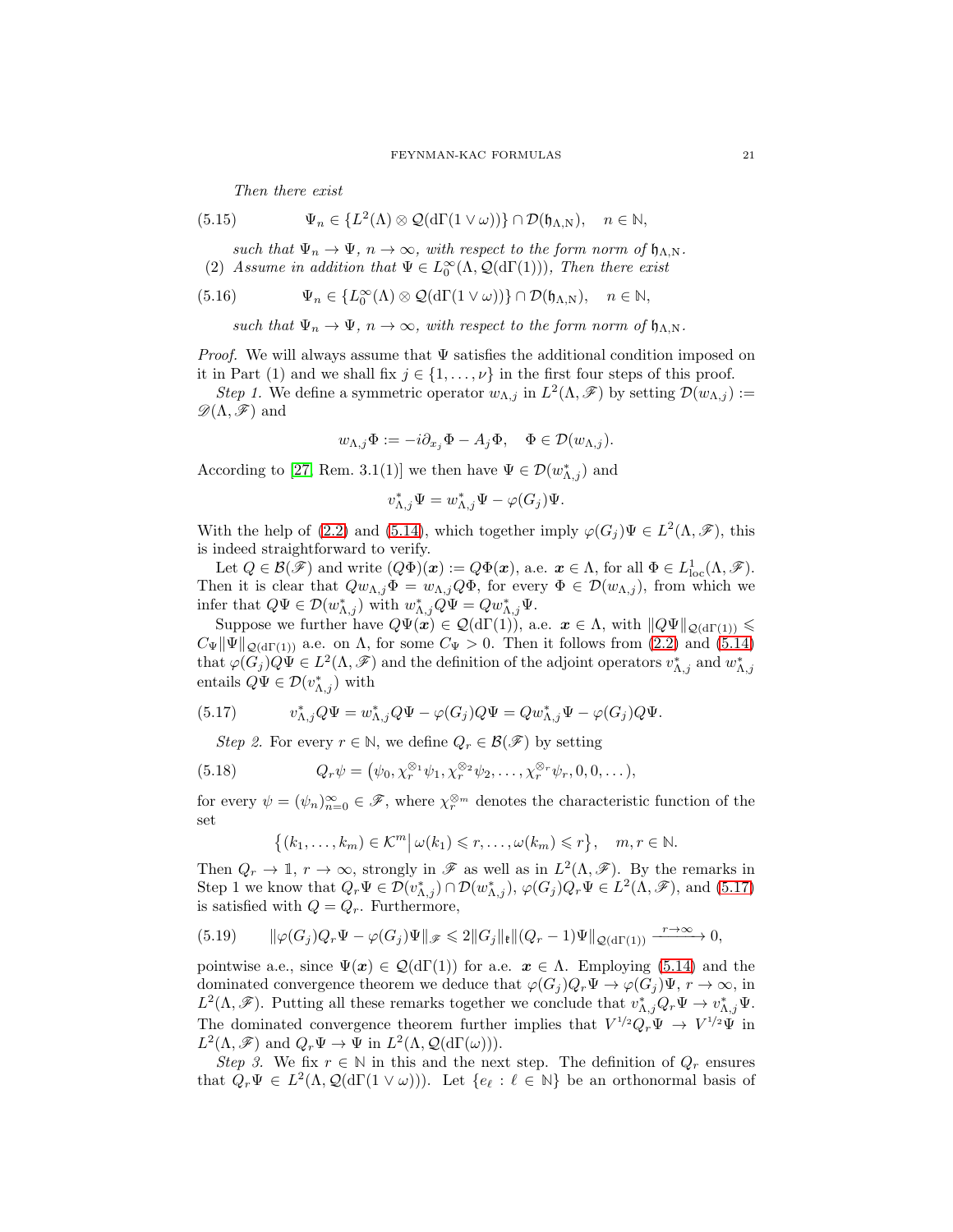$\mathcal{Q}(\mathrm{d}\Gamma(1 \vee \omega))$  and put

(5.20) 
$$
P_n \phi := \sum_{\ell=1}^n \langle e_\ell | \phi \rangle_{\mathcal{Q}(\mathrm{d}\Gamma(1 \vee \omega))} e_\ell, \quad \phi \in \mathcal{Q}(\mathrm{d}\Gamma(1 \vee \omega)), n \in \mathbb{N}.
$$

Then  $P_n Q_r \Psi \to Q_r \Psi$ ,  $n \to \infty$ , in  $L^2(\Lambda, \mathcal{Q}(d\Gamma(1 \vee \omega)))$  by dominated convergence. Since the canonical injections  $L^2(\Lambda, \mathcal{Q}(\mathrm{d}\Gamma(1 \vee \omega))) \subset L^2(\Lambda, \mathcal{Q}(\mathrm{d}\Gamma(\omega))) \subset L^2(\Lambda, \mathscr{F})$ are continuous, we also have  $P_n Q_r \Psi \to Q_r \Psi$ ,  $n \to \infty$ , in both  $L^2(\Lambda, \mathscr{F})$  and  $L^2(\Lambda, \mathcal{Q}(\mathrm{d}\Gamma(\omega)))$ . Likewise,  $V^{1/2}P_nQ_r\Psi = P_nV^{1/2}Q_r\Psi \to V^{1/2}Q_r\Psi$  in  $L^2(\Lambda, \mathscr{F})$ .

It remains to show that  $P_nQ_r\Psi \to Q_r\Psi$ ,  $n \to \infty$ , with respect to the graph norm of  $v_{\Lambda,j}^*$ , which is done in the next step.

Step 4. Since  $Q_r$  maps  $\mathscr F$  into  $\mathcal Q(\mathrm{d}\Gamma(1\vee\omega))$ , we see that  $P_nQ_r$  defines a finite rank operator on  $\mathscr{F}$ . Furthermore, we notice that  $P_n Q_r \Psi(x) \in \mathcal{Q}(\mathrm{d}\Gamma(1))$ , for a.e.  $x \in \Lambda$ , with

<span id="page-21-0"></span>
$$
||P_n Q_r \Psi||_{\mathcal{Q}(d\Gamma(1))} \leq ||P_n Q_r \Psi||_{\mathcal{Q}(d\Gamma(1\vee\omega))} \leq ||Q_r \Psi||_{\mathcal{Q}(d\Gamma(1\vee\omega))}
$$
\n
$$
\leq r^{1/2} ||Q_r \Psi||_{\mathcal{Q}(d\Gamma(1))} \leq r^{1/2} ||\Psi||_{\mathcal{Q}(d\Gamma(1))},
$$

a.e. on  $\Lambda$ . In the penultimate step we used that  $\chi_r^{\otimes m}(k_1,\ldots,k_m) \neq 0$  entails

$$
1 + 1 \vee \omega(k_1) + \ldots + 1 \vee \omega(k_m) \leq 1 + rm \leq r(1 + m).
$$

Applying the remarks in Step 1 we conclude that

$$
P_n Q_r \Psi \in \mathcal{D}(v_{\Lambda,j}^*) \cap \mathcal{D}(w_{\Lambda,j}^*), \quad \varphi(G_j) P_n Q_r \Psi \in L^2(\Lambda, \mathscr{F}), \quad n \in \mathbb{N},
$$

and [\(5.17\)](#page-20-0) is satisfied with  $Q = P_n Q_r$ . Since  $Q_r w_{\Lambda,j}^* \Psi$  is in  $L^2(\Lambda, \mathcal{Q}(\mathrm{d}\Gamma(1 \vee \omega)))$ , we further have  $P_n Q_r w_{\Lambda,j}^* \Psi \to Q_r w_{\Lambda,j}^* \Psi$ , as  $n \to \infty$ , in  $L^2(\Lambda, \mathcal{Q}(\mathrm{d}\Gamma(1 \vee \omega)))$  and, hence, also in  $L^2(\Lambda, \mathscr{F})$ . Similarly to [\(5.19\)](#page-20-1) we find

$$
\|\varphi(G_j)P_nQ_r\Psi-\varphi(G_j)Q_r\Psi\|_{\mathscr{F}}\leqslant 2\|G_j\|_{\mathfrak{k}}\|(P_n-1)Q_r\Psi\|_{\mathcal{Q}(\mathrm{d}\Gamma(1\vee\omega))}\xrightarrow{n\to\infty}0,
$$

a.e. on Λ, because  $Q_r\Psi(x) \in \mathcal{Q}(d\Gamma(1\vee \omega))$ , a.e. x. On account of [\(5.21\)](#page-21-0) we further have the uniform bounds

$$
\|\varphi(G_j)P_nQ_r\Psi-\varphi(G_j)Q_r\Psi\|_{\mathscr{F}}\leqslant 2(r^{1/2}+1)\|G_j\|_{\mathfrak{k}}\|\Psi\|_{\mathcal{Q}(\mathrm{d}\Gamma(1))}\in L^2(\Lambda).
$$

Thus,  $\varphi(G_j)P_nQ_r\Psi \to \varphi(G_j)Q_r\Psi$ ,  $n \to \infty$ , in  $L^2(\Lambda, \mathscr{F})$  by dominated convergence. Altogether this shows that  $v_{\Lambda,j}^* P_n Q_r \Psi \to v_{\Lambda,j}^* Q_r \Psi$ , as  $n \to \infty$ .

Step 5. We can now conclude as follows: Let  $n \in \mathbb{N}$ . According to Step 2 we then find some  $r_n \in \mathbb{N}$  such that  $||Q_{r_n} \Psi - \Psi||_{\mathfrak{h}_{\Lambda,\mathbb{N}}} < 1/2n$ . After that Steps 3 and 4 permit to pick some  $m_n \in \mathbb{N}$  such that  $||P_{m_n} Q_{r_n} \Psi - Q_{r_n} \Psi||_{\mathfrak{h}_{\Lambda,N}} < 1/2n$ . This proves Part (1) with

$$
\Psi_n := P_{m_n} Q_{r_n} \Psi = \sum_{\ell=1}^{m_n} \langle e_\ell | Q_{r_n} \Psi \rangle_{\mathcal{Q}(\mathrm{d}\Gamma(1 \vee \omega))} e_\ell, \quad n \in \mathbb{N}.
$$

Here  $\langle e_{\ell} | Q_{r_n} \Psi \rangle_{\mathcal{Q}(d\Gamma(1 \vee \omega))} \in L_0^{\infty}(\Lambda)$ , whenever  $\Psi \in L_0^{\infty}(\Lambda, \mathcal{Q}(d\Gamma(1)))$ . Since the latter condition on  $\Psi$  entails [\(5.14\)](#page-19-3), this also proves Part (2).

Before we consider mollifications we note a simple observation that also is part of [\[27,](#page-46-0) Rem. 3.1(2)]: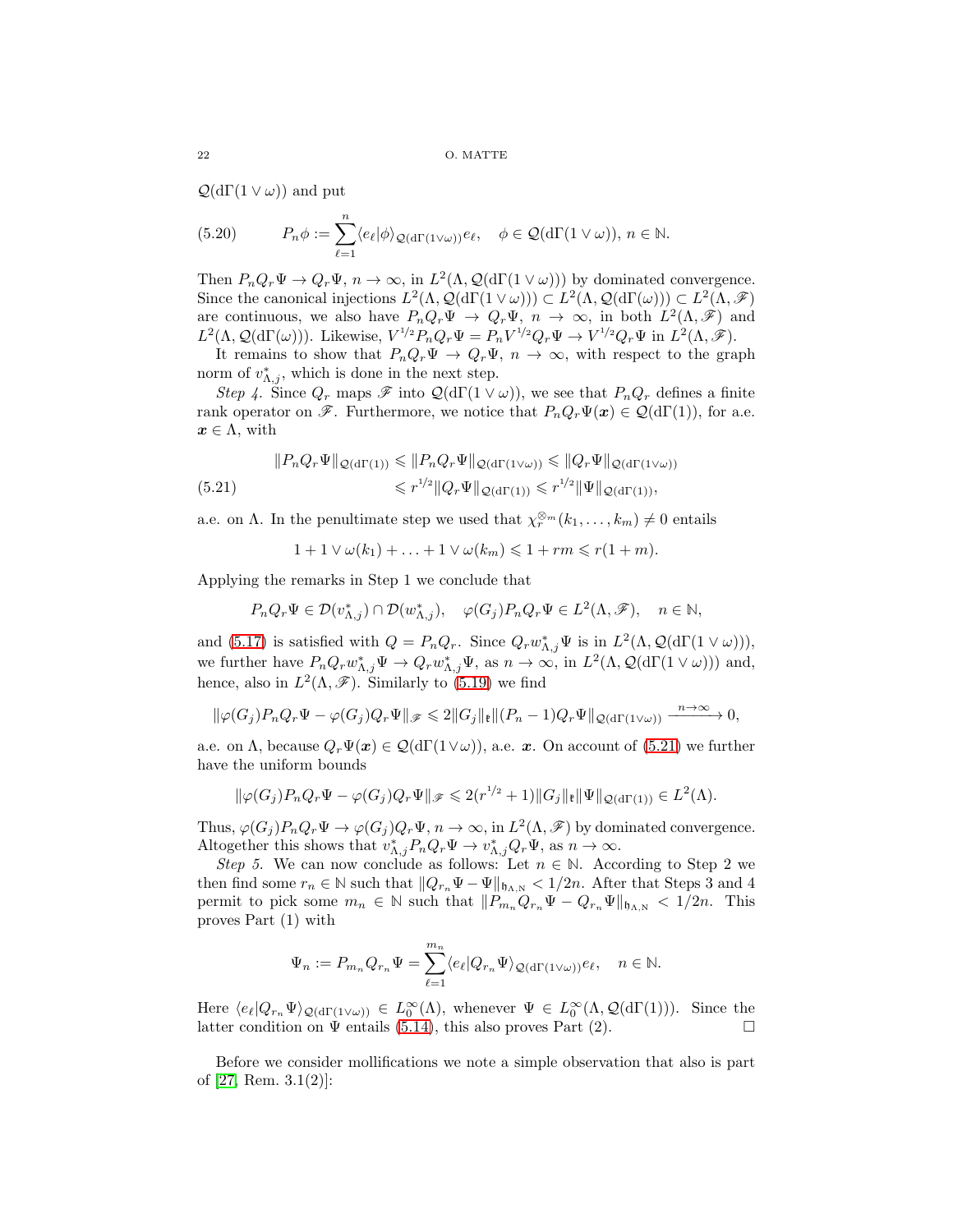<span id="page-22-0"></span>*Remark* 5.10. Let  $j \in \{1, ..., \nu\}$ ,  $\Psi \in \mathcal{D}(v_{\Lambda,j}^*)$ , and assume that

(5.22) 
$$
\Lambda \ni \mathbf{x} \longmapsto \|G_{j,\mathbf{x}}\|_{\mathbf{E}} \|\Psi(\mathbf{x})\|_{\mathcal{Q}(\mathrm{d}\Gamma(1))} \text{ is in } L^1_{\mathrm{loc}}(\Lambda).
$$

In view of [\(2.2\)](#page-8-0) this entails  $\varphi(G_j)\Psi \in L^1_{loc}(\Lambda,\mathscr{F})$  and it is clear that  $A_j\Psi \in$  $L^1_{loc}(\Lambda,\mathscr{F})$ . By the definitions of the adjoint operator  $v^*_{\Lambda,j}$  and the weak partial derivatives, this implies that  $\partial_{x_j} \Psi \in L^1_{loc}(\Lambda, \mathscr{F})$  exists and

(5.23)  $v_{\Lambda,j}^* \Psi = -i \partial_{x_j} \Psi - A_j \Psi - \varphi(G_j) \Psi$  (sum in  $L^1_{loc}(\Lambda, \mathscr{F})$  on the RHS).

<span id="page-22-1"></span>**Lemma 5.11.** Let  $\Psi \in \{L_0^{\infty}(\Lambda) \otimes \mathcal{Q}(\mathrm{d}\Gamma(1 \vee \omega))\} \cap \mathcal{D}(\mathfrak{h}_{\Lambda,\mathrm{N}})$ . Then there exist  $\Psi_n \in \mathscr{D}(\Lambda, \mathcal{Q}(\mathrm{d}\Gamma(1 \vee \omega)))$ ,  $n \in \mathbb{N}$ , such that  $\Psi_n \to \Psi$ ,  $n \to \infty$ , with respect to the form norm of  $\mathfrak{h}_{\Lambda,N}$ .

*Proof.* Thanks to Rem. [5.10](#page-22-0) we know that the weak partial derivatives of  $\Psi$  with respect to every  $x_j$  exist and are given by the  $L^1_{loc}(\Lambda, \mathscr{F})$ -sum  $\partial_{x_j}\Psi = iv^*_{\Lambda,j}\Psi +$  $iA_j\Psi + i\varphi(G_j)\Psi$ . Together with the present assumptions on  $\Psi$ , [\(2.2\)](#page-8-0), [\(1.6\)](#page-1-2), and [\(1.7\)](#page-1-3) the latter formula reveals that actually  $\partial_{x_j}\Psi \in L^2(\Lambda,\mathscr{F})$ . Define  $\Psi_n$  as in [\(4.3\)](#page-14-3), for all integers  $n \ge n_0$  and some  $n_0 \in \mathbb{N}$  such that dist(supp( $\Psi$ ),  $\Lambda_{n_0}^c$ )  $\ge 1/n_0$ . Extending them by 0 outside  $\Lambda_n$ , we obtain functions  $\Psi_n \in \mathscr{D}(\Lambda, \mathcal{Q}(d\Gamma(1 \vee \omega)))$ ,  $n \geq n_0$ , such that  $\Psi_n \to \Psi$  in  $L^2(\Lambda, \mathcal{Q}(\mathrm{d}\Gamma(1 \vee \omega)))$  and  $\partial_{x_j}\Psi_n \to \partial_{x_j}\Psi$ ,  $j \in J$ , in  $L^2(\Lambda,\mathscr{F})$ , as  $n \to \infty$ . All  $\Psi_n$  have their supports in a fixed compact subset of A. Recall the notation  $N_1 := 1 + d\Gamma(1)$ . Since  $\Psi \in L_0^{\infty}(\Lambda) \otimes \mathcal{Q}(d\Gamma(1 \vee \omega))$ , we further have  $\|\Psi_n\|_{\infty} \leqslant \|N_1^{1/2}\Psi_n\|_{\infty} \leqslant \|N_1^{1/2}\Psi\|_{\infty} < \infty$ . (Here  $\|\cdot\|_{\infty}$  stands for the essential supremum of  $\|\cdot\|_{\mathscr{F}}$ -norms of Fock space-valued functions.) It is also clear that  $N_1^{1/2} \Psi_n \to N_1^{1/2} \Psi$  in  $L^2(\Lambda, \mathscr{F})$ . Therefore, we find a subsequence of  ${\Psi_n}_{n \geq n_0}$ , call it  ${\{\Psi'_n\}}_{n\in\mathbb{N}}$ , such that  $N_1^{1/2}\Psi'_n \to N_1^{1/2}\Psi$  a.e. on  $\Lambda$ . From these remarks and the dominated convergence theorem we infer that  $A_j \Psi'_n \to A_j \Psi$  in  $L^2(\Lambda, \mathscr{F})$ . In the same way we see that  $V^{1/2}\Psi'_n \to V^{1/2}\Psi$  in  $L^2(\Lambda,\mathscr{F})$ . The above remarks, the dominated convergence theorem, and [\(2.2\)](#page-8-0) further imply that  $\varphi(G_j)\Psi'_n \to \varphi(G_j)\Psi'_n$ in  $L^2(\Lambda, \mathscr{F})$ . Moreover, it is clear that  $\Psi'_n \in \mathcal{D}(v_{\Lambda,j}) \subset \mathcal{D}(v_{\Lambda,j}^*)$  with  $v_{\Lambda,j}^* \Psi'_n =$  $v_{\Lambda,j}\Psi'_n = -i\partial_{x_j}\Psi'_n - A_j\Psi'_n - \varphi(G_j)\Psi'_n$ , and we conclude that  $v_{\Lambda,j}^*\Psi'_n \to v_{\Lambda,j}^*\Psi$  in  $L^2(\Lambda, \mathscr{F})$ , for all  $j \in \{1, \ldots, \nu\}$ .

The next lemma will be used to derive a diamagnetic inequality for resolvents of Dirichlet-Pauli-Fierz operators in Thm. [6.3](#page-25-0) below.

<span id="page-22-2"></span>**Lemma 5.12.** Let  $\Psi \in \mathcal{D}(\mathfrak{h}_{\Lambda,N}) \cap L_0^{\infty}(\Lambda,\mathscr{F})$ . Then  $\Psi \in \mathcal{D}(\mathfrak{h}_{\Lambda,D})$ .

*Proof.* We have to show that  $\Psi$  can be approximated with respect to the form norm of  $\mathfrak{h}_{\Lambda,\mathrm{N}}$  by elements of  $\mathscr{D}(\Lambda,\mathcal{Q}(\mathrm{d}\Gamma(1\vee\omega)))$ . But this follows upon combining Rem. [5.3,](#page-17-6) Lem. [5.9\(](#page-19-4)2), and Lem. [5.11.](#page-22-1)

An example for the applicability of the above approximation results in the case  $\Lambda = \mathbb{R}^{\nu}$  is the following analogue of a well-known result on Schrödinger forms [\[36\]](#page-46-18). The next theorem also generalizes [\[27,](#page-46-0) Cor. 4.7] by weakening the condition imposed on G there. The theorem will be used in the proof of Prop. [5.14](#page-23-0) below.

**Theorem 5.13.** The maximal and minimal Pauli-Fierz forms on  $\mathbb{R}^{\nu}$  agree, i.e.,

$$
\mathfrak{h}_{\mathbb{R}^{\nu},D} = \mathfrak{h}_{\mathbb{R}^{\nu},N}.
$$

*Proof.* Combine Lem. [5.8,](#page-19-5) Lem. [5.9\(](#page-19-4)2), and Lem. [5.11.](#page-22-1)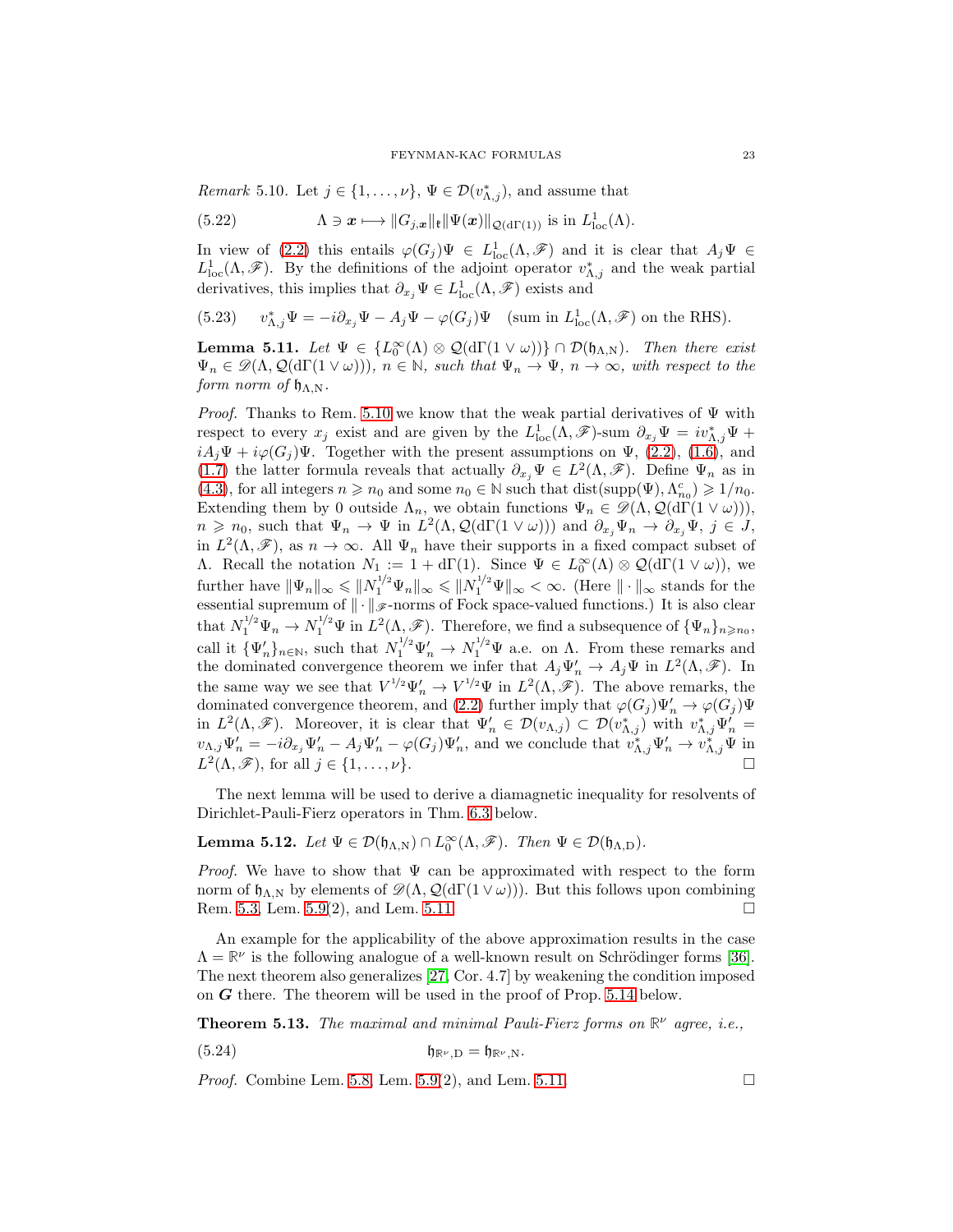In view of the preceding theorem we abbreviate

<span id="page-23-4"></span>
$$
\mathfrak{h}_{\mathbb{R}^\nu} := \mathfrak{h}_{\mathbb{R}^\nu, D} = \mathfrak{h}_{\mathbb{R}^\nu, N},
$$

and we shall refer to  $\mathfrak{h}_{\mathbb{R}^{\nu}}$  simply as the *Pauli-Fierz form on*  $\mathbb{R}^{\nu}$ .

We conclude this section with a proposition providing a crucial technical ingredient needed to derive our Feynman-Kac formulas for  $H_{\Lambda}$ : We shall verify the conditions (a) and (b) of Hyp. [3.1](#page-10-4) when the forms  $\mathfrak{h}_{\mathbb{R}^{\nu}}$  and  $\mathfrak{h}'_{\Lambda,D}$  are put in place of  $\mathfrak{q}_{\mathbb{R}^{\nu}}$  and  $\mathfrak{q}_{\Lambda}$ , respectively, where we use the following notational conventions:

For any function  $\Phi : \Lambda \to \mathscr{F}$ , we denote by  $\Phi'$  its extension to  $\mathbb{R}^{\nu}$  by 0. For a set M of functions from  $\Lambda$  to F, we put  $\mathcal{M}' := {\Phi' | \Phi \in \mathcal{M}}$ . Restrictions of functions on  $\mathbb{R}^{\nu}$  to  $\Lambda$  are denoted by a subscript  $\Lambda$ . Finally, we define

<span id="page-23-1"></span>(5.26) 
$$
\mathfrak{h}'_{\Lambda,D}[\Psi] := \mathfrak{h}_{\Lambda,D}[\Psi_\Lambda], \quad \Psi \in \mathcal{D}(\mathfrak{h}'_{\Lambda,D}) := \mathcal{D}(\mathfrak{h}_{\Lambda,D})'.
$$

In other words,  $\mathfrak{h}'_{\Lambda,D}$  is  $\mathfrak{h}_{\Lambda,D}$  considered as a form in  $1_{\Lambda} L^2(\mathbb{R}^{\nu}, \mathscr{F})$  in the canonical way.

<span id="page-23-0"></span>**Proposition 5.14.** Assume that  $A \in L^2_{loc}(\mathbb{R}^{\nu}, \mathbb{R}^{\nu})$ ,  $G \in L^2_{loc}(\mathbb{R}^{\nu}, \mathfrak{k}^{\nu})$ , and  $0 \leq$  $V \in L^1_{loc}(\mathbb{R}^{\nu}, \mathbb{R})$ . Let  $Y^{\Lambda}_{\infty}$  be given by [\(3.1\)](#page-10-0), the functions  $\vartheta_{\ell}$  being chosen as in the paragraph preceding [\(3.1\)](#page-10-0). Set

$$
\mathcal{D}(\mathfrak{h}_{\mathbb{R}^\nu}^{1,\infty}):=\bigg\{\Psi\in\mathcal{D}(\mathfrak{h}_{\mathbb{R}^\nu})\bigg|\,\int_{\mathbb{R}^\nu}Y^\Lambda_\infty(\boldsymbol{x})\|\Psi(\boldsymbol{x})\|^2\mathrm{d}\boldsymbol{x}<\infty\bigg\}.
$$

Then  $\mathcal{D}(\mathfrak{h}_{\mathbb{R}^{\nu}}^{1,\infty}) \subset \mathcal{D}(\mathfrak{h}_{\Lambda,D}^{\prime})$  and the closure of  $\mathcal{D}(\mathfrak{h}_{\mathbb{R}^{\nu}}^{1,\infty})$  with respect to the form norm of  $\mathfrak{h}'_{\Lambda,D}$  is  $\mathcal{D}(\mathfrak{h}'_{\Lambda,D})$ . Furthermore,  $\mathfrak{h}_{\mathbb{R}^\nu}[\Psi] = \mathfrak{h}'_{\Lambda,D}[\Psi]$ , for every  $\Psi \in \mathcal{D}(\mathfrak{h}_{\mathbb{R}^\nu}^{1,\infty})$ .

*Proof.* Let  $\Psi \in \mathcal{D}(\mathfrak{h}_{\mathbb{R}^{\nu}}^{1,\infty})$ . Clearly,  $\Psi = 0$  a.e. on  $\Lambda^c$ . Pick some  $\Phi \in \mathscr{D}(\Lambda, \mathcal{Q}(d\Gamma(1)))$ . For every  $j \in \{1, \ldots, \nu\}$ , we then find

$$
\begin{aligned} \langle v_{\Lambda,j} \Phi | \Psi_\Lambda \rangle_{L^2(\Lambda, \mathscr{F})} &= \langle v_{\mathbb{R}^\nu, j} \Phi' | \Psi \rangle_{L^2(\mathbb{R}^\nu, \mathscr{F})} \\ &= \langle \Phi' | v_{\mathbb{R}^\nu, j}^* \Psi \rangle_{L^2(\mathbb{R}^\nu, \mathscr{F})} = \langle \Phi | (v_{\mathbb{R}^\nu, j}^* \Psi)_\Lambda \rangle_{L^2(\Lambda, \mathscr{F})}. \end{aligned}
$$

Thus,  $\Psi_{\Lambda} \in \mathcal{D}(v_{\Lambda,j}^*)$  with

<span id="page-23-2"></span>(5.27) 
$$
v_{\Lambda,j}^* \Psi_\Lambda = (v_{\mathbb{R}^\nu,j}^* \Psi)_\Lambda.
$$

This shows that  $\Psi_{\Lambda} \in \mathcal{D}(\mathfrak{h}_{\Lambda,\mathrm{N}}^Y) \subset \mathcal{D}(\mathfrak{h}_{\Lambda,\mathrm{N}})$ , where the form  $\mathfrak{h}_{\Lambda,\mathrm{N}}^Y$  is defined by putting the potential  $(V + Y^{\Lambda}_{\infty})_{\Lambda}$  in place of  $V_{\Lambda}$  in the construction of  $\mathfrak{h}_{\Lambda,N}$ . But  $\{\Phi \in \mathcal{D}(\mathfrak{h}_{\Lambda,\mathrm{N}}^Y)| \Phi \in L_0^{\infty}(\Lambda,\mathcal{Q}(\mathrm{d}\Gamma(1)))\}$  is a core for  $\mathfrak{h}_{\Lambda,\mathrm{N}}^Y$  according to Lem. [5.7.](#page-19-2) Taking also Lem. [5.9\(](#page-19-4)2) and Lem. [5.11](#page-22-1) into account we see that  $\mathscr{D}(\Lambda, \mathcal{Q}(d\Gamma(1\vee\omega)))$ is a core for  $\mathfrak{h}_{\Lambda,\mathrm{N}}^Y$  as well. Since  $\mathfrak{h}_{\Lambda,\mathrm{N}} \leq \mathfrak{h}_{\Lambda,\mathrm{N}}^Y$ , it is now clear that  $\Psi_\Lambda$  can be approximated by elements of  $\mathscr{D}(\Lambda, \mathcal{Q}(d\Gamma(1 \vee \omega))) \subset \mathcal{D}(\mathfrak{h}_{\Lambda,D})$  with respect to the form norm of  $\mathfrak{h}_{\Lambda,N}$ , that is,

<span id="page-23-3"></span>(5.28) 
$$
\Psi_{\Lambda} \in \mathcal{D}(\mathfrak{h}_{\Lambda,D}) \quad \text{and} \quad \mathfrak{h}_{\Lambda,D}[\Psi_{\Lambda}] = \mathfrak{h}_{\Lambda,N}[\Psi_{\Lambda}].
$$

In particular,  $\Psi \in \mathcal{D}(\mathfrak{h}_{\Lambda,D}^{\prime})$ . Since  $\Psi = 0$  a.e. on  $\Lambda^c$ , we further know that  $v_{\mathbb{R}^{\nu},j}^* \Psi =$ 0 a.e. on  $\Lambda^c$ , for every  $j \in \{1, ..., \nu\}$ ; see [\[27,](#page-46-0) Lem. 3.4]. Employing [\(5.26\)](#page-23-1), [\(5.27\)](#page-23-2), and [\(5.28\)](#page-23-3) we conclude that  $\mathfrak{h}'_{\Lambda,D}[\Psi] = \mathfrak{h}_{\Lambda,N}[\Psi_{\Lambda}] = \mathfrak{h}_{\mathbb{R}^{\nu}}[\Psi]$ .

Since  $Y^{\Lambda}_{\infty}$  is locally bounded on  $\Lambda$ , it is also clear that  $\mathscr{D}(\Lambda, \mathcal{Q}(d\Gamma(1 \vee \omega)))' \subset$  $\mathcal{D}(\mathfrak{h}_{\mathbb{R}^\nu}^{1,\infty})$ . Furthermore, by the definition of  $\mathfrak{h}_{\Lambda,D}$  and  $(5.26)$ ,  $\mathscr{D}(\Lambda,\mathcal{Q}(d\Gamma(1\vee\omega)))'$  is a core for the form  $\mathfrak{h}'_{\Lambda,D}$ . This reveals that the closure of  $\mathcal{D}(\mathfrak{h}_{\mathbb{R}^\nu}^{1,\infty})$  with respect to the form norm of  $\mathfrak{h}'_{\Lambda,D}$  is  $\mathcal{D}(\mathfrak{h}'_1)$  $\Lambda$ , D).

$$
24\quad
$$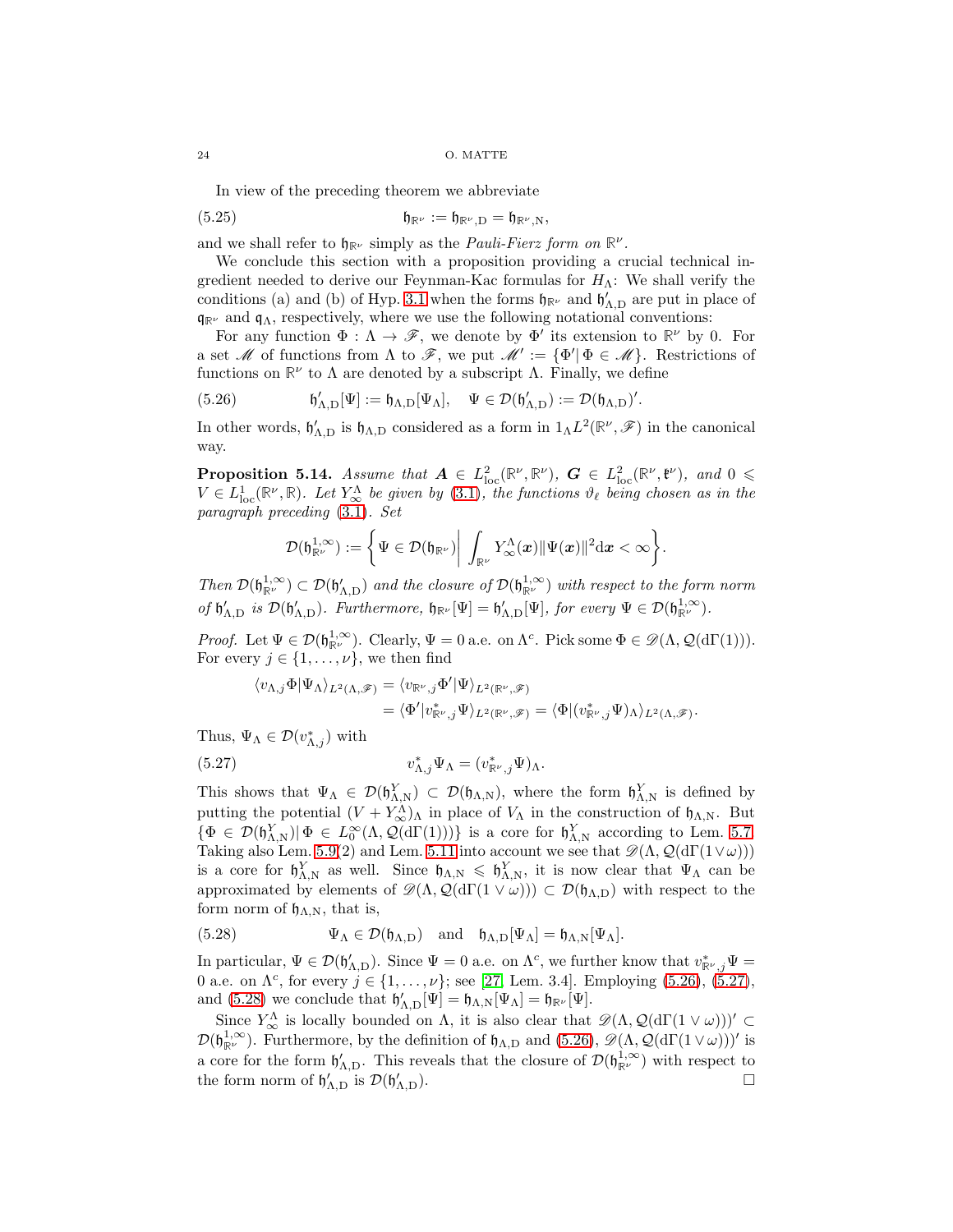#### 6. A diamagnetic inequality for resolvents

<span id="page-24-0"></span>The purpose of this section is to derive a diamagnetic inequality comparing resolvents of Dirichlet-Pauli-Fierz operators and resolvents of Dirichlet-Schrödinger operators; see [\(6.6\)](#page-25-1) in Thm. [6.3](#page-25-0) below. This inequality will be used to discuss strong resolvent convergence of certain sequences of Dirichlet-Pauli-Fierz operators in the succeeding Sect. [7.](#page-26-0) Even for  $\Lambda = \mathbb{R}^{\nu}$  and  $\mathbf{A} = 0$ , Thm. [6.3](#page-25-0) relaxes assumptions imposed on  $G$  in earlier derivations [\[12,](#page-46-24) [13,](#page-46-10) [20\]](#page-46-25) of the bound  $(6.6)$ . The proofs in this section follow the lines of the corresponding ones in [\[17\]](#page-46-21) but require additional arguments to deal with the quantized fields.

We start with a complement to Lem. [4.1.](#page-14-4) Recall that the symbols  $Z_{\delta}(\Psi)$  and  $\mathfrak{S}_{\delta,\Psi}$  have been introduced in [\(4.5\)](#page-14-5).

**Lemma 6.1.** Let  $\mathcal{K}$  be a separable Hilbert space,  $j \in \{1, \ldots, \nu\}$ ,  $p \in [1, \infty]$ ,  $\delta > 0$ , and let  $\Psi \in L^p_{loc}(\Lambda, \mathcal{K})$  have a weak partial derivative with respect to  $x_j$  satisfying  $\partial_{x_j}\Psi \in L^p_{loc}(\Lambda,\mathscr{K})$ . Then  $\mathfrak{S}_{\delta,\Psi} \in L^\infty(\Lambda,\mathscr{K})$  has a weak partial derivative with respect to  $x_j$  which blongs to  $L^p_{\text{loc}}(\Lambda, \mathcal{K})$  and is given by

<span id="page-24-1"></span>(6.1) 
$$
\partial_{x_j} \mathfrak{S}_{\delta,\Psi} = Z_{\delta}(\Psi)^{-1} \big( \partial_{x_j} \Psi - \text{Re} \langle \mathfrak{S}_{\delta,\Psi} | \partial_{x_j} \Psi \rangle_{\mathscr{K}} \mathfrak{S}_{\delta,\Psi} \big).
$$

Furthermore, let  $\chi \in W^{1,2}(\Lambda)$  satisfy  $|\chi| \leq cZ_1(\Psi)$ , for some  $c > 0$ . Then  $\chi \mathfrak{S}_{\delta,\Psi} \in$  $L^2(\Lambda, \mathscr{K})$  has a weak partial derivative with respect to  $x_j$  which is in  $L^{2\wedge p}_{\text{loc}}(\Lambda, \mathscr{K})$ and given by

<span id="page-24-2"></span>(6.2) 
$$
\partial_{x_j}(\chi \mathfrak{S}_{\delta,\Psi}) = (\partial_{x_j} \chi) \mathfrak{S}_{\delta,\Psi} + \frac{\chi}{Z_{\delta}(\Psi)} (\partial_{x_j} \Psi - \text{Re} \langle \mathfrak{S}_{\delta,\Psi} | \partial_{x_j} \Psi \rangle_{\mathscr{K}} \mathfrak{S}_{\delta,\Psi}).
$$

Proof. Employing [\(4.7\)](#page-14-2) and the usual chain rule for weak partial derivatives we compute

$$
\partial_{x_j} Z_{\delta}(\Psi)^{-1} = -Z_{\delta}(\Psi)^{-2} \text{Re}\langle \mathfrak{S}_{\delta,\Psi} | \partial_{x_j} \Psi \rangle_{\mathscr{K}} \in L^p_{\text{loc}}(\Lambda),
$$

which together with Thm. [4.2](#page-15-0) yields [\(6.1\)](#page-24-1); notice that the product  $(\partial_{x_j} Z_{\delta}(\Psi)^{-1}) \Psi$ is indeed in  $L^1_{loc}(\Lambda, \mathcal{K})$  so that Thm. [4.2](#page-15-0) is applicable. We read off from [\(6.1\)](#page-24-1) that  $\partial_{x_j} \mathfrak{S}_{\delta,\Psi} \in L^p_{\text{loc}}(\Lambda, \mathscr{K})$ . Finally, [\(6.2\)](#page-24-2) follows from [\(6.1\)](#page-24-1) and Thm. [4.2;](#page-15-0) here we use that the product  $\chi \partial_{x_j} \mathfrak{S}_{\delta,\Psi}$  is in  $L^1_{loc}(\Lambda, \mathscr{K})$  thanks to the postulated bound  $|\chi| \leqslant cZ_1(\Psi)$ .

<span id="page-24-4"></span>**Proposition 6.2.** Assume [\(1.6\)](#page-1-2) and [\(1.7\)](#page-1-3). Let  $\delta > 0$ ,  $j \in \{1, ..., \nu\}$ ,  $\Psi \in \mathcal{D}(v_{\Lambda,j}^*)$ , and let  $\chi \in W^{1,2}(\Lambda)$  be nonnegative and satisfy  $\chi \leq cZ_1(\Psi)$ , for some  $c > 0$ . Then  $\chi \mathfrak{S}_{\delta,\Psi} \in \mathcal{D}(v_{\Lambda,j}^*)$  and, a.e. on  $\Lambda$ ,

<span id="page-24-5"></span>(6.3) 
$$
\operatorname{Re}\langle v_{\Lambda,j}^*(\chi\mathfrak{S}_{\delta,\Psi})|v_{\Lambda,j}^*\Psi\rangle_{\mathscr{F}} \geq \|\mathfrak{S}_{\delta,\Psi}\|_{\mathscr{F}}(\partial_{x_j}\chi)\partial_{x_j}\|\Psi\|_{\mathscr{F}}.
$$

*Proof.* We pick some  $\varepsilon > 0$  and start by considering  $\Psi_{\varepsilon} = N_{\varepsilon}^{-1/2} \Psi$  with  $N_{\varepsilon}$  given by [\(5.2\)](#page-16-5). According to Rem. [5.1,](#page-16-6)  $\Psi_{\varepsilon}$  has a weak partial derivative with respect to  $x_j$  which is given by [\(5.5\)](#page-17-3). Plugging  $\Psi_{\varepsilon}$  and  $\chi$  into [\(6.2\)](#page-24-2), subtracting  $i\chi A_j \mathfrak{S}_{\delta,\Psi_{\varepsilon}} +$  $i\chi\varphi(G_j)\mathfrak{S}_{\delta,\Psi_{\varepsilon}}$  on both sides, and using  $\text{Re}\langle \mathfrak{S}_{\delta,\Psi_{\varepsilon}}|i(A_j+\varphi(G_j))\Psi_{\varepsilon}\rangle_{\mathscr{F}} = 0$  and [\(5.5\)](#page-17-3), we find

<span id="page-24-3"></span>
$$
\partial_{x_j} (\chi \mathfrak{S}_{\delta, \Psi_{\varepsilon}}) - i A_j (\chi \mathfrak{S}_{\delta, \Psi_{\varepsilon}}) - i \varphi(G_j) (\chi \mathfrak{S}_{\delta, \Psi_{\varepsilon}})
$$
\n
$$
= (\partial_{x_j} \chi) \mathfrak{S}_{\delta, \Psi_{\varepsilon}} + \frac{\chi}{Z_{\delta}(\Psi_{\varepsilon})} \left( i N_{\varepsilon}^{-1/2} v_{\Lambda, j}^* \Psi + i C_{\varepsilon} (G_j)^* \Psi \right)
$$
\n
$$
(6.4) \qquad - \operatorname{Re} \langle \mathfrak{S}_{\delta, \Psi_{\varepsilon}} | i N_{\varepsilon}^{-1/2} v_{\Lambda, j}^* \Psi + i C_{\varepsilon} (G_j)^* \Psi \rangle_{\mathscr{F}} \mathfrak{S}_{\delta, \Psi_{\varepsilon}} \right) \quad \text{in} \ L^1_{\text{loc}}(\Lambda, \mathscr{F}).
$$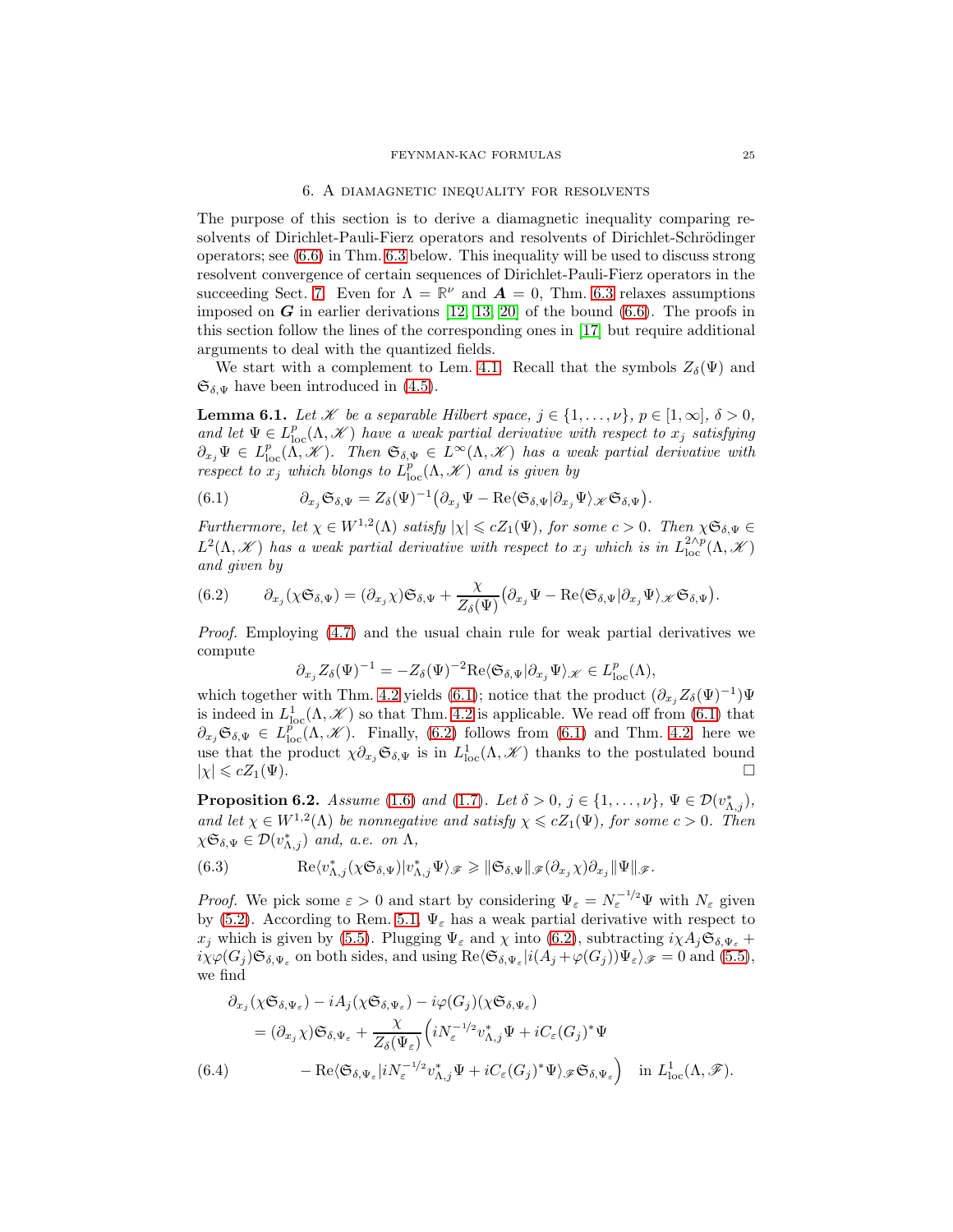Next, we compute the F-scalar product of  $\eta \in \mathcal{D}(\Lambda, \mathcal{Q}(d\Gamma(1)))$  with the vectors on both sides of  $(6.4)$  and integrate the result over  $\Lambda$ . After that we pass to the limit  $\varepsilon \downarrow 0$  taking into account that

- (a)  $\delta \leq Z_{\delta}(\Psi_{\varepsilon}) \to Z_{\delta}(\Psi)$  pointwise;
- (b)  $N_{\varepsilon}^{-1/2}v_{\Lambda,j}^*\Psi \to v_{\Lambda,j}^*\Psi$  pointwise and in  $L^2(\Lambda,\mathscr{F})$ ;
- (c) by (a), (b), and  $\chi \in L^2(\Lambda)$ ,

$$
\frac{\chi}{Z_{\delta}(\Psi_{\varepsilon})} N_{\varepsilon}^{-1/2} v_{\Lambda,j}^{*} \Psi \longrightarrow \frac{\chi}{Z_{\delta}(\Psi)} v_{\Lambda,j}^{*} \Psi \text{ pointwise and in } L^{1}(\Lambda, \mathscr{F}),
$$

with integrable majorant  $|\chi| ||v^*_{\Lambda,j} \Psi||_{\mathscr{F}} / \delta;$ 

(d) in view of  $\chi \in L^2(\Lambda)$ ,  $||G_j||_{\mathfrak{k}} \in L^2_{loc}(\Lambda)$ , and  $(5.4)$ ,

$$
\frac{|\chi|}{Z_{\delta}(\Psi_{\varepsilon})} \|C_{\varepsilon}(G_j)^* \Psi\|_{\mathscr{F}} \leqslant 2\varepsilon^{1/2} \|G_j\|_{\mathfrak{k}} |\chi| \frac{\|\Psi_{\varepsilon}\|_{\mathscr{F}}}{Z_{\delta}(\Psi_{\varepsilon})} \longrightarrow 0,
$$

- where the convergence is understood in  $L^1_{loc}(\Lambda)$ ;
- (e)  $\mathfrak{S}_{\delta,\Psi_{\varepsilon}} \to \mathfrak{S}_{\delta,\Psi}$  pointwise with  $\|\mathfrak{S}_{\delta,\Psi_{\varepsilon}}\|_{\mathscr{F}} \leq 1$ .

In this way we arrive at the identity

$$
\begin{aligned} i\langle v_{\Lambda,j}|\chi\mathfrak{S}_{\delta,\Psi}\rangle &= \int_{\Lambda} \big\langle \eta(\bm{x})\big| (\partial_{x_j}\chi)(\bm{x})\mathfrak{S}_{\delta,\Psi}(\bm{x}) \big\rangle \mathrm{d}\bm{x} \\ &+ \int_{\Lambda} \Big\langle \eta(\bm{x})\Big| \frac{\chi(\bm{x})}{Z_{\delta}(\Psi(\bm{x}))} \Big(i v_{\Lambda,j}^*\Psi - \mathrm{Re}\langle\mathfrak{S}_{\delta,\Psi}|i v_{\Lambda,j}^*\Psi\rangle_{\mathscr{F}}\mathfrak{S}_{\delta,\Psi}\Big)(\bm{x}) \Big\rangle \mathrm{d}\bm{x}. \end{aligned}
$$

Since we are assuming that  $\partial_{x_j}\chi \in L^2(\Lambda)$  and  $|\chi| \leq cZ_1(\Psi)$ , the last two integrals can be read as scalar products of  $\eta$  with vectors in  $L^2(\Lambda, \mathscr{F})$ . Thus,  $\chi \mathfrak{S}_{\delta, \Psi} \in \mathcal{D}(v_{\Lambda,j}^*)$ with

<span id="page-25-2"></span>
$$
(6.5) \quad iv_{\Lambda,j}^*(\chi\mathfrak{S}_{\delta,\Psi})=(\partial_{x_j}\chi)\mathfrak{S}_{\delta,\Psi}+\frac{\chi}{Z_{\delta}(\Psi)}\Big(iv_{\Lambda,j}^*\Psi-\mathrm{Re}\langle\mathfrak{S}_{\delta,\Psi}|iv_{\Lambda,j}^*\Psi\rangle_{\mathscr{F}}\mathfrak{S}_{\delta,\Psi}\Big).
$$

From here on we can copy the proof of [\[17,](#page-46-21) Lem. 3.1]: Computing the  $\mathscr{F}\text{-scalar}$ product with  $iv_{\Lambda,j}^*\Psi$  on both sides of [\(6.5\)](#page-25-2) and taking real parts we arrive at

$$
\begin{aligned} &\text{Re}\langle v^*_{\Lambda,j}(\chi\mathfrak{S}_{\delta,\Psi})|v^*_{\Lambda,j}\Psi\rangle_{\mathscr{F}} \\&=(\partial_{x_j}\chi)\text{Re}\langle\mathfrak{S}_{\delta,\Psi}|iv^*_{\Lambda,j}\Psi\rangle_{\mathscr{F}}+\frac{\chi}{Z_\delta(\Psi)}\Big(\|v^*_{\Lambda,j}\Psi\|^2_{\mathscr{F}}-\big(\text{Re}\langle\mathfrak{S}_{\delta,\Psi}|iv^*_{\Lambda,j}\Psi\rangle_{\mathscr{F}}\big)^2\Big) \\&\geqslant(\partial_{x_j}\chi)\text{Re}\langle\mathfrak{S}_{\delta,\Psi}|iv^*_{\Lambda,j}\Psi\rangle_{\mathscr{F}}=\|\mathfrak{S}_{\delta,\Psi}\|_{\mathscr{F}}(\partial_{x_j}\chi)\partial_{x_j}\|\Psi\|_{\mathscr{F}}.\end{aligned}
$$

Here we also used  $\chi \geq 0$  in the penultimate step and [\(2.6\)](#page-9-3) in the last one.

Now we are in a position to prove the promised diamagnetic inequality for resolvents. Recall that the Dirchlet-Pauli-Fierz operator  $H_{\Lambda}$  has been defined in Subsect. [2.4.](#page-9-4) By  $S_{\Lambda}$  we denote the Dirichlet-Schrödinger operator with potential V on  $\Lambda$ , i.e., the selfadjoint operator representing the nonnegative closed form

$$
\mathfrak{s}_{\Lambda,\mathrm{D}}[f] := \frac{1}{2} \|\nabla f\|^2 + \int_\Lambda V(\boldsymbol{x}) |f(\boldsymbol{x})|^2 \mathrm{d} \boldsymbol{x}, \quad f \in \mathcal{D}(\mathfrak{s}_{\Lambda,\mathrm{D}}) := \mathring{W}^{1,2}(\Lambda) \cap \mathcal{Q}(V).
$$

<span id="page-25-0"></span>**Theorem 6.3.** Assume [\(1.5\)](#page-1-4), [\(1.6\)](#page-1-2), and [\(1.7\)](#page-1-3). Let  $\Phi \in L^2(\Lambda, \mathscr{F})$  and  $E > 0$ . Then, a.e. on  $\Lambda$ ,

<span id="page-25-1"></span>(6.6) 
$$
\| (H_{\Lambda} + E)^{-1} \Phi \|_{\mathscr{F}} \leqslant (S_{\Lambda} + E)^{-1} \| \Phi \|_{\mathscr{F}}.
$$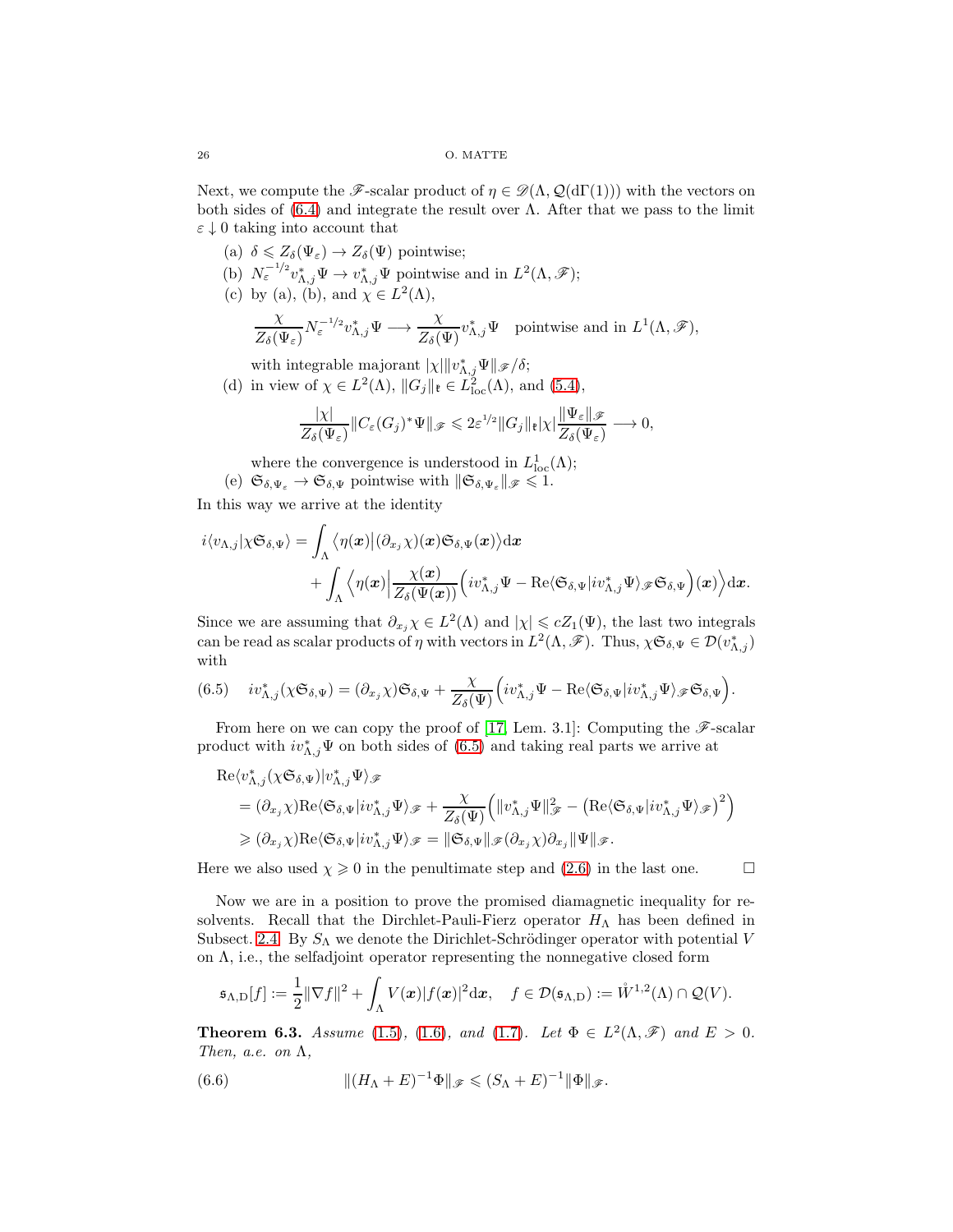*Proof.* We can adapt the proof of [\[17,](#page-46-21) Thm. 3.3]. Put  $\Psi := (H_{\Lambda} + E)^{-1} \Phi \in$  $\mathcal{D}(H_{\Lambda}) \subset \mathcal{D}(\mathfrak{h}_{\Lambda,D})$ . Then [\[27,](#page-46-0) Cor. 4.1] implies  $\|\Psi\|_{\mathscr{F}} \in \mathcal{D}(\mathfrak{s}_{\Lambda,D})$ . Pick some  $\delta > 0$  and let  $\chi \in \mathcal{D}(\mathfrak{s}_{\Lambda,D}) \subset W^{1,2}(\Lambda)$  be nonnegative, compactly supported, and bounded. Employing Prop. [6.2](#page-24-4) we then infer that  $\chi \mathfrak{S}_{\delta,\Psi} \in \mathcal{D}(\mathfrak{h}_{\Lambda,N})$ . Since  $\chi$  is compactly supported and bounded, Lem. [5.12](#page-22-2) now implies that actually  $\chi \mathfrak{S}_{\delta,\Psi} \in$  $\mathcal{D}(\mathfrak{h}_{\Lambda,D})$ . Integrating [\(6.3\)](#page-24-5), summing the result over  $j \in \{1,\ldots,\nu\}$ , and observing

$$
\langle \mathfrak{S}_{\delta,\Psi}|\Psi\rangle_{\mathscr{F}}=\|\mathfrak{S}_{\delta,\Psi}\|_{\mathscr{F}}\|\Psi\|_{\mathscr{F}},\quad \int_{\Lambda}\langle \mathrm{d}\Gamma(\omega)^{1/2}\chi(\bm{x})\mathfrak{S}_{\delta,\Psi}(\bm{x})|\mathrm{d}\Gamma(\omega)^{1/2}\Psi(\bm{x})\rangle_{\mathscr{F}}\mathrm{d}\bm{x}\geqslant 0,
$$

we further find

$$
\begin{aligned} \frac{1}{2} \big\langle \Vert \mathfrak{S}_{\delta,\Psi} \Vert_{\mathscr{F}} \nabla \chi \big\vert \nabla \Vert \Psi \Vert_{\mathscr{F}} \big\rangle_{L^2(\Lambda)} + \int_{\Lambda} (V(\pmb{x}) + E) \chi(\pmb{x}) \Vert \mathfrak{S}_{\delta,\Psi}(\pmb{x}) \Vert_{\mathscr{F}} \Vert \Psi(\pmb{x}) \Vert_{\mathscr{F}} \mathrm{d}\pmb{x} \\ \leqslant \big\vert (\mathfrak{h}_{\Lambda,\mathrm{D}} + E)[\chi \mathfrak{S}_{\delta,\Psi},\Psi] \big\vert = \vert \langle \chi \mathfrak{S}_{\delta,\Psi} \vert \Phi \rangle \vert \leqslant \langle \chi \vert \Vert \Phi \Vert_{\mathscr{F}} \rangle_{L^2(\Lambda)}. \end{aligned}
$$

Here we also used  $\chi \geq 0$  and  $\|\mathfrak{S}_{\delta,\Psi}\|_{\mathscr{F}} \leq 1$  in the last step. (Furthermore, symbols like  $\mathfrak{q}[\phi,\psi]$  denote values of the sesquilinear form associated with a quadratic form q.) By dominated convergence, we can pass to the limit  $\delta \downarrow 0$  on the left hand side of the previous estimation. Since  $\nabla \|\Psi\|_{\mathscr{F}} = 0$  a.e. on  $\{\Psi = 0\}$ , we may drop the term  $\|\mathfrak{S}_{\Psi}\|_{\mathscr{F}}$  found in this way whenever it is multiplied with  $\|\Psi\|_{\mathscr{F}}$  or  $\nabla \|\Psi\|_{\mathscr{F}}$ . This yields

<span id="page-26-1"></span>(6.7) 
$$
(\mathfrak{s}_{\Lambda,D}+E)[\chi, \|\Psi\|_{\mathscr{F}}] \leq \langle \chi| \|\Phi\|_{\mathscr{F}}\rangle_{L^2(\Lambda)}.
$$

The bound [\(6.7\)](#page-26-1) is actually available for all nonnegative  $\chi \in \mathcal{D}(\mathfrak{s}_{\Lambda,D})$  since any such  $\chi$  can be approximated in the form norm of  $\mathfrak{s}_{\Lambda,D}$  by bounded and compactly supported nonnegative elements of  $W^{1,2}(\Lambda)$  (using [\[23,](#page-46-23) Cor. 6.18]). In particular, we may choose  $\chi := (S_{\Lambda} + E)^{-1} \eta$ , for some  $\eta \in L^2(\Lambda)$  with  $\eta \geq 0$ , because  $\mathcal{D}(S_\Lambda) \subset \mathcal{D}(\mathfrak{s}_{\Lambda,D})$  and the resolvent  $(S_{\Lambda,D}+E)^{-1}$  is positivity preserving. This yields [\(6.6\)](#page-25-1) integrated with respect to the density  $\eta$ .

## 7. Strong resolvent convergence

<span id="page-26-0"></span>In the presence of singular electromagnetic fields, a Feynman-Kac formula is typically obtained in a chain of extension steps establishing the formula for ever more singular (vector) potentials. To ensure convergence of the functional analytic side of the Feynman-Kac formula, at least along suitable subsequences, when singular (vector) potentials are approximated by more regular ones, it is sufficient to prove strong resolvent convergence of the corresponding selfadjoint operators. For our model this is done in the present section. Since the approximation of electrostatic potentials is quite standard, we shall concentrate on the simultaneous approximation of classical and quantized vector potentials here.

Results for Schrödinger operators similar to Thm. [7.1](#page-27-0) below appear in [\[18\]](#page-46-26) for  $\Lambda = \mathbb{R}^{\nu}$  and in [\[24\]](#page-46-1) for general open  $\Lambda$ . Both the limiting vector potential and the ones approximating it are merely supposed to be in  $L^2_{\text{loc}}$  in [\[18\]](#page-46-26). In [\[24\]](#page-46-1) results for even more general vector potentials can be found. We shall restrict our attention to the situation we actually encounter later on as this admits a comparatively short proof.

In the next theorem and henceforth  $C_b^{\ell}$  stands for bounded,  $\ell$ -times continuously differentiable maps with bounded derivatives of order  $\leq \ell$ . Recalling [\(5.25\)](#page-23-4) we further abbreviate  $\mathfrak{h} := \mathfrak{h}_{\mathbb{R}^\nu}$  and refer to the selfadjoint operator  $H := H_{\mathbb{R}^\nu}$ representing this form simply as the Pauli-Fierz operator on **R** ν .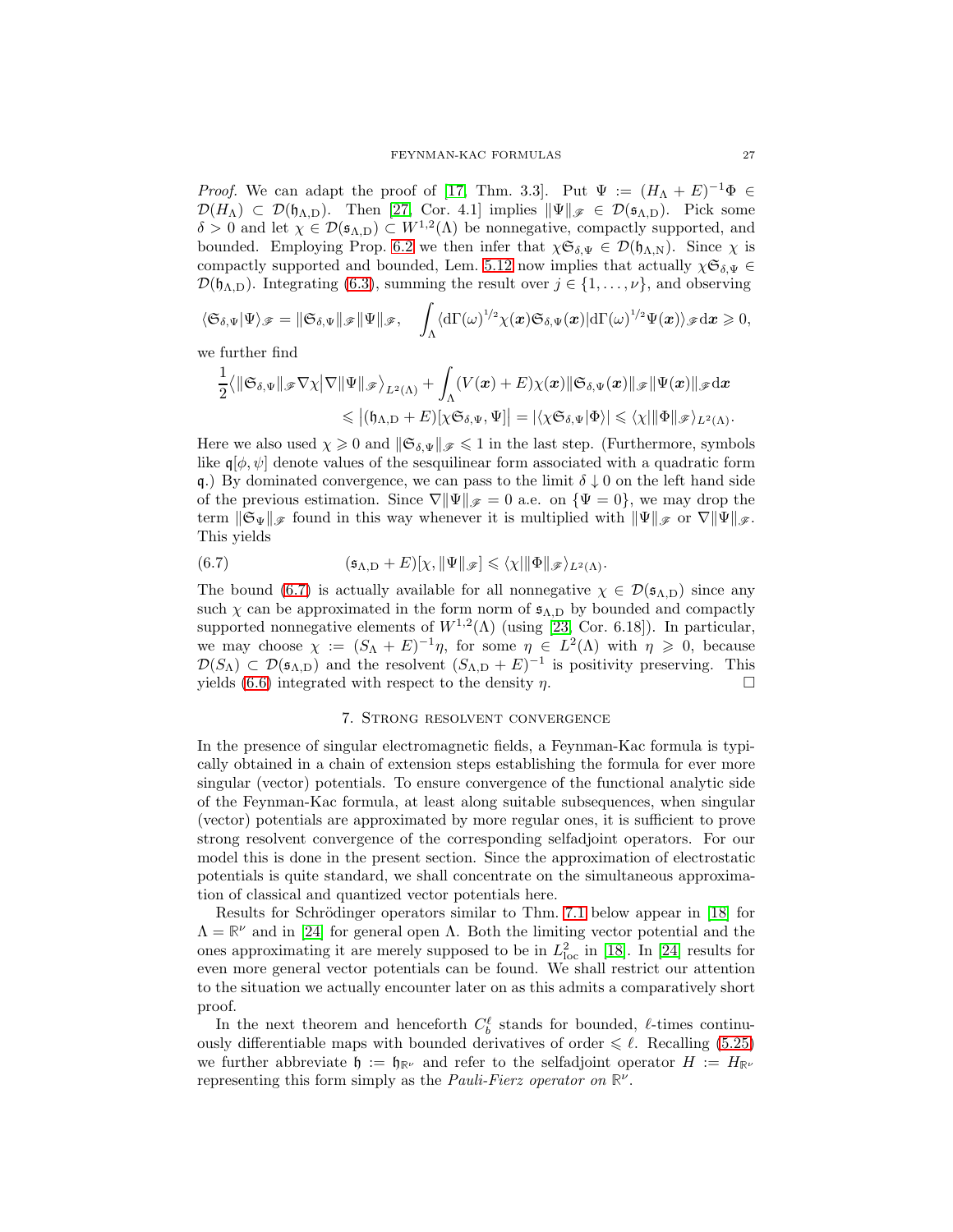<span id="page-27-0"></span>**Theorem 7.1.** Let  $A \in L^2_{loc}(\mathbb{R}^{\nu}, \mathbb{R}^{\nu})$ ,  $G \in L^2_{loc}(\mathbb{R}^{\nu}, \mathfrak{k}^{\nu})$  and  $A^n \in C_b^1(\mathbb{R}^{\nu}, \mathbb{R}^{\nu})$ ,  $\boldsymbol{G}^n \in C_b^1(\mathbb{R}^{\nu}, \mathfrak{k}^{\nu}), n \in \mathbb{N}, \; \textit{satisfy}$ 

<span id="page-27-2"></span>(7.1) 
$$
\int_K |\mathbf{A}^n(\boldsymbol{x}) - \mathbf{A}(\boldsymbol{x})|^2 \mathrm{d}\boldsymbol{x} \xrightarrow{n \to \infty} 0,
$$

<span id="page-27-1"></span>(7.2) 
$$
\int_K \|\boldsymbol{G}_{\boldsymbol{x}}^n - \boldsymbol{G}_{\boldsymbol{x}}\|_{\mathfrak{k}}^2 dx \xrightarrow{n \to \infty} 0,
$$

for all compact  $K \subset \mathbb{R}^{\nu}$ . Assume that  $V \geq 0$  is measurable and bounded. Let H be the Pauli-Fierz operator on  $\mathbb{R}^{\nu}$  defined by means of **A**, **G**, and V. For every  $n \in \mathbb{N}$ , let  $H^n$  be the Pauli-Fierz operator on  $\mathbb{R}^{\nu}$  defined by means of  $\mathbf{A}^n$ ,  $\mathbf{G}^n$ , and V. Then

 $H^n \xrightarrow{n \to \infty} H$  in the strong resolvent sense.

*Proof.* Recall that, for each  $z \in \mathbb{C} \backslash \mathbb{R}$ , strong convergence of  $(H^n - z)^{-1}$  to  $(H - z)^{-1}$ is implied by weak convergence of  $(H^n - z)^{-1}$  to  $(H - z)^{-1}$ , because

$$
||(H^{n} - z)^{-1}\Psi'||^{2} - ||(H - z)^{-1}\Psi'||^{2}
$$
  
= 
$$
\frac{1}{\text{Im}[z]} \text{Im}\langle \Psi||((H^{n} - z)^{-1} - (H - z)^{-1})\Psi'\rangle, \quad \Psi' \in L^{2}(\mathbb{R}^{\nu}, \mathscr{F}),
$$

by the first resolvent equation, and because weak convergence of a sequence in a Hilbert space together with convergence of the norms of its elements implies norm convergence. In what follows we pick some  $z \in \mathbb{C} \setminus \mathbb{R}$  with Re[z]  $\leqslant -1$ . Since  $H_n \geq 0$ , the resolvents  $(H^n - z)^{-1}$  are uniformly bounded in  $n \in \mathbb{N}$ , whence it suffices to show that

$$
\langle \Xi | ((H^n-z)^{-1}-(H-z)^{-1})\Phi\rangle \xrightarrow{n\to\infty} 0,
$$

for all  $\Xi$  and  $\Phi$  in some dense subsets of  $L^2(\mathbb{R}^{\nu}, \mathscr{F})$ . We pick

$$
\Xi := (H - \bar{z})(H - \text{Re}[z])^{-1}\widetilde{\Xi}, \text{ for some } \widetilde{\Xi} \in L^2(\mathbb{R}^{\nu}, \mathscr{F}) \cap L^{\infty}(\mathbb{R}^{\nu}, \mathscr{F}),
$$

noticing that  $(H - \bar{z})(H - \text{Re}[z])^{-1}$  is a bounded isomorphism on  $L^2(\mathbb{R}^{\nu}, \mathscr{F})$  which in particular maps a dense subset onto another dense subset. In view of the dia-magnetic inequality [\(6.6\)](#page-25-1) this choice of  $\Xi$  implies that

<span id="page-27-3"></span>(7.3) 
$$
\Upsilon := (H - \bar{z})^{-1} \Xi = (H - \text{Re}[z])^{-1} \tilde{\Xi} \text{ is bounded.}
$$

Furthermore, we know from [\[27,](#page-46-0) Thm. 5.5] that every  $H^n$  with  $n \in \mathbb{N}$  is essentially selfadjoint on  $\mathscr{D}(\mathbb{R}^{\nu},\mathcal{D}(\mathrm{d}\Gamma(1\vee\omega)))$ . (Here we use that the Schrödinger operator  $(1/2)(-i\nabla - \mathbf{A}^n)^2 + V$  is essentially selfadjoint on  $C_0^{\infty}(\mathbb{R}^{\nu})$ , exploiting that we work on the whole Euclidean space  $\mathbb{R}^{\nu}$  and not on a proper open subset of it.) In particular,  $(H^n - z) \mathscr{D}(\mathbb{R}^{\nu}, \mathcal{D}(\mathrm{d}\Gamma(1 \vee \omega)))$  is a dense subspace of  $L^2(\mathbb{R}^{\nu}, \mathscr{F})$ , and we choose  $\Phi := (H^n - z)\Psi$  for some  $\Psi \in \mathscr{D}(\mathbb{R}^{\nu}, \mathcal{D}(\mathrm{d}\Gamma(1 \vee \omega)))$ . Then

$$
\langle \Xi | ((H^n - z)^{-1} - (H - z)^{-1}) \Phi \rangle = \langle \Xi | \Psi \rangle - \langle \Upsilon | (H^n - z) \Psi \rangle = \mathfrak{h} [\Upsilon, \Psi] - \langle \Upsilon | H^n \Psi \rangle.
$$

For all  $j \in \{1, \ldots, \nu\}$  and  $n \in \mathbb{N}$ , we now abbreviate

$$
\tilde{A}_j^n := A_j^n - A_j, \qquad \tilde{G}_j^n := G_j^n - G_j,
$$
  
\n
$$
v_j^n := (-i\partial_{x_j} - A_j^n - \varphi(G_j^n))|_{\mathscr{D}(\mathbb{R}^{\nu}, \mathcal{Q}(d\Gamma(1)))}, \qquad v_j := v_{\mathbb{R}^{\nu},j}.
$$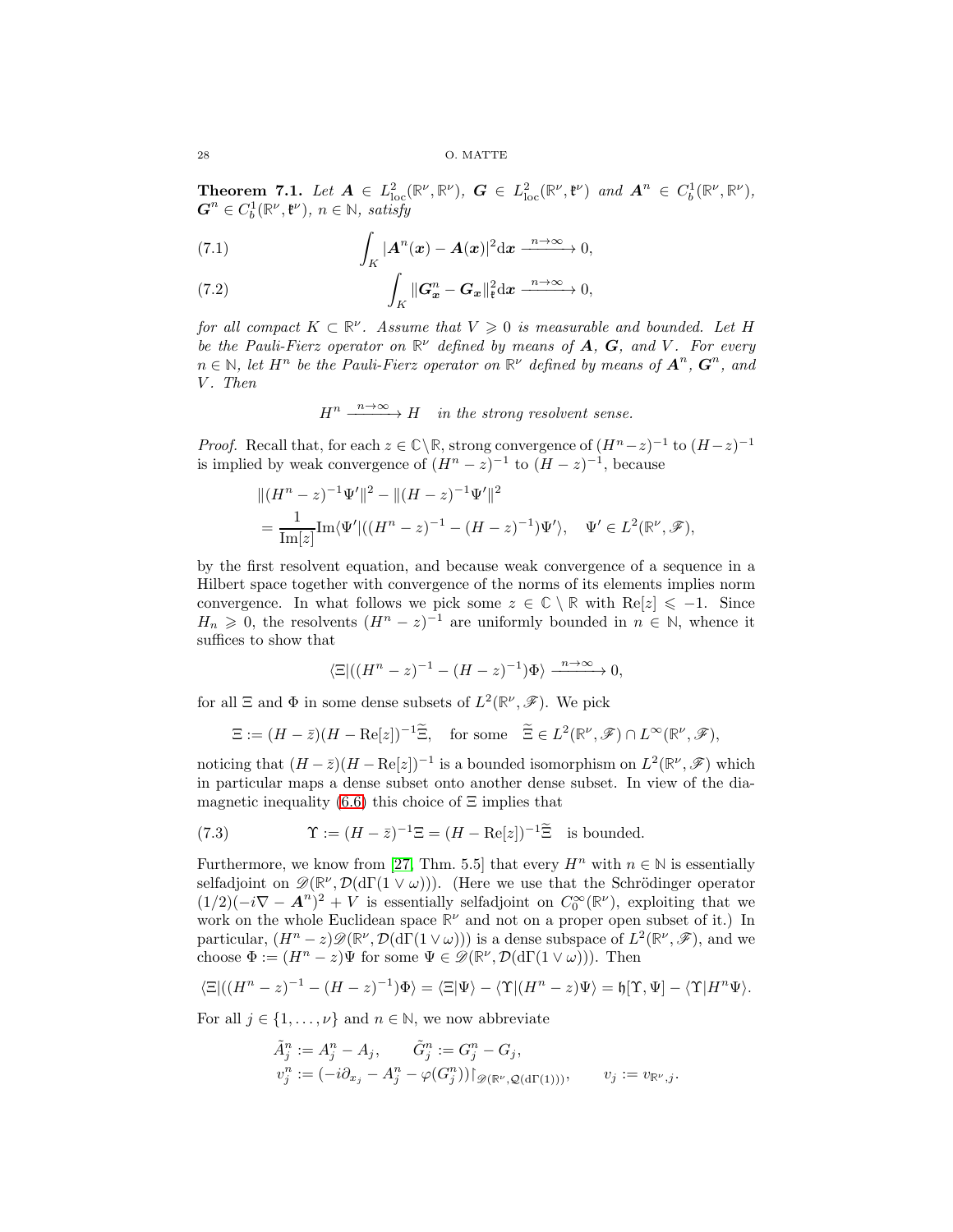Furthermore, we pick  $\Upsilon_m \in \mathscr{D}(\mathbb{R}^{\nu}, \mathcal{Q}(d\Gamma(1\vee \omega)))$ ,  $m \in \mathbb{N}$ , such that  $\Upsilon_m \to \Upsilon$ ,  $m \to \Upsilon$  $\infty$ , with respect to the form norm of h, which is possible because  $\Upsilon \in \mathcal{D}(H) \subset \mathcal{D}(\mathfrak{h})$ . Then we obtain

$$
\begin{split} & \mathfrak{h}[\Upsilon,\Psi]-\langle \Upsilon|H^n\Psi\rangle \\ &=\lim_{m\to\infty}\mathfrak{h}[\Upsilon_m,\Psi]-\lim_{m\to\infty}\langle \Upsilon_m|H^n\Psi\rangle \\ &=\lim_{m\to\infty}\frac{1}{2}\sum_{j=1}^\nu\Big\{\langle v_j\Upsilon_m|v_j\Psi\rangle-\langle v_j^n\Upsilon_m|v_j^n\Psi\rangle\Big\} \\ &=\lim_{m\to\infty}\frac{1}{2}\sum_{j=1}^\nu\Big\{\langle v_j\Upsilon_m|(\tilde{A}_j^n+\varphi(\tilde{G}_j^n))\Psi\rangle+\big\langle(\tilde{A}_j^n+\varphi(\tilde{G}_j^n))\Upsilon_m|v_j^n\Psi\rangle\Big\}. \end{split}
$$

Next, we take into account that convergence of  $\Upsilon_m$  with respect to the form norm of h entails the convergences  $v_j \Upsilon_m \to v_j^* \Upsilon$ , for all  $j \in \{1, ..., \nu\}$ . On account of [\(2.2\)](#page-8-0) and [\(2.3\)](#page-8-1) we also know that  $\tilde{A}_j^n v_j^n \Psi$  and  $\varphi(\tilde{G}_j^n) v_j^n \Psi$  belong to  $L^2(\mathbb{R}^\nu, \mathscr{F})$ , for all  $n \in \mathbb{N}$ . We thus arrive at

$$
\mathfrak{h}[\Upsilon, \Psi] - \langle \Upsilon | H^n \Psi \rangle = \frac{1}{2} \sum_{j=1}^{\nu} \langle v_j^* \Upsilon | (\tilde{A}_j^n + \varphi(\tilde{G}_j^n)) \Psi \rangle \n+ \frac{1}{2} \sum_{j=1}^{\nu} \int_{\mathbb{R}^{\nu}} \langle \Upsilon(\boldsymbol{x}) | \tilde{A}_j^n(\boldsymbol{x}) (v_j^n \Psi)(\boldsymbol{x}) \rangle_{\mathscr{F}} d\boldsymbol{x} \n+ \frac{1}{2} \sum_{j=1}^{\nu} \int_{\mathbb{R}^{\nu}} \langle \Upsilon(\boldsymbol{x}) | \varphi(\tilde{G}_{j,\boldsymbol{x}}^n) (v_j^n \Psi)(\boldsymbol{x}) \rangle_{\mathscr{F}} d\boldsymbol{x},
$$

<span id="page-28-0"></span>for every  $n \in \mathbb{N}$ . Here  $(\tilde{A}_{j}^{n} + \varphi(\tilde{G}_{j}^{n}))\Psi \to 0$  in  $L^{2}(\mathbb{R}^{\nu}, \mathscr{F})$  because of  $(2.2)$  and  $(7.2)$ , since  $\|\Psi\|_{\mathscr{F}}$  and  $\|\Psi\|_{\mathcal{Q}(d\Gamma(1))}$  are compactly supported and bounded. Hence, the first term on the right hand side of [\(7.4\)](#page-28-0) goes to zero as  $n \to \infty$ . Next, we observe (using [\(2.2\)](#page-8-0), [\(7.1\)](#page-27-2), and [\(7.2\)](#page-27-1)) that the vectors  $v_j^n\Psi$  are supported in supp( $\Psi$ ) and uniformly bounded in  $L^2(\mathbb{R}^{\nu}, \mathscr{F})$ . Together with [\(7.1\)](#page-27-2) and [\(7.3\)](#page-27-3) this shows that the term in the second line of [\(7.4\)](#page-28-0) converges to zero as well. Furthermore, setting

$$
D_{j,\boldsymbol{x}}^n \psi := N_1^{1/2} \varphi(G_{j,\boldsymbol{x}}^n) N_1^{-1/2} \psi - \varphi(G_{j,\boldsymbol{x}}^n) \psi, \quad \psi \in \mathcal{Q}(\mathrm{d}\Gamma(1)),
$$

where  $N_1 = 1 + d\Gamma(1)$  as in [\(5.2\)](#page-16-5), we obtain

$$
\begin{aligned} &\|\varphi(\tilde G_{j,\bm x}^n)(v_j^n\Psi)(\bm x)\|_{\mathscr{F}}\\&\leqslant 2\|\tilde G_{j,\bm x}^n\|_{{\mathfrak k}}\big(\|\partial_{x_j}\Psi(\bm x)\|_{{\mathcal Q}(\mathrm{d}\Gamma(1))}+|A_j^n(\bm x)|\|\Psi(\bm x)\|_{{\mathcal Q}(\mathrm{d}\Gamma(1))}\big)\\&+2\|\tilde G_{j,\bm x}^n\|_{{\mathfrak k}}\big(\|\varphi(G_{j,\bm x}^n)N_1^{1/2}\Psi(\bm x)\|_{\mathscr{F}}+\|D_{j,\bm x}^nN_1^{1/2}\Psi(\bm x)\|_{\mathscr{F}}\big),\end{aligned}
$$

for all  $x \in \mathbb{R}^{\nu}$  and  $n \in \mathbb{N}$ . According to [\[27,](#page-46-0) Lem. 2.9(2)] (applied with dispersion relation 1), the operator  $D_{j,\mathbf{x}}^n$  is indeed well-defined on its dense domain  $\mathcal{Q}(\mathrm{d}\Gamma(1)),$ and it is bounded with  $||D_{j,\boldsymbol{x}}^n|| \leq 2||G_{j,\boldsymbol{x}}^n||_1$ . Notice that  $D_{j,\boldsymbol{x}}^n$  can be applied to  $N_1^{1/2} \Psi(\boldsymbol{x})$  since  $\Psi(\boldsymbol{x}) \in \mathcal{D}(\mathrm{d}\Gamma(1))$ . Also taking into account that

$$
\|\varphi(G_{j,\boldsymbol{x}}^n)N_1^{1/2}\Psi(\boldsymbol{x})\|_{\mathscr{F}}\leq 2\|G_{j,\boldsymbol{x}}^n\|_{\mathfrak{k}}\|\Psi(\boldsymbol{x})\|_{\mathcal{D}(\mathrm{d}\Gamma(1))},
$$

where  $\|\Psi\|_{\mathcal{D}(d\Gamma(1))}$  is bounded, we find a Ψ-dependent constant  $C_{\Psi} > 0$  such that

$$
\|\varphi(\tilde G_{j,\bm{x}}^n)(v_j^n\Psi)(\bm{x})\|_{\mathscr{F}}\leqslant C_{\Psi}1_{\mathrm{supp}(\Psi)}(\bm{x})\|\tilde G_{j,\bm{x}}^n\|_{\mathfrak{k}}\big(1+|A_j^n(\bm{x})|+ \|G_{j,\bm{x}}^n\|_{\mathfrak{k}}\big),
$$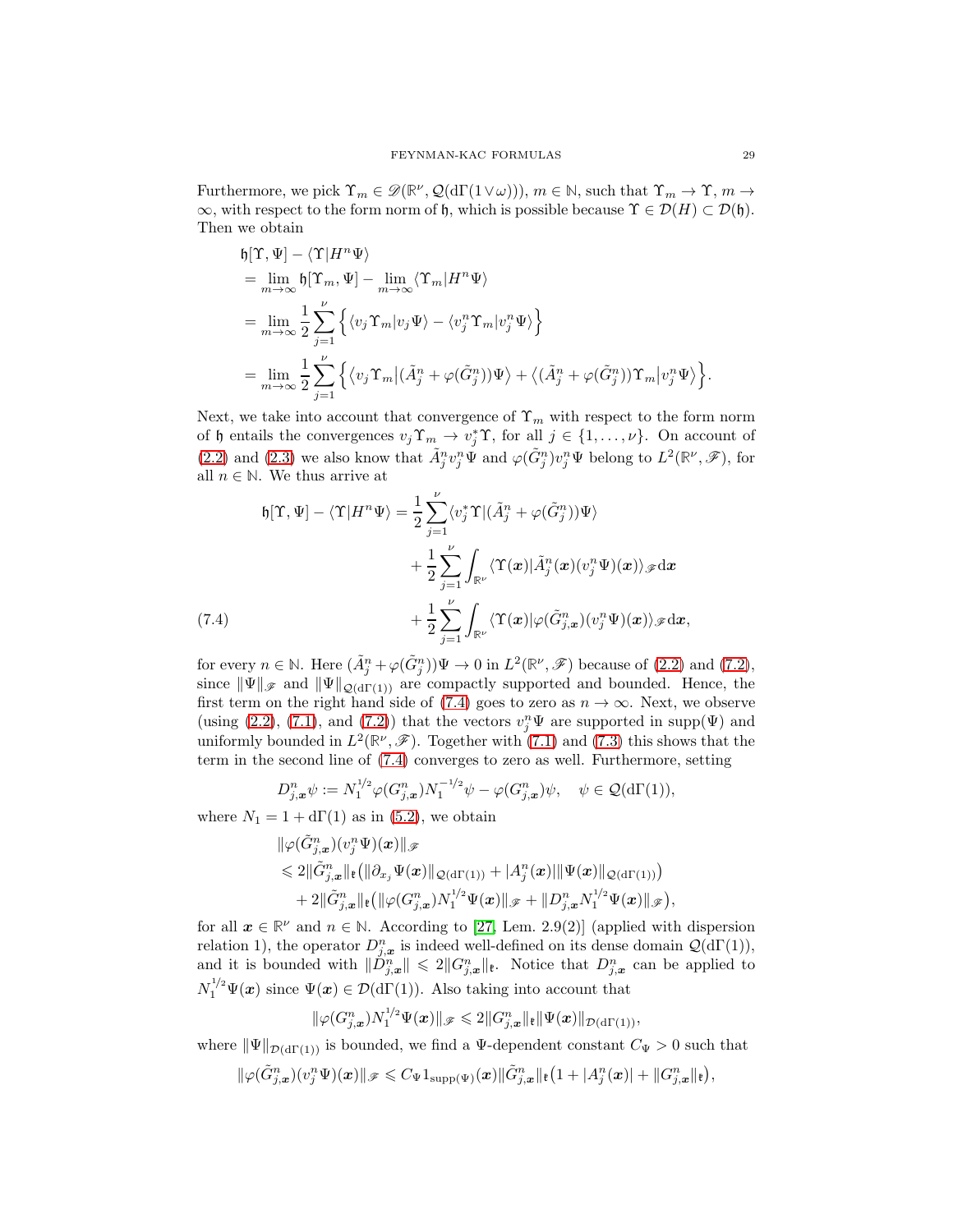#### 30 O. MATTE

<span id="page-29-1"></span>for all  $x \in \mathbb{R}^{\nu}$  and  $n \in \mathbb{N}$ . In conjunction with [\(7.1\)](#page-27-2), [\(7.2\)](#page-27-1), and [\(7.3\)](#page-27-3) this finally proves convergence to zero of the term in the third line of  $(7.4)$ .

## 8. Stochastic analysis for regular coefficients

Our objective in this section is to find Feynman-Kac formulas for the Pauli-Fierz operator on  $\mathbb{R}^{\nu}$  with regular coefficients, more precisely, coefficients satisfying the hypotheses collected in Subsect. [8.1.](#page-29-2) The main tools will be a stochastic differential equation ([\(8.25\)](#page-34-0) below) associated with the Pauli-Fierz model investigated in [\[8\]](#page-45-2) and various results of the latter paper on the random functions  $W_t(x)$  and  $W_t(x, y)$ for  $A = 0$ . Before we can apply the findings of [\[8\]](#page-45-2) and extend them to non-zero **A**, we have, however, to compare the formulas given in the introduction for  $S_t(\mathbf{x})$ ,  $K_t(\mathbf{x}), S_t(\mathbf{x}, \mathbf{y})$ , and  $K_t(\mathbf{x}, \mathbf{y})$  with more familiar expressions for Stratonovich type stochastic integrals. This is done in a discussion of the Feynman-Kac integrands in Subsect. [8.3,](#page-30-0) after a more detailed explanation of the involved Brownian bridge processes and time reversed processes in Subsect. [8.2.](#page-29-0) Finally, we verify in Subsect. [8.4](#page-32-0) that the probabilistic sides of the Feynman-Kac formula define a strongly continuous semigroup of bounded selfadjoint operators, whose generator is identified as the Pauli-Fierz operator on  $\mathbb{R}^{\nu}$  in Subsect. [8.5.](#page-33-0)

<span id="page-29-2"></span>8.1. Assumptions on the coefficients used throughout Sect. [8.](#page-29-1) In the entire Sect. [8](#page-29-1) we assume

<span id="page-29-4"></span>(8.1) 
$$
\mathbf{A} \in C_b^1(\mathbb{R}^{\nu}, \mathbb{R}^{\nu}), \quad V \in C_b(\mathbb{R}^{\nu}, \mathbb{R}), \quad V \geq 0.
$$

Here  $C_b := C_b^0$ , and the notation  $C_b^{\ell}$  has been explained prior to Thm. [7.1.](#page-27-0) Throughout this section we further assume  $G$  to fulfill the following two hypotheses:

<span id="page-29-5"></span>Hypothesis 8.1.  $G \in C^2(\mathbb{R}^{\nu}, \mathfrak{k}^{\nu})$ , the components of  $G_x$  and  $\partial_{x_1} G_x, \ldots, \partial_{x_{\nu}} G_x$  are elements of  $\mathcal{Q}(\omega^{-1} + \omega^2)$ , for every  $x \in \mathbb{R}^{\nu}$ , and the following map is continuous and bounded,

$$
\mathbb{R}^{\nu}\ni\boldsymbol{x}\longmapsto (\boldsymbol{G}_{\boldsymbol{x}},\partial_{x_1}\boldsymbol{G}_{\boldsymbol{x}},\dots,\partial_{x_{\nu}}\boldsymbol{G}_{\boldsymbol{x}})\in\mathcal{Q}(\omega^{-1}+\omega^2)^{\nu(\nu+1)}.
$$

<span id="page-29-3"></span>*Hypothesis* 8.2. There exists a completely real subspace  $\mathfrak{k}_\mathbb{R} \subset \mathfrak{k}$  such that

$$
G_x \in \mathfrak{k}_{\mathbb{R}}^{\nu}, \quad e^{-t\omega}\mathfrak{k}_{\mathbb{R}} \subset \mathfrak{k}_{\mathbb{R}},
$$

for all  $x \in \mathbb{R}^{\nu}$  and  $t > 0$ .

These two hypotheses have been imposed on  $G$  in [\[8\]](#page-45-2). The second one, Hyp. [8.2,](#page-29-3) leads to some crucial cancellations in the analysis of Feynman-Kac integrands and their associated stochastic differential equations in [\[8\]](#page-45-2); it will not be used in a directly visible way in the present article.

<span id="page-29-0"></span>8.2. Notation for Brownian bridges and time reversed processes. Recall that we fixed the filtered probability space  $(\Omega, \mathfrak{F}, (\mathfrak{F}_t)_{t\geqslant0}, \mathbb{P})$  satisfying the usual assumptions and the  $(\mathfrak{F}_t)_{t\geq0}$ -Brownian motion **B** starting in 0 in the introduction.

Let  $t > 0$  in what follows. If  $x \in \mathbb{R}^{\nu}$  and  $q: \Omega \to \mathbb{R}^{\nu}$  is  $\mathfrak{F}_0$ -measurable, then we let  $b^{t;q,x}$  denote a choice of the up to indistinguishability unique continuous semimartingale with respect to  $(\mathfrak{F}_s)_{s\in[0,t]}$  which **P**-a.s. solves the stochastic differential equation for a Brownian bridge in time t starting at  $q$  and ending at  $x$ , i.e.,

(8.2) 
$$
\boldsymbol{b}_s = \boldsymbol{q} + \boldsymbol{B}_s + \int_0^s \frac{\boldsymbol{x} - \boldsymbol{b}_r}{t - r} dr, \quad s \in [0, t), \quad \boldsymbol{b}_t = \boldsymbol{x}.
$$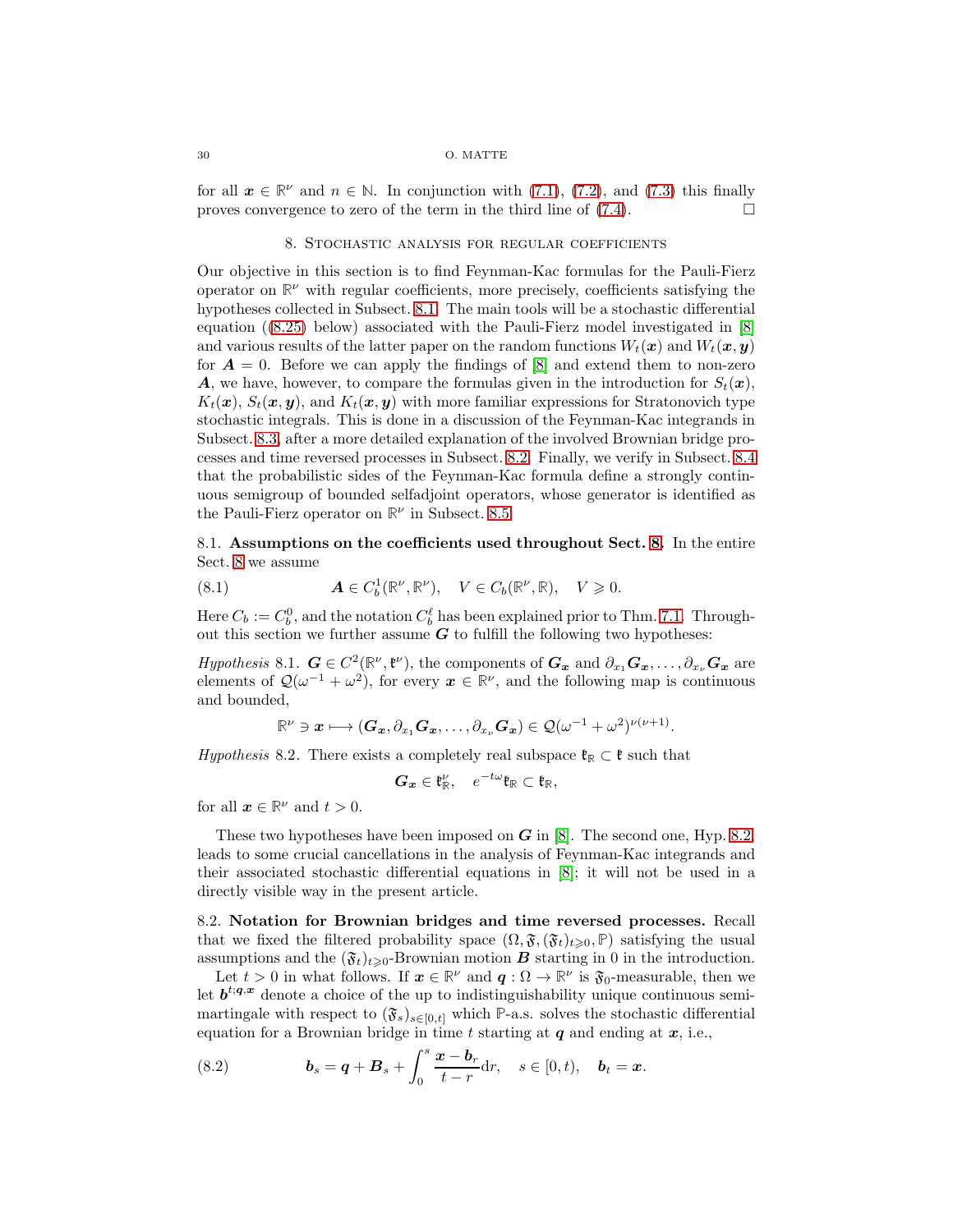Next, we explain some notation for time reversals of Brownian motions and bridges; see [\[10,](#page-46-2) [31\]](#page-46-3) and [\[8,](#page-45-2) App. 4] for more details.

We denote by  $(\tilde{\check{\mathfrak{g}}}_s)_{s\geqslant0}$  the standard extension of the filtration  $(\mathfrak{H}_s)_{s\geqslant0}$  where, for all  $s \in [0, t]$ ,  $\mathfrak{H}_s$  denotes the  $\sigma$ -algebra generated by  $B_{t-s}$  and all increments  $B_t - B_{t-r}$  with  $r \in [0, s]$ , and where  $\mathfrak{H}_s = \mathfrak{H}_t$  for all  $s \geq t$ . Let  $x \in \mathbb{R}^{\nu}$ . Then the reversed process  $B^{t;\dot{x}}$  defined in [\(1.10\)](#page-2-5) is a semimartingale with respect to  $(\check{\mathfrak{F}}_s)_{s\in[0,t]}$ . Furthermore, there exists a  $(\check{\mathfrak{F}}_s)_{s\in[0,t]}$ -Brownian motion  $\check{B}$  such that  $B^{t,x}$  is P-a.s. a solution to

<span id="page-30-1"></span>(8.3) 
$$
\boldsymbol{b}_s = \check{\boldsymbol{q}} + \check{\boldsymbol{B}}_s + \int_0^s \frac{\boldsymbol{x} - \boldsymbol{b}_r}{t - r} dr, \quad s \in [0, t), \quad \boldsymbol{b}_t = \boldsymbol{x},
$$

provided that we choose the  $\tilde{\mathfrak{F}}_0$ -measurable initial condition  $\check{\boldsymbol{q}} = \boldsymbol{B}_t^{\boldsymbol{x}}$ .

<span id="page-30-6"></span>(8.4) We denote by  $\check{b}^{t;y,x}$  the solution of [\(8.3\)](#page-30-1) for the choice  $\check{q} = y$ .

We further denote by  $(\hat{\mathfrak{F}}_s)_{s\geqslant0}$  the standard extension of the filtration  $(\mathfrak{J}_s)_{s\geqslant0}$ where, for all  $s \in [0, t]$ ,  $\mathfrak{J}_s$  denotes the  $\sigma$ -algebra generated by  $b_{t-s}^{t,y,x}$  and all increments  $B_t - B_{t-r}$  with  $r \in [0, s]$ , and where  $\mathfrak{J}_s = \mathfrak{J}_t$  for all  $s \geq t$ . Then the reversed process  $\hat{\boldsymbol{b}}^{t;\boldsymbol{x},\boldsymbol{y}}$  defined in [\(1.13\)](#page-3-5) is a semimartingale with respect to  $(\hat{\mathbf{\hat{y}}}_s)_{s\in[0,t]}$ , and there exists a  $(\hat{\mathfrak{F}}_s)_{s \in [0,t]}$ -Brownian motion  $\hat{B}$  such that  $\hat{b}^{t;x,y}$  is P-a.s. a solution to

$$
\boldsymbol{b}_s = \boldsymbol{x} + \hat{\boldsymbol{B}}_s + \int_0^s \frac{\boldsymbol{y} - \boldsymbol{b}_r}{t - r} dr, \quad s \in [0, t), \quad \boldsymbol{b}_t = \boldsymbol{y}.
$$

<span id="page-30-0"></span>8.3. The Feynman-Kac integrands for regular coefficients. To benefit from the results of  $[8]$ , we first have to verify that the formulas  $(1.11)$ ,  $(1.12)$ ,  $(1.14)$ , and [\(1.15\)](#page-3-3) for the Stratonovich type integrals in our Feynman-Kac integrands generalize the ones used in the latter article:

**Lemma 8.3.** Let  $t > 0$  and  $x, y \in \mathbb{R}^{\nu}$ . Then the following identities hold  $\mathbb{P}\text{-}a.s.,$ 

<span id="page-30-3"></span>(8.5) 
$$
S_t(\boldsymbol{x}) = \int_0^t V(\boldsymbol{B}_s^{\boldsymbol{x}})ds - i \int_0^t \boldsymbol{A}(\boldsymbol{B}_s^{\boldsymbol{x}})dB_s - \frac{i}{2} \int_0^t \text{div}\boldsymbol{A}(\boldsymbol{B}_s^{\boldsymbol{x}})ds,
$$

<span id="page-30-2"></span>(8.6) 
$$
K_t(\boldsymbol{x}) = \int_0^t j_s \boldsymbol{G}_{\boldsymbol{B}_s^{\boldsymbol{x}}} \mathrm{d} \boldsymbol{B}_s + \frac{1}{2} \int_0^t j_s \mathrm{div} \boldsymbol{G}_{\boldsymbol{B}_s^{\boldsymbol{x}}} \mathrm{d} s,
$$

as well as

<span id="page-30-4"></span>(8.7) 
$$
S_t(\mathbf{x}, \mathbf{y}) = \int_0^t V(\mathbf{b}_s^{t; \mathbf{y}, \mathbf{x}}) ds - i \int_0^t \mathbf{A}(\mathbf{b}_s^{t; \mathbf{y}, \mathbf{x}}) d\mathbf{b}_s^{t; \mathbf{y}, \mathbf{x}} - \frac{i}{2} \int_0^t \text{div} \mathbf{A}(\mathbf{b}_s^{t; \mathbf{y}, \mathbf{x}}) ds,
$$
  
(8.8) 
$$
K_t(\mathbf{x}, \mathbf{y}) = \int_0^t j_s \mathbf{G}_{\mathbf{b}_s^{t; \mathbf{y}, \mathbf{x}}} d\mathbf{b}_s^{t; \mathbf{y}, \mathbf{x}} + \frac{1}{2} \int_0^t j_s \text{div} \mathbf{G}_{\mathbf{b}_s^{t; \mathbf{y}, \mathbf{x}}} ds.
$$

<span id="page-30-5"></span>*Proof.* Under the present conditions on  $G$ , well-known results on Hilbert spacevalued stochastic integrals reveal that

$$
\int_0^t j_s \mathbf{G}_{\mathbf{B}_s^{\mathbf{x}}} d\mathbf{B}_s^{\mathbf{x}} = \limsup_{n \to \infty} \sum_{\ell=1}^n j_{(\ell-1)t/n} \mathbf{G}(\mathbf{B}_{(\ell-1)t/n}^{\mathbf{x}})(\mathbf{B}_{\ell t/n} - \mathbf{B}_{(\ell-1)t/n}),
$$

$$
\int_0^t j_{t-s} \mathbf{G}_{\mathbf{B}_{t-s}^{\mathbf{x}}} d\mathbf{B}_s^{t;\mathbf{x}} = -\limsup_{n \to \infty} \sum_{\ell=1}^n j_{\ell t/n} \mathbf{G}(\mathbf{B}_{\ell t/n}^{\mathbf{x}})(\mathbf{B}_{\ell t/n} - \mathbf{B}_{(\ell-1)t/n}).
$$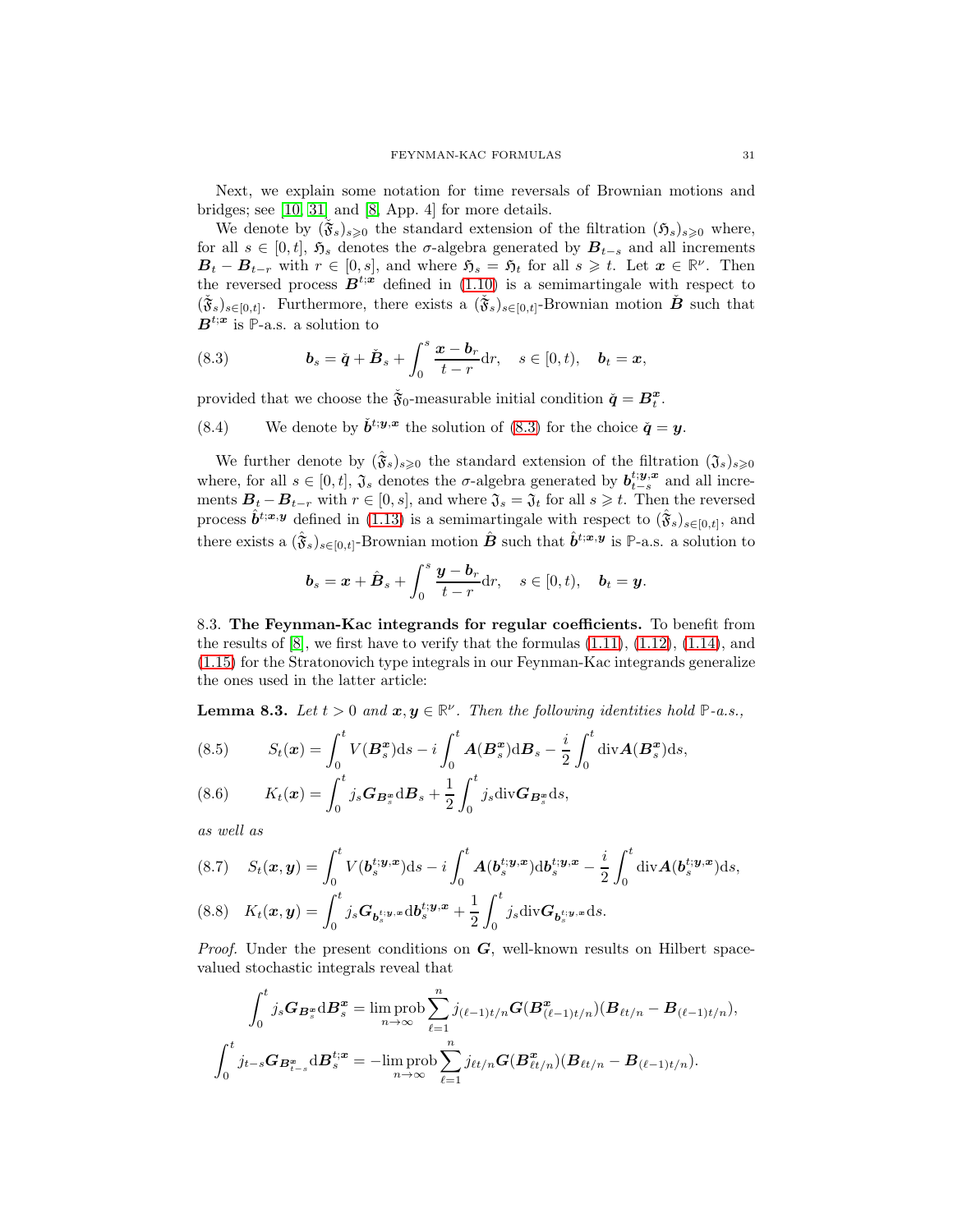Moreover, we verified in [\[8,](#page-45-2) Lem. 3.2] that the term on the right hand side of [\(8.6\)](#page-30-2) equals

$$
\limsup_{n\to\infty}\sum_{\ell=1}^n\frac{1}{2}\big(j_{\ell t/n}G_{\bm{B}_{\ell t/n}^{\bm{x}}}+j_{(\ell-1)t/n}G_{\bm{B}_{(\ell-1)t/n}^{\bm{x}}}\big)(\bm{B}_{\ell t/n}-\bm{B}_{(\ell-1)t/n}).
$$

Altogether this proves [\(8.6\)](#page-30-2). An analogous argument, again employing [\[8,](#page-45-2) Lem. 3.2], applies when  $b^{t,y,x}$  and  $\hat{b}^{t,x,y}$  are put in place of  $B^x$  and  $B^{t,x}$ , respectively. The relations [\(8.5\)](#page-30-3) and [\(8.7\)](#page-30-4) can be proved in the same fashion, using the more wellknown  $(8.11)$  below.

In what follows we shall employ the following notation:

- $\phi \nightharpoonup \check{W}_t(x, y)$  is the random operator obtained upon replacing  $b^{t; y, x}$  by  $\check{b}^{t; y, x}$  in [\(8.7\)](#page-30-4) and [\(8.8\)](#page-30-5) and plugging the result into [\(1.17\)](#page-3-6). Recall that  $\check{b}^{t;x,y}$  has been defined in [\(8.4\)](#page-30-6).
- $\rhd \hat{W}_t(y,x)$  is the random operator obtained upon replacing  $b^{t;y,x}$  by  $\hat{b}^{t;x,y}$  in  $(8.7)$  and  $(8.8)$  and plugging the result into  $(1.17)$ ;  $\hat{b}^{t;x,y}$  is defined in  $(1.13)$ .

<span id="page-31-3"></span>**Theorem 8.4.** Let  $t > 0$  and  $x, y \in \mathbb{R}^{\nu}$ . Then the following identities hold  $\mathbb{P}\text{-}a.s.,$ 

<span id="page-31-2"></span>(8.9) 
$$
W_t(\boldsymbol{x})^* = \check{W}_t(\boldsymbol{x}, \boldsymbol{B}_t^{\boldsymbol{x}}), \qquad W_t(\boldsymbol{x}, \boldsymbol{y})^* = \hat{W}_t(\boldsymbol{y}, \boldsymbol{x}).
$$

Furthermore, the random field  $(\check{W}_t(\mathbf{x}, \mathbf{z}))_{\mathbf{z} \in \mathbb{R}^{\nu}}$  can be modified such that the following map is continuous, for every  $\varpi \in \Omega$ ,

(8.10) 
$$
\mathbb{R}^{\nu} \times \mathscr{F} \ni (z, \psi) \longmapsto (\check{W}_t(x, z))(\varpi) \psi \in \mathscr{F}.
$$

*Proof.* For  $A = 0$ , all assertions follow from [\[8,](#page-45-2) Thm. 9.2 and Lem. 10.2]. Assume without loss of generality that  $V = 0$ . Then

<span id="page-31-0"></span>
$$
(8.11) \quad S_t(\boldsymbol{x}) = -\lim_{n \to \infty} \text{prob} \sum_{\ell=1}^n \frac{i}{2} \big( \boldsymbol{A} (\boldsymbol{B}_{\ell t/n}^{\boldsymbol{x}}) + \boldsymbol{A} (\boldsymbol{B}_{(\ell-1)t/n}^{\boldsymbol{x}}) \big) \big( \boldsymbol{B}_{\ell t/n} - \boldsymbol{B}_{(\ell-1)t/n} \big).
$$

Under the replacements  $\ell \to n - \ell + 1$  we obviously obtain the complex conjugates of the approximating sums. Therefore,

<span id="page-31-1"></span>(8.12) 
$$
\overline{S_t(\boldsymbol{x})} = -i \int_0^t \boldsymbol{A}(\boldsymbol{B}_s^{t;\boldsymbol{x}}) d\boldsymbol{B}_s^{t;\boldsymbol{x}} - \frac{i}{2} \int_0^t \text{div}\boldsymbol{A}(\boldsymbol{B}_s^{t;\boldsymbol{x}}) ds,
$$

where the stochastic integral on the right hand side is constructed with respect to the filtration  $(\tilde{\mathbf{\check{y}}}_s)_{s\in[0,t]}$ . Let  $\check{S}_t(\mathbf{x}, \mathbf{y})$  denote the random variable obtained upon putting  $\check{b}^{t;y,x}$  in place of  $b^{t;y,x}$  on the right hand side of [\(8.7\)](#page-30-4). Since  $B^{t;x}$  solves [\(8.3\)](#page-30-1) with the  $\tilde{\mathfrak{F}}_0$ -measurable initial condition  $\tilde{\boldsymbol{q}} := \boldsymbol{B}_t^{\boldsymbol{x}}$  and since  $\boldsymbol{A} \in C_b^1(\mathbb{R}^{\nu}, \mathbb{R}^{\nu})$ , the random variable on the right hand side of  $(8.12)$  is P-a.s. equal to  $\check{S}_t(\mathbf{x}, \check{q})$ (where the integrals are *first* computed along  $\check{b}^{\tau,y,x}$ , for each  $y \in \mathbb{R}^{\nu}$ , and  $y = \check{q}$ is substituted afterwards). These remarks extend the first identity in [\(8.9\)](#page-31-2) to nonvanishing  $\boldsymbol{A}$ . The second identity in [\(8.9\)](#page-31-2) can be proved, slightly more directly, in the same fashion. Finally, the last assertion extends to non-vanishing  $A \in$  $C_b^1(\mathbb{R}^{\nu}, \mathbb{R}^{\nu})$  by standard properties of the stochastic integrals defining  $\check{S}_t(\mathbf{x}, \mathbf{z})$ .  $\Box$ 

Next, we discuss a flow equation. For every  $r \geq 0$ , we set

$$
{}^r\!B_t := B_{t+r} - B_r, \quad t \geqslant 0; \qquad {}^r\!B^x := x + {}^r\!B, \quad x \in \mathbb{R}^\nu.
$$

so that  ${}^{r}B$  is a  $(\mathfrak{F}_{r+t})_{t\geq0}$ -Brownian motion on the time-shifted filtered probability space  $(\Omega, \mathfrak{F},(\mathfrak{F}_{r+t})_{t\geqslant0}, \mathbb{P})$ . Denoting by  $(W_{r,r+t}(\boldsymbol{x}))_{t\geqslant0}$  the process obtained upon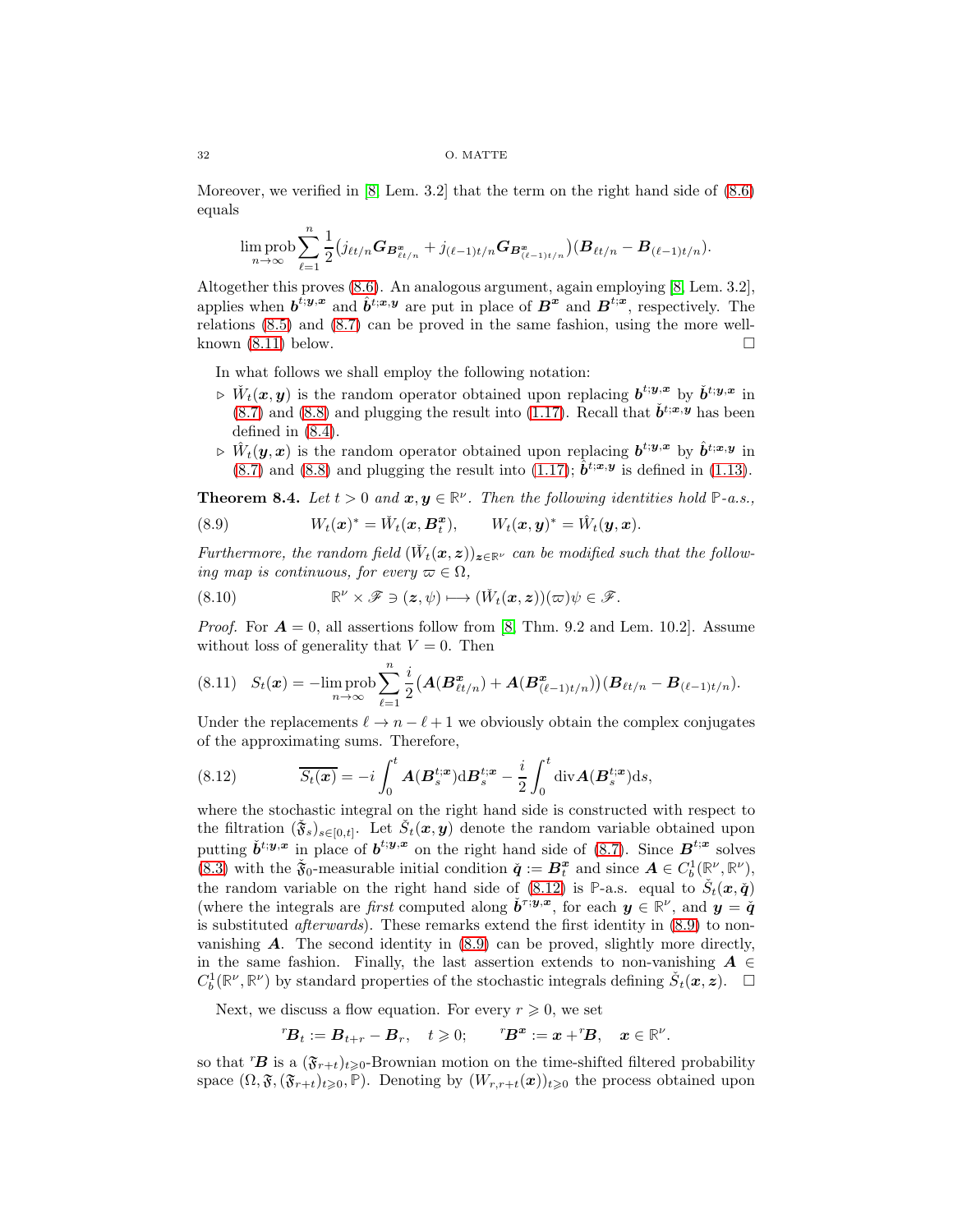putting  ${}^{r}B$  in place of B in [\(8.5\)](#page-30-3) and [\(8.6\)](#page-30-2) and plugging the result into [\(1.16\)](#page-3-0), we have the following result:

<span id="page-32-6"></span>**Theorem 8.5.** By choosing a suitable version of the process  $(W_{r,r+t}(x))_{t\geqslant0}$ , for each  $r \geq 0$  and each  $x \in \mathbb{R}^{\nu}$ , we can achieve the following:

(1) For all  $r \geq 0$  and  $\varpi \in \Omega$ , the following map is continuous,

$$
[r,\infty)\times\mathbb{R}^{\nu}\times\mathscr{F}\ni(t,\boldsymbol{x},\psi)\longmapsto(W_{r,t}(\boldsymbol{x}))(\varpi)\psi\in\mathscr{F}.
$$

(2) Fix  $r \geq 0$  and  $x \in \mathbb{R}^{\nu}$ . Then  $W_{r,r}(x) = 1$  and the following flow equations hold **P**-a.s.,

(8.13) 
$$
W_{r,t}(\boldsymbol{x}) = W_{s,t}(^r \boldsymbol{B}_{s-r}^{\boldsymbol{x}}) W_{r,s}(\boldsymbol{x}), \quad t \geq s \geq r.
$$

(3) For all  $t \ge r \ge 0$  and  $x \in \mathbb{R}^{\nu}$ , the random variable  $W_{r,t}(x)$  is  $\mathfrak{F}_r$ -independent.

*Proof.* For  $A = 0$ , all statements are contained in [\[8,](#page-45-2) Thm. 9.2]. By standard results on stochastic integrals they extend to non-vanishing  $A$  in  $\tilde{C}_b^1(\mathbb{R}^\nu, \mathbb{R}^\nu)$ .  $\Box$ 

<span id="page-32-0"></span>8.4. The semigroup and its integral kernel for regular coefficients. For all  $\Psi \in L^2(\mathbb{R}^{\nu}, \mathscr{F})$ , we abbreviate

<span id="page-32-2"></span>(8.14) 
$$
(T_t\Psi)(\boldsymbol{x}) := \mathbb{E}\big[W_t(\boldsymbol{x})^*\Psi(\boldsymbol{B}_{t}^{\boldsymbol{x}})\big], \quad t \geqslant 0, \, \boldsymbol{x} \in \mathbb{R}^{\nu}.
$$

In view of [\(1.20\)](#page-4-5) this defines a bounded operator  $T_t$  on  $L^2(\mathbb{R}^{\nu}, \mathscr{F})$  satisfying

<span id="page-32-7"></span>
$$
(8.15) \t\t\t  $||T_t|| \leq 1, \quad t \geq 0.$
$$

Recalling our notation [\(1.18\)](#page-3-7) for the Euclidean heat kernel we further write

<span id="page-32-1"></span>(8.16) 
$$
T_t(\boldsymbol{x}, \boldsymbol{y}) := p_t(\boldsymbol{x}, \boldsymbol{y}) \mathbb{E}[W_t(\boldsymbol{x}, \boldsymbol{y})], \quad t > 0, \, \boldsymbol{x}, \boldsymbol{y} \in \mathbb{R}^{\nu};
$$

recall Rem. [1.3](#page-4-4) concerning the existence of the  $\mathcal{B}(\mathcal{F})$ -valued integral in [\(8.16\)](#page-32-1).

<span id="page-32-8"></span>**Proposition 8.6.** Let  $t > 0$ . Then

<span id="page-32-4"></span>(8.17) 
$$
(T_t \Psi)(\boldsymbol{x}) = \int_{\mathbb{R}^{\nu}} T_t(\boldsymbol{x}, \boldsymbol{y}) \Psi(\boldsymbol{y}) \mathrm{d} \boldsymbol{y}, \quad \boldsymbol{x} \in \mathbb{R}^{\nu},
$$

for all  $\Psi \in L^2(\mathbb{R}^{\nu}, \mathscr{F})$ , and

<span id="page-32-5"></span>(8.18) 
$$
T_t(\boldsymbol{x}, \boldsymbol{y})^* = T_t(\boldsymbol{y}, \boldsymbol{x}), \quad \boldsymbol{x}, \boldsymbol{y} \in \mathbb{R}^{\nu}.
$$

In particular,  $T_t$  is a bounded selfadjoint operator on  $L^2(\mathbb{R}^{\nu}, \mathscr{F})$ .

*Proof.* Let  $t > 0$  and  $x \in \mathbb{R}^{\nu}$ . Combining [\(8.9\)](#page-31-2) and [\(8.14\)](#page-32-2) we find

<span id="page-32-3"></span>(8.19) 
$$
(T_t \Psi)(\boldsymbol{x}) = \mathbb{E}\big[\check{W}_t(\boldsymbol{x}, \boldsymbol{B}_{\tau}^{\boldsymbol{x}})\Psi(\boldsymbol{B}_{\tau}^{\boldsymbol{x}})\big] = \mathbb{E}\big[\mathbb{E}^{\check{\mathfrak{F}}_0}[\check{W}_t(\boldsymbol{x}, \boldsymbol{B}_{\tau}^{\boldsymbol{x}})\Psi(\boldsymbol{B}_{\tau}^{\boldsymbol{x}})]\big],
$$

where we also used the tower property of conditional expectations in the second equality. By definition of the reversed filtration  $(\check{\mathfrak{F}}_s)_{s\geqslant 0}$ , the random functions  $B_t^x$ and, hence,  $\Psi(B_t^x)$  are  $\tilde{\mathfrak{F}}_0$ -measurable. Furthermore,  $\check{W}_t(x,y)$  is  $\tilde{\mathfrak{F}}_0$ -independent, as this is the case for the increments of solutions to [\(8.3\)](#page-30-1) with a constant initial condition  $\check{\mathbf{q}} = \mathbf{y}$ . In view of the continuity result stated in Thm. [8.4](#page-31-3) we may thus apply the computation rule for conditional expectations of Example [A.2](#page-45-6) to the rightmost member in [\(8.19\)](#page-32-3). This entails the first equality in

$$
(T_t\Psi)(\boldsymbol{x})=\mathbb{E}\Big[\mathbb{E}[\check{W}_t(\boldsymbol{x},\boldsymbol{y})]\big|_{\boldsymbol{y}=\boldsymbol{B}_t^{\boldsymbol{x}}}\Psi(\boldsymbol{B}_t^{\boldsymbol{x}})\Big]=\int_{\mathbb{R}^\nu}p_t(\boldsymbol{x},\boldsymbol{y})\mathbb{E}[\check{W}_t(\boldsymbol{x},\boldsymbol{y})]\Psi(\boldsymbol{y})\mathrm{d}\boldsymbol{y}.
$$

In the second one we just used that the law of  $B_t^x$  has density  $p_t(x, \cdot)$ . Since  $\check{W}_t(\boldsymbol{x}, \boldsymbol{y})$  has the same law as  $W_t(\boldsymbol{x}, \boldsymbol{y})$ , we arrive at [\(8.17\)](#page-32-4).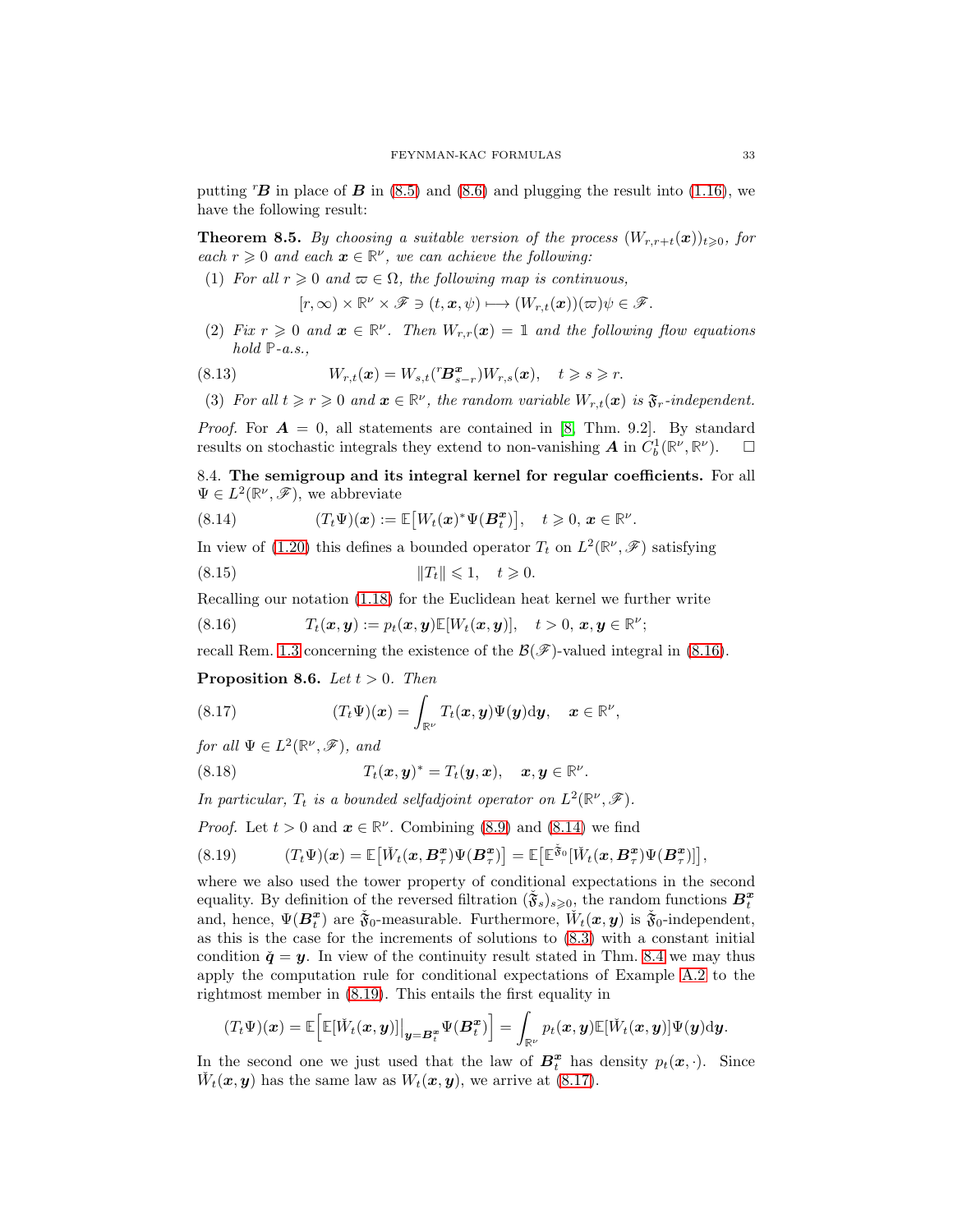The identity [\(8.18\)](#page-32-5) follows from the second relation in [\(8.9\)](#page-31-2) since  $\hat{W}_t(\mathbf{y}, \mathbf{x})$  and  $W_t(\bm{y}, \bm{x})$  have the same law.

In the next proposition we again use the notation introduced in front of Thm. [8.5:](#page-32-6)

**Proposition 8.7.** Let  $x \in \mathbb{R}^{\nu}$  and  $\Psi \in L^2(\mathbb{R}^{\nu}, \mathscr{F})$ . Then the following Markov property holds, for all  $t \geq s \geq r \geq 0$ ,

<span id="page-33-1"></span>(8.20) 
$$
\mathbb{E}^{\mathfrak{F}_s}[W_{r,t}(\boldsymbol{x})^*\Psi(T\boldsymbol{B}_{t-r}^{\boldsymbol{x}})] = W_{r,s}(\boldsymbol{x})^*(T_{t-s}\Psi)(T\boldsymbol{B}_{s-r}^{\boldsymbol{x}}), \quad \mathbb{P}\text{-}a.s.
$$

In particular, for all  $s, t \geq 0$ ,

<span id="page-33-2"></span>(8.21) 
$$
(T_{s+t}\Psi)(x) = (T_s(T_t\Psi))(x).
$$

*Proof.* Since taking the adjoint is continuous on  $\mathcal{B}(\mathscr{F})$ , the map  $W_{u,v}(\mathbf{y})^* : \Omega \to$  $\mathcal{B}(\mathscr{F})$  is again measurable and separably valued, for all  $v \geq u \geq 0$  and  $y \in \mathbb{R}^{\nu}$ . Furthermore,  $W_{r,s}(x)^*$  is  $\mathfrak{F}_s$ -measurable and  $W_{s,t}(y)^*$  is  $\mathfrak{F}_s$ -independent, for all  $y \in \mathbb{R}^{\nu}$  by Thm. [8.5\(](#page-32-6)3). The Markov property [\(8.20\)](#page-33-1) thus follows from Parts (1) and (2) of Thm. [8.5](#page-32-6) in conjunction with Example [A.2.](#page-45-6) Taking the expectation of  $(8.20)$  with  $r = 0$  we further obtain  $(8.21)$ .

<span id="page-33-0"></span>8.5. Feynman-Kac formulas on  $\mathbb{R}^{\nu}$  for regular coefficients. In this subsection we shall often use the shorthand

$$
\theta := 1 + d\Gamma(\omega),
$$

and abbreviate

$$
\widehat{H}(\boldsymbol{x})\psi := \frac{1}{2}\varphi(\boldsymbol{G}_{\boldsymbol{x}})^2\psi - \frac{i}{2}\varphi(\mathrm{div}\boldsymbol{G}_{\boldsymbol{x}})\psi + d\Gamma(\omega)\psi, \quad \psi \in \mathcal{D}(d\Gamma(\omega)), \, \boldsymbol{x} \in \mathbb{R}^{\nu}.
$$

**Lemma 8.8.** Let  $x \in \mathbb{R}^{\nu}$ ,  $f \in C_b^2(\mathbb{R}^{\nu}, \mathbb{R})$ , and  $\psi \in \mathcal{D}(d\Gamma(\omega))$ . Then

$$
(8.22)\quad \mathscr{M}_{\bullet}(\boldsymbol{x}) := \int_0^{\bullet} \big( i(f\boldsymbol{A})(\boldsymbol{B}_s^{\boldsymbol{x}}) + f(\boldsymbol{B}_s^{\boldsymbol{x}}) i\varphi(\boldsymbol{G}_{\boldsymbol{B}_s^{\boldsymbol{x}}}) + (\nabla f)(\boldsymbol{B}_s^{\boldsymbol{x}}) \big) W_s(\boldsymbol{x}) \psi \mathrm{d} \boldsymbol{B}_s,
$$

defines a continuous  $\mathscr{F}\text{-valued } L^2\text{-martingale } \mathscr{M}(x)$  on  $[0,\infty)$  and,  $\mathbb{P}\text{-}a.s.,$ 

(8.23)  
\n
$$
f(\mathbf{B}_{t}^{x})W_{t}(\mathbf{x})\psi - f(\mathbf{x})\psi
$$
\n
$$
= \int_{0}^{t} \left( \left( \frac{1}{2} (\nabla + i\mathbf{A})^{2} f - V f \right) (\mathbf{B}_{s}^{x}) - f(\mathbf{B}_{s}^{x}) \hat{H}(\mathbf{B}_{s}^{x}) \right) W_{s}(\mathbf{x}) \psi ds
$$
\n
$$
+ \int_{0}^{t} (i \nabla f - f\mathbf{A})(\mathbf{B}_{s}^{x}) \cdot \varphi(\mathbf{G}_{\mathbf{B}_{s}^{x}}) W_{s}(\mathbf{x}) \psi ds + \mathcal{M}_{t}(\mathbf{x}), \quad t \geq 0.
$$

<span id="page-33-4"></span>*Proof.* According to [\[8,](#page-45-2) Lem. 7.6] there exists a monotone increasing function  $c$ :  $[0, \infty) \rightarrow (0, \infty)$  such that

<span id="page-33-3"></span>(8.24) 
$$
\sup_{\mathbf{z}\in\mathbb{R}^{\nu}}\mathbb{E}\Big[\sup_{s\in[0,t]}\|\theta W_s(\mathbf{z})\psi\|^2\Big]\leqslant c(t)\|\theta\psi\|^2,\quad t\geqslant 0.
$$

In view of  $(1.20)$ ,  $(2.2)$ , and  $(8.24)$  the integrand of the stochastic integral defining  $\mathcal{M}(x)$ , call it  $(Y_s)_{s\geqslant0}$ , is a continuous adapted  $\mathcal{F}\text{-valued stochastic process}$ satisfying

$$
\mathbb{E}[||Y_s||^2] \leq 3\{||A||^2_{\infty}||f||^2_{\infty}||\psi||^2 + ||\nabla f||^2_{\infty}||\psi||^2 + \tilde{c}(s)||\theta\psi||^2\},\
$$

for all  $s \geq 0$ , where  $\tilde{c} : [0, \infty) \to (0, \infty)$  is another monotone increasing function. Consequently,  $\mathscr{M}(x)$  is a continuous  $\mathscr{F}\text{-valued } L^2\text{-martingale}.$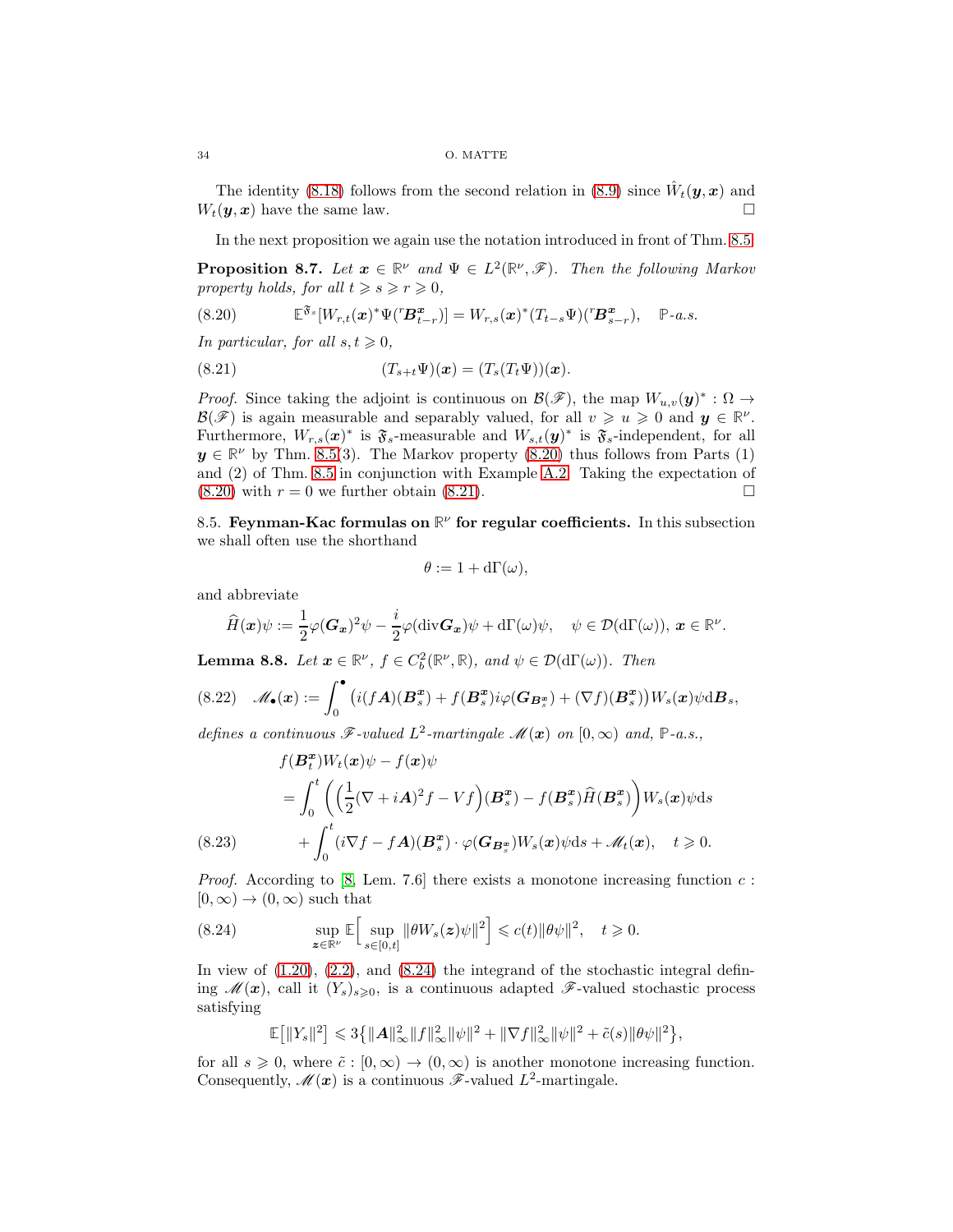Put  $W_t^0(x) := \Gamma(j_t)^* e^{i\varphi(K_t(x))} \Gamma(j_0)$ ; compare this with [\(1.16\)](#page-3-0). Thanks to [\[8,](#page-45-2) Thm. 5.3] we know that  $(W_t^0(x)\psi)_{t\geqslant0}$  is a  $\mathscr{F}\text{-valued semimartale whose paths}$ **P**-a.s. are continuous  $\mathcal{D}(\mathrm{d}\Gamma(\omega))$ -valued functions and, **P**-a.s.,

<span id="page-34-0"></span>
$$
(8.25) W_t^0(\boldsymbol{x})\psi = \psi - \int_0^t \widehat{H}(\boldsymbol{B}_s^{\boldsymbol{x}})W_s^0(\boldsymbol{x})\psi ds + \int_0^t i\varphi(\boldsymbol{G}_{\boldsymbol{B}_s^{\boldsymbol{x}}})W_s^0(\boldsymbol{x})\psi d\boldsymbol{B}_s, \quad t \geqslant 0.
$$

Thus,  $(8.23)$  follows from  $(8.25)$  and Itô's formula.

<span id="page-34-3"></span>**Lemma 8.9.** There exists  $c > 0$  such that, for all  $\psi \in \mathcal{F}$ ,

$$
(8.26) \qquad \sup_{\boldsymbol{x}\in\mathbb{R}^\nu}\mathbb{E}\Big[\sup_{s\in[0,t]} \|\theta^{-1/2}(W_s(\boldsymbol{x})-1)\psi\|^2\Big]\leqslant ct\|\psi\|^2,\quad t\geqslant 0.
$$

*Proof.* Abbreviate  $\psi_t := (W_t(\mathbf{x}) - \mathbb{1})\psi$ , so that  $\psi_0 = 0$ . We may assume that  $\psi \in \mathcal{D}(\mathrm{d}\Gamma(\omega))$ . (Otherwise approximate  $\psi$  by the vectors  $(1 + \mathrm{d}\Gamma(\omega)/n)^{-1}\psi$ ,  $n \in \mathbb{N}$ , and take [\(1.20\)](#page-4-5) into account.) We may also assume  $\|\psi\| = 1$ . In virtue of [\(8.23\)](#page-33-4) with  $f = 1$  and Itô's formula, we P-a.s. obtain, for all  $t \ge 0$ ,

$$
\|\theta^{-1/2}\psi_t\|^2 = -\int_0^t 2\text{Re}\langle\psi_s|\theta^{-1}(V-\frac{1}{2}A^2+\widehat{H})(\mathbf{B}_s^{\mathbf{x}})W_s(\mathbf{x})\psi\rangle ds -\int_0^t 2\text{Re}\langle\psi_s|\theta^{-1}\mathbf{A}(\mathbf{B}_s^{\mathbf{x}})\cdot\varphi(\mathbf{G}_{\mathbf{B}_s^{\mathbf{x}}})W_s(\mathbf{x})\psi\rangle ds +\int_0^t \|\theta^{-1/2}(\mathbf{A}(\mathbf{B}_s^{\mathbf{x}})+\varphi(\mathbf{G}_{\mathbf{B}_s^{\mathbf{x}}}))W_s(\mathbf{x})\psi\|^2 ds + \int_0^t 2\text{Re}\langle\theta^{-1/2}\psi_s|i\theta^{-1/2}(\mathbf{A}(\mathbf{B}_s^{\mathbf{x}})+\varphi(\mathbf{G}_{\mathbf{B}_s^{\mathbf{x}}}))W_s(\mathbf{x})\psi\rangle d\mathbf{B}_s.
$$

<span id="page-34-1"></span>On account of  $(2.2)$ ,  $(2.3)$ ,  $(8.1)$ , and Hyp. [8.1,](#page-29-5) the operators

$$
\theta^{-1}(V-\tfrac{1}{2}A^2+\widehat{H})(y),\quad \theta^{-1}A(y)\cdot\varphi(\boldsymbol{G}_y),\quad \theta^{-1/2}\big(A(y)+\varphi(\boldsymbol{G}_y)\big),
$$

appearing here are well-defined on  $\mathcal{D}(\mathrm{d}\Gamma(\omega))$  and bounded uniformly in  $y \in \mathbb{R}^{\nu}$ . Furthermore, we have the pointwise bound  $\|\psi_t\| \leq 2$ ,  $t \geq 0$ . From these remarks we infer in particular that the stochastic integral in the last line of [\(8.27\)](#page-34-1), call it M, is a martingale to which Davis' inequality applies, i.e.,

$$
\mathbb{E}[\sup_{s\leq t}|\mathcal{M}_s|]\leqslant c_0\mathbb{E}[\langle \mathcal{M}\rangle_t^{1/2}],\quad t\geqslant 0,
$$

for some universal constant  $c_0 > 0$ . According to the above remarks the quadratic variation of  $M$  satisfies, however,

$$
\langle \mathcal{M} \rangle_t = \int_0^t \left( 2\text{Re}\langle \theta^{-1/2} \psi_s | i\theta^{-1/2} \left( \mathbf{A}(\mathbf{B}_s^{\mathbf{x}}) + \varphi(\mathbf{G}_{\mathbf{B}_s^{\mathbf{x}}}) \right) W_s(\mathbf{x}) \psi \rangle \right)^2 ds
$$
  
\$\leqslant c\_1 \int\_0^t ||\theta^{-1/2} \psi\_s||^2 ds\$, \$t \geqslant 0\$,

**P**-a.s., for some constant  $c_1 > 0$ , whence

$$
\mathbb{E}\big[\langle \mathcal{M}\rangle^{1/2}_t\big] \leqslant \mathbb{E}\big[c_1^{1/2}t^{1/2}\sup_{s\leqslant t}\|\theta^{-1/2}\psi_s\|\big] \leqslant \frac{1}{2c_0}\mathbb{E}\big[\sup_{s\leqslant t}\|\theta^{-1/2}\psi_s\|^2\big]+\frac{c_0c_1t}{2}.
$$

Since [\(8.27\)](#page-34-1) and the above remarks entail

<span id="page-34-2"></span>(8.28) 
$$
\mathbb{E}\big[\sup_{s\leqslant t}\|\theta^{-1/2}\psi_s\|^2\big]\leqslant c_2 t+\mathbb{E}\big[\sup_{s\leqslant t}\left|\mathcal{M}_s\right|\big],\quad t\geqslant 0,
$$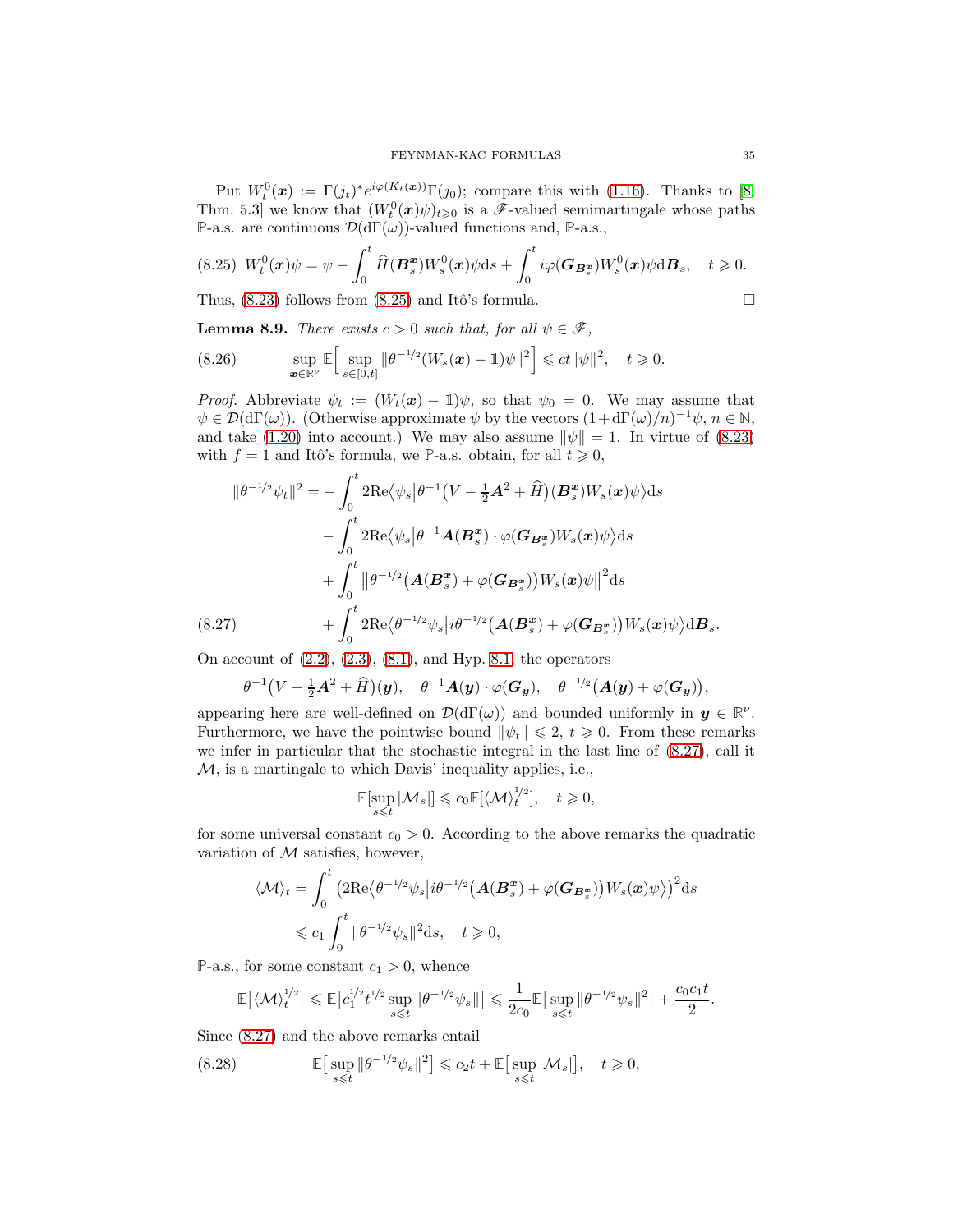with another constant  $c_2 > 0$ , we thus arrive at an inequality that we can solve for the left hand side of  $(8.28)$  (which is finite, as we know a priori).

**Proposition 8.10.**  $(T_t)_{t\geqslant0}$  is a strongly continuous semigroup of bounded selfadjoint operators on  $L^2(\mathbb{R}^{\nu},\mathscr{F})$ .

Proof. Boundedness and selfadjointness have already been observed in [\(8.15\)](#page-32-7) and Prop. [8.6.](#page-32-8) In view of [\(8.15\)](#page-32-7) it only remains to show that  $T_t\Psi \to \Psi$ , as  $t \downarrow 0$ , for all  $\Psi \in \mathscr{F}$  with  $\|\theta^{1/2}\Psi\|_{\mathscr{F}} \in L^2(\mathbb{R}^{\nu})$ . (Vectors  $\Psi$  of the latter kind are dense in  $\mathscr{F}$ .) For every such  $\Psi$ , the convergence  $T_t\Psi \to \Psi$  follows, however, from an estimation which is virtually identical to the one in the proof of [\[8,](#page-45-2) Lem. 10.11]. Let us nevertheless repeat it here to demonstrate where and how Lem. [8.9](#page-34-3) is used:

$$
\begin{split} \|(T_t-\mathbb{1})\Psi\|^2&=\int_{\mathbb{R}^\nu}\sup_{\phi\in\mathscr{F}:\|\phi\|=1}\left|\left\langle\phi\middle|\mathbb{E}\big[(W_t(\boldsymbol{x})^*-\mathbb{1})\Psi(\boldsymbol{B}_t^{\boldsymbol{x}})\big]\right\rangle\right|^2\mathrm{d}\boldsymbol{x}\\ &=\int_{\mathbb{R}^\nu}\sup_{\phi\in\mathscr{F}:\|\phi\|=1}\left|\mathbb{E}\big[\left\langle\theta^{-1/2}(W_t(\boldsymbol{x})-\mathbb{1})\phi\middle|\theta^{1/2}\Psi(\boldsymbol{B}_t^{\boldsymbol{x}})\right\rangle\big]\right|^2\mathrm{d}\boldsymbol{x}\\ &\leqslant \sup_{\boldsymbol{y}\in\mathbb{R}^\nu}\sup_{\phi\in\mathscr{F}:\|\phi\|=1}\mathbb{E}\big[\|\theta^{-1/2}(W_s(\boldsymbol{y})-\mathbb{1})\phi\|^2\big]\int_{\mathbb{R}^\nu}\mathbb{E}\big[\|\theta^{1/2}\Psi(\boldsymbol{B}_t^{\boldsymbol{x}})\|^2\big]\mathrm{d}\boldsymbol{x}, \end{split}
$$

where the double supremum of the first expectation in the last line is  $\leqslant ct$  by Lem. [8.9](#page-34-3) and the dx-integral in the same line is  $\leq \|\theta^{1/2}\Psi\|^2$ . — Первый процесс в постановки программа в серверном професс в серверном производительно при простановка и пр<br>В серверном производительно производительно производительно производительно производительно производительно пр

**Proposition 8.11.** Let  $\Psi \in L^2(\mathbb{R}^{\nu}, \mathscr{F})$ ,  $t > 0$ , and  $H := H_{\mathbb{R}^{\nu}}$ . Then (8.29)  $e^{-tH}\Psi = T_t\Psi.$ 

*Proof.* We pick  $f \in C_0^{\infty}(\mathbb{R}^{\nu}, \mathbb{R}), \psi \in \mathcal{D}(d\Gamma(\omega))$ , scalar-multiply [\(8.23\)](#page-33-4) with  $\phi \in$  $\mathcal{D}(\mathrm{d}\Gamma(\omega))$ , and use the fact that  $\langle \phi | \mathcal{M}(x) \rangle$  is a martingale starting at zero to get

(8.30) 
$$
\langle (T_t(f\phi))(x)|\psi\rangle - \langle f(x)\phi|\psi\rangle + t\langle (H(f\phi))(x)|\psi\rangle
$$

$$
= \int_0^t \mathbb{E}\Big[\Big\langle (H(f\phi))(x) - W_s(x)^*(H(f\phi))(B_s^x)|\psi\rangle\Big]ds =: I_{\psi}(t, x),
$$

for all  $t \geqslant 0$  and  $\boldsymbol{x} \in \mathbb{R}^{\nu}$ . Here

$$
\frac{1}{t^2} \int_{\mathbb{R}^{\nu}} \sup_{\psi \in \mathcal{D}(\mathrm{d}\Gamma(\omega)) : ||\psi|| = 1} |I_{\psi}(t,x)|^2 \mathrm{d}x \leq \frac{1}{t} \int_0^t ||(T_s - \mathbb{1})H(f\phi)||^2 \mathrm{d}s \xrightarrow{t \downarrow 0} 0,
$$

because  $(T_s)_{s\geq 0}$  is strongly continuous. This shows that

$$
\frac{1}{t}\big(T_t(f\phi)-f\phi\big)\xrightarrow{t\downarrow 0} H(f\phi)\quad\text{in }L^2(\mathbb{R}^\nu,\mathscr{F}).
$$

Hence,  $\mathscr{D}(\mathbb{R}^{\nu},\mathcal{D}(d\Gamma(\omega)))$  is contained in the domain of the selfadjoint generator of  $(T_t)_{t\geqslant0}$  and the restriction of this generator to  $\mathscr{D}(\mathbb{R}^{\nu},\mathcal{D}(\mathrm{d}\Gamma(\omega)))$  is equal to  $H\upharpoonright_{\mathscr{D}(\mathbb{R}^{\nu},\mathcal{D}(\mathrm{d}\Gamma(\omega)))}$ . Since H is essentially selfadjoint on  $\mathscr{D}(\mathbb{R}^{\nu},\mathcal{D}(\mathrm{d}\Gamma(\omega)))$  (see, e.g., [\[27,](#page-46-0) Thm. 5.5]), this implies that  $(T_t)_{t\geqslant0}$  is generated by H.

## 9. Feynman-Kac formulas for singular coefficients

<span id="page-35-0"></span>In the first two subsections of this final section we give a precise meaning to all stochastic integrals appearing in the formulas for our Feynman-Kac integrands and observe a useful dominated convergence theorem for a particular class of stochastic integrals. After that we prove our main theorem for the special choice  $\Lambda = \mathbb{R}^{\nu}$  and continuous, bounded  $V$  in Subsect. [9.3.](#page-40-0) Ultimately, we obtain the theorem in full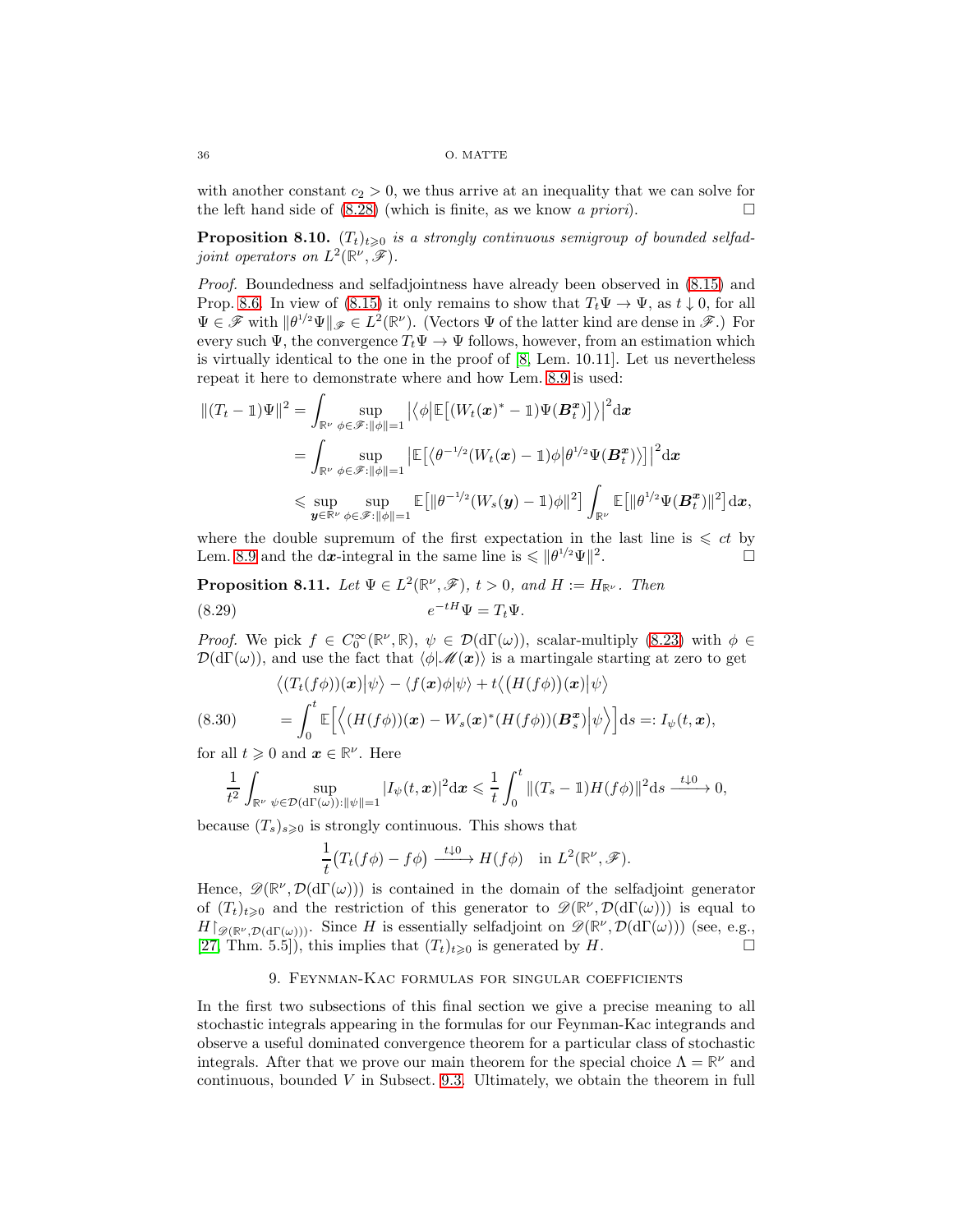generality in Subsect. [9.4,](#page-42-0) employing the results of Sect. [3](#page-9-0) as well as an additional idea from [\[34\]](#page-46-19). Cor. [1.4](#page-4-0) is proved in Subsect. [9.4,](#page-42-0) too.

<span id="page-36-0"></span>9.1. Existence and convergence of path integrals. Let  $\mathscr K$  be a separable real or complex Hilbert space and

$$
\boldsymbol{f} \in L^2_{\rm loc}(\mathbb{R}^\nu, \mathscr{K}^\nu).
$$

More precisely, we assume that a representative of  $f$  has been chosen so that  $f: \mathbb{R}^{\nu} \to \mathscr{K}^{\nu}$  is Borel measurable. Furthermore, we suppose that  $\mathbb{R} \ni s \mapsto$  $J_s \in \mathcal{B}(\mathcal{K}, \hat{\mathcal{K}})$  is a strongly continuous family of isometries from  $\mathcal K$  into another separable Hilbert space  $\mathcal{N}$ . Relevant examples are  $j_s : \mathfrak{k} \to \hat{\mathfrak{k}}$  and  $\mathrm{id}_{\mathbb{R}} : \mathbb{R} \to \mathbb{R}$ . Finally, we fix  $t > 0$ .

<span id="page-36-5"></span>**Lemma 9.1.** There exist Borel zero sets  $N \subset \mathbb{R}^{\nu}$  and  $N' \subset \mathbb{R}^{2\nu}$  such that the two stochastic integral processes

<span id="page-36-1"></span>
$$
(9.1) \qquad \bigg(\int_0^{\tau} J_s \boldsymbol{f}(\boldsymbol{B}_s^{\boldsymbol{x}}) \mathrm{d} \boldsymbol{B}_s\bigg)_{\tau \in [0,t]}, \quad \bigg(\int_0^{\tau} J_{t-s} \boldsymbol{f}(\boldsymbol{B}_s^{t;\boldsymbol{x}}) \mathrm{d} \boldsymbol{B}_s^{t;\boldsymbol{x}}\bigg)_{\tau \in [0,t]},
$$

are well-defined semimartingales, for all  $x \in \mathbb{R}^{\nu} \setminus N$ , and

<span id="page-36-2"></span>
$$
(9.2) \qquad \left(\int_0^{\tau} J_s \boldsymbol{f}(\boldsymbol{b}_s^{t; \boldsymbol{y}, \boldsymbol{x}}) \mathrm{d} \boldsymbol{b}_s^{t; \boldsymbol{y}, \boldsymbol{x}}\right)_{\tau \in [0, t]}, \quad \left(\int_0^{\tau} J_{t-s} \boldsymbol{f}(\hat{\boldsymbol{b}}_s^{t; \boldsymbol{x}, \boldsymbol{y}}) \mathrm{d} \hat{\boldsymbol{b}}_s^{t; \boldsymbol{x}, \boldsymbol{y}}\right)_{\tau \in [0, t]},
$$

are well-defined semimartingales for all  $(x, y) \in \mathbb{R}^{2\nu} \setminus N'$ . The zero sets N and  $N'$  can be chosen independently of the choice of representative of  $f$ . If this has been done, then, for every  $x \in \mathbb{R}^{\nu} \setminus N$  and  $(x, y) \in \mathbb{R}^{2\nu} \setminus N'$ , the semimartingales in [\(9.1\)](#page-36-1) and [\(9.2\)](#page-36-2), respectively, change only up to indistinguishability, if we pick another representative of f.

Notice that the first integral processes in [\(9.1\)](#page-36-1) and [\(9.2\)](#page-36-2) are defined and semimartingales with respect to the filtration  $(\mathfrak{F}_s)_{s\in[0,t]}$ , while the second one in [\(9.1\)](#page-36-1) is constructed using  $(\tilde{\mathbf{\tilde{y}}}_s)_{s\in[0,t]}$  and the second one in [\(9.2\)](#page-36-2) by means of  $(\hat{\mathbf{\tilde{y}}}_s)_{s\in[0,t]}$ .

*Proof.* As we neither specify  $(J_s)_{s \in [0,t]}, (\mathfrak{F}_s)_{s \in [0,t]},$  nor **B**, we may ignore the second process in [\(9.2\)](#page-36-2) in this proof.

Taking the strong continuity of  $s \mapsto J_s$  into account we first observe that all integrands in [\(9.1\)](#page-36-1) and [\(9.2\)](#page-36-2) are predictable with respect to the corresponding filtrations. In view of the stochastic differential equations solved by  $B^{t;x}$  and  $b^{t;y,x}$ , we further have

$$
\int_0^{\tau} J_{t-s} f(B_s^{t;x}) \mathrm{d}B_s^{t;x} = \int_0^{\tau} J_{t-s} f(B_{t-s}^x) \mathrm{d}B_s - \int_0^{\tau} J_{t-s} f(B_{t-s}^x) \cdot \frac{B_{t-s}}{t-s} \mathrm{d}s,
$$
  

$$
\int_0^{\tau} J_s f(b_s^{t;y,x}) \mathrm{d}b_s^{t;y,x} = \int_0^{\tau} J_s f(b_s^{t;y,x}) \mathrm{d}B_s + \int_0^{\tau} J_s f(b_s^{t;y,x}) \cdot \frac{x - b_s^{t;y,x}}{t-s} \mathrm{d}s,
$$

for all  $\tau \in [0, t]$ . By the standard criterion for the existence of stochastic integrals along Brownian motions (see, e.g., [\[4,](#page-45-7) §4.2]), the  $d\vec{B}$ - and  $d\vec{B}$ -integrals in the previous two formulas and the  $d\mathbf{B}$ -integral to the left in  $(9.1)$  are well-defined, if

<span id="page-36-4"></span><span id="page-36-3"></span>
$$
(9.3) \quad \mathbb{P}\bigg(\int_0^t \|J_s\boldsymbol{f}(\boldsymbol{B}_s^{\boldsymbol{x}})\|_{\hat{\mathscr{K}}^{\nu}}^2 ds < \infty\bigg) = \mathbb{P}\bigg(\int_0^t \|J_{t-s}\boldsymbol{f}(\boldsymbol{B}_{t-s}^{\boldsymbol{x}})\|_{\hat{\mathscr{K}}^{\nu}}^2 ds < \infty\bigg) = 1,
$$
\n
$$
(9.4) \qquad \qquad \mathbb{P}\bigg(\int_0^t \|J_s\boldsymbol{f}(\boldsymbol{b}_s^{t;y,x})\|_{\hat{\mathscr{K}}^{\nu}}^2 ds < \infty\bigg) = 1.
$$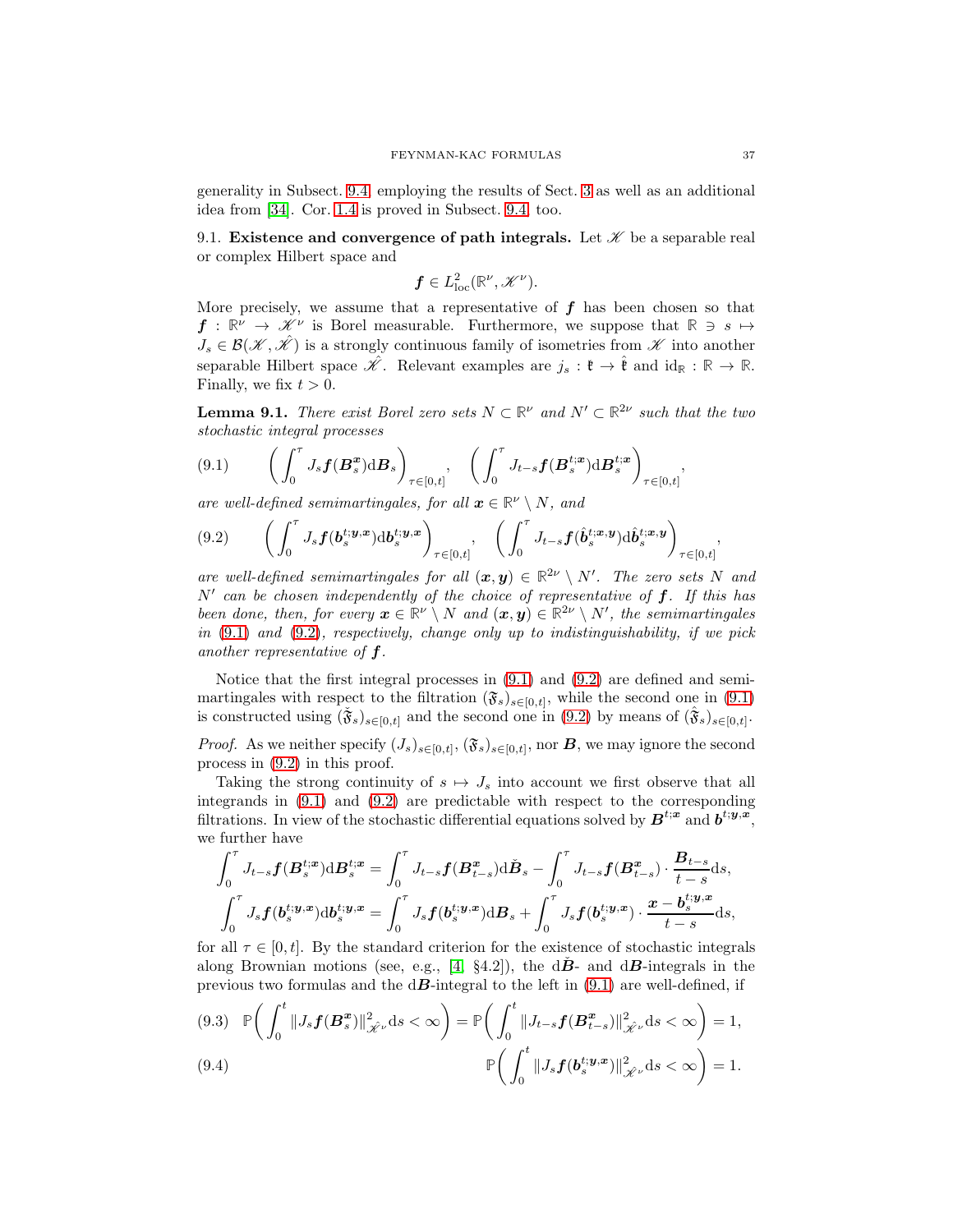Furthermore, the pathwise defined Bochner-Lebegsue integrals in the above two formulas exist and define processes having pathwise finite variation on  $[0, t]$ ,  $\mathbb{P}\text{-a.s.}$ at least, provided that

<span id="page-37-2"></span>(9.5) 
$$
\mathbb{P}\bigg(\int_0^t \|J_s\boldsymbol{f}(\boldsymbol{B}_s^{\boldsymbol{x}})\|_{\mathscr{X}^\nu}\frac{|\boldsymbol{B}_s|}{s}ds < \infty\bigg)=1,
$$

<span id="page-37-0"></span>(9.6) 
$$
\mathbb{P}\bigg(\int_0^t \|J_s f(b_s^{t;y,x})\|_{\mathscr{L}^\nu}\frac{|x-b_s^{t;y,x}|}{t-s}\mathrm{d} s < \infty\bigg)=1.
$$

To verify [\(9.3\)](#page-36-3) through [\(9.6\)](#page-37-0), we may obviously ignore the isometries  $J_s$ . Since  $||f||^2 := ||f||^2_{\mathscr{X}^{\nu}}$  is locally integrable on  $\mathbb{R}^{\nu}$ , it follows from [\[6,](#page-45-8) Lem. 2] that [\(9.3\)](#page-36-3) is satisfied for a.e.  $x$ . We shall, however, re-obtain this result in the following arguments which elaborate on the ones in [\[6\]](#page-45-8).

Sets  $C_n := \{|\mathbf{x}| \leq n\}, n \in \mathbb{N}$ . Then a weighted Cauchy-Schwarz inequality yields

$$
\mathbb{E}\bigg[\int_0^t \|(1_{C_n}f)(B_s^x)\|\frac{|B_s|}{s}\mathrm{d}s\bigg] \leqslant \mathbb{E}\bigg[\int_0^t \frac{\|(1_{C_n}f)(B_s^x)\|^2}{s^{1/2}}\mathrm{d}s\bigg]^{1/2}\mathbb{E}\bigg[\int_0^t \frac{|B_s|^2}{s^{3/2}}\mathrm{d}s\bigg]^{1/2},
$$
 where the rightmost expectation is a finite  $(t, u)$  dependent constant and

where the rightmost expectation is a finite  $(t, \nu)$ -dependent constant and

$$
\int_{\mathbb{R}^{\nu}} \mathbb{E}\bigg[\int_0^t \frac{\|(1_{C_n}f)(\boldsymbol{B}_s^{\boldsymbol{x}})\|^2}{(s\wedge 1)^{1/2}} ds\bigg] dx
$$
\n
$$
(9.7) \leqslant \int_0^t \int_{\mathbb{R}^{\nu}} \int_{\mathbb{R}^{\nu}} p_s(\boldsymbol{x}, \boldsymbol{y}) \frac{\|(1_{C_n}f)(\boldsymbol{y})\|^2}{s^{1/2}} d\boldsymbol{x} d\boldsymbol{y} ds = 2t^{1/2} \|f\|_{L^2(C_n, \mathcal{K}^{\nu})}^2.
$$

<span id="page-37-1"></span>Therefore, we find Borel zero sets  $N_n \subset \mathbb{R}^{\nu}$  such that

$$
(9.8) \qquad \mathbb{E}\bigg[\int_0^t \|(1_{C_n}f)(\boldsymbol{B}_s^{\boldsymbol{x}})\|^2\mathrm{d}s\bigg] + \mathbb{E}\bigg[\int_0^t \|(1_{C_n}f)(\boldsymbol{B}_s^{\boldsymbol{x}})\|\frac{|\boldsymbol{B}_s|}{s}\mathrm{d}s\bigg] < \infty,
$$

for all  $x \in \mathbb{R}^{\nu} \setminus N_n$ . Since the expectation in the first line of [\(9.7\)](#page-37-1) does not change when we pass to another representative of  $f$ , we can pick each  $N_n$  independently of the choice of representative of **f**. We set  $N := \bigcup_{n=1}^{\infty} N_n$ . Since every path of the continuous process  $(B_s^x)_{s\in[0,t]}$  must be contained some  $C_n$ , it readily follows that [\(9.3\)](#page-36-3) and [\(9.5\)](#page-37-2) are satisfied for all  $x \in \mathbb{R}^{\nu} \setminus N$ .

Next, we define

$$
c_n := \sup_{\mathbf{x}, \mathbf{y} \in C_n} \frac{1}{p_t(\mathbf{x}, \mathbf{y})} = (2\pi t)^{\nu/2} e^{2n^2/t}, \quad n \in \mathbb{N},
$$

and recall that, for all  $s \in (0, t)$ , the law of  $b_s^{t; y, x}$  is given by

$$
L_{s;\boldsymbol{y},\boldsymbol{x}}(\boldsymbol{z}):=\frac{p_s(\boldsymbol{y},\boldsymbol{z})p_{t-s}(\boldsymbol{z},\boldsymbol{x})}{p_t(\boldsymbol{x},\boldsymbol{y})},\quad \boldsymbol{z}\in\mathbb{R}^{\nu}.
$$

Applying Fubini's theorem we find

<span id="page-37-3"></span>
$$
\int_{C_n} \int_{C_n} \mathbb{E} \Big[ \int_0^t ([t-s] \wedge 1)^{-1/2} \| (1_{C_n} f)(b_s^{t; \mathbf{y}, \mathbf{x}}) \|^2 ds \Big] dx dy
$$
\n
$$
\leqslant \int_0^t (t-s)^{-1/2} \int_{C_n} \int_{C_n} \int_{C_n} L_{s; \mathbf{y}, \mathbf{x}}(\mathbf{z}) \| f(\mathbf{z}) \|^2 d\mathbf{z} d\mathbf{x} d\mathbf{y} ds
$$
\n
$$
\leqslant c_n \int_0^t (t-s)^{-1/2} \int_{C_n} \int_{\mathbb{R}^\nu} \int_{\mathbb{R}^\nu} p_s(\mathbf{y}, \mathbf{z}) p_{t-s}(\mathbf{z}, \mathbf{x}) \| f(\mathbf{z}) \|^2_{\mathcal{K}^\nu} d\mathbf{x} d\mathbf{y} d\mathbf{z} ds
$$
\n
$$
(9.9) \qquad = 2c_n t^{1/2} \| f \|_{L^2(C_n, \mathcal{K}^\nu)}^2 < \infty, \quad n \in \mathbb{N}.
$$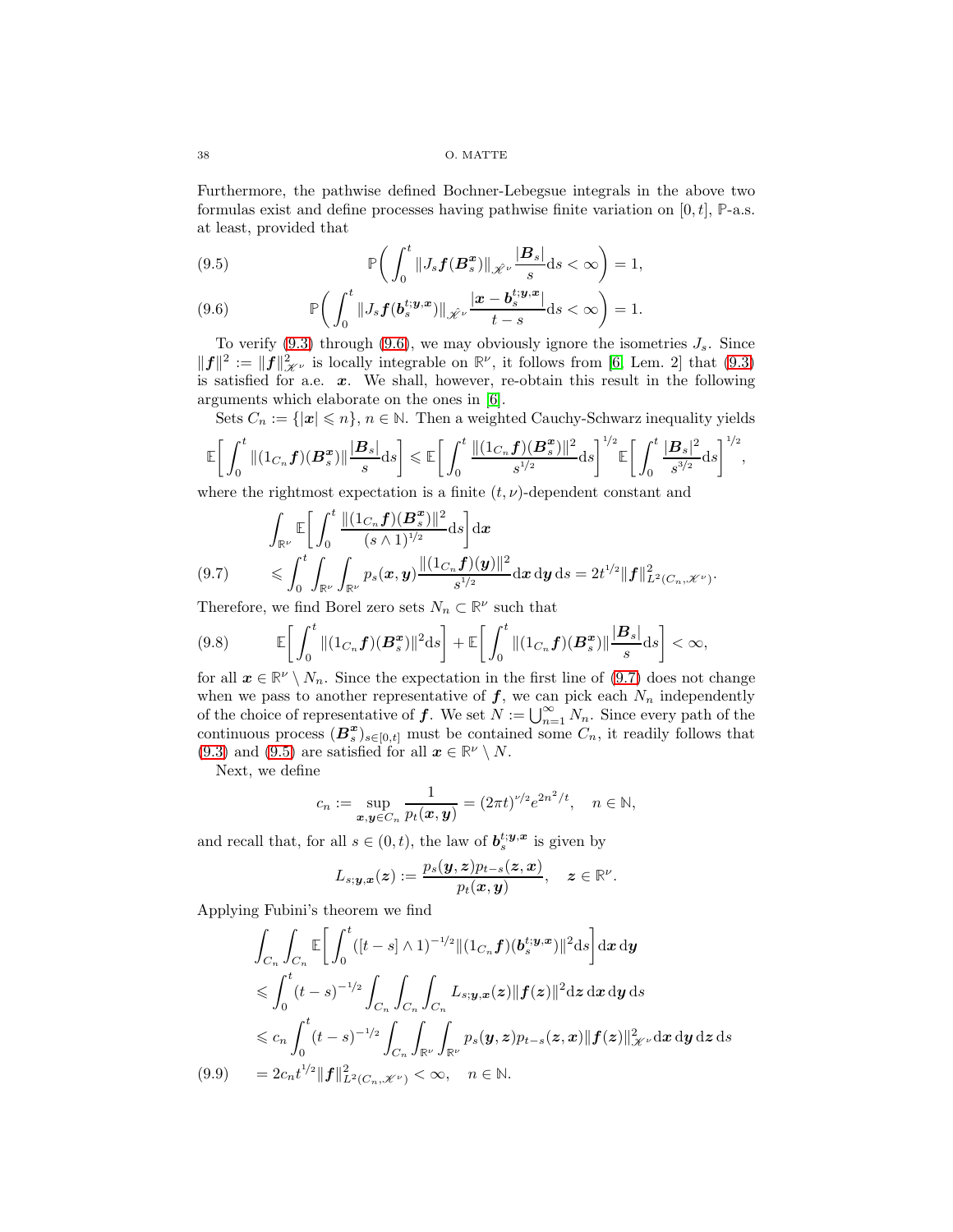Also employing the bound (see, e.g., [\[8,](#page-45-2) Lem. 15.2])

$$
\mathbb{E}\bigg[\bigg|\frac{\boldsymbol{x}-\boldsymbol{b}_s^{t;\boldsymbol{y},\boldsymbol{x}}}{t-s}\bigg|^2\bigg] \leqslant c_{\nu,t}\frac{1+|\boldsymbol{x}-\boldsymbol{y}|}{(t-s)\wedge 1}, \quad s\in(0,t),
$$

we thus find zero sets  $N'_n \subset C_n \times C_n$  such that

$$
\label{eq:21} \begin{split} &\mathbb{E}\bigg[\int_0^t\|(1_{C_n}f)(\pmb{b}^{t;\pmb{y},\pmb{x}}_s)\|\frac{|\pmb{x}-\pmb{b}^{t;\pmb{y},\pmb{x}}_s|}{t-s}\mathrm{d}s\bigg] \\ &\quad\leqslant \mathbb{E}\bigg[\int_0^t\frac{\|(1_{C_n}f)(\pmb{b}^{t;\pmb{y},\pmb{x}}_s)\|^2}{([t-s]\wedge 1)^{1/2}}\mathrm{d}s\bigg]^{1/2}\bigg(\int_0^t(t-s)^{1/2}\mathbb{E}\bigg[\Big|\frac{\pmb{x}-\pmb{b}^{t;\pmb{y},\pmb{x}}_s}{t-s}\Big|^2\bigg]\mathrm{d}s\bigg)^{1/2}<\infty, \end{split}
$$

for all  $(x, y) \in (C_n \times C_n) \setminus N'_n$  and  $n \in \mathbb{N}$ . Since  $b^{t_i y, x}$  is continuous, we conclude that [\(9.4\)](#page-36-4) and [\(9.6\)](#page-37-0) are satisfied for all  $(x, y) \in \mathbb{R}^{2\nu} \setminus N'$  with  $N' := \bigcup_{n=1}^{\infty} N'_n$ . Again we can pick each  $N'_n$  independently of the representative of  $f$ , since all representatives lead to the same integrand under the  $(\mathrm{d} x \, \mathrm{d} y)$ -integration in the first line of [\(9.9\)](#page-37-3).

The last assertion is an easy consequence of Itô's isometry for the  $\mathrm{d}B$ - and  $\mathrm{d}B$ integrals, the continuity of stochastic integral processes, the isometry of  $J_s$ , and the fact that the laws of  $B_s^x$  and  $b_s^{t,y,x}$  with  $s \in (0,t)$  are absolutely continuous with respect to the Lebesgue measure.

We continue with a particular case of the dominated convergence theorem for stochastic integrals:

<span id="page-38-1"></span>**Theorem 9.2.** Let  $f^n \in L^2_{loc}(\mathbb{R}^{\nu}, \mathcal{K}^{\nu})$ ,  $n \in \mathbb{N} \cup \{\infty\}$ , and  $\alpha \in L^2_{loc}(\mathbb{R}^{\nu})$ . As a consequence of Lem. [9.1](#page-36-5) we find Borel zero sets  $N \subset \mathbb{R}^{\nu}$  and  $N' \subset \mathbb{R}^{2\nu}$  such that all processes in [\(9.1\)](#page-36-1) and [\(9.2\)](#page-36-2) are well-defined, for  $x \in \mathbb{R}^{\nu} \setminus N$  and  $(x, y) \in$  $\mathbb{R}^{2\nu} \setminus N'$ , respectively, when any pair  $(J_s, \mathbf{f}^n)$  with  $n \in \mathbb{N} \cup \{\infty\}$  or  $(\mathrm{id}_{\mathbb{R}}, \alpha)$  is put in place of  $(J_s, f)$ . Now, let  $(I_\tau^{\infty})_{\tau \in [0,t]}$  be any of the processes in [\(9.1\)](#page-36-1) or [\(9.2\)](#page-36-2) defined by means of  $(J_s, f^{\infty})$  for some permitted value of x (resp.  $(x, y)$ ) an let  $(I_{\tau}^n)_{\tau \in [0,t]}$  denote the corresponding process defined by means of  $(J_s, \boldsymbol{f}^n)$ . Assume that  $\|\mathbf{f}^n\|_{\mathscr{K}^{\nu}} \leq \alpha$  a.e. on  $\mathbb{R}^{\nu}$ , for each  $n \in \mathbb{N}$ , and  $\mathbf{f}^n \to \mathbf{f}^{\infty}$  a.e. on  $\mathbb{R}^{\nu}$ , as  $n \to \infty$ . Then

<span id="page-38-0"></span>(9.10) 
$$
\sup_{\tau \in [0,t]} \|I_{\tau}^n - I_{\tau}^{\infty}\|_{\hat{\mathscr{K}}} \xrightarrow{n \to \infty} 0 \text{ in probability.}
$$

Proof. By the last assertion in Lem. [9.1](#page-36-5) we do not loose generality by assuming the bounds  $||J_s f^n||_{\hat{\mathcal{X}}^{\nu}} = ||f^n||_{\mathcal{X}^{\nu}} \leq \alpha, n \in \mathbb{N}$ , and the convergence  $J_s f^n \to J_s f^{\infty}$  to hold everywhere on  $\mathbb{R}^{\nu}$ . If we do so, then [\(9.10\)](#page-38-0) follows from the first assertion in Lem. [9.1](#page-36-5) and the dominated convergence theorem for stochastic integrals; see, e.g., [\[29,](#page-46-27) Thm. 26.3] and the complementing remarks in the proof of [\[8,](#page-45-2) Thm. 2.13].  $\square$ 

We shall apply the preceding theorem in conjunction with the following, presumably well-known observation, whose proof we include for the reader's convenience:

<span id="page-38-2"></span>**Lemma 9.3.** Let  $f^n \in L^2_{loc}(\mathbb{R}^{\nu}, \mathcal{K}^{\nu})$ ,  $n \in \mathbb{N} \cup \{\infty\}$  and assume that  $f^n \to f^{\infty}$  in  $L^2_{\text{loc}}(\mathbb{R}^{\nu},\mathscr{K}^{\nu})$ , as  $n\to\infty$ . Then there exist integers  $1\leqslant m_1 < m_2 < \dots$  and some nonnegative  $\alpha \in L^2_{\text{loc}}(\mathbb{R}^{\nu})$  such that  $||\mathbf{f}^{m_{\ell}}||_{\mathcal{K}^{\nu}} \leq \alpha$  a.e. on  $\mathbb{R}^{\nu}$ , for each  $\ell \in \mathbb{N}$ , and  $f^{m_{\ell}} \to f^{\infty}$  a.e. on  $\mathbb{R}^{\nu}$ , as  $\ell \to \infty$ .

*Proof.* Let  $r \in \mathbb{N}_0$  and abbreviate  $\mathscr{S}_r := \{r < |\mathbf{x}| \leqslant r + 1\}$ , if  $r \geqslant 1$ , and  $\mathscr{S}_0 :=$  $\{|x| \leq 1\}$ . Then, given any subsequence of  $\{f^n\}_{n\in\mathbb{N}}$ , call it  $\{f^{n_{r-1,\ell}}\}_{\ell\in\mathbb{N}}$ , we can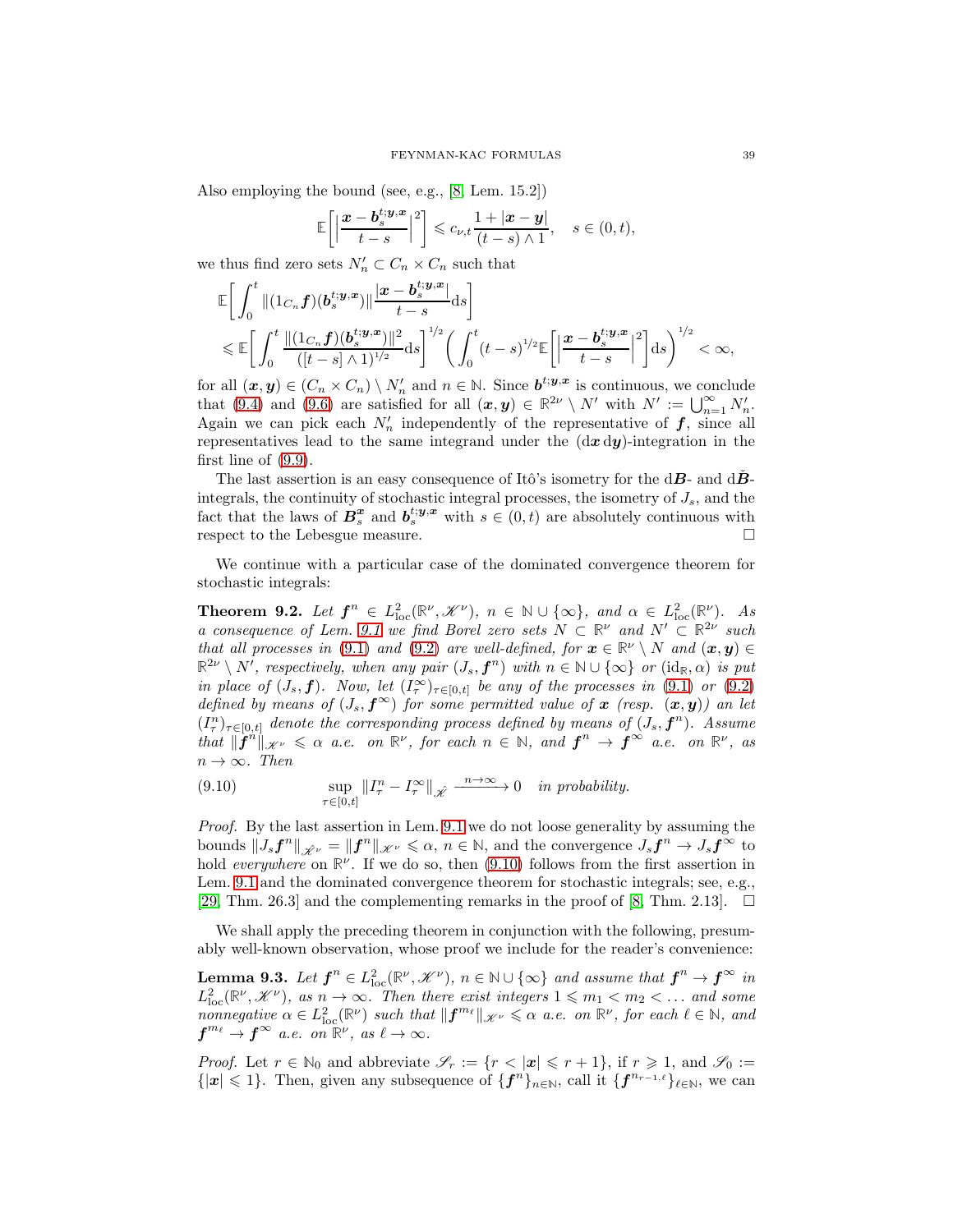single out another subsequence, call it  $\{f^{n_{r,\ell}}\}_{\ell \in \mathbb{N}}$ , such that  $f^{n_{r,\ell}} \to f^{\infty}$  a.e. on  $\mathscr{S}_r$  as  $\ell \to \infty$ . Furthermore, we find a dominating function  $\alpha_r \in L^2(\mathscr{S}_r)$  such that  $||f^{n_{r,\ell}}||_{\mathscr{K}^{\nu}} \leq \alpha_r$  a.e. on  $\mathscr{S}_r$ , for each  $\ell \in \mathbb{N}$ . (These assertions, including the existence of the dominating function, follow from the Riesz-Fischer theorem for  $L^2(\mathscr{S}_r, \mathscr{K}^\nu)$ .) We employ this remark inductively with  $n_{0-1,\ell} := \ell$  and define  $\alpha := \sum_{r=0}^{\infty} \alpha_r$ , where every  $\alpha_r$  is extended to a function on  $\mathbb{R}^{\nu}$  by setting it equal to 0 outside  $\mathscr{S}_r$ . Then  $\alpha \in L^2_{\text{loc}}(\mathbb{R}^{\nu})$  and the diagonal sequence  $\{\boldsymbol{f}^{m_{\ell}}\}_{\ell \in \mathbb{N}} := \{\boldsymbol{f}^{n_{\ell,\ell}}\}_{\ell \in \mathbb{N}}$ has all desired properties.

<span id="page-39-0"></span>9.2. The Feynman-Kac integrand for singular vector potentials. Next, we explain how the observations of the preceding subsection can be used to make sense out of the stochastic integrals in  $(1.11)$ ,  $(1.12)$ ,  $(1.14)$ , and  $(1.15)$ , although A and  $\boldsymbol{G}$  satisfying [\(1.6\)](#page-1-2) and [\(1.9\)](#page-2-0), respectively, might not have locally square-integrable extensions to the whole  $\mathbb{R}^{\nu}$ .

Let  $\Lambda_n \subsetneq \Lambda$  be open, proper subsets exhausting  $\Lambda$  in the sense that  $\overline{\Lambda_n} \subset \Lambda_{n+1}$  for all  $n \in \mathbb{N}$  and  $\bigcup_{n=1}^{\infty} \Lambda_n = \Lambda$ . Then  $1_{\Lambda_n}A \in L^2_{\text{loc}}(\mathbb{R}^{\nu}, \mathbb{R}^{\nu})$  and  $1_{\Lambda_n}G \in L^2_{\text{loc}}(\mathbb{R}^{\nu}, \mathfrak{k}^{\nu})$ , after **A** and **G** have been extended to functions on  $\mathbb{R}^{\nu}$  by setting them equal to zero outside Λ.

Let  $t > 0$ . According to the remarks in Subsect. [9.1](#page-36-0) we may pick zero sets  $N \subset \mathbb{R}^{\nu}$  and  $N' \subset \mathbb{R}^{2\nu}$  such that, for all  $\boldsymbol{x} \in \mathbb{R}^{\nu} \setminus N$  and  $(\boldsymbol{x}, \boldsymbol{y}) \in \mathbb{R}^{2\nu}$ , respectively, we obtain linear combinations of well-defined, **P**-a.s. uniquely determined stochastic integrals,

$$
K_t^n(\boldsymbol{x}) := \frac{1}{2} \int_0^t j_s(1_{\Lambda_n} \boldsymbol{G})_{\boldsymbol{B}_s^{\boldsymbol{x}}} d\boldsymbol{B}_s^{\boldsymbol{x}} - \frac{1}{2} \int_0^t j_{t-s}(1_{\Lambda_n} \boldsymbol{G})_{\boldsymbol{B}_s^{t;\boldsymbol{x}}} d\boldsymbol{B}_s^{t;\boldsymbol{x}},
$$
  

$$
K_t^n(\boldsymbol{x}, \boldsymbol{y}) := \frac{1}{2} \int_0^t j_s(1_{\Lambda_n} \boldsymbol{G})_{\boldsymbol{b}_s^{t;\boldsymbol{y},\boldsymbol{x}}} d\boldsymbol{b}_s^{t;\boldsymbol{y},\boldsymbol{x}} - \frac{1}{2} \int_0^t j_{t-s}(1_{\Lambda_n} \boldsymbol{G})_{\hat{\boldsymbol{b}}_s^{t;\boldsymbol{x},\boldsymbol{y}}} d\hat{\boldsymbol{b}}_s^{t;\boldsymbol{x},\boldsymbol{y}},
$$

for every  $n \in \mathbb{N}$ . From the pathwise uniqueness property of stochastic integrals (see, e.g., Kor. 1 on page 188 of [\[9\]](#page-46-28), whose proof extends to the Hilbert spacevalued setting) we now infer that, for all natural numbers  $m, n$  with  $m > n$ ,

$$
K_t^n(\boldsymbol{x}) = K_t^m(\boldsymbol{x}), \ \mathbb{P}\text{-a.s. on }\{\tau_{\Lambda_n}(\boldsymbol{x}) > t\} = \{\forall s \in [0, t] : \boldsymbol{B}_s^{\boldsymbol{x}} \in \Lambda_n\},
$$

as well as

$$
K_t^n(\boldsymbol{x},\boldsymbol{y})=K_t^m(\boldsymbol{x},\boldsymbol{y}),\ \mathbb{P}\text{-a.s. on }\{\tau_{\Lambda_n}(t;\boldsymbol{y},\boldsymbol{x})=\infty\}=\{\forall s\in[0,t]:\boldsymbol{b}_s^{t;\boldsymbol{y},\boldsymbol{x}}\in\Lambda_n\}.
$$

Modulo changes on P-zero sets, we thus obtain well-defined random functions  $K_t(\boldsymbol{x})$ and  $K_t(x, y)$  defined on

$$
\{\tau_{\Lambda}(\boldsymbol{x}) > t\} = \bigcup_{n=1}^{\infty} \{\tau_{\Lambda_n}(\boldsymbol{x}) > t\} \text{ and } \{\tau_{\Lambda}(t; \boldsymbol{y}, \boldsymbol{x}) = \infty\} = \bigcup_{n=1}^{\infty} \{\tau_{\Lambda_n}(t; \boldsymbol{y}, \boldsymbol{x}) = \infty\},
$$

respectively, by setting

<span id="page-39-1"></span>(9.11) 
$$
K_t(\boldsymbol{x}) := K_t^n(\boldsymbol{x}) \quad \text{on } \{\tau_{\Lambda_n}(\boldsymbol{x}) > t\},
$$

<span id="page-39-2"></span>(9.12) 
$$
K_t(\boldsymbol{x}, \boldsymbol{y}) := K_t^n(\boldsymbol{x}, \boldsymbol{y}) \text{ on } \{\tau_{\Lambda_n}(t; \boldsymbol{y}, \boldsymbol{x}) = \infty\},
$$

for all  $n \in \mathbb{N}$ . It is routine to check the independence of these definitions of the choice of the exhausting sequence of open proper subsets  $\{\Lambda_n\}_{n\in\mathbb{N}}$ .

This gives a precise meaning to the random functions in [\(1.12\)](#page-2-2) and [\(1.15\)](#page-3-3). Quite obviously, they are indeed differences of two stochastic integrals individually defined in the above fashion.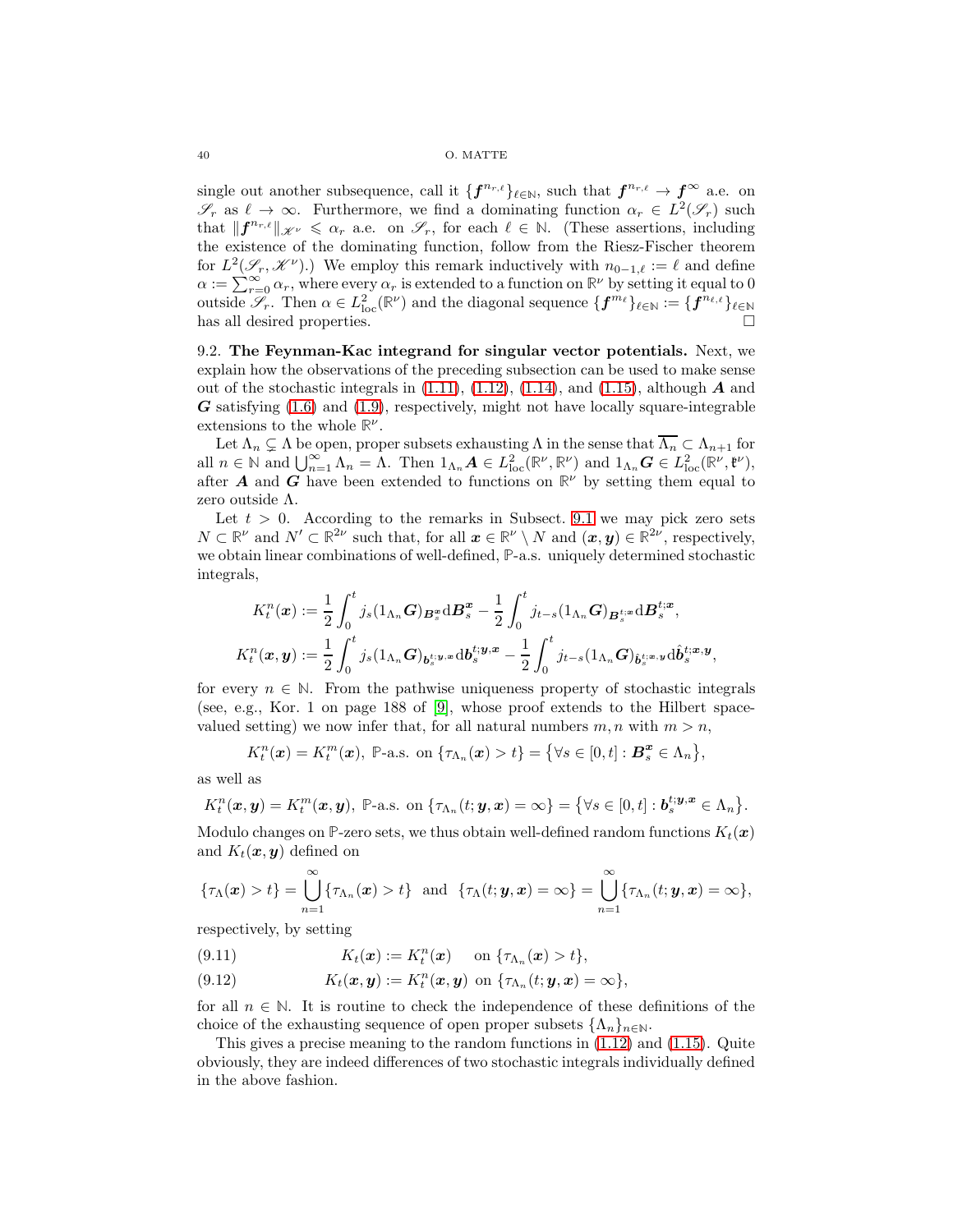The stochastic integrals in [\(1.11\)](#page-2-1) and [\(1.14\)](#page-3-2) are defined in complete analogy; just replace  $\mathfrak{k}$  by  $\mathbb R$  and ignore the isometries  $j_s$  in the above construction. Furthermore, it is well-known (see  $[6, \text{ Lem. 2}]$  and the estimations  $(9.7)$  and  $(9.9)$ ) that the path integrals of V in [\(1.11\)](#page-2-1) and [\(1.14\)](#page-3-2) are well-defined for a.e.  $x$  and a.e.  $(x, y)$ , respectively.

Altogether, this gives a clear, canonical meaning to all terms in the Feynman-Kac integrands in [\(1.16\)](#page-3-0) and [\(1.17\)](#page-3-6), which in the notation for the Weyl representation introduced in Subsect. [2.1](#page-7-1) read

<span id="page-40-1"></span>(9.13) 
$$
W_t(\boldsymbol{x})^* = e^{-S_t(\boldsymbol{x})} \Gamma(j_0^*) \mathscr{W}(-i K_t(\boldsymbol{x})) \Gamma(j_t),
$$

<span id="page-40-2"></span>(9.14) 
$$
W_t(\boldsymbol{x}, \boldsymbol{y}) = e^{-S_t(\boldsymbol{x}, \boldsymbol{y})} \Gamma(j_t^*) \mathscr{W}(i K_t(\boldsymbol{x}, \boldsymbol{y})) \Gamma(j_0).
$$

<span id="page-40-0"></span>9.3. Feynman-Kac formulas for singular vector potentials and  $\Lambda = \mathbb{R}^{\nu}$ . In the next proof we shall work with the formulas [\(9.13\)](#page-40-1) and [\(9.14\)](#page-40-2), exploiting that

<span id="page-40-7"></span>(9.15) 
$$
\mathfrak{k} \ni f \longmapsto \Gamma(j_s^*) \mathscr{W}(f) \Gamma(j_t) \text{ is strongly continuous.}
$$

<span id="page-40-8"></span>(9.16) 
$$
\|\Gamma(j_s^*)\mathscr{W}(f)\Gamma(j_t)\|_{\mathcal{B}(\mathscr{F})} \leq 1, \quad f \in \mathfrak{k}
$$

for all  $s, t \geq 0$ . These two statements follow from the remarks in Subsect. [2.1.](#page-7-1)

<span id="page-40-10"></span>**Proposition 9.4.** Let  $A \in L^2_{loc}(\mathbb{R}^{\nu}, \mathbb{R}^{\nu})$ ,  $G \in L^2_{loc}(\mathbb{R}^{\nu}, \mathfrak{k}_{\mathbb{R}}^{\nu})$ , and let  $V \geq 0$  be in  $C_b(\mathbb{R}^{\nu},\mathbb{R})$ . Pick some  $t > 0$  and  $\Psi \in L^2(\mathbb{R}^{\nu},\mathscr{F})$ . Then

<span id="page-40-3"></span>(9.17) 
$$
(e^{-tH}\Psi)(\boldsymbol{x}) = \mathbb{E}[W_t(\boldsymbol{x})^*\Psi(\boldsymbol{B}_t^{\boldsymbol{x}})], \quad a.e. \ \boldsymbol{x} \in \mathbb{R}^{\nu}.
$$

Furthermore,

<span id="page-40-4"></span>(9.18) 
$$
(e^{-tH}\Psi)(\boldsymbol{x})=\int_{\mathbb{R}^{\nu}}p_t(\boldsymbol{x},\boldsymbol{y})\mathbb{E}\big[W_t(\boldsymbol{x},\boldsymbol{y})\Psi(\boldsymbol{y})\big]\mathrm{d}\boldsymbol{y},\quad a.e.\ \boldsymbol{x}\in\mathbb{R}^{\nu}.
$$

In  $(9.17)$  and  $(9.18)$  we again drop the subscript  $\mathbb{R}^{\nu}$  in the notation for Pauli-Fierz operators on  $\mathbb{R}^{\nu}$ ; recall the remarks preceding Thm. [7.1.](#page-27-0) The completely real subspace  $\mathfrak{k}_{\mathbb{R}} \subset \mathfrak{k}$  has the properties mentioned below [\(1.9\)](#page-2-0).

Proof. Step 1: Construction of approximating vector potentials. Define the standard mollifier  $\rho_n$  as in [\(4.1\)](#page-14-6) and [\(4.2\)](#page-14-7). Pick some  $\chi \in C^{\infty}(\mathbb{R}, \mathbb{R})$  with  $0 \le \chi \le 1$ ,  $\chi = 1$  on  $(-\infty, 1]$  and  $\chi = 0$  on  $[2, \infty)$ . For every  $n \in \mathbb{N}$ , define  $\chi_n(\boldsymbol{x}) := \chi(|\boldsymbol{x}|/n)$ ,  $x \in \mathbb{R}^{\nu}$ , and

$$
\mathbf{A}^n := \rho_n * (\chi_n \mathbf{A}), \quad \mathbf{G}^n := \rho_n * (\chi_n \mathbf{1}_{[\frac{1}{n}, n]}(\omega) \mathbf{G}).
$$

Then  $A^n \in C_0^{\infty}(\mathbb{R}^{\nu}, \mathbb{R}^{\nu})$  and every  $G^n \in C_0^{\infty}(\mathbb{R}^{\nu}, \mathfrak{k}^{\nu})$  with  $n \in \mathbb{N}$  fulfills Hyp. [8.1](#page-29-5) and Hyp. [8.2.](#page-29-3) Defining  $W_t^n(x)$ ,  $W_t^n(x, y)$ , and  $H^n$  by putting the pair  $(A^n, G^n)$ in place of  $(A, G)$  in the construction of  $W_t(x)$ ,  $W_t(x, y)$ , and H, respectively, we therefore have the following Feynman-Kac formulas for every  $n \in \mathbb{N}$ ,

<span id="page-40-6"></span>(9.19) 
$$
(e^{-tH^n}\Psi)(\boldsymbol{x}) = \mathbb{E}[W_t^n(\boldsymbol{x})^*\Psi(\boldsymbol{B}_t^{\boldsymbol{x}})], \text{ a.e. } \boldsymbol{x} \in \mathbb{R}^{\nu},
$$

as well as

<span id="page-40-9"></span>(9.20) 
$$
(e^{-tH^n}\Psi)(\boldsymbol{x})=\int_{\mathbb{R}^{\nu}}p_t(\boldsymbol{x},\boldsymbol{y})\mathbb{E}\big[W_t^n(\boldsymbol{x},\boldsymbol{y})\Psi(\boldsymbol{y})\big]\mathrm{d}\boldsymbol{y},\quad\text{a.e. }\boldsymbol{x}\in\mathbb{R}^{\nu}.
$$

Furthermore, the following limit relations hold as  $n \to \infty$ ,

<span id="page-40-5"></span>(9.21) 
$$
\mathbf{A}^n \to \mathbf{A} \text{ in } L^2_{\text{loc}}(\mathbb{R}^\nu, \mathbb{R}^\nu), \qquad \mathbf{G}^n \to \mathbf{G} \text{ in } L^2_{\text{loc}}(\mathbb{R}^\nu, \mathfrak{k}^\nu).
$$

Here the first one is standard, while the second one follows from the following remarks: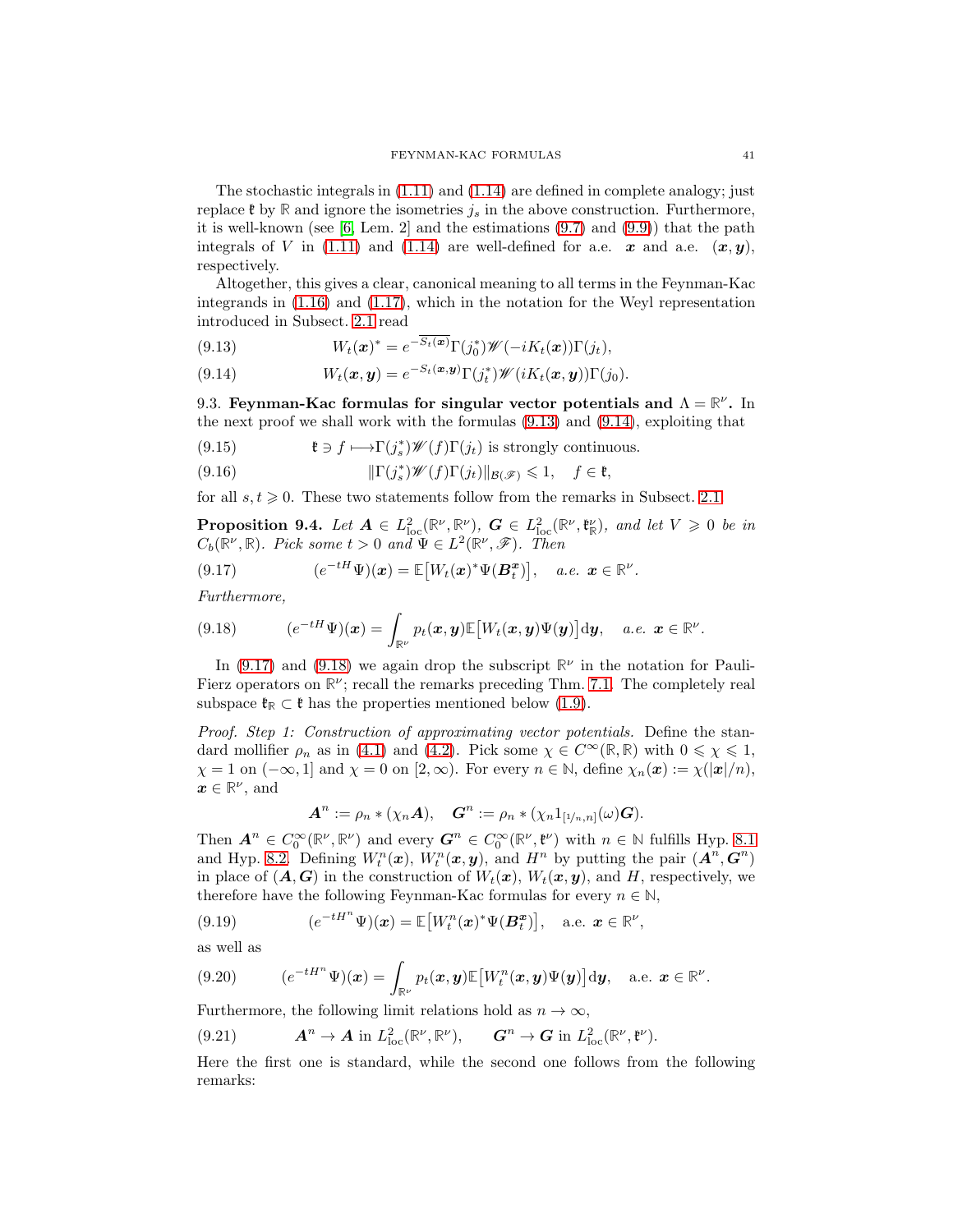Let  $C \subset \mathbb{R}^{\nu}$  be compact and choose  $n_0 \in \mathbb{N}$  so large that

$$
C_1:=\big\{\boldsymbol{x}\in\mathbb{R}^{\nu}\big|\operatorname{dist}(\boldsymbol{x},C)\leqslant 1\big\}\subset\{\chi_{n_0}=1\}.
$$

For every x, we have  $\|(1 - 1_{[1/n,n]}(\omega))\mathbf{G_x}\|_{\mathfrak{k}^\nu} \to 0$ ,  $n \to \infty$ , by dominated convergence. Therefore, the generalized Minkowski inequality and the dominated convergence theorem further imply

$$
\left(\int_C \Big\|\int_{\mathbb{R}^{\nu}} \rho_n(\mathbf{x}-\mathbf{y})\chi_n(\mathbf{y})(1-1_{[1/n,n]}(\omega))\mathbf{G}_{\mathbf{y}}\mathrm{d}\mathbf{y}\Big\|_{\mathfrak{t}^{\nu}}^2 \mathrm{d}\mathbf{x}\right)^{1/2} \leq \left(\int_C \left(\int_{\mathbb{R}^{\nu}} \rho_n(\mathbf{z})\|(1-1_{[1/n,n]}(\omega))\mathbf{G}_{\mathbf{x}-\mathbf{z}}\|_{\mathfrak{t}^{\nu}}\mathrm{d}\mathbf{z}\right)^2 \mathrm{d}\mathbf{x}\right)^{1/2} \leq \int_{\mathbb{R}^{\nu}} \rho_n(\mathbf{z})\left(\int_{C-\mathbf{z}} \|(1-1_{[1/n,n]}(\omega))\mathbf{G}_{\mathbf{x}}\|_{\mathfrak{t}^{\nu}}^2 \mathrm{d}\mathbf{x}\right)^{1/2} \mathrm{d}\mathbf{z}
$$
\n(9.22) 
$$
\leqslant \left(\int_{C_1} \|(1-1_{[1/n,n]}(\omega))\mathbf{G}_{\mathbf{x}}\|_{\mathfrak{t}^{\nu}}^2 \mathrm{d}\mathbf{x}\right)^{1/2} \xrightarrow{n\to\infty} 0,
$$

<span id="page-41-0"></span>Here we also used that every  $\rho_n$  is supported in the unit ball, which permitted to drop  $\chi_n$  for all  $n \geq n_0$  in the first step and to replace  $C - z$  by the larger set  $C_1$  in the last step. Likewise,

<span id="page-41-1"></span>
$$
(9.23) \qquad \int_C \|\rho_n * (\chi_n \mathbf{G}) - \mathbf{G}\|_{\mathfrak{k}^\nu}^2 \mathrm{d} \mathbf{x} = \int_C \|\rho_n * \mathbf{G} - \mathbf{G}\|_{\mathfrak{k}^\nu}^2 \mathrm{d} \mathbf{x} \xrightarrow{n \to \infty} 0,
$$

where the equality holds for  $n \geq n_0$  and the convergence is a special case of [\(4.4\)](#page-14-8). Now the second relation in [\(9.21\)](#page-40-5) follows from [\(9.22\)](#page-41-0) and [\(9.23\)](#page-41-1).

Step 2. Convergence of the left hand side of the Feynman-Kac formulas. Fix  $t > 0$  in the rest of this proof. Thm. [7.1](#page-27-0) shows that  $H^n \to H$ ,  $n \to \infty$ , in strong resolvent sense, which implies the strong convergence  $e^{-tH^n} \rightarrow e^{-tH}$ . Therefore, there exist integers  $1 \leq n_1 < n_2 < \dots$  such that

<span id="page-41-3"></span>(9.24) 
$$
(e^{-tH^{n_{\ell}}}\Psi)(\boldsymbol{x}) \xrightarrow{\ell \to \infty} (e^{-tH}\Psi)(\boldsymbol{x}), \text{ for a.e. } \boldsymbol{x} \in \mathbb{R}^{\nu}.
$$

Step 3. Application of the dominated convergence theorem. Define  $K_t^n(\boldsymbol{x})$  and  $K_t^n(\bm{x}, \bm{y})$  by putting  $\bm{G}^n$  in place of  $\bm{G}$  in the formulas for  $K_t(\bm{x})$  and  $K_t(\bm{x}, \bm{y})$ , respectively. Likewise, define  $S_t^n(\mathbf{x})$  and  $S_t^n(\mathbf{x}, \mathbf{y})$  by substituting  $\mathbf{A}^n$  for  $\mathbf{A}$  in the expressions for  $S_t(x)$  and  $S_t(x, y)$ , respectively. According to Lem. [9.1](#page-36-5) we may in fact fix zero sets  $N \subset \mathbb{R}^{\nu}$  and  $N' \subset \mathbb{R}^{2\nu}$  in the rest of this proof such that these random functions are well-defined, for all  $x \in \mathbb{R}^{\nu} \setminus N$  and  $(x, y) \in \mathbb{R}^{2\nu} \setminus N'$ , respectively. Combining [\(9.21\)](#page-40-5), Thm. [9.2,](#page-38-1) and Lem. [9.3](#page-38-2) we now find a subsequence  ${m_\ell}_{\ell \in \mathbb{N}}$  of the index sequence  ${n_\ell}_{\ell \in \mathbb{N}}$  such that, as  $\ell \to \infty$ ,

<span id="page-41-2"></span>(9.25)  $S_t^{m_\ell}(\boldsymbol{x}) \to S_t(\boldsymbol{x})$  and  $K_t^{m_\ell}(\boldsymbol{x}) \to K_t(\boldsymbol{x})$  in probability,

<span id="page-41-4"></span>(9.26)  $S_t^{m_\ell}(\boldsymbol{x}, \boldsymbol{y}) \to S_t(\boldsymbol{x}, \boldsymbol{y})$  and  $K_t^{m_\ell}(\boldsymbol{x}, \boldsymbol{y}) \to K_t(\boldsymbol{x}, \boldsymbol{y})$  in probability,

for all  $x \in \mathbb{R}^{\nu} \setminus N$  in the first line and all  $(x, y) \in \mathbb{R}^{2\nu} \setminus N'$  in the second.

Step 4. Convergence along a subsequence of the right hand side of [\(9.19\)](#page-40-6). We fix  $x \in \mathbb{R}^{\nu} \setminus N$ . Recall that convergence in probability implies P-a.s. convergence along a subsequence. By virtue of [\(9.25\)](#page-41-2) we therefore find a subsequence  $(i_{\ell})_{\ell \in \mathbb{N}}$  of the index sequence  $(m_{\ell})_{\ell \in \mathbb{N}}$  such that, **P**-a.s.,

$$
K_t^{i_\ell}(\boldsymbol{x}) \xrightarrow{\ell \to \infty} K_t(\boldsymbol{x}) \text{ in } \hat{\mathfrak{k}}, \text{ and } S_t^{i_\ell}(\boldsymbol{x}) \xrightarrow{\ell \to \infty} S_t(\boldsymbol{x}) \text{ in } \mathbb{C}.
$$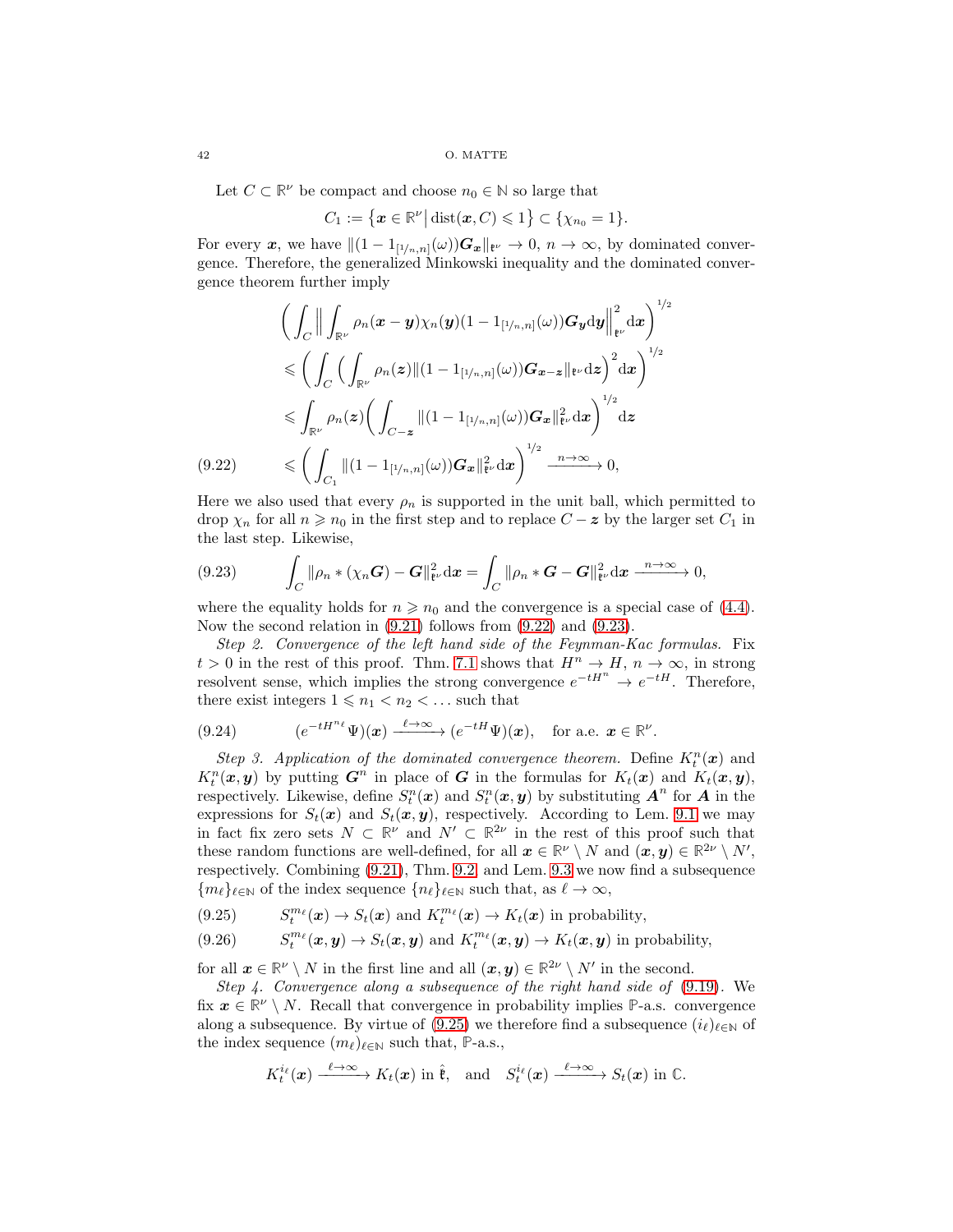Picking a representative  $\Psi(\cdot)$  of  $\Psi \in L^2(\mathbb{R}^{\nu}, \mathscr{F})$  and taking [\(9.13\)](#page-40-1), [\(9.15\)](#page-40-7), and [\(9.16\)](#page-40-8) into account, we deduce that  $W_t^{i_\ell}(\boldsymbol{x})^* \Psi(\boldsymbol{B}_t^{\boldsymbol{x}}) \to W_t(\boldsymbol{x})^* \Psi(\boldsymbol{B}_t^{\boldsymbol{x}})$ , as  $\ell \to \infty$ , **P**-a.s., with the pointwise domination  $||W_t^{i_\ell}(\boldsymbol{x})^* \Psi(B_t^{\boldsymbol{x}})||_{\mathscr{F}} \leq ||\Psi(B_t^{\boldsymbol{x}})||_{\mathscr{F}} \in L^1(\mathbb{P}),$ for every  $\ell \in \mathbb{N}$ . Thus, by dominated convergence,

<span id="page-42-1"></span>
$$
(9.27) \qquad \mathbb{E}\big[W_t^{i_\ell}(\boldsymbol{x})^* \Psi(\boldsymbol{B}_t^{\boldsymbol{x}})\big] \xrightarrow{\ell \to \infty} \mathbb{E}\big[W_t(\boldsymbol{x})^* \Psi(\boldsymbol{B}_t^{\boldsymbol{x}})\big] \quad \text{in } \mathscr{F},
$$

where  $x \in \mathbb{R}^{\nu} \setminus N$  was arbitrary. Combining [\(9.19\)](#page-40-6), [\(9.24\)](#page-41-3), and [\(9.27\)](#page-42-1) we arrive at the Feynman-Kac formula [\(9.17\)](#page-40-3).

Step 5. Convergence along a subsequence of the right hand side of [\(9.20\)](#page-40-9). In this step we cannot just mimic the argument of the preceding one because any choice of subsequence along which the convergences in [\(9.26\)](#page-41-4) hold **P**-a.s. would not only depend on  $x$  but also on  $y$ .

Let us fix a representative  $\Psi(\cdot): \mathbb{R}^{\nu} \to \mathscr{F}$  of  $\Psi \in L^2(\mathbb{R}^{\nu}, \mathscr{F})$  in the rest of this proof. We also fix  $(x, y) \in \mathbb{R}^{2\nu} \setminus N'$  for the moment. Then the following map is continuous,

$$
\mathbb{C} \times \hat{\mathfrak{k}} \ni (z, f) \longmapsto F(z, f) := p_t(\mathbf{x}, \mathbf{y}) e^{-z} \Gamma(j_t^*) \mathscr{W}(i f) \Gamma(j_0) \Psi(\mathbf{y}) \in \mathscr{F}.
$$

Since  $W_t^n(\bm{x}, \bm{y}) \Psi(\bm{y}) = F(S_t^n(\bm{x}, \bm{y}), K_t^n(\bm{x}, \bm{y}))$ , for every  $n \in \mathbb{N}$ , and similarly for the limit processes, this permits to get

$$
W_t^{m_{\ell}}(\boldsymbol{x},\boldsymbol{y})\Psi(\boldsymbol{y}) \xrightarrow{\ell \to \infty} W_t(\boldsymbol{x},\boldsymbol{y})\Psi(\boldsymbol{y}) \quad \text{in } \mathscr{F} \text{ and in probability,}
$$

employing [\(9.26\)](#page-41-4). We further have the uniform bounds

$$
\|W_t^{m_\ell}(\boldsymbol{x},\boldsymbol{y})\Psi(\boldsymbol{y})\|_{\mathscr{F}}\leqslant \|\Psi(\boldsymbol{y})\|_{\mathscr{F}},\quad \ell\in\mathbb{N},
$$

showing in particular that the sequence  $\{W_t^{m_\ell}(\bm{x},\bm{y})\Psi(\bm{y})\}_{\ell \in \mathbb{N}}$  in  $L^1(\Omega,\mathscr{F};\mathbb{P})$  is uniformly integrable. Hence, by Vitali's theorem in its vector-valued version,

<span id="page-42-2"></span>(9.28) 
$$
\mathbb{E}\big[W_t^{m_\ell}(\boldsymbol{x},\boldsymbol{y})\Psi(\boldsymbol{y})\big] \xrightarrow{\ell\to\infty} \mathbb{E}\big[W_t(\boldsymbol{x},\boldsymbol{y})\Psi(\boldsymbol{y})\big].
$$

Now, for a.e.  $x$ , the cut  $N'_x := \{y \in \mathbb{R}^{\nu} | (x, y) \in N' \}$  has Lebesgue measure zero. Let us fix some  $x \in \mathbb{R}^{\nu}$  for which this is the case in the rest of the proof. Then  $(9.28)$  holds for a.e.  $y$  and we have the dominations

$$
p_t(\mathbf{x}, \mathbf{y}) \|\mathbb{E}\big[W_t^{m_\ell}(\mathbf{x}, \mathbf{y})\Psi(\mathbf{y})\big]\|_{\mathscr{F}} \leq p_t(\mathbf{x}, \mathbf{y}) \|\Psi(\mathbf{y})\|_{\mathscr{F}}, \text{ a.e. } \mathbf{y} \in \mathbb{R}^{\nu}, \ell \in \mathbb{N},
$$

where  $y \mapsto p_t(x, y) ||\Psi(y)||_{\mathscr{F}}$  is in  $L^1(\mathbb{R}^{\nu})$ . The dominated convergence theorem,  $(9.20)$ , and  $(9.24)$  now imply the desired formula  $(9.18)$ .

<span id="page-42-0"></span>9.4. Feynman-Kac formulas for singular coefficients and general open  $\Lambda$ . We are now in a position to prove our main theorem. We start by applying the results of Sect. [3,](#page-9-0) which is possible when  $A$  and  $G$  have locally square-integrable extension to the whole  $\mathbb{R}^{\nu}$ .

<span id="page-42-3"></span>**Proposition 9.5.** Let  $A \in L^2_{loc}(\mathbb{R}^{\nu}, \mathbb{R}^{\nu})$ ,  $G \in L^2_{loc}(\mathbb{R}^{\nu}, \mathfrak{k}^{\nu})$ , and  $V \in C_b(\mathbb{R}^{\nu}, \mathbb{R})$ . Pick some  $t > 0$  and  $\Psi \in L^2(\mathbb{R}^{\nu}, \mathscr{F})$ . Then, for a.e.  $\mathbf{x} \in \mathbb{R}^{\nu}$ ,

<span id="page-42-4"></span>(9.29) 
$$
(e^{-tH_{\Lambda}}\Psi)(\boldsymbol{x}) = \mathbb{E}\big[\mathbb{1}_{\{\tau_{\Lambda}(\boldsymbol{x}) > t\}}W_t(\boldsymbol{x})^*\Psi(\boldsymbol{B}_t^{\boldsymbol{x}})\big] = \int_{\Lambda} p_t(\boldsymbol{x}, \boldsymbol{y})\mathbb{E}\big[\mathbb{1}_{\{\tau_{\Lambda}(t; \boldsymbol{y}, \boldsymbol{x}) = \infty\}}W_t(\boldsymbol{x}, \boldsymbol{y})\Psi(\boldsymbol{y})\big] \mathrm{d}\boldsymbol{y}.
$$

*Proof.* It suffices to check the postulates in Sect. [3](#page-9-0) when we set  $\mathfrak{q}_{\mathbb{R}^\nu} := \mathfrak{h}_{\mathbb{R}^\nu}$  and  $\mathfrak{q}_\Lambda :=$  $\mathfrak{h}'_{\Lambda,D}$ . That these two forms fulfill Hyp. [3.1](#page-10-4) has, however, already been observed in Prop. [5.14.](#page-23-0) The validity of Hyp. [3.3](#page-11-4) and Hyp. [3.5](#page-12-2) follows from Prop. [9.4.](#page-40-10)  $\Box$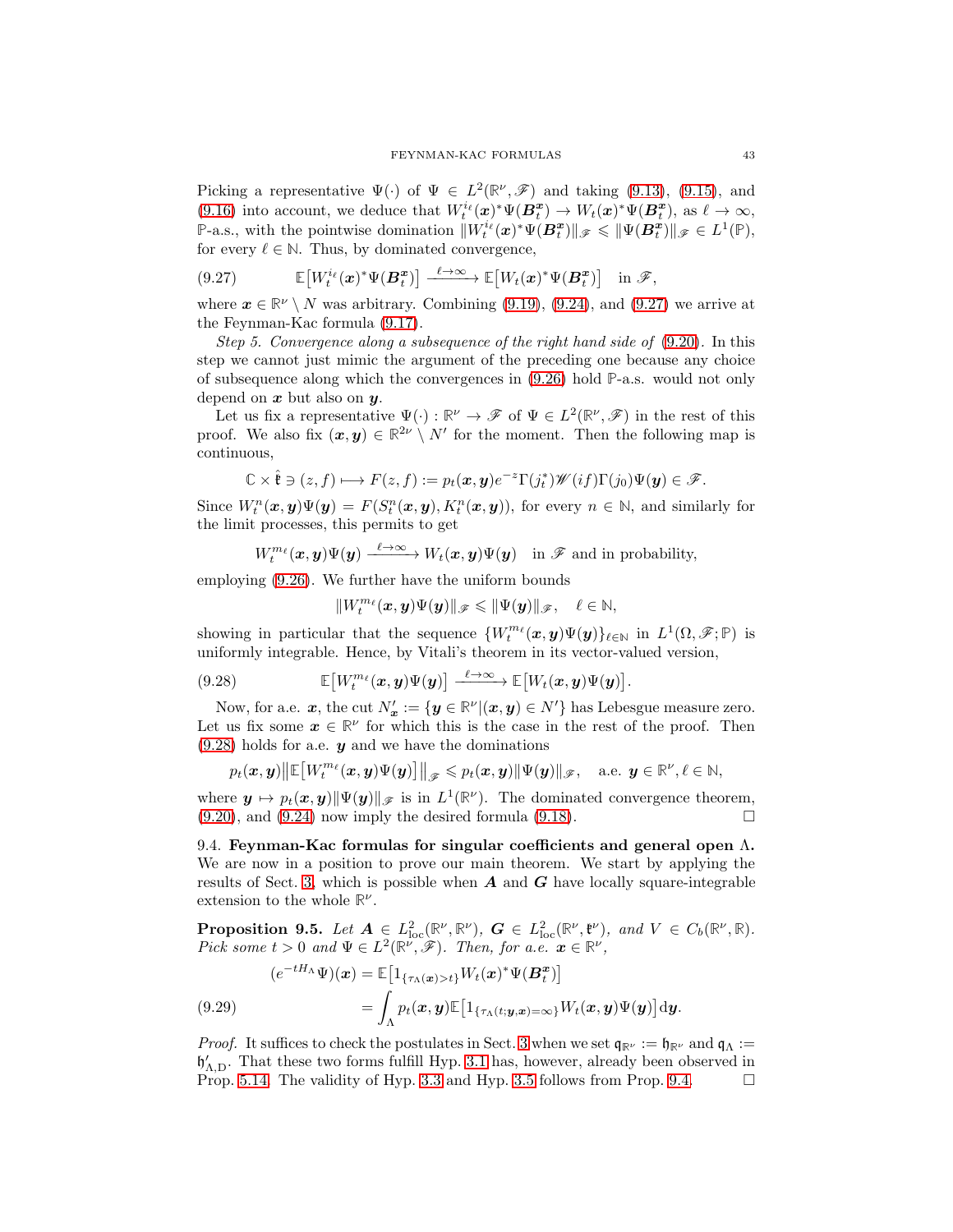#### 44 O. MATTE

*Proof of Thm. [1.1.](#page-3-4)* First, we additionally assume that  $V \in C_b(\mathbb{R}^{\nu}, \mathbb{R})$ . To infer our main theorem from Prop. [9.5](#page-42-3) in this case, we apply an idea from [\[34,](#page-46-19) §4]: Set  $\Lambda_n := \{x \in \Lambda | \text{dist}(x, \Lambda^c) > 1/n\}$  and  $A^n := 1_{\Lambda_n} A$ ,  $G^n := 1_{\Lambda_n} G$ , for all  $n \in \mathbb{N}$ . Extend  $\mathbf{A}^n$  and  $\mathbf{G}^n$  to functions on  $\mathbb{R}^{\nu}$  by setting then equal to zero on  $\Lambda^c$ . Then  $\mathbf{A}^n \in L^2_{\text{loc}}(\mathbb{R}^{\nu}, \mathbb{R}^{\nu})$  and  $\mathbf{G} \in L^2_{\text{loc}}(\mathbb{R}^{\nu}, \mathfrak{k}^{\nu})$ . Let  $\mathfrak{h}_n$  denote the minimal Pauli-Fierz form on  $\Lambda_n$  defined by means of  $A^n$  and  $G^n$ . Then it is clear that  $\mathcal{D}(\mathfrak{h}_n) \subset \mathcal{D}(\mathfrak{h}_m) \subset \mathfrak{h}_{\Lambda,D}, m > n$ , and  $\mathfrak{h}_{\Lambda,D}[\Phi] = \lim_{n \to \infty} \mathfrak{h}_m[\Phi]$ , for all  $\Phi \in \mathcal{D}(\mathfrak{h}_n)$ and  $n \in \mathbb{N}$ , where functions on  $\Lambda_n$  are tacitly extended by 0 to larger subsets of  $\Lambda$ . Thus, [\[34,](#page-46-19) Thm. 4.1 and Thm. 4.2] imply that

<span id="page-43-0"></span>(9.30) 
$$
e^{-tH_{\Lambda_n}}(\Psi\upharpoonright_{\Lambda_n}) \xrightarrow{n\to\infty} e^{-tH_{\Lambda}}\Psi \text{ in } L^2(\Lambda,\mathscr{F}),
$$

where the  $e^{-tH_{\Lambda_n}}(\Psi\upharpoonright_{\Lambda_n})$  are interpreted as functions on  $\Lambda$  that equal 0 on  $\Lambda\setminus\Lambda_n$ . Along a suitable subsequence, the convergence in [\(9.30\)](#page-43-0) also holds pointwise a.e. on Λ. On the other hand, Prop. [9.5](#page-42-3) in conjunction with [\(9.11\)](#page-39-1), [\(9.12\)](#page-39-2), and analogous relations for the complex actions  $S_t(\boldsymbol{x})$  and  $S_t(\boldsymbol{x}, \boldsymbol{y})$  implies

<span id="page-43-1"></span>(9.31)  
\n
$$
(e^{-tH_{\Lambda_n}}(\Psi|_{\Lambda_n}))(x) = \mathbb{E}\big[1_{\{\tau_{\Lambda_n}(x)>t\}}W_t(x)^*\Psi(B_t^x)\big]
$$
\n
$$
= \int_{\Lambda_n} p_t(x,y)\mathbb{E}\big[1_{\{\tau_{\Lambda_n}(t;x,y)=\infty\}}W_t(x,y)\Psi(y)\big] \mathrm{d}y,
$$

for a.e.  $x \in \Lambda_n$  and all  $n \in \mathbb{N}$ . Here  $1_{\{\tau_{\Lambda_n}(x)>t\}} \to 1_{\{\tau_{\Lambda}(x)>t\}}$  and  $1_{\{\tau_{\Lambda_n}(t;x,y)=\infty\}} \to$  $1_{\{\tau_{\Lambda}(t;x,y)=\infty\}}$  pointwise on  $\Omega$ , as  $n \to \infty$ , for all  $x,y \in \Lambda$ . Hence, by dominated convergence, the expectation in the first line of [\(9.31\)](#page-43-1) and the member in the second line of [\(9.31\)](#page-43-1) converge to the corresponding terms in [\(9.29\)](#page-42-4), for every  $x \in \Lambda$ .

For merely measurable, bounded  $V \geq 0$ , all statements of Thm. [1.1](#page-3-4) now follow from a standard mollifying procedure and, after that, they can be extended to locally integrable  $V \geq 0$  by approximation with  $V \wedge n$ ,  $n \in \mathbb{N}$ ; see, e.g., the proof of [\[8,](#page-45-2) Thm. 11.3] for more details.  $\square$ 

Proof of Cor. [1.4.](#page-4-0) The first assertion in the corollary follows from the discussion in [\[27,](#page-46-0) §4]. To prove the second one, we start by observing that Thm. [1.1](#page-3-4) and Rem. [1.3](#page-4-4) extend trivially to locally integrable potentials that are bounded from below and in particular to every  $V - U \wedge n$  with  $n \in \mathbb{N}$ . Furthermore, a monotone convergence theorem for quadratic forms [\[19,](#page-46-20) Thm. VIII.3.11] implies that  $H^{U\wedge n}_{\Lambda} \to H^{U}_{\Lambda}$  in strong resolvent sense, as  $n \to \infty$ . Let  $t > 0$  and  $\Psi \in L^2(\Lambda, \mathscr{F})$ . Then

$$
e^{-tH^{U\wedge n_\ell}_\Lambda}\Psi\xrightarrow{\ell\to\infty}e^{-tH^U_\Lambda}\Psi\quad\text{ a.e. on }\Lambda,
$$

for a suitable subsequence  $\{n_\ell\}_{\ell \in \mathbb{N}}$  of  $\{n\}_{n \in \mathbb{N}}$ . In view of  $(1.20)$  and the dominated convergence theorem it therefore remains to verify the inequality in

$$
\int_{\Lambda} p_t(\boldsymbol{x},\boldsymbol{y}) \mathbb{E}\Big[1_{\{\tau_{\Lambda}(\boldsymbol{y},\boldsymbol{x})=\infty\}} e^{\int_0^t U(\boldsymbol{b}^{t;\boldsymbol{y},\boldsymbol{x}}_s)\mathrm{d}s} \Big] \|\Psi(\boldsymbol{y})\|_{\mathscr{F}} \mathrm{d}\boldsymbol{y} = \mathbb{E}\Big[ e^{\int_0^t U(\boldsymbol{B}^{\boldsymbol{x}}_s)\mathrm{d}s} \eta^{\boldsymbol{x}}_{\Lambda,t}\Big] < \infty,
$$

for a.e.  $\boldsymbol{x} \in \Lambda$ , where  $\eta_{\Lambda,t}^{\boldsymbol{x}} := 1_{\{\tau_{\Lambda}(\boldsymbol{x}) > t\}} || \Psi(\boldsymbol{B}_t^{\boldsymbol{x}}) ||_{\mathscr{F}}$ . (The equality in the previous relation is true for every  $x \in \Lambda$  and follows upon substituting U by  $U \wedge n$  and applying the monotone convergence theorem.)

We now argue similarly as in [\[37\]](#page-46-6): Denoting the Dirichlet-Laplacian on  $\Lambda$  by  $\Delta_{\Lambda}$ , we know [\[19,](#page-46-20) Thm. VIII.3.11] that the operators  $-\Delta_{\Lambda}/2-U \wedge n$  have a limit in the strong resolvent sense. Denoting this limit by L, we find a subsequence  ${m_\ell}_{\ell \in \mathbb{N}}$  of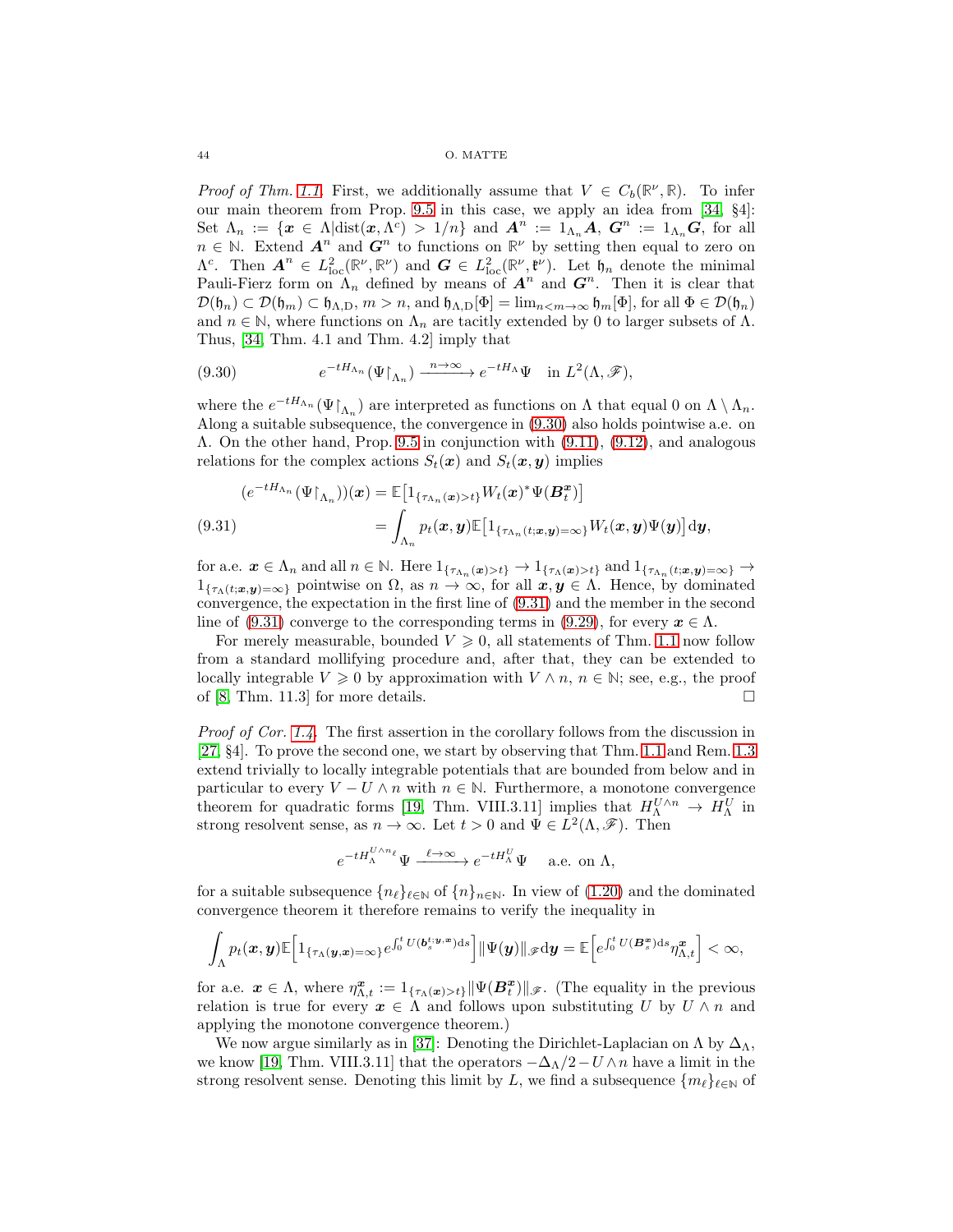the index sequence  $\{n_\ell\}_{\ell \in \mathbb{N}}$  such that, for a.e.  $x \in \Lambda$ ,

<span id="page-44-2"></span>
$$
(9.32) \qquad \qquad (e^{-t(-\Delta_{\Lambda}/2-U\wedge m_{\ell})}\|\Psi\|_{\mathscr{F}})(\boldsymbol{x}) \xrightarrow{\ell \to \infty} (e^{-tL}\|\Psi\|_{\mathscr{F}})(\boldsymbol{x}) < \infty.
$$

The monotone convergence theorem now implies that

<span id="page-44-1"></span>
$$
(9.33) \qquad \mathbb{E}\Big[e^{\int_0^t U(\mathbf{B}_s^{\mathbf{x}})\mathrm{d}s}\eta_{\Lambda,t}^{\mathbf{x}}\Big] = \lim_{\ell \to \infty} \mathbb{E}\Big[e^{\int_0^t (U \wedge m_\ell)(\mathbf{B}_s^{\mathbf{x}})\mathrm{d}s}\eta_{\Lambda,t}^{\mathbf{x}}\Big] < \infty,
$$

<span id="page-44-0"></span>for a.e.  $x \in \Lambda$ , since, again for a.e.  $x \in \Lambda$ , the expectations to the right in [\(9.33\)](#page-44-1) are equal to the vectors to the left in  $(9.32)$ .

## Appendix A. A useful rule for vector-valued conditional **EXPECTATIONS**

The following lemma should be well-known, also in the infinite dimensional setting, but we could not find an appropriate reference. Therefore, we prove it for the convenience of the reader.

<span id="page-44-3"></span>**Lemma A.1.** Let  $(X, \mathfrak{A}, P)$  be a probability space,  $\mathfrak{C}$  be a sub- $\sigma$ -algebra of  $\mathfrak{A}$ , and Y and Z separable Banach spaces equipped with their Borel  $\sigma$ -algebras  $\mathfrak{B}(Y)$  and  $\mathfrak{B}(Z)$ , respectively. Let  $f : X \times Y \to Z$  be a function such that  $f(\cdot, y) : X \to Z$  is Bochner-Lebesgue integrable (in particular  $\mathfrak{A}\text{-}\mathfrak{B}(Z)$ -measurable) and  $\mathfrak{C}\text{-}independent$ for every  $y \in Y$ , and such that  $f(x, \cdot) : Y \to Z$  is continuous for every  $x \in X$ . (This implies that f is  $(\mathfrak{A} \otimes \mathfrak{B}(Y))$ - $\mathfrak{B}(Z)$ -measurable.) Define

$$
\phi(y) := E[f(\cdot, y)] := \int_X f(x, y) \mathrm{d}P(x), \quad y \in Y.
$$

(Then  $\phi: Y \to Z$  is in any case Borel measurable.) Finally, let  $g: X \to Y$  be  $\mathfrak{C}\text{-}\mathfrak{B}(Y)$ -measurable and assume that

$$
X \ni x \longmapsto h(x) := f(x, g(x)) \in Z
$$

is Bochner-Lebesgue integrable. Then

$$
E^{\mathfrak{C}}[h] = \phi(g), \quad P\text{-}a.s.,
$$

where  $E^{\mathfrak{C}}$  denotes a version of the Z-valued conditional expectation with respect to P given the hypothesis  $\mathfrak{C}$ .

*Proof.* Let  $\chi \in C(\mathbb{R}, \mathbb{R})$  be such that  $0 \leq \chi \leq 1$  on  $\mathbb{R}, \chi = 1$  on  $(-\infty, 1]$ , and  $\chi = 0$ on  $[2,\infty)$ . Put  $f_n := \chi(\|f\|_Z/n) f, n \in \mathbb{N}$ , so that each  $f_n$  enjoys all properties of f mentioned in the statement as well, and so that  $||f_n||_Z \leq 2n$  and  $f_n \to f$ ,  $n \to \infty$ , pointwise on  $X \times Y$ . Set  $h_n(x) := f_n(x, g(x))$ ,  $x \in X$ , and  $\phi_n(y) := E[f_n(\cdot, y)]$ ,  $y \in Y$ . Then we have the dominations  $||f_n(\cdot, y)|| \le ||f(\cdot, y)||$  and  $||h_n||_Z \le ||h||_Z$  on X, for every  $n \in \mathbb{N}$ . Hence, the dominated convergence theorem for the Bochner-Lebesgue integral implies that  $\phi_n(y) \to \phi(y)$ ,  $n \to \infty$ , for every  $y \in Y$ , while the dominated convergence theorem for Z-valued conditional expectations implies that  $\mathbb{E}^{\mathfrak{C}}[h_n] \to \mathbb{E}^{\mathfrak{C}}[h], n \to \infty$ , P-a.s. Therefore, it only remains to show that  $\mathbb{E}^{\mathfrak{C}}[h_n] = \phi_n(g)$  holds P-a.s., for each fixed  $n \in \mathbb{N}$ . Or, put differently, we may assume without loss of generality that  $f$  is bounded, which we shall do in the rest of this proof.

There exists a sequence of  $\mathfrak{C}\text{-}\mathfrak{B}(Y)$ -measurable functions  $(g_n)_{n\in\mathbb{N}}$  such that the image  $g_n(X)$  is finite, for every  $n \in \mathbb{N}$ , and such that  $g_n \to g$ ,  $n \to \infty$ , pointwise on X. Let  $n \in \mathbb{N}$ . Then  $g_n$  has a standard representation  $g_n = \sum_{i=1}^{k_n} 1_{A_i^n} y_i^n$  for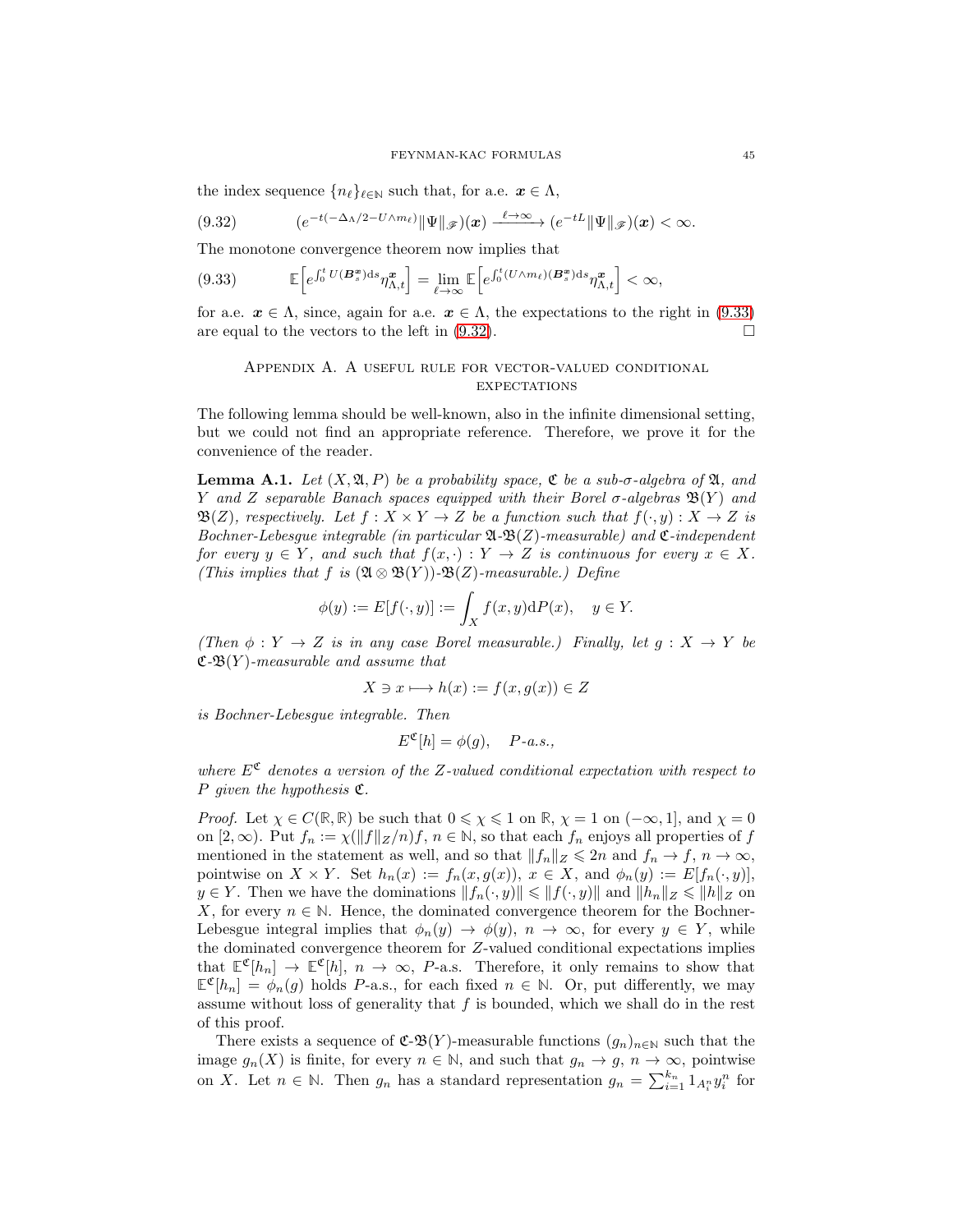suitable  $k_n \in \mathbb{N}, y_1^n, \ldots, y_{k_n}^n \in Y$ , and suitable *disjoint*  $A_1^n, \ldots, A_{k_n}^n \in \mathfrak{C}$  such that  $A_1^n \cup \cdots \cup A_{k_n}^n = X$ . Then

$$
\tilde{h}_n(x) := f(x, g_n(x)) = \sum_{i=1}^{k_n} 1_{A_i^n}(x) f(x, y_i^n), \quad x \in X.
$$

Since  $A_i^n \in \mathfrak{C}$  and since  $f(\cdot, y_i^n) : X \to Z$  is  $\mathfrak{C}$ -independent, well-known computation rules for the conditional expectation now imply

$$
E^{\mathfrak{C}}[\tilde{h}_n] = \sum_{i=1}^{k_n} 1_{A_i^n} \phi(y_i^n) = \phi(g_n), \quad P\text{-a.s.},
$$

where we again used that  $y_i^n = g_n$  on  $A_i^n$  in the second equality. Furthermore, by our present assumptions on f, the functions  $\tilde{h}_n$ ,  $n \in \mathbb{N}$ , are uniformly bounded, and thanks to the continuity of  $y \mapsto f(x, y)$  for each x, we know that  $\tilde{h}_n \to h$ ,  $n \to \infty$ , pointwise on X. Hence,  $E^{\mathfrak{C}}[\tilde{h}_n] \to E^{\mathfrak{C}}[h]$ ,  $n \to \infty$ , P-a.s., by the dominated convergence theorem for Z-valued conditional expectations. Finally, we observe that  $\phi: Y \to Z$  is continuous by the boundedness of f and dominated convergence. Thus,  $\phi(g_n) \to \phi(g), n \to \infty$ , pointwise on X.

<span id="page-45-6"></span>*Example* A.2. Let  $(X, \mathfrak{A}, P)$  and  $\mathfrak{C}$  be as in Lem. [A.1.](#page-44-3) Let Z be a separable Hilbert space,  $A(y)$ :  $X \to B(Z)$  be measurable and separably valued, for every  $y \in \mathbb{R}^{\nu}$ , such that  $\mathbb{R}^{\nu} \ni y \mapsto (A(y))(x)$  is strongly continuous for all  $x \in X$ . Suppose that  $A(\mathbf{y})$  is C-independent and let  $g := (\mathbf{q}, \Psi) : X \to \mathbb{R}^{\nu} \times Z$  be C-measurable with  $\int_X \|\Psi\|_Z dP < \infty$ . Finally, assume there exists  $C > 0$  such that  $||A(y)|| \leq C$ , **P-a.s., for every**  $y \in \mathbb{R}^{\nu}$ **. Then we can apply Lem. [A.1](#page-44-3) to the function f given** by  $f(x, y, \psi) := A(y)\psi$ ,  $(y, \psi) = \mathbb{R}^{\nu} \times Z (=: Y)$  with  $\phi(y, \psi) = E[f(\cdot, y, \psi)] =$  $E[A(\boldsymbol{y})]\psi$ . That is,

$$
E^{\mathfrak{C}}[A(\boldsymbol{q})\Psi] = E[A(\boldsymbol{y})]\big|_{\boldsymbol{y}=\boldsymbol{q}}\Psi.
$$

Acknowledgement. The author is grateful for support by the Independent Research Fund Denmark via the project grant "Mathematical Aspects of Ultraviolet Renormalization" (8021-00242B).

#### **REFERENCES**

- <span id="page-45-5"></span>[1] Broderix, K., Hundertmark, D., Leschke, H.: Continuity properties of Schrödinger semigroups with magnetic fields. *Rev. Math. Phys.* 12, 181–225 (2000)
- <span id="page-45-3"></span>[2] Broderix, K., Leschke, H., Müller, P.: Continuous integral kernels for unbounded Schrödinger semigroups and their spectral projections. *J. Funct. Anal.* 212, 287–323 (2004)
- <span id="page-45-1"></span>[3] Costabel, M., Dauge, M.: Singularities of electromagnetic fields in polyhedral domains. *Arch. Rational Mech. Anal.* 151, 221–276 (2000)
- <span id="page-45-7"></span>[4] Da Prato, G., Zabczyk, J.: Stochastic equations in infinite dimensions. Second Edition. Encyclopedia of Mathematics and Its Applications, vol. 152, Cambridge University Press, Cambridge, 2014.
- <span id="page-45-0"></span>[5] Dutra, S.M.: *Cavity quantum electrodynamics. The strange theory of light in a box.* John Wiley & Sons, Hoboken, New Jersey, 2005.
- <span id="page-45-8"></span>[6] Faris, W., Simon, B.: Degenerate and non-degenerate ground states for Schrödinger operators. *Duke Math. J.* 42, 559–581 (1975)
- <span id="page-45-4"></span>[7] Güneysu, B.: *Covariant Schrödinger semigroups on Riemannian manifolds*. Operator Theory: Advances and Applications, vol. 264, Birkhäuser/Springer, Cham, 2017.
- <span id="page-45-2"></span>Güneysu, B., Matte, O., Møller, J.S.: Stochastic differential equations for models of nonrelativistic matter interacting with quantized radiation fields. *Probab. Theory Relat. Fields* 167, 817–915 (2017)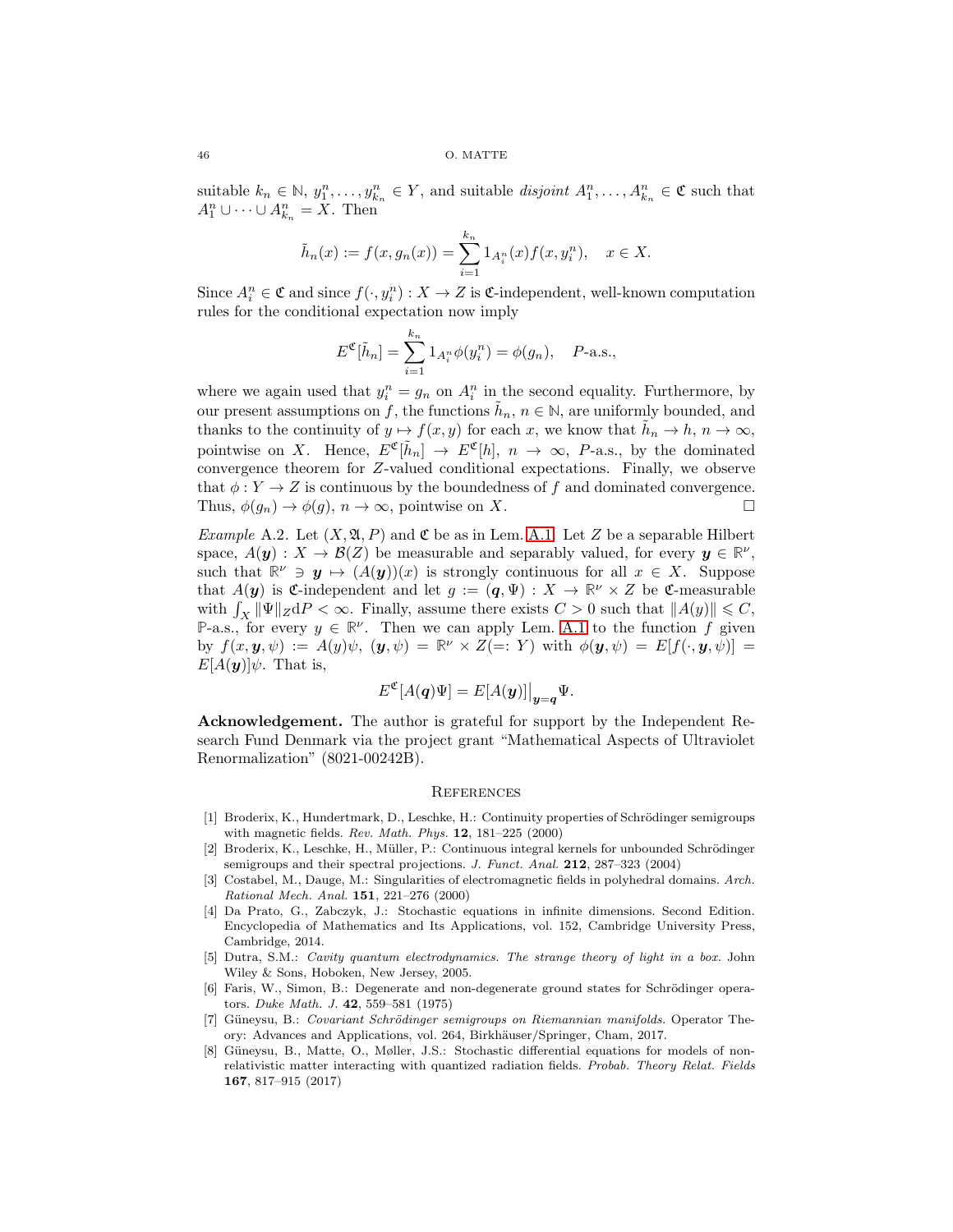#### FEYNMAN-KAC FORMULAS 47

- <span id="page-46-28"></span><span id="page-46-2"></span>[9] Hackenbroch, W., Thalmaier, A.: *Stochastische Analysis.* Teubner, Stuttgart, 1994.
- <span id="page-46-12"></span>[10] Haussmann, U.G., Pardoux, E.: Time reversal of diffusions. *Ann. Prob.* 14, 1188–1205 (1986)
- [11] Hinz, M.: Magnetic energies and Feynman-Kac-Itô formulas for symmetric Markov processes. *Stoch. Anal. Appl.* 33, 1020–1049 (2015)
- <span id="page-46-24"></span>[12] Hiroshima, F.: Diamagnetic inequalities for systems of nonrelativistic particles with a quantized field. *Rev. Math. Phys.* 8, 185–203 (1996)
- <span id="page-46-10"></span>[13] Hiroshima, F.: Functional integral representation of a model in quantum electrodynamics. *Rev. Math. Phys.* 9, 489–530 (1997)
- <span id="page-46-11"></span>[14] Hiroshima, F., Lőrinczi, J.: Functional integral representations of the Pauli-Fierz model with spin 1/2. *J. Funct. Anal.* 254, 2127–2185 (2008)
- <span id="page-46-9"></span>[15] Hiroshima, F., Matte, O.: Ground states and associated path measures in the renormalized Nelson model. Rev. Math. Phys. 33, 2250002, 84 pages (2022)
- <span id="page-46-16"></span>[16] Hundertmark, D., Killip, R., Nakamura, S., Stollmann, P., Veselić, I.: Bounds on the spectral shift function and the density of states. *Commun. Math. Phys.* 262, 489–503 (2006)
- <span id="page-46-21"></span>[17] Hundertmark, D., Simon, B.: A diamagnetic inequality for semigroup differences. *J. Reine Angew. Math.* 571, 107–130 (2004)
- <span id="page-46-26"></span>[18] Kato, T.: Remarks on Schrödinger operators with vector potentials. *Integr. Equat. Oper. Theory* 1, 103–113 (1978)
- <span id="page-46-20"></span>[19] Kato, T.: *Perturbation theory of linear operators.* Classics in Mathematics, Springer, Berlin-Heidelberg, 1995. Reprint of the 1980 edition.
- <span id="page-46-25"></span>[20] Könenberg, M., Matte, O., Stockmeyer, E.: Hydrogen-like atoms in relativistic QED. In: Siedentop, H. (Editor): *Complex Quantum Systems: Theory of Large Coulomb Systems.* Singapore, February 2010. Lecture Note Series, Institute for Mathematical Sciences, National University of Singapore, vol. 24, World Scientific, Singapore, 2013, pp. 219–290.
- <span id="page-46-15"></span>[21] Leinfelder, H.: Gauge invariance of Schrödinger operators and related spectral properties. *J. Operator Theory* 9, 163–179 (1983)
- <span id="page-46-22"></span>[22] Leinfelder, H., Simader, C.G.: Schrödinger operators with singular magnetic vector potentials. *Math. Z.* 176, 1–19 (1981)
- <span id="page-46-23"></span>[23] Lieb, E.H., Loss, M.: *Analysis.* Second edition. Graduate Studies in Mathematics, vol. 14, American Mathematical Society, Providence, Rhode Island, 2001.
- <span id="page-46-1"></span>[24] Liskevich, V., Manavi, A.: Dominated semigroups with singular complex potentials. *J. Funct. Anal.* 151, 281–305 (1997)
- <span id="page-46-13"></span>[25] L˝orinczi, J., Hiroshima F., Betz, V.: *Feynman-Kac-type theorems and Gibbs measures on path space.* De Gruyter Studies in Mathematics, vol. 34, Walter de Gruyter & Co., Berlin, 2011.
- <span id="page-46-7"></span>[26] Matte, O.: Continuity properties of the semi-group and its integral kernel in non-relativistic QED. *Rev. Math. Phys.* 28, 1650011, 90 pp. (2016)
- <span id="page-46-0"></span>[27] Matte, O.: Pauli-Fierz type operators with singular electromagnetic potentials on general domains. *Math. Phys. Anal. Geom.* 20, Art. 18, 41 pp. (2017)
- <span id="page-46-8"></span>[28] Matte, O., Møller, J.S.: Feynman-Kac formulas for the ultra-violet renormalized Nelson model. *Astérisque* **404**, vi+110 pp. (2018)
- <span id="page-46-27"></span>[29] M´etivier, M.: *Semimartingales. A course on stochastic processes.* De Gruyter Studies in Mathematics, vol. 2, Walter de Gruyter & Co., Berlin, 1982.
- <span id="page-46-4"></span><span id="page-46-3"></span>[30] Nelson, E.: The free Markoff field. *J. Funct. Anal.* 12, 211–227 (1973)
- [31] Pardoux, E.: Grossissement d'une filtration et retournement du temps d'une diffusion. In: Azéma, J., Yor, M. (Editors): *Séminaire de Probabilités XX, 1984/85*. Lecture Notes in Mathematics, vol. 1204, Springer, Berlin-Heidelberg, 1986. pp. 48–55.
- <span id="page-46-5"></span>[32] Parthasarathy, K.R.: *An introduction to quantum stochastic calculus.* Monographs in Mathematics, vol. 85, Birkhäuser, Basel, 1992.
- <span id="page-46-14"></span>[33] Perelmuter, M.A., Semenov, Ya.A.: On decoupling of finite singularities in the scattering theory for the Schrödinger operator with a magnetic field. *J. Math. Phys.* **22**, 521–533 (1981)
- <span id="page-46-19"></span>[34] Simon, B.: A canonical decomposition for quadratic forms with applications to monotone convergence theorems. *J. Funct. Anal.* 28, 377–385 (1978)
- <span id="page-46-17"></span>[35] Simon, B.: Classical boundary conditions as a technical tool in modern mathematical physics. *Adv. Math.* 30, 268–281 (1978)
- <span id="page-46-18"></span><span id="page-46-6"></span>[36] Simon, B.: Maximal and minimal Schr¨odinger forms. *J. Operator Theory* 1, 37–47 (1979)
- [37] Voigt, J.: Absorption semigroups, their generators, and Schrödinger semigroups. *J. Funct. Anal.* 67, 167–205 (1986)